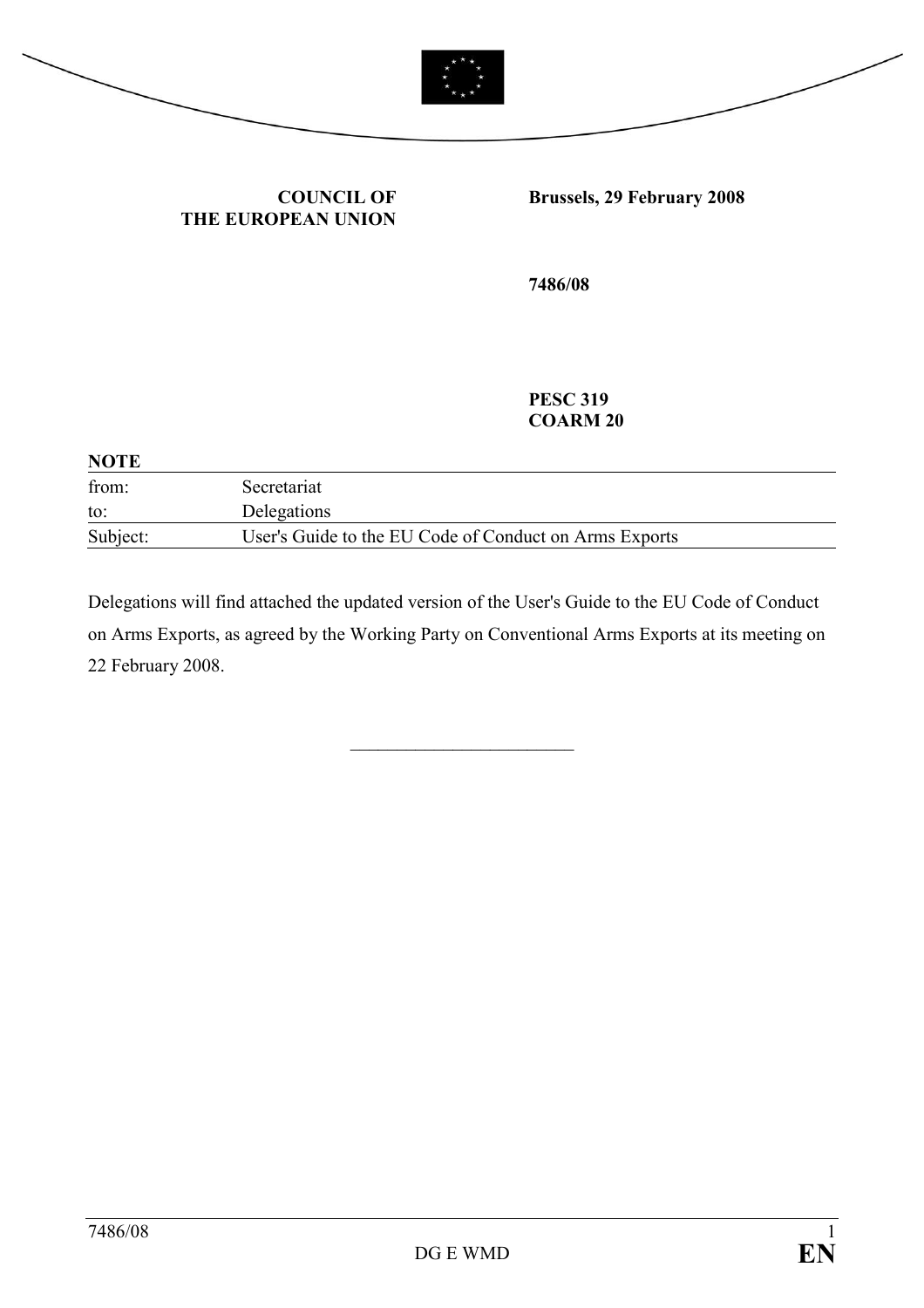# USER'S GUIDE TO THE EUROPEAN UNION CODE OF CONDUCT ON ARMS EXPORTS

#### Introductory note

All Member States have agreed to apply the EU Code of Conduct on Arms Exports when assessing applications to export items listed in the agreed EU Common Military List. The Code of Conduct also aims to improve the sharing of information between Member States and to increase mutual understanding of their export control policies.

The User's Guide is intended to help Member States apply the Code of Conduct. It does not replace the Code in any way, but summarises agreed guidance for the interpretation of its criteria and implementation of its operative provisions. It is intended for use primarily by export licensing officials.

This User's Guide will be regularly updated. The most recent version will be available on the Security-related export controls web-page of the Council internet site.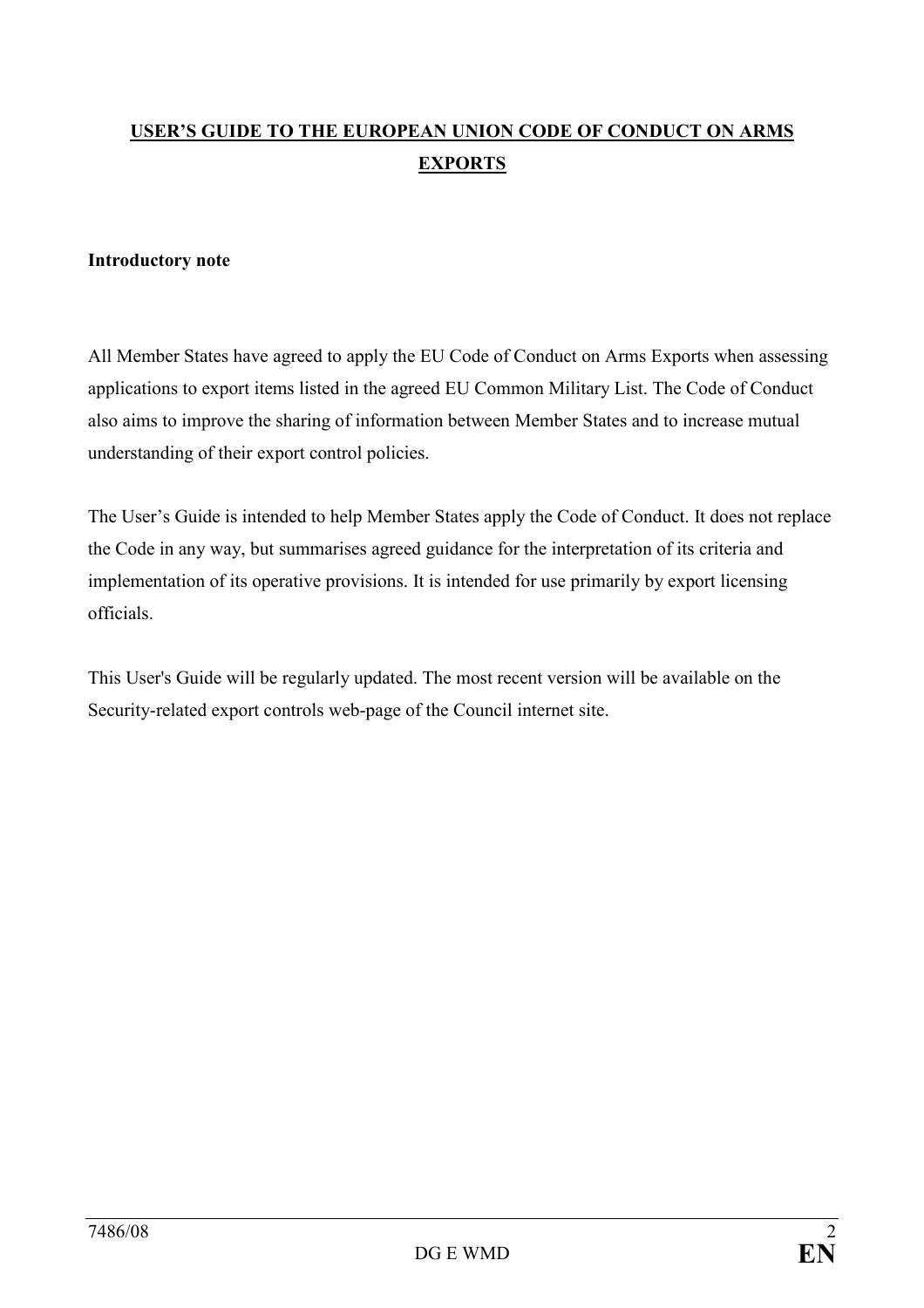## Chapter 1 - Denial Notifications and Consultations

# Chapter 2 - Licensing Practices

#### Chapter 3 - Criteria Guidance

|                                                                                              | .24 |
|----------------------------------------------------------------------------------------------|-----|
| Section 1: Best practices for interpretation of Criterion 1 ("international obligations") 25 |     |
| Section 2: Best practices for interpretation of Criterion 2 ("human rights") 40              |     |
| Section 3: Best practices for interpretation of Criterion 3 ("internal situation") 50        |     |
|                                                                                              |     |
|                                                                                              |     |
|                                                                                              |     |
|                                                                                              |     |
| Section 8: Best practices for interpretation of Criterion 8 ("Sustainable development") 90   |     |

# Chapter 4 - Transparency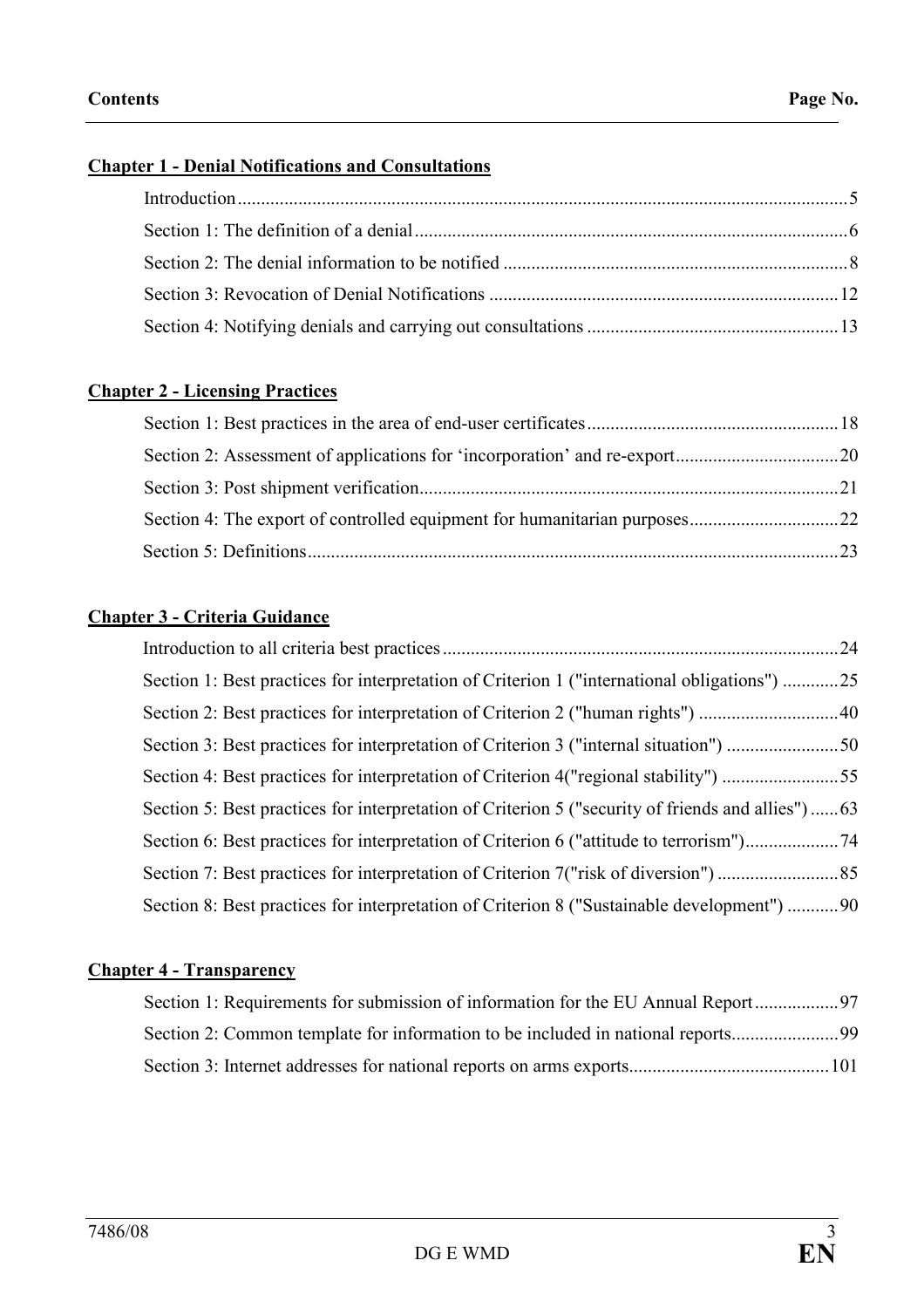# Chapter 5 – Adherents to the Code of Conduct

| Section 1: List of adherents, contact points, and official documentation relating to their |  |
|--------------------------------------------------------------------------------------------|--|
|                                                                                            |  |
|                                                                                            |  |

# ANNEX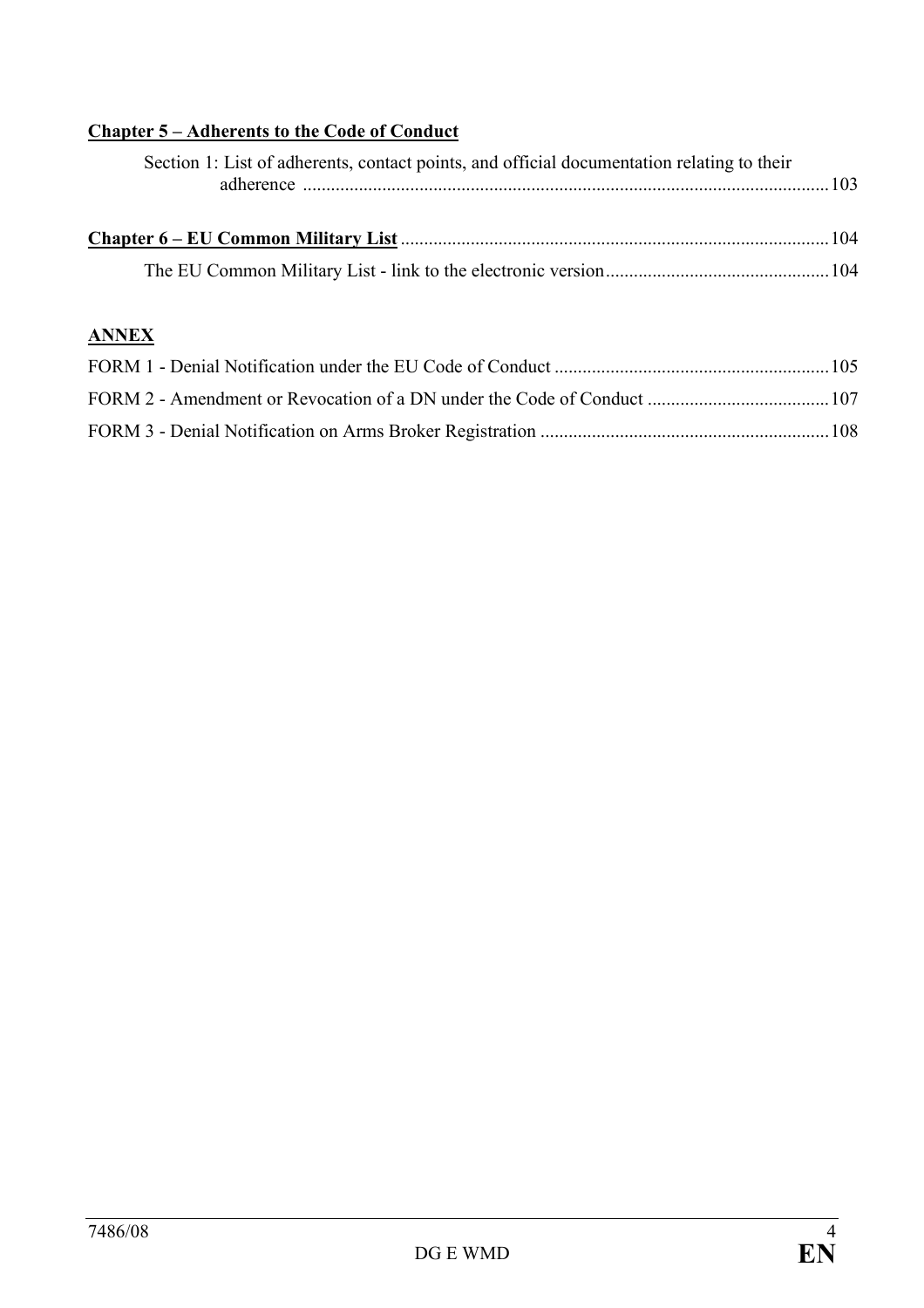## **Introduction**

Operative Provision 3 of the Code of Conduct states that Member States are to circulate details of licences refused together with an explanation of why the licence has been refused.

Sharing information on denials is one of the most important means through which the aims of Member States' export control policies, and the convergence of these policies, can be achieved. This chapter is intended to clarify Member States' responsibilities in this area. It also takes into consideration the fact that, on 23 June 2003, Member States agreed to assess applications for licences to carry out specific brokering transactions against the provisions of the Code.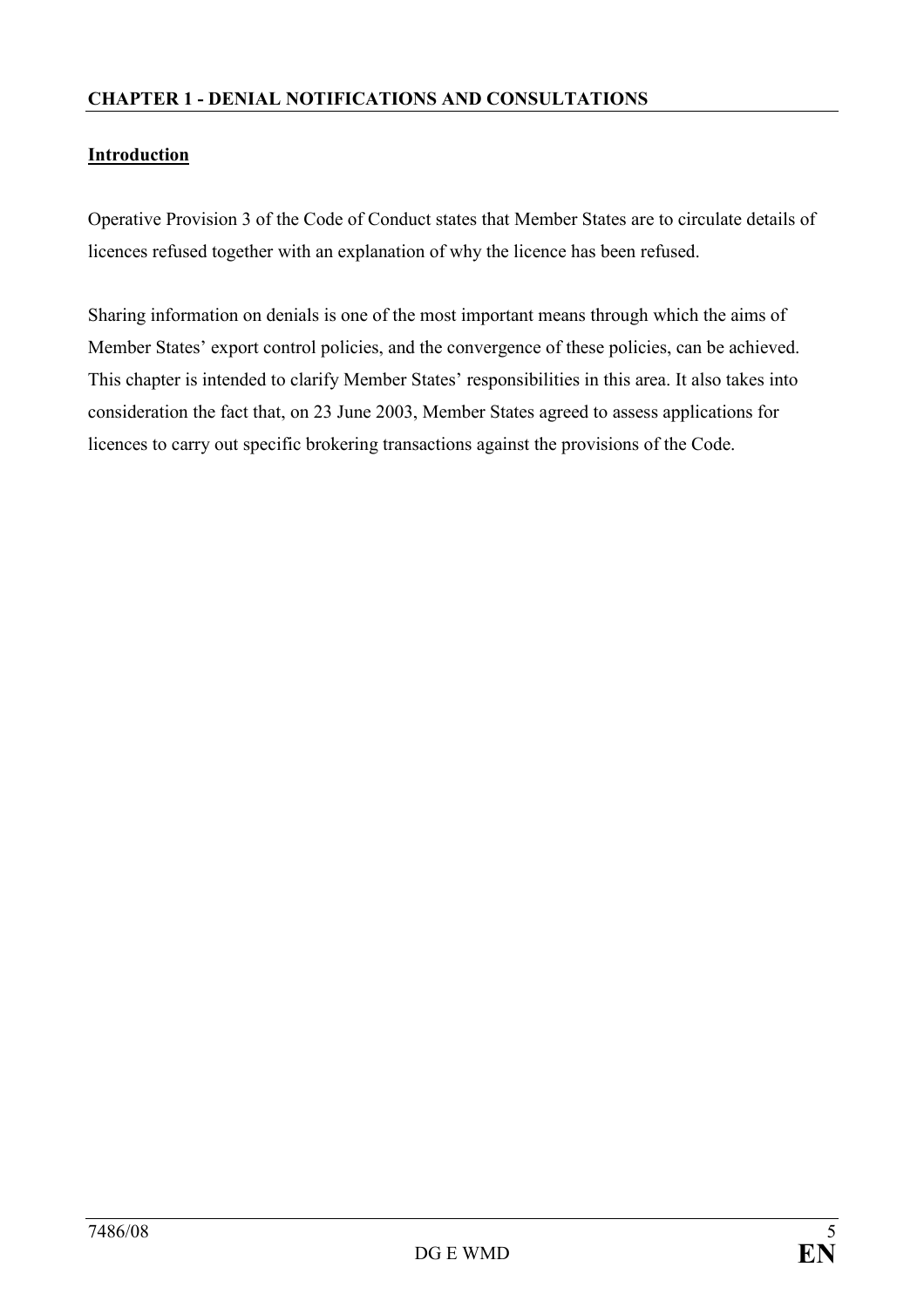1.1.1 Operative Provision 3 of the Code of Conduct states that "*a denial of a licence is understood* to take place when the Member State has refused to authorise the actual sale or … export of the item of military equipment concerned, where a sale would otherwise have come about, or the conclusion of the relevant contract. …a notifiable denial may, in accordance with national procedures, include denial of permission to start negotiations or a negative response to a formal initial enquiry about a specific order."

1.1.2 Practices currently differ between Member States as to when their companies approach their government authorities to get export permissions. Some Member States will consider a request from business only when the formal export licence is applied for. Others deal with industry more informally, giving early and non-binding indications as to whether or not a proposed transaction would be permitted.

1.1.3 Whether the company's request concerning a possible export is made at an early stage in the marketing process or just prior to an export order being received, the request has meet certain formal requirements before a formal response can be given and, if negative, notified as a denial by the government authority. In the absence of certain factual information, a request could only be discussed on the basis of assumptions rather than handled as an application by the competent authority. A request over the telephone or a brief e-mail with general information or questions would therefore not constitute a situation in which the authority could approve or deny a specific business opportunity.

1.1.4 A denial should be notified when the government authority has refused an application for export approval made in writing (email, fax, or letter) with a certain degree of precision giving the competent authority enough information on which to make a decision. The minimum level of information that the written request has to contain is: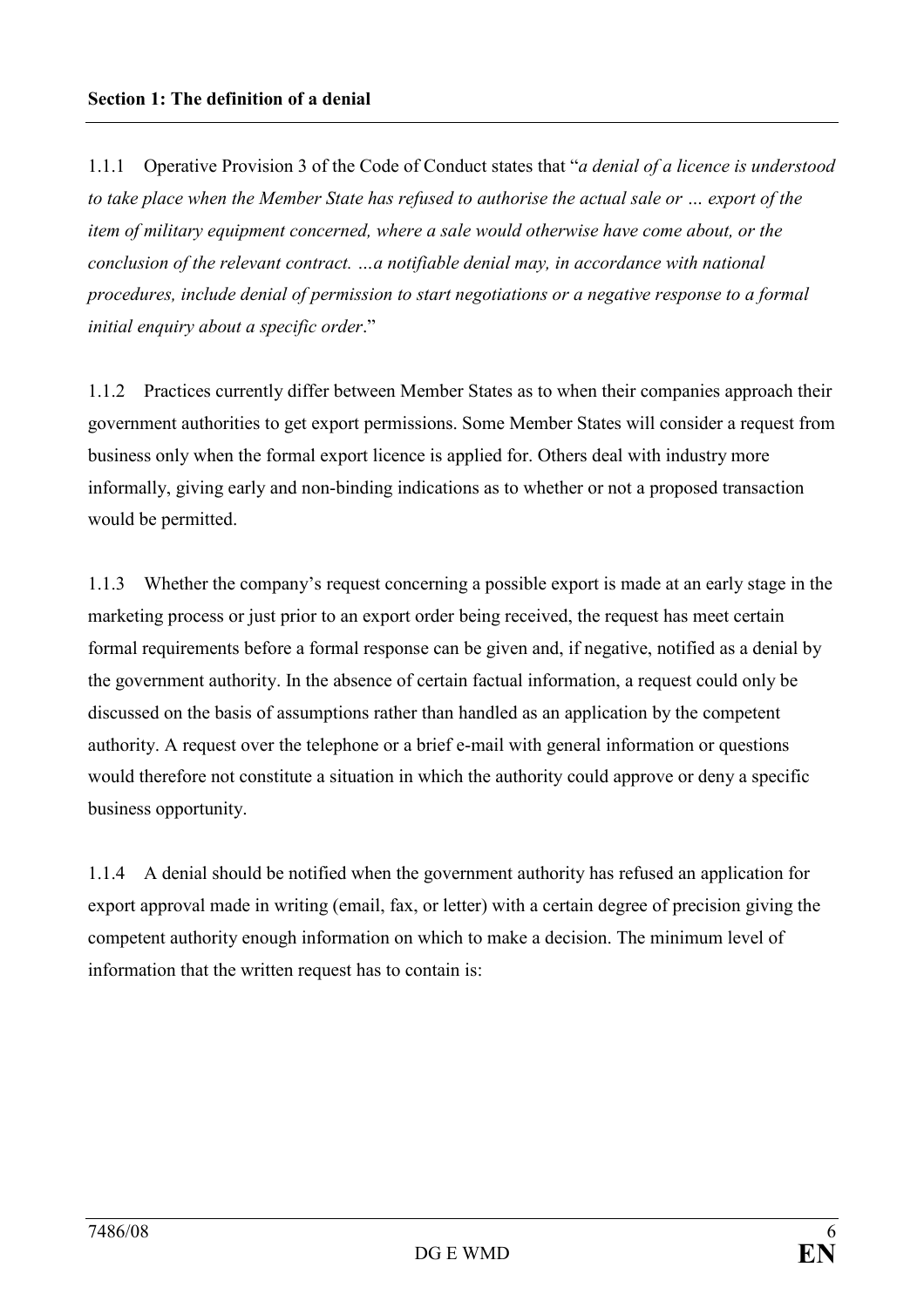- country of destination;
- full description of the goods concerned, including quantity and where appropriate technical specifications;
- buyer (specifying whether the buyer is a government agency, branch of the armed forces, paramilitary force or a private natural or legal person);
- proposed end-user.

1.1.5 A denial notification (DN) should also be issued when:

- a Member State revokes an extant export licence;
- a Member State denies an export licence that is relevant to the scope of the Code, and has already circulated a DN relating to this denial in other international export control regimes;
- a Member State has refused an export transaction deemed essentially identical to a transaction previously refused by another Member State and notified as a denial. Among the points to be assessed more particularly in order to determine whether a transaction is "essentially identical" are the technical specifications, the quantities and volumes, and the customers and end-users of the goods concerned.
- 1.1.6 By contrast, in the following situation, a denial notification (DN) should not be issued:
- an application for approval has either not been made in writing or has not provided all the information required in section 1.4 above.

1.1.7 In the case of a licence being refused on the basis of a national policy that is stricter than that required under the Code, a DN could be issued "for information only". Such DN would be added to the central database by the Secretariat, but it would remain de-activated.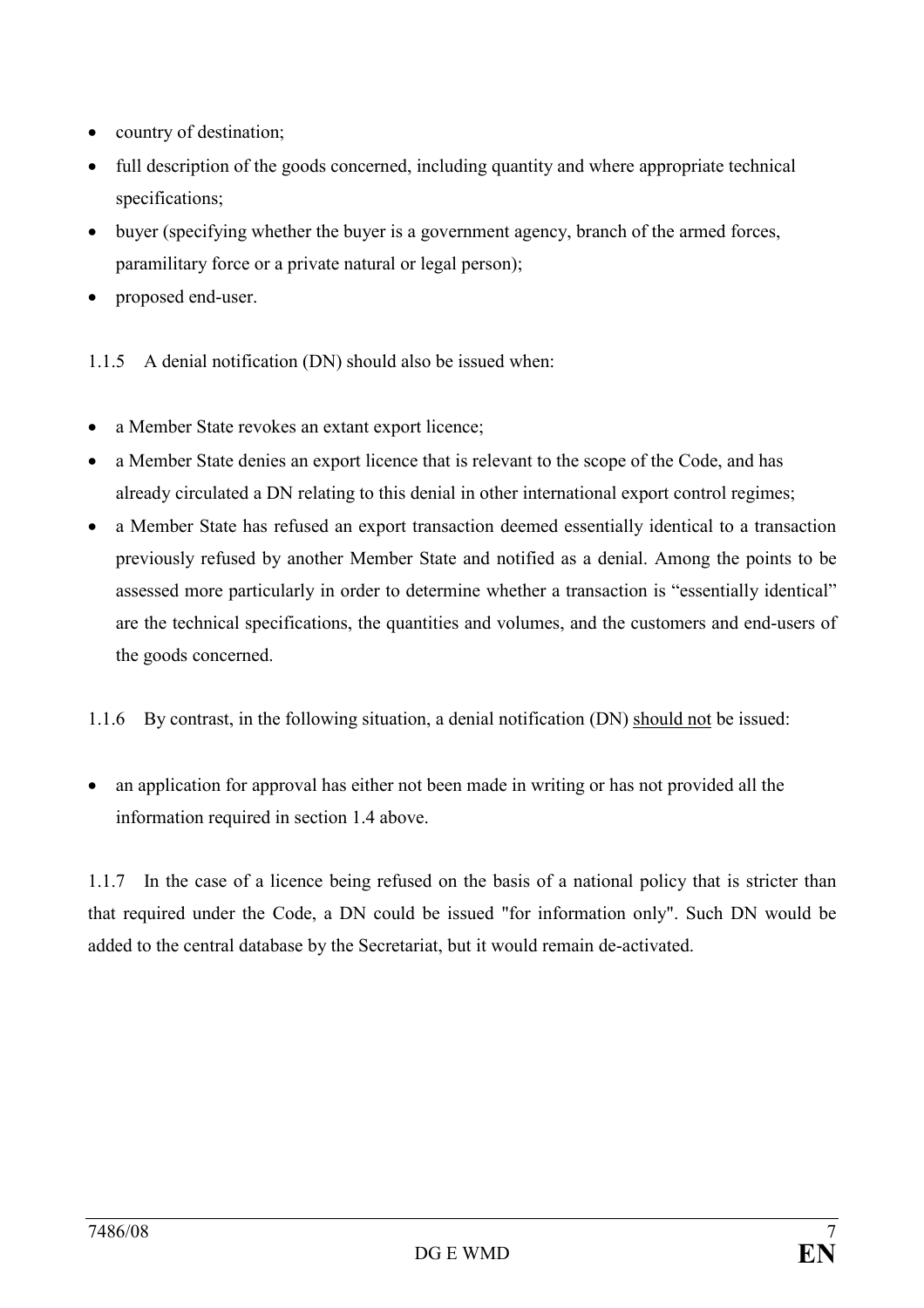1.2.1 It is vital for the successful operation of the DN system that all relevant information is provided when notifying a denial, so that this information can be taken into account by other Member States in developing their export control policies. This section therefore sets out harmonised notification forms for DNs for export and brokering licences (model Form 1, in the Annex) and for modifications and revocations of DNs (model Form 2 in the Annex).

1.2.2 Descriptions of these information elements are set out below:

## Identification number

Standard registry number assigned by the issuing Member State, in the following format: Standard acronym to identify regime (EUARMS)/two-letter acronym for issuing country/year (4 numbers)/serial number (3 numbers). For example, EUARMS/PT/2005/007, EUARMS/ES/2003/168.

#### Country of final destination

Country where (according to the exporting country's information) the end-user is located.

## Date of notification

Date of the message that informs EU partners of the decision to deny, or to amend or revoke the denial.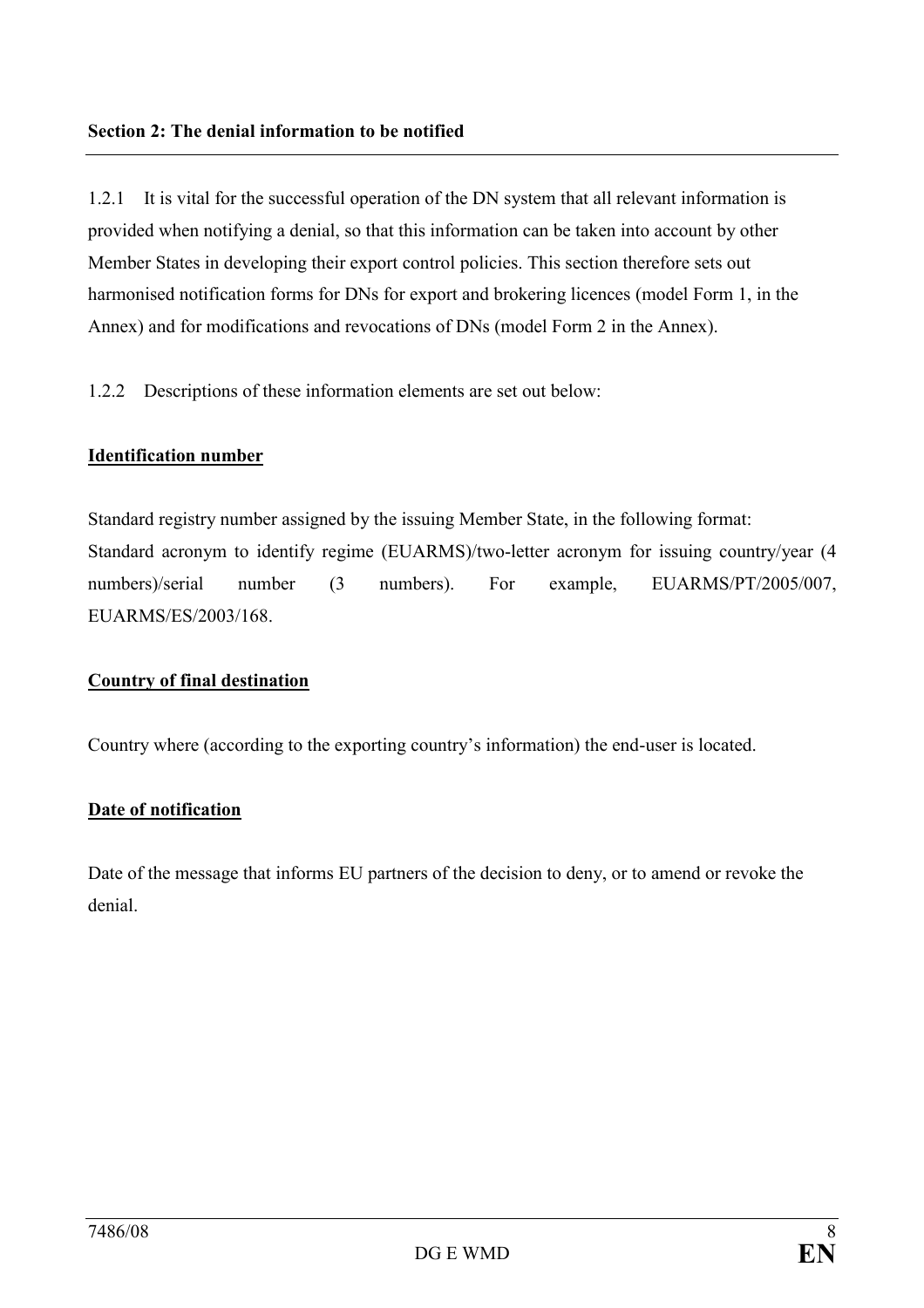# Contact details for more information

Name, phone number, fax number and email address of a person who can provide further information.

## Short description of the goods

Technical specification, permitting a comparable assessment. If necessary for this purpose, technical parameters should be indicated. The French/English glossary of technical terms (to be developed) should be used where appropriate. In addition to this description, the following voluntary information may be provided:

- Quantity
- Value
- Manufacturer of the goods

# Control List reference

Identification of the item number of the notified goods on the most recently agreed version of the EU Common Military List (with sub-item number where applicable) or on the dual-use goods list (give official reference) for goods on which DN information is shared pursuant to Operative Provision 6 of the Code of Conduct.

#### Stated end-use

Information on the intended use of the notified commodity (e. g. spare part for..., incorporation in ..., use as...). If it is a supply to a project, the name of the project should be indicated.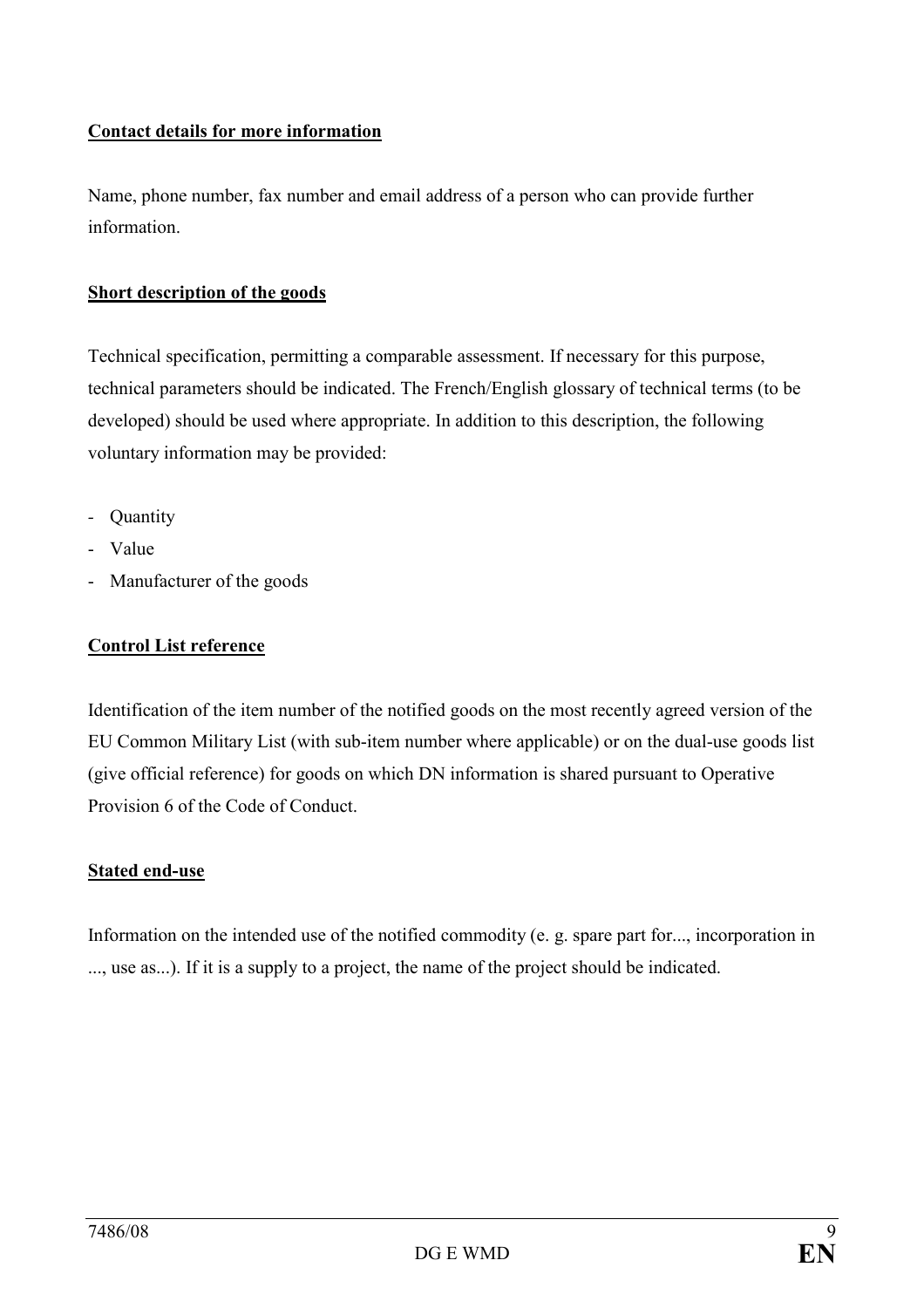## Consignee and end-user

This information should be as detailed as possible in order to permit a comparable assessment. Name/address/country/telephone number/fax number/e-mail address should be given in separate fields.

## Reason for notification of denial/amendment/revocation

In case of a denial, the applicable criteria of the EU Code of Conduct for arms exports are given here. Where the relevant criteria consist of numerous "sections" (e.g. 7 (a), (b), (c) and (d)), they shall specify which one(s) were relevant. In case of amendment or revocation of a notification, a short explanation should be added, e.g. following lifting of an embargo, replacement by notification X, etc.

## Additional remarks

Any additional information that could be helpful to other Member States in their assessment. Voluntary.

## Origin country of the goods

Country from which the brokered goods are being exported. This category should only be filled in for brokering DNs.

## Broker's name and details

Name(s), business address(es), country, telephone number(s), fax number(s) and e-mail address(es) of the brokers whose application for a licence has been refused. This category should only be filled in for brokering DNs.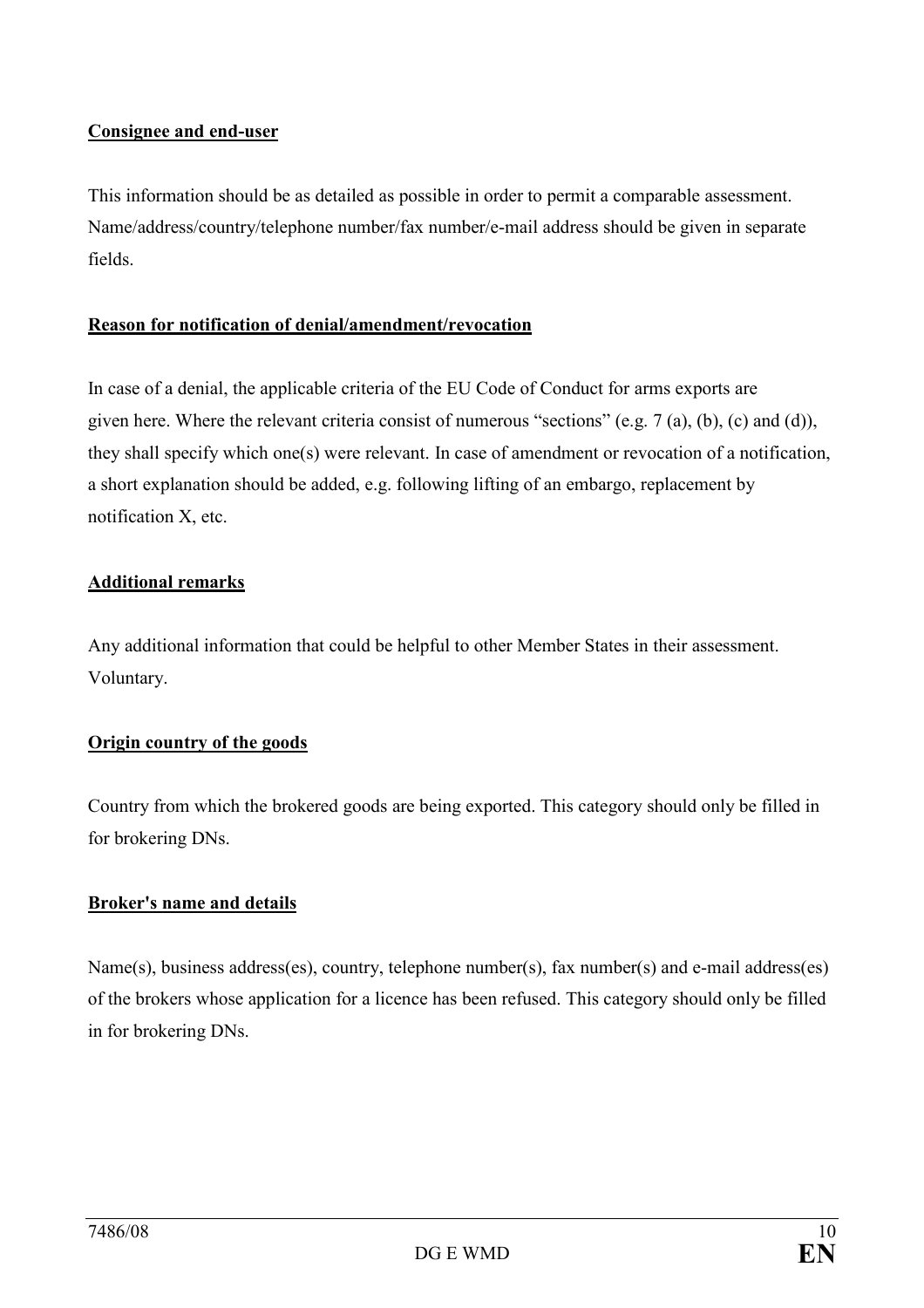## Information element(s) to be amended

Specify which item of the original notification is to be changed.

## New information element(s)

New content of the modified item.

#### Effective date of amendment or revocation

The date on which the decision to amend or revoke the denial takes effect.

1.2.3 As agreed in article 5 in Council Common Position 2003/468/CFSP on the control of arms brokering, Member States will exchange information, inter alia, in the area of "denials of registering applications (if applicable)". The attached Form 3 is a harmonized notification form for DNs on applications for brokering registration.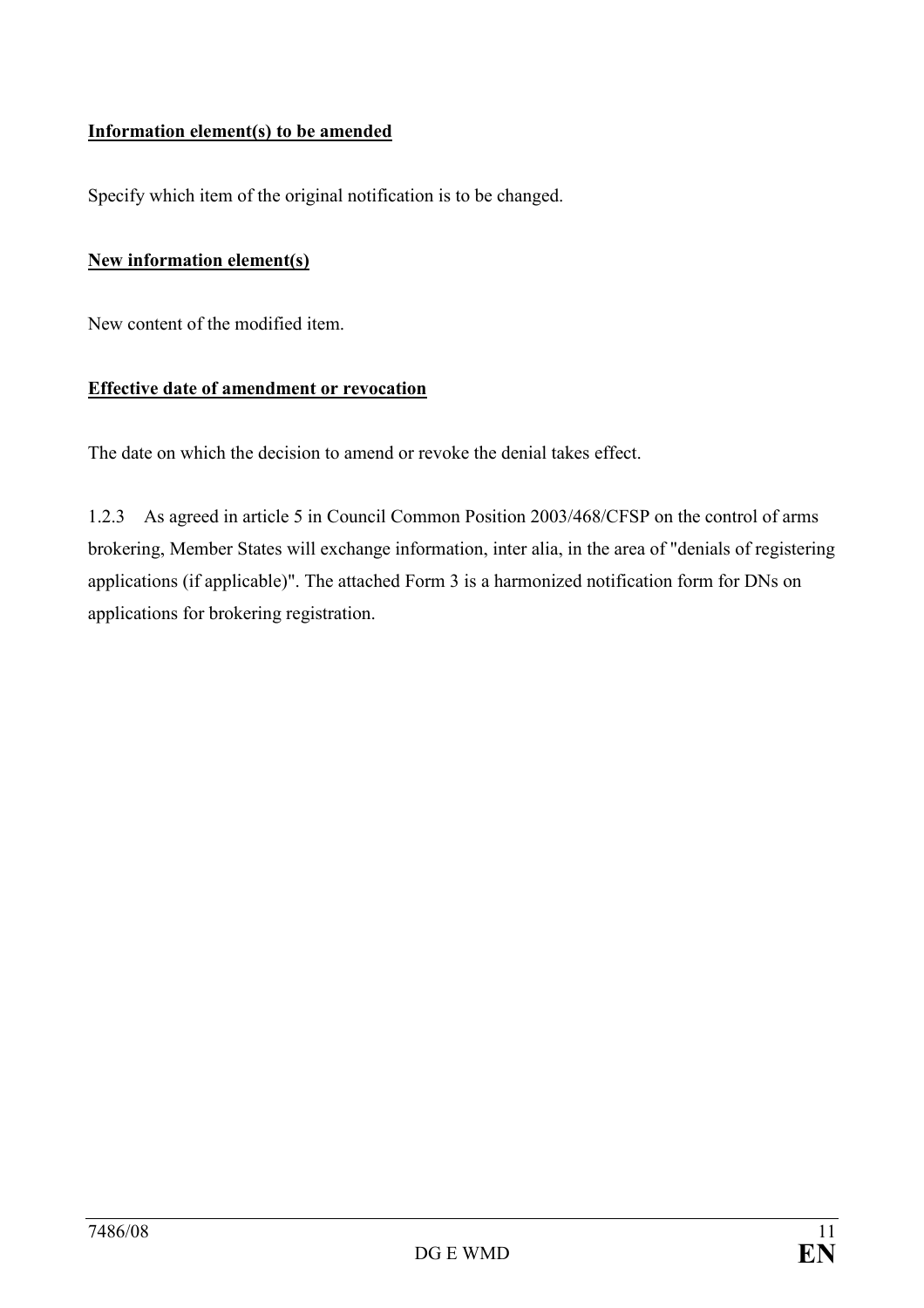1.3.1 The purpose of a denial notification is that it provides information on a Member State's export control policy that other Member States should then be able to take into account in their own export licensing decisions. Whilst it would not be possible for a Member State's stock of DNs to perfectly reflect its export control policy at all times, Member States can keep information up to date by revoking denial notifications where appropriate.

1.3.2 Revocations shall be carried out by COREU message as soon as possible after the decision to revoke has been made, and in any event within 3 weeks of this decision. The Member State shall use Form 2 (see Annex) for this purpose.

1.3.3 Member States shall annually review their extant denial notifications and revoke a notification if a change in national thinking means it is no longer relevant (updating), and suppress multiple notifications relating to essentially identical transactions (tidying) in order to retain only the ones which are most relevant to national export control policy.

1.3.4 Revocations shall also take place in the following circumstances:

- A Member State grants an export licence for a transaction that is "essentially identical" to a transaction it has denied in the past. In this case, the DNs that it issued previously shall be revoked.
- After an arms embargo has been lifted. In this case, Member States shall revoke the denials that were solely based on the embargo, within one month of the lifting of the embargo.
- A Member State decides that a licence which it previously revoked should be reinstated (see Section 1.1.5, first bullet)

1.3.5 It is not necessary for Member States to revoke DNs that were issued more than three years previously. These DNs will be automatically de-activated on the central data base by the Council Secretariat (see Section 1.4 8 below). Though de-activated, they will remain on the data base.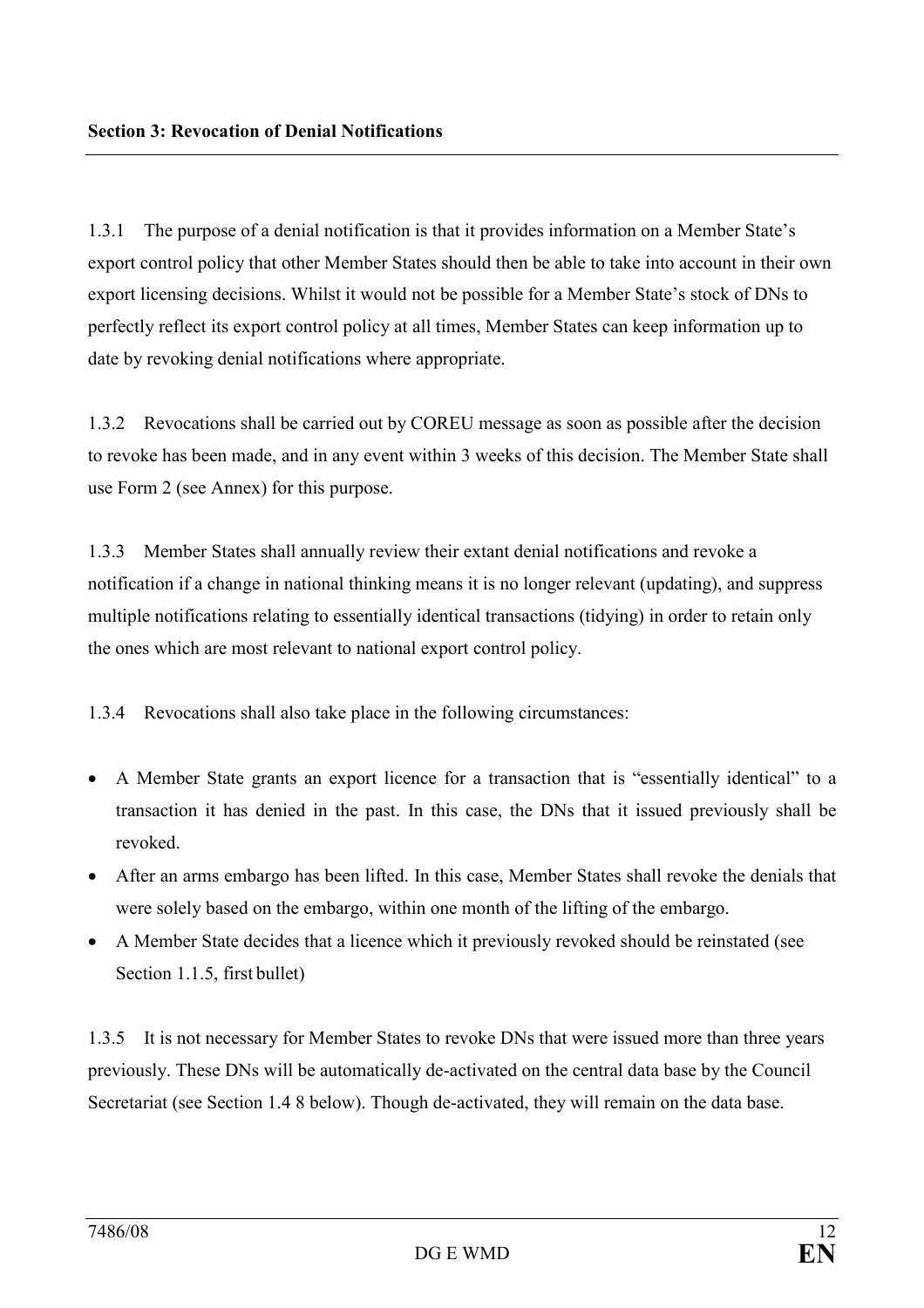## Export licences

Denial notifications: circulation

1.4.1 When an arms export or brokering licence is denied, the Member State must circulate the denial notification no more than one month after the licence has been refused.

1.4.2 Member States will circulate denials to all other Member States using Form 1. All fields must be filled in, or an explanation should be given of why a field is not relevant. Incomplete notifications will not be entered on the database by the Council Secretariat.

1.4.3 All denial notifications, revocations and modifications must be written in either English or French. They are to be circulated by COREU to all Member States (the message will automatically be copied to the Council Secretariat). The classification should be "Restricted". The priority setting should be "normal".

#### Denial notifications: handling and storage

1.4.4 The Council Secretariat will operate a central DN database for export licence DNs. This will not prevent Member States from operating their own databases. The central DN database is a resource for all Member States to use. The database will allow Member States to search on any of the denial notification fields (country issuing the DN; country of destination of the equipment; criteria for refusal; description of goods,…), or combinations of fields. The database will allow statistics based on these fields to be compiled.

1.4.5 The information on the database is classified 'Restricted' and will be treated as such by all Member States and the Council Secretariat. It will be in the English language. Where the information provided is in French it will be translated into English by the Council Secretariat. For this purpose, the Member States will compile a glossary of technical terms.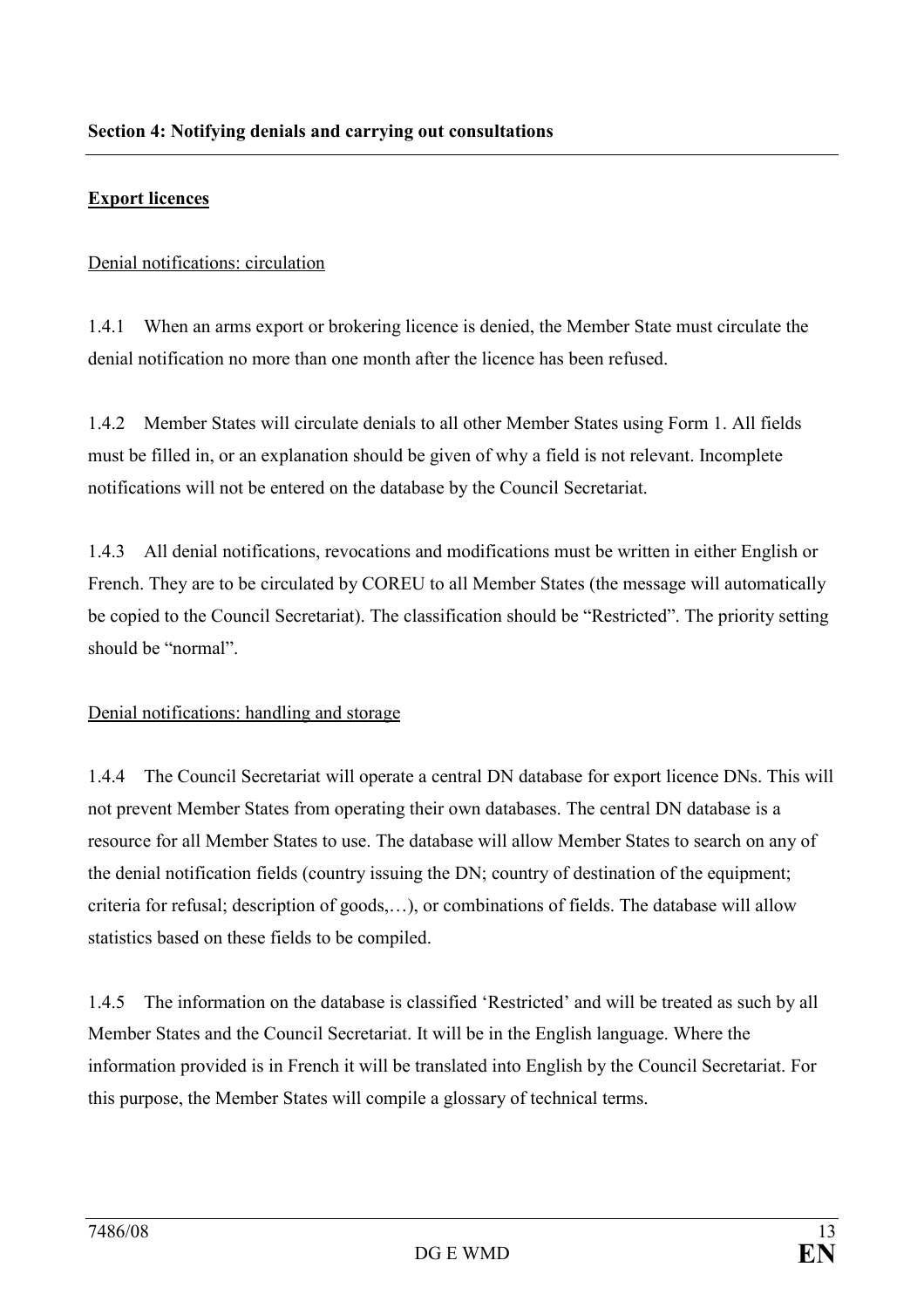1.4.6 The Council Secretariat will check each Form 1 DN to ensure that it contains all the essential information. If complete, it will be entered in the central database. If essential information has been omitted, the Secretariat will request this information from the Member State that has issued the denial. Denial notifications will not be entered in the database until at least the following information has been received:

- identification number;
- country of destination;
- short description of the goods (with their matching control list number);
- stated end-use;
- name and country of consignee, or end-user if different (specifying whether the buyer is a government agency, the police, army, navy or air force, a paramilitary force, or a private natural or legal person and, if denial is based on criterion 7, the name of the natural or legal person);
- reasons for denial (these should include not only the number(s) of the criteria, but also the elements on which the assessment is based);
- date of the denial (or information on the date when it takes effect, unless it is already in force).

1.4.7 When the Council Secretariat receives a Form 2 message revoking a DN, it will remove this DN from the central DN database. When the Council Secretariat receives a Form 2 message to change the details in a DN, it will amend them as requested so long as the new information conforms to the agreed format.

1.4.8 The Council Secretariat will regularly check each month that none of the active DNs on the central DN data base are more than 3 years old. All DNs of more than 3 years old shall be deactivated, though the information will remain on the database.

1.4.9 Until remote access to a secure database is possible, the Council Secretariat will, around the first working day of each month, send to Member States, via nominated persons in their Permanent Representations in Brussels, a disc containing the latest version of the database. Appropriate security procedures will be followed.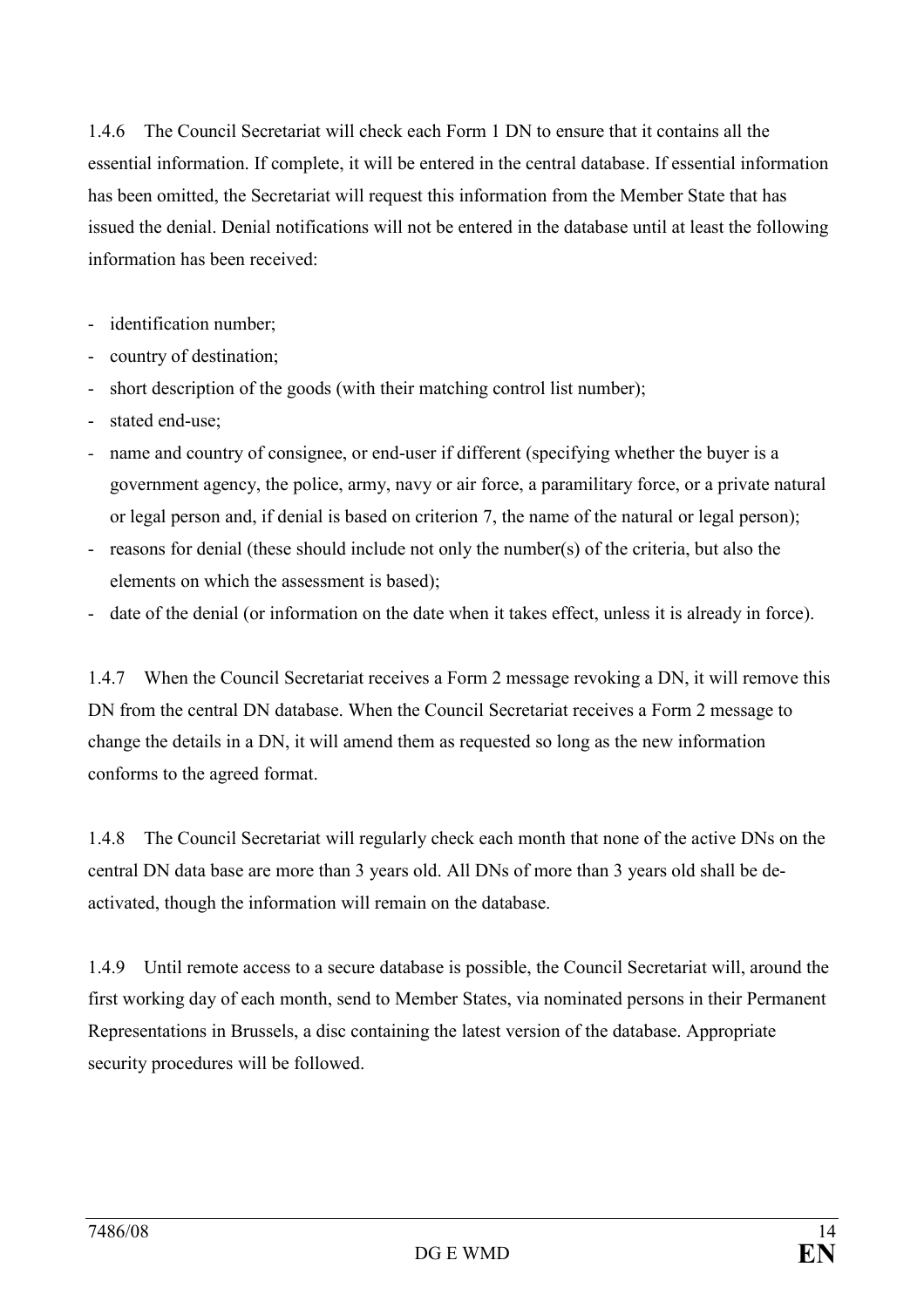## Consultation Procedures

1.4.10 When Member States are considering granting an export licence, they should consult the database to see if another Member State has denied an essentially similar transaction, and if so, consult the Member State(s) which issued the denial(s).

1.4.11 If a Member State is not sure whether or not a DN on the central database constitutes an 'essentially identical transaction'; it should initiate a consultation in order to clarify the situation.

1.4.12 Consultations shall be sent via COREU in English or French, addressed to the Member State who has issued the DN, and copied to all other Member States. The message will be in the following format:

"[Member State X] would be grateful for further information from [Member State Y] on EU Code of Conduct denial notification [identification number and destination concerned], as we are considering a relevantly similar licence application. Under the Users' Guide of the Code of Conduct, we hereby request a response on or before [deadline date]. It will be considered that there has been no response unless we receive a reply by this date. For further information please contact [name, telephone number, e-mail address]."

1.4.13 The deadline is 3 weeks from the date of transmission of the consultation request, unless otherwise agreed between the parties concerned. If the consulted Member State has not responded within this time, it is presumed to have no objection to the licence application.

1.4.14 If a Member State's refusal was based on intelligence information, it may choose to state that "The refusal was based on information from sensitive sources". The consulting Member State would then usually refrain from asking for further details about the source of this information.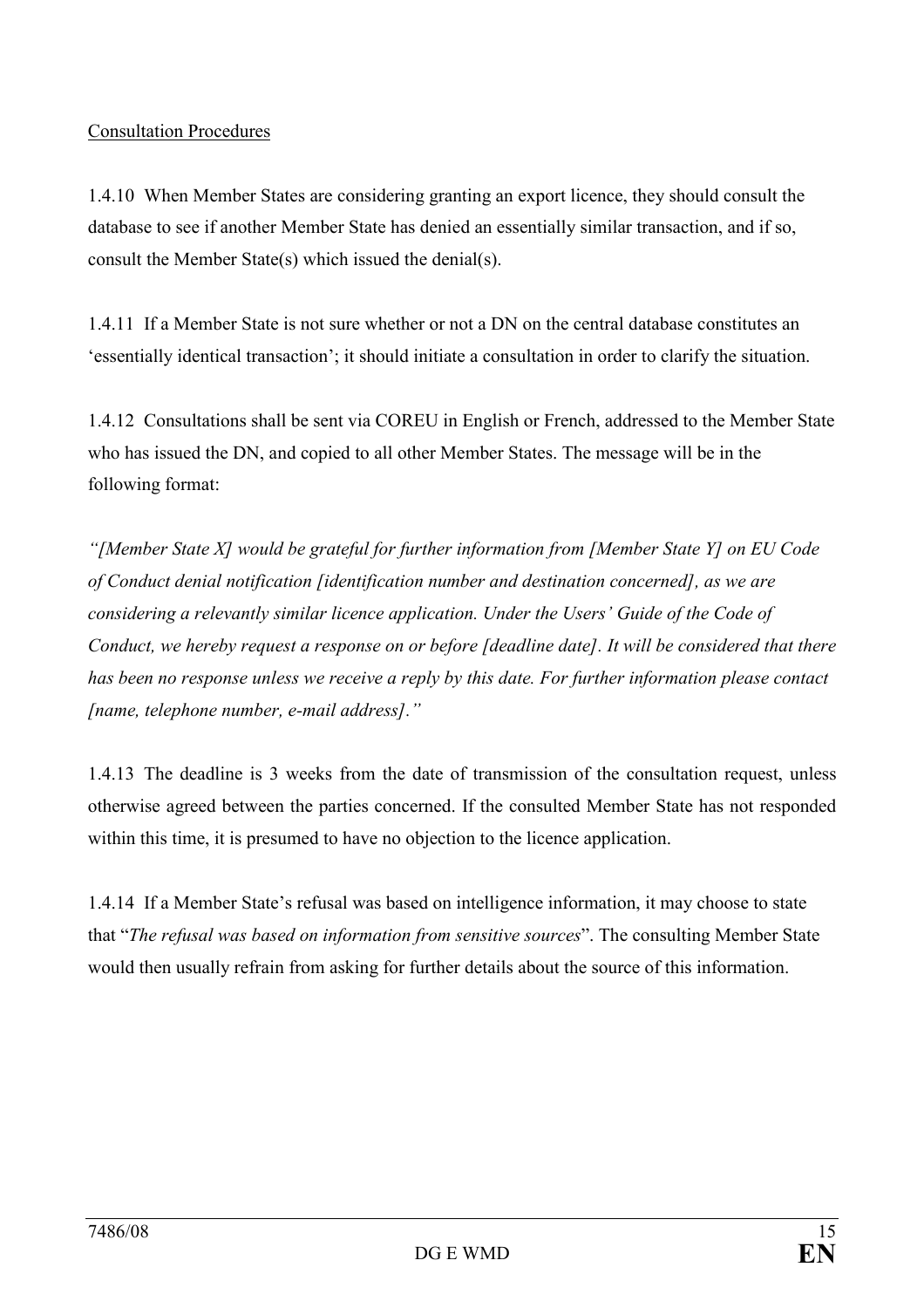1.4.15 The consulted Member State may, within the 3 week period, request an additional extension of one week. This should be requested as soon as practicable.

1.4.16 Whilst the initial consultation must be made in the manner set out above, Member States may continue the consultation through any jointly agreed format. However, the consulted Member State should provide a full explanation of this grounds for its refusal.

1.4.17 EU Member States will keep such denials and consultations confidential. They will treat them in the appropriate manner and not use them for commercial advantage.

## After the consultation has ended

1.4.18 The consulting Member State shall inform all Member States, by COREU, of its decision on the licence application, including a brief statement of its reasoning. The consulting Member State should send this notification within 3 weeks of reaching a decision.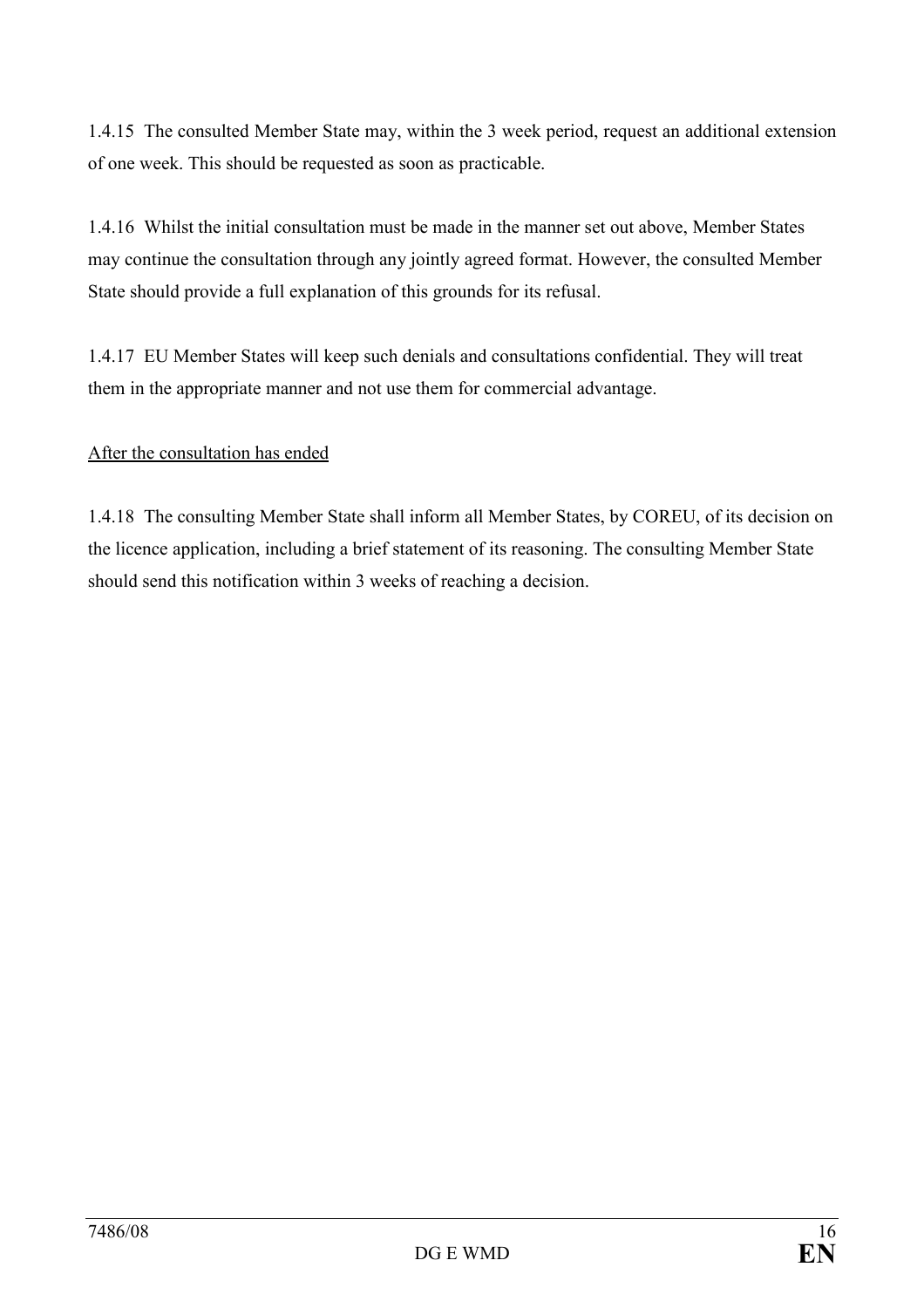# Licences for brokering, transit or transhipment, and intangible transfers of technology

1.4.19 All of the above procedures for the circulation, handling and storage of DNs, consultations and post-consultation actions (paragraphs  $1.4.1 - 1.4.18$ ), should also be followed in the case of DNs for brokering, transit and transhipment licences and licences for intangible transfers of technology.

1.4.20 All Member States which have laws on brokering and operate a licensing system for brokering transactions should notify denials in the same way as for export licence denials in accordance with and to the extent permitted by their national legislation and practice. Brokering DNs should be recorded on a separate database by the Council Secretariat, which will circulate it, together with the export licence DN database, on a monthly basis.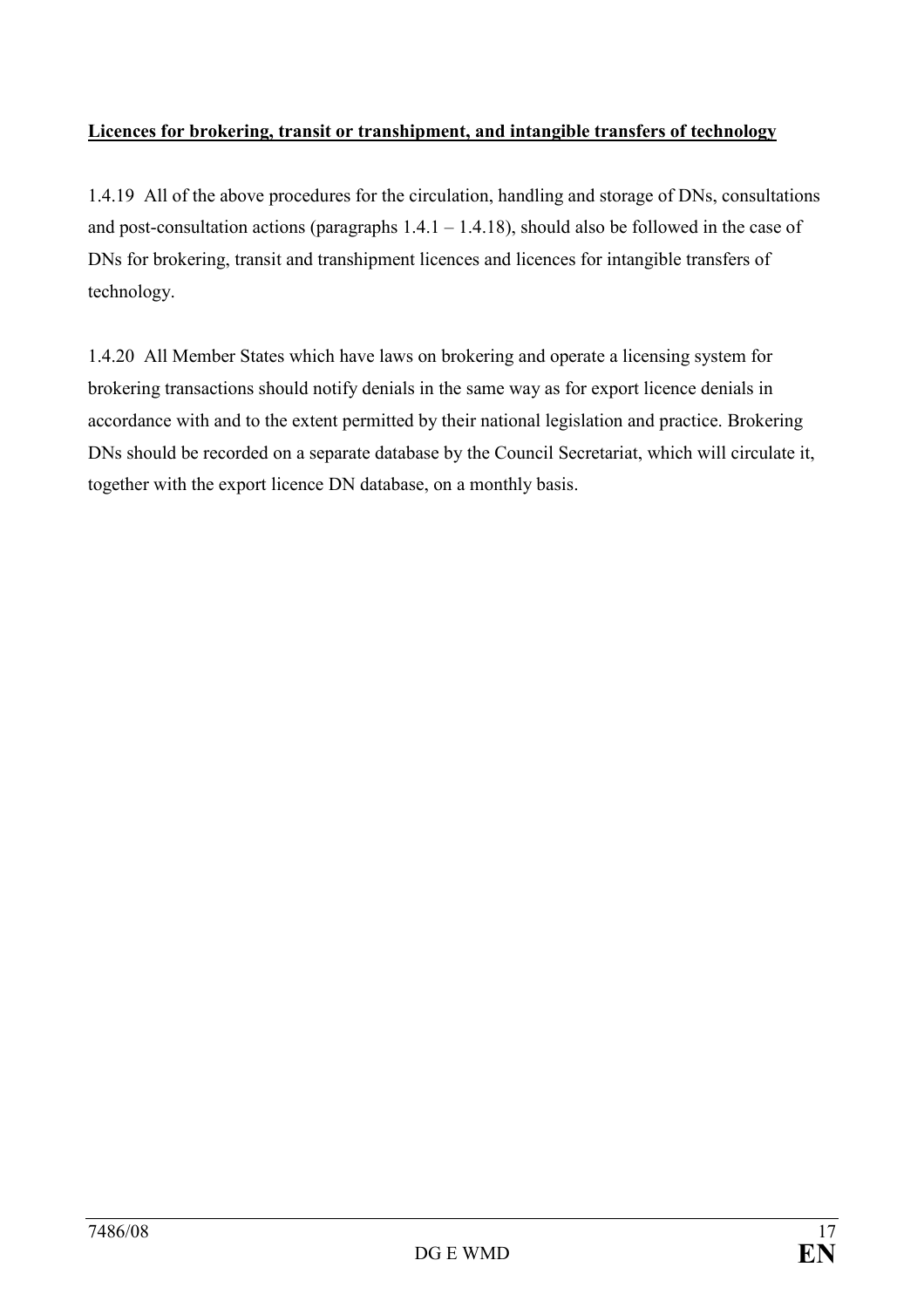#### CHAPTER 2 - LICENSING PRACTICES

#### Section 1: Best practices in the area of end-user certificates

2.1.1 There is a common core of elements that should be in an end-user certificate when one is required by a Member State in relation to an export of items on the EU Common Military List. There are also some elements which might be required by a Member State, at its discretion.

- 2.1.2 The end-user certificate should at a minimum set out the following details:
	- exporter's details (at least name, address and business name);
	- end-user's details (at least name, address and business name). In the case of an export to a firm which resells the goods on the local market, the firm will be regarded as the enduser;
	- country of final destination;
	- a description of the goods being exported (type, characteristics), or reference to the contract concluded with the authorities of the country of final destination;
	- quantity and/or value of the exported goods;
	- signature, name and position of the end-user;
	- the date of the end-user certificate;
	- end-use and/or non re-export clause, where appropriate;
	- indication of the end-use of the goods;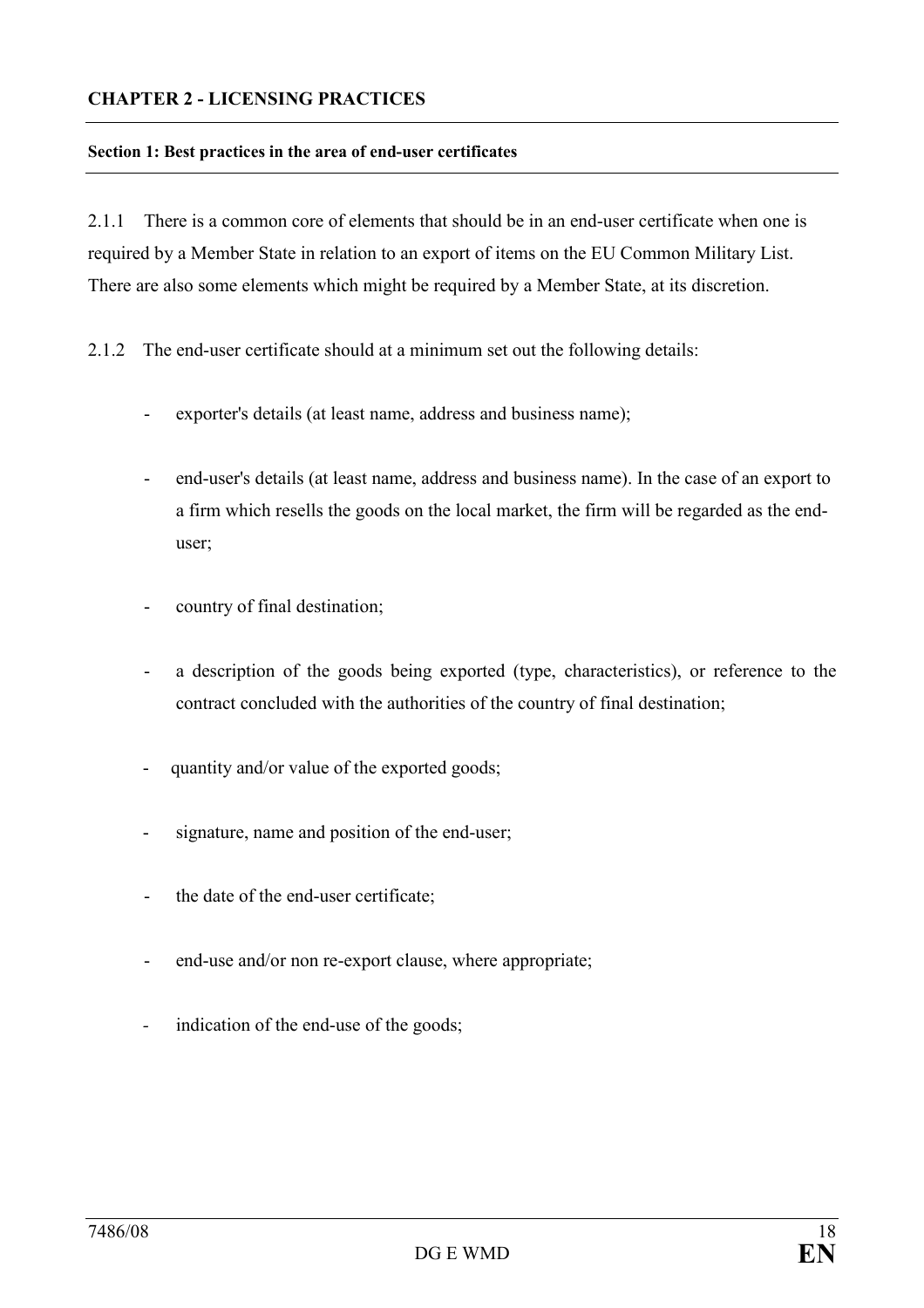- an undertaking, where appropriate, that the goods being exported will not be used for purposes other than the declared use;
- an undertaking, where appropriate, that the goods will not be used in the development, production or use of chemical, biological or nuclear weapons or for missiles capable of delivering such weapons.
- 2.1.3 The elements which *might* be required by a Member State, at their discretion, are *inter alia*:
	- a clause prohibiting re-export of the goods covered in the end-user certificate. Such a clause could, among other things:
		- contain a pure and simple ban on re-export;
		- provide that re-export will be subject to agreement in writing of the authorities of the original exporting country;
		- allow for re-export without the prior authorisation of the authorities of the exporting country to certain countries identified in the end-user certificate;
	- full details, where appropriate, of the intermediary;
	- if the end-user certificate comes from the government of the country of destination of the goods, the certificate will be authenticated by the authorities of the exporting country in order to check the authenticity of the signature and the capacity of the signatory to make commitments on behalf of its government;
	- a commitment by the final consignee to provide the exporting State with a Delivery Verification certificate upon request.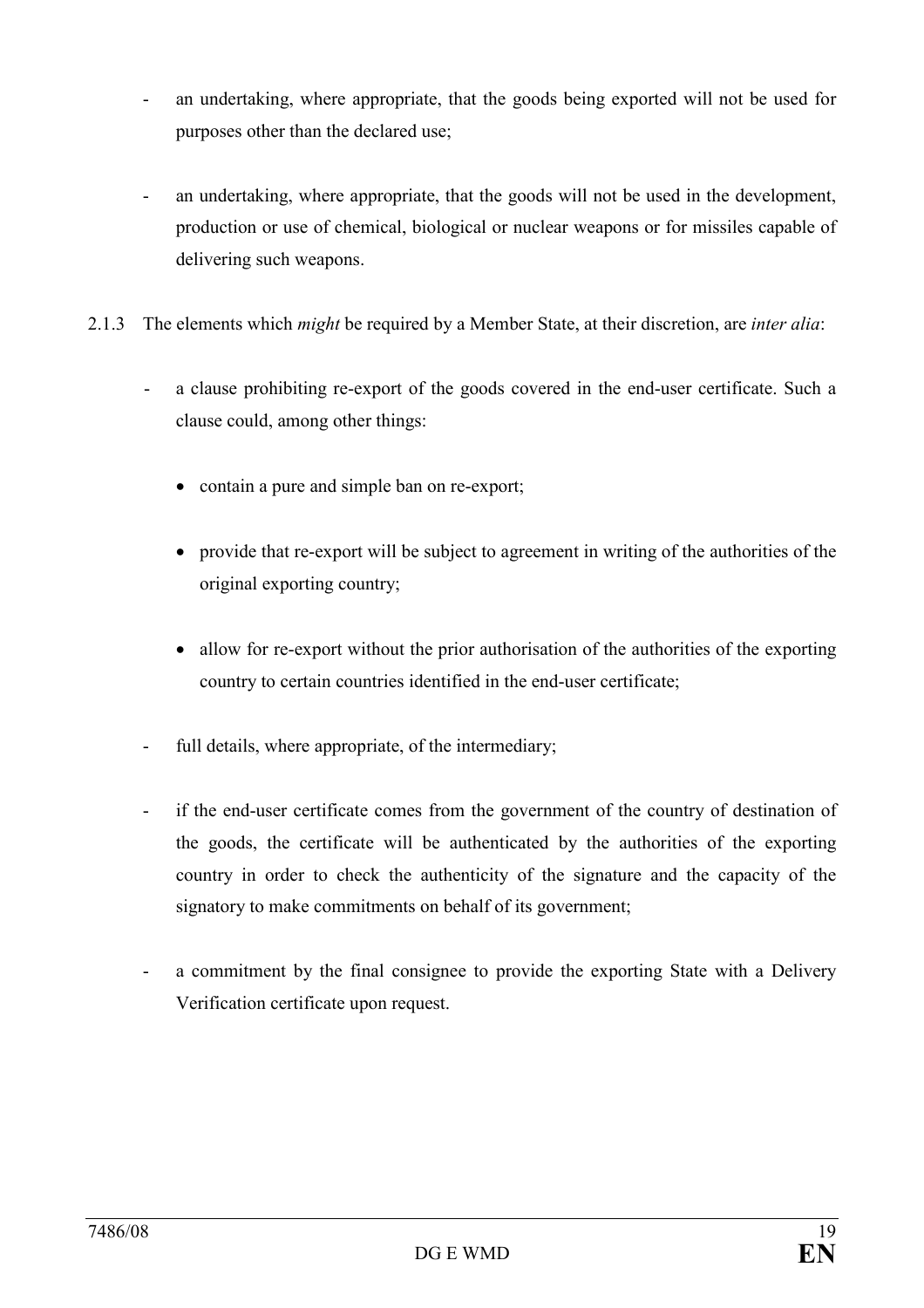#### Section 2: Assessment of applications for incorporation and re-export

2.2.1 As with all licence applications, Member States shall fully apply the Code of Conduct to licence applications for goods where it is understood that the goods are to be incorporated into products for re-export. However, in assessing such applications, Member States will also have regard inter alia to:

- (i) the export control polices and effectiveness of the export control system of the incorporating country;
- (ii) the importance of their defence and security relationship with that country;
- (iii) the materiality and significance of the goods in relation to the goods into which they are to be incorporated, and in relation to any end-use of the finished products which might give rise to concern;
- (iv) the ease with which the goods, or significant parts of them, could be removed from the goods into which they are to be incorporated;
- (v) the standing entity to which the goods are to be exported.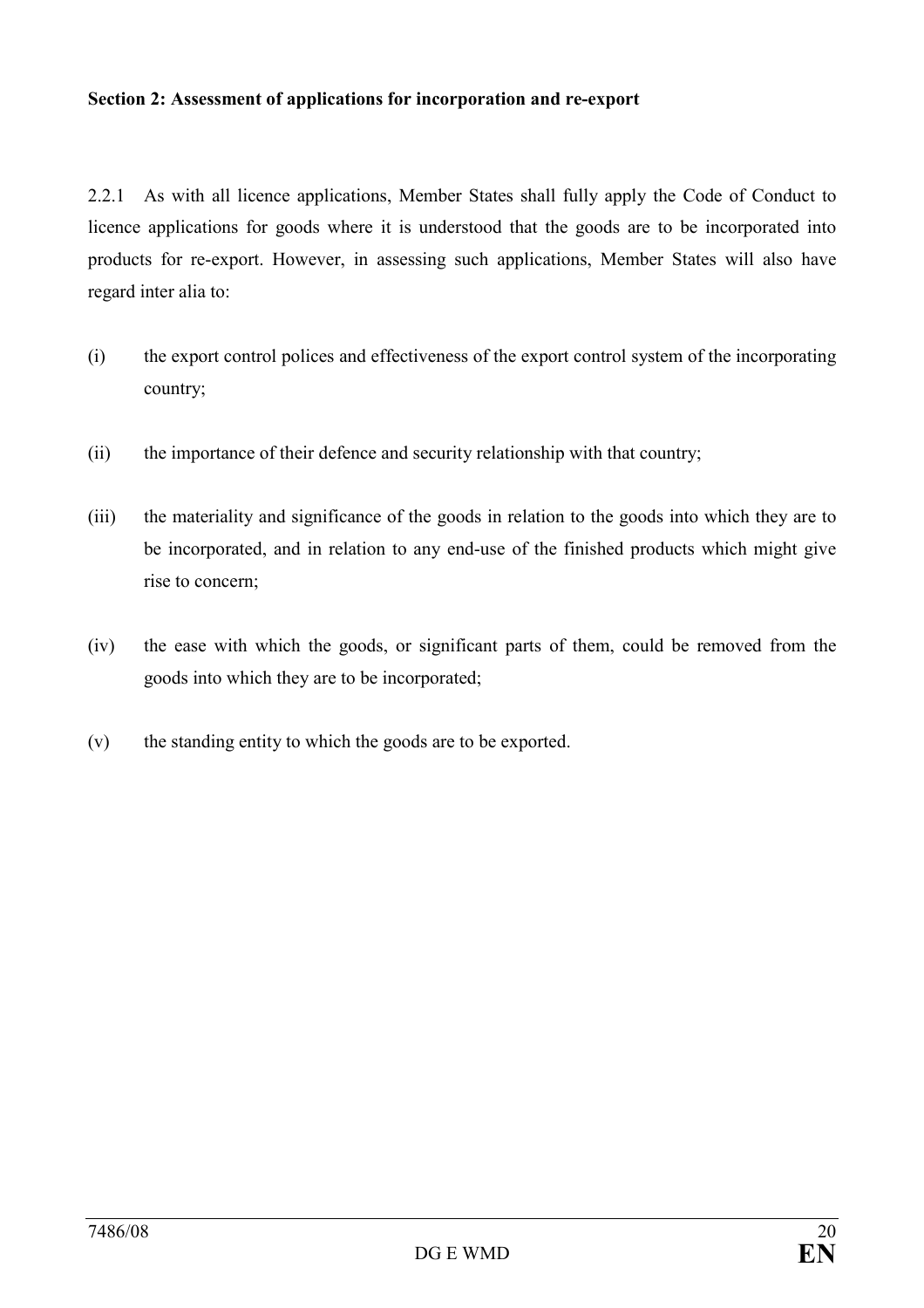2.3.1. Whereas the emphasis of export controls remains on the pre-licensing phase, post-shipment control can be an important supplementary tool to strengthen the effectiveness of national arms export control.

Post-shipment measures, e.g. on-site inspections or delivery verification certificates, are particularly useful tools to help prevent diversion within the buyer country or re-export under undesirable conditions.

In order to share available information on a voluntary base, Member States implementing postshipment control are invited to inform partners about their experience in this field and about knowledge of general interest gathered by post-shipment measures.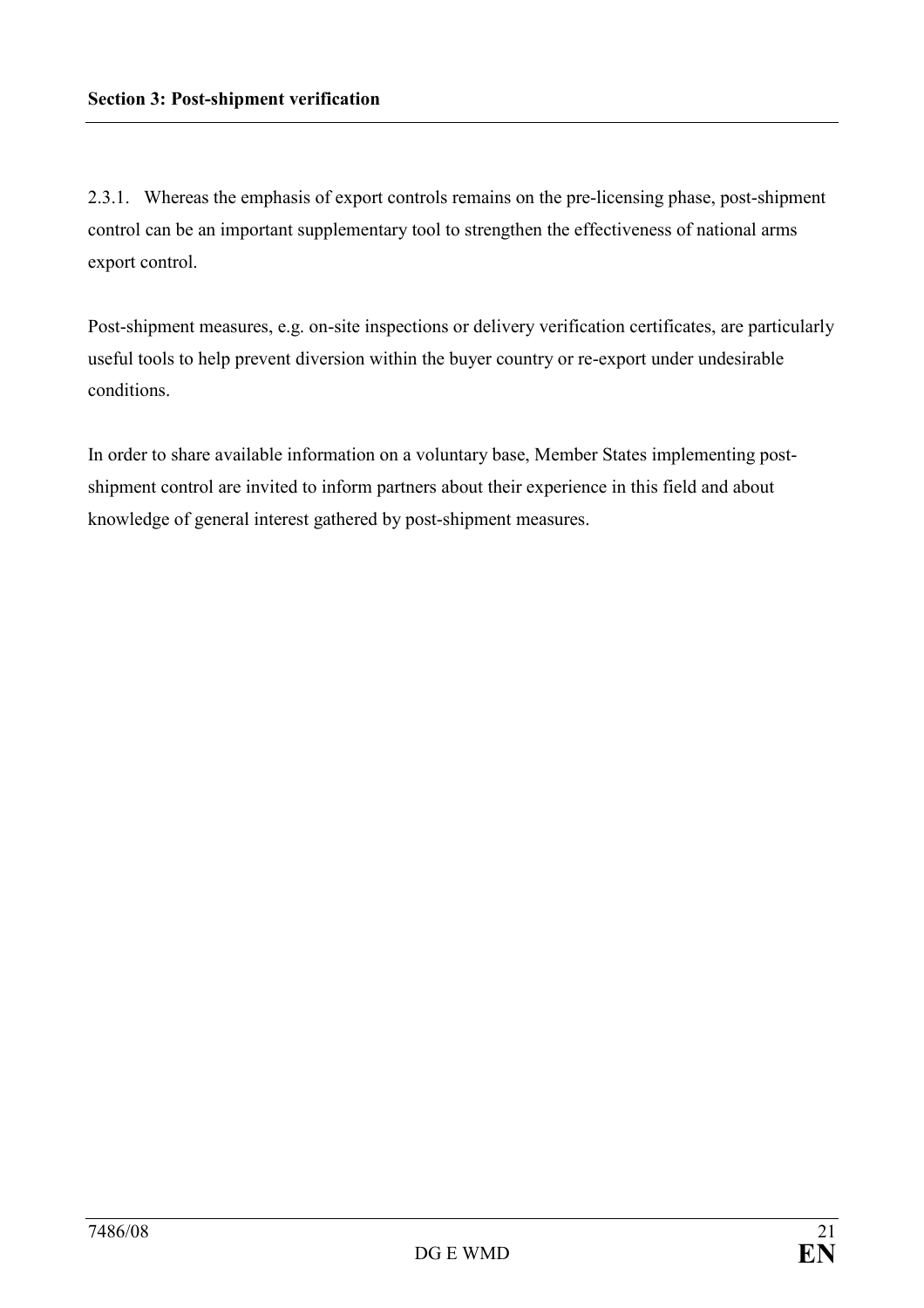2.4.1 There are occasions on which Member States consider permitting the export of items on the Common Military List for humanitarian purposes in circumstances that might otherwise lead to a denial on the basis of the criteria in the Code of Conduct. In post-conflict areas, certain items can make important contributions to the safety of the civilian population and to economic reconstruction. Such exports are not necessarily inconsistent with the criteria. These exports, like all others, will be considered on a case-by-case basis. Member States will require adequate safeguards against misuse of such exports and, where appropriate, provisions for repatriation of the equipment.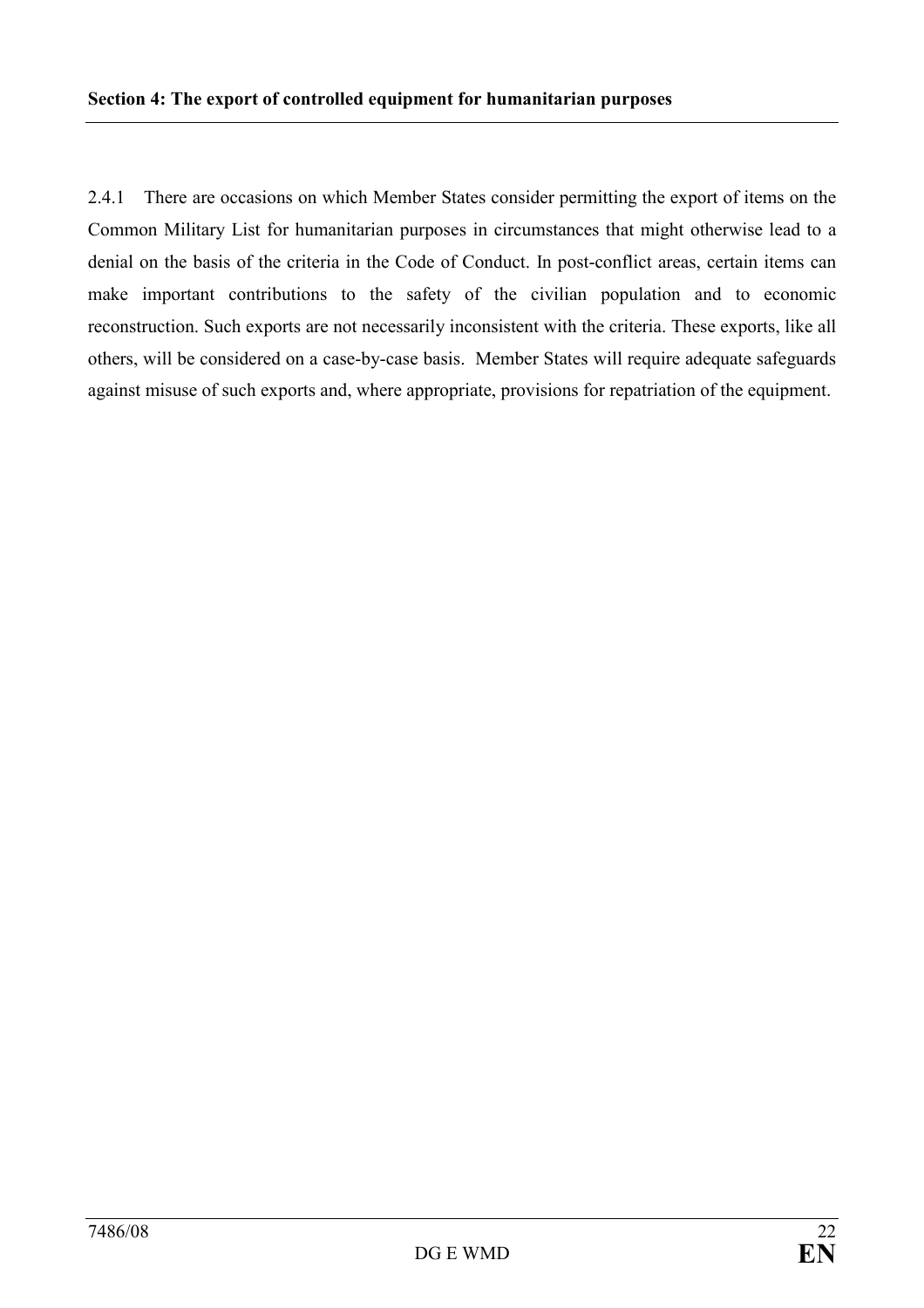- 2.5.1 The following definitions apply for the purposes of the Code of Conduct and Operative Provisions:
- 2.5.2 'Transit': movements in which the goods (military equipment) merely pass through the territory of a Member State
	- Transhipment: transit involving the physical operation of unloading goods from the importing means of transport followed by a reloading (generally) onto another exporting means of transport
- 2.5.3 As defined in Article 2 of Council Common Position 2003/468/CFSP,
	- 'Brokering activities' are activities of persons and entities:
		- negotiating or arranging transactions that may involve the transfer of items on the EU Common Military List from a third country to any other third country; or
		- who buy, sell or arrange the transfer of such items that are in their ownership from a third country to any other third country.
- 2.5.4 'Export licence' is a formal authorisation issued by the national licensing authority to export or transfer military equipment on a temporary or definitive basis. Export licences include:
	- licences for physical exports, including where these are for the purpose of licensed production of military equipment;
	- brokering licences;
	- transit or transhipment licences;
	- licences for any intangible transfers of software and technology by means such as electronic media, fax or telephone.

 Given the wide divergence in procedures for the processing of applications by the national licensing authorities of Member States, information exchange obligations (e.g. denial notifications) should, where appropriate, be fulfilled at the pre-licence stage, e.g. for preliminary licences and licences to conduct marketing activities or contract negotiations.

Member States' legislation will indicate in which case an export licence is required."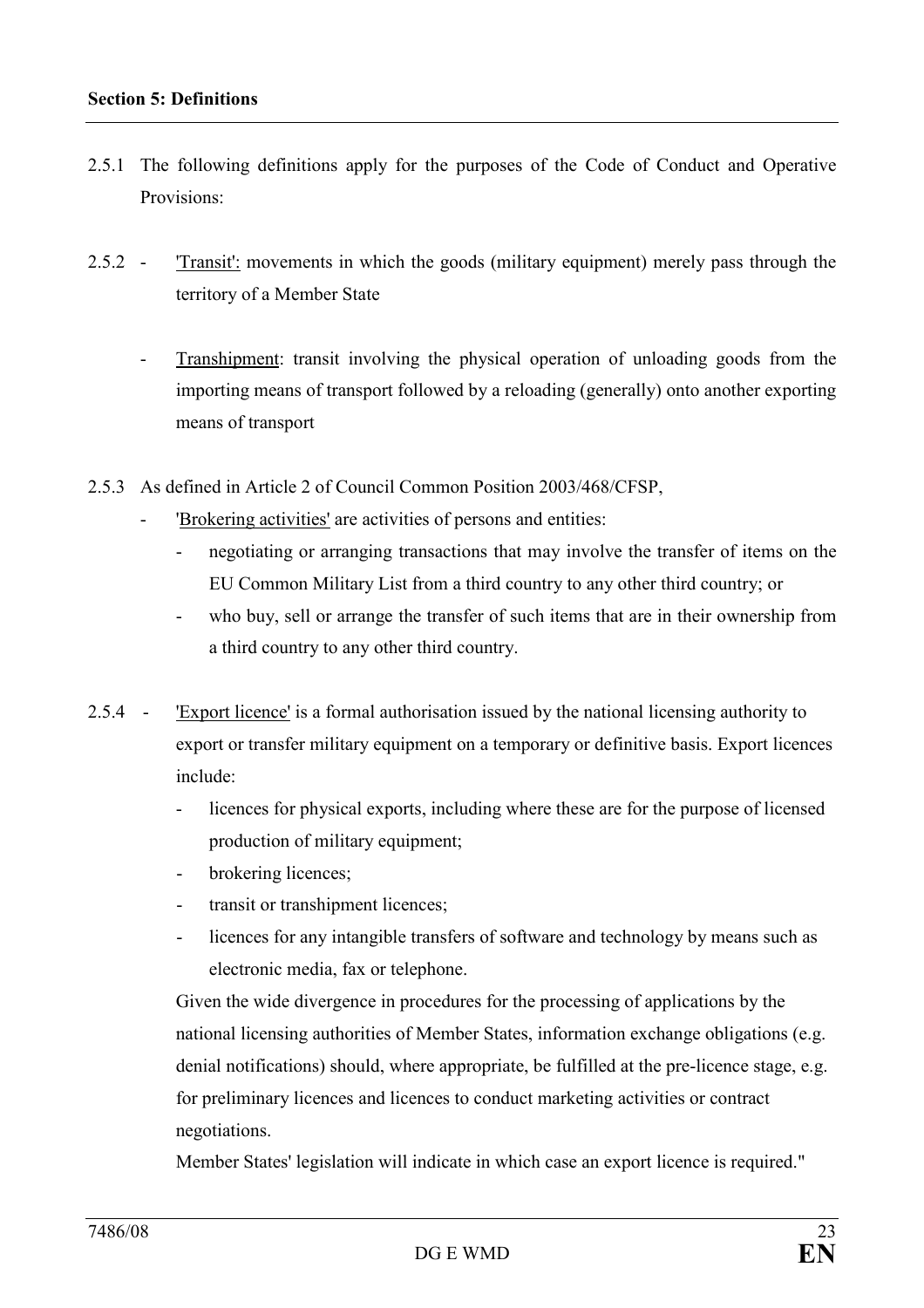## Introduction to all criteria best practices

The purpose of these best practices is to achieve greater consistency among Member States in the application of the criteria of the EU Code of Conduct on Arms Exports by identifying factors to be considered when assessing export licence applications. They are intended to share best practice in the interpretation of the criteria rather than to constitute a set of instructions; individual judgement is still an essential part of the process, and Member States are fully entitled to apply their own interpretations. The best practices are for the use of export licensing officials and other officials in government departments and agencies whose expertise inter alia in regional, legal (e.g. human rights law, public international law), technical, development as well as security and military related questions should inform the decision-making process.

These best practices will be reviewed regularly, or at the request of one or more Member States, or as a result of any future changes to the wording of the Code of Conduct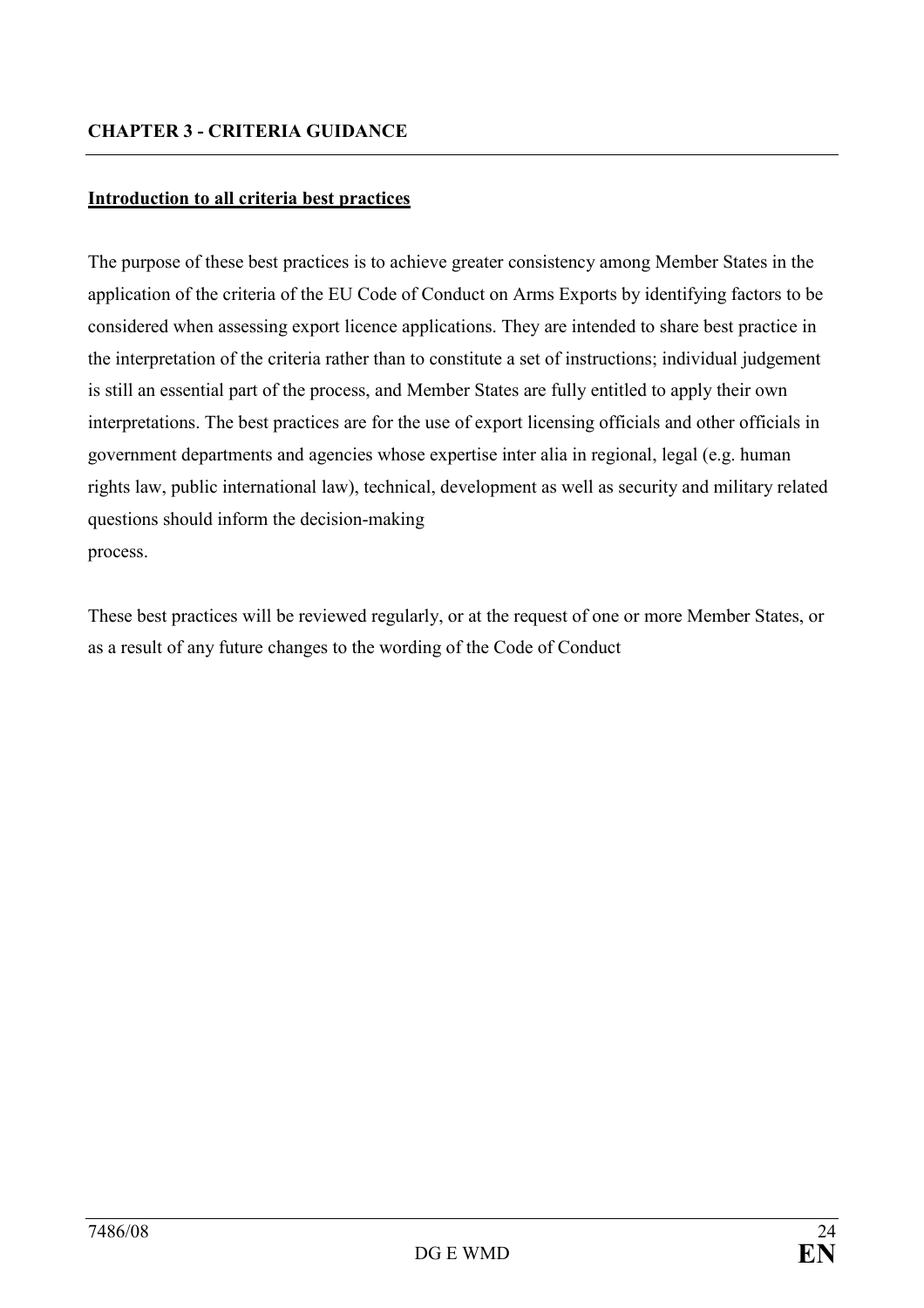#### How to apply Criterion 1

3.1.1. The EU Code of Conduct applies to all arms exports by Member States. Thus a priori Criterion 1 applies to exports to all recipient countries without any distinction. However, the best practices follow the principle that if there is a risk of breach of international commitments or obligations of Member States or the Community as a whole, a careful analysis of Criterion 1 should be carried out.

The purpose of Criterion 1 is to ensure in particular that the sanctions decreed by the UN, OSCE or EU, agreements on non-proliferation and other disarmament agreements, as well as other international obligations, are respected. All export licences should be assessed on a case-by-case basis and consideration should be given to Criterion 1 where there are concerns over the inconsistency with international commitments or obligations.

3.1.2. **Information sources:** Information on the risk of breach of international commitments or obligations shall be, first of all, sought from foreign affairs desk officers dealing with the particular country and with respective non-proliferation, disarmament or export control agreements. Equally recommended is the opinion of Member States diplomatic missions and other governmental institutions, including intelligence sources.

A common EU base of information includes country EU HOMs reports, the EU denials database, EU Watchlist, and EU Council conclusions/statements on respective countries or security issues. List of UN, OSCE and EU embargoed countries are updated regularly by the Council of the European Union and can be reached through regular information systems. The general guidelines on EU non-proliferation policy can be found in the EU Strategy against the proliferation of weapons of mass destruction, and non-proliferation clauses in bilateral agreements.

Documentation from the United Nations and other relevant organisations such as IAEA and OPCW would be helpful in defining requirements of particular international regimes or agreements, as well as in determining policy of the recipient country in this aspect.

A list of relevant Internet websites is contained in Annex 1.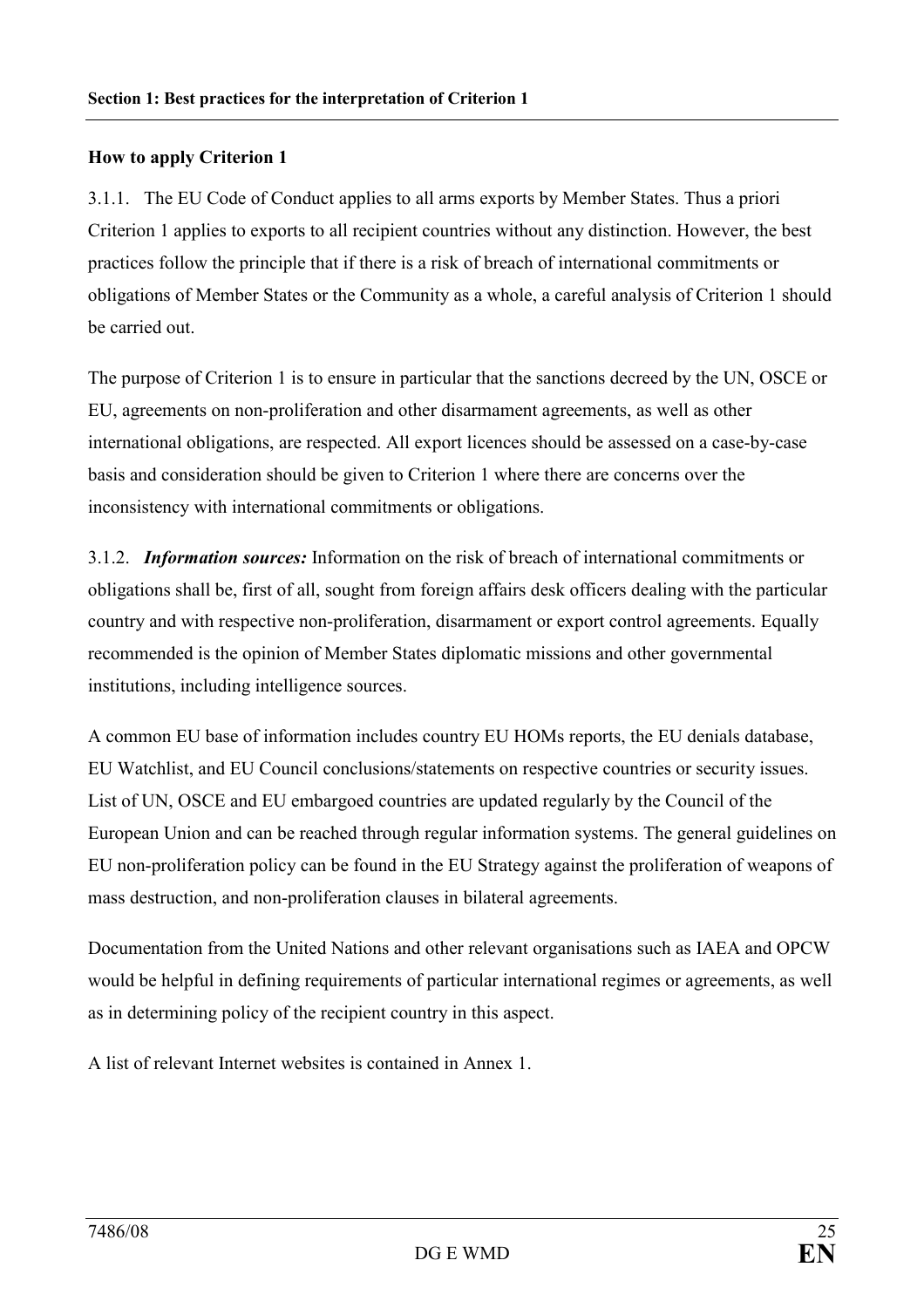#### Elements to consider when forming a judgement

3.1.3. Examination of Criterion 1 reveals that the following issues should be taken into account in the assessment:

(a) the international obligations of Member States and their commitments to enforce United Nations, Organisation for Security and Cooperation in Europe and European Union arms embargoes

Member States should check the stated or probable destination of export and the location of end user against the embargoes enforced by UN, OSCE and EU. As the list of embargoed countries, non-state entities and individuals (such as terrorist groups and terrorists) is subject to regular changes, the utmost care should be given to take recent developments into account.

Countries, non-state entities and individuals subject to UN, OSCE and EU sanctions overlap to a large extent. However, the list of goods (both military and dual use) under several embargoes towards the same end-user may vary and the restrictions imposed may be either mandatory or non-mandatory. To assure unified EU interpretation of the scope of legally binding UN sanctions, relevant Security Council resolutions are incorporated into the EU law in the form of Council Common Position, and, where required, Council Regulation. Thus, in case of uncertainties concerning interpretation of mandatory UN sanctions, EU sanctions list should be consulted. As far as non-legally binding UN and OSCE sanctions are concerned, the interpretation is left to Member States.

When forming a judgement on issuing a license, in order to avoid conflicts with its international obligations, Member States should follow the strictest restrictions that are binding or applicable to them.

(b) the international obligations of Member States under the Nuclear Non-Proliferation Treaty, the Biological and Toxin Weapons Convention and the Chemical Weapons Convention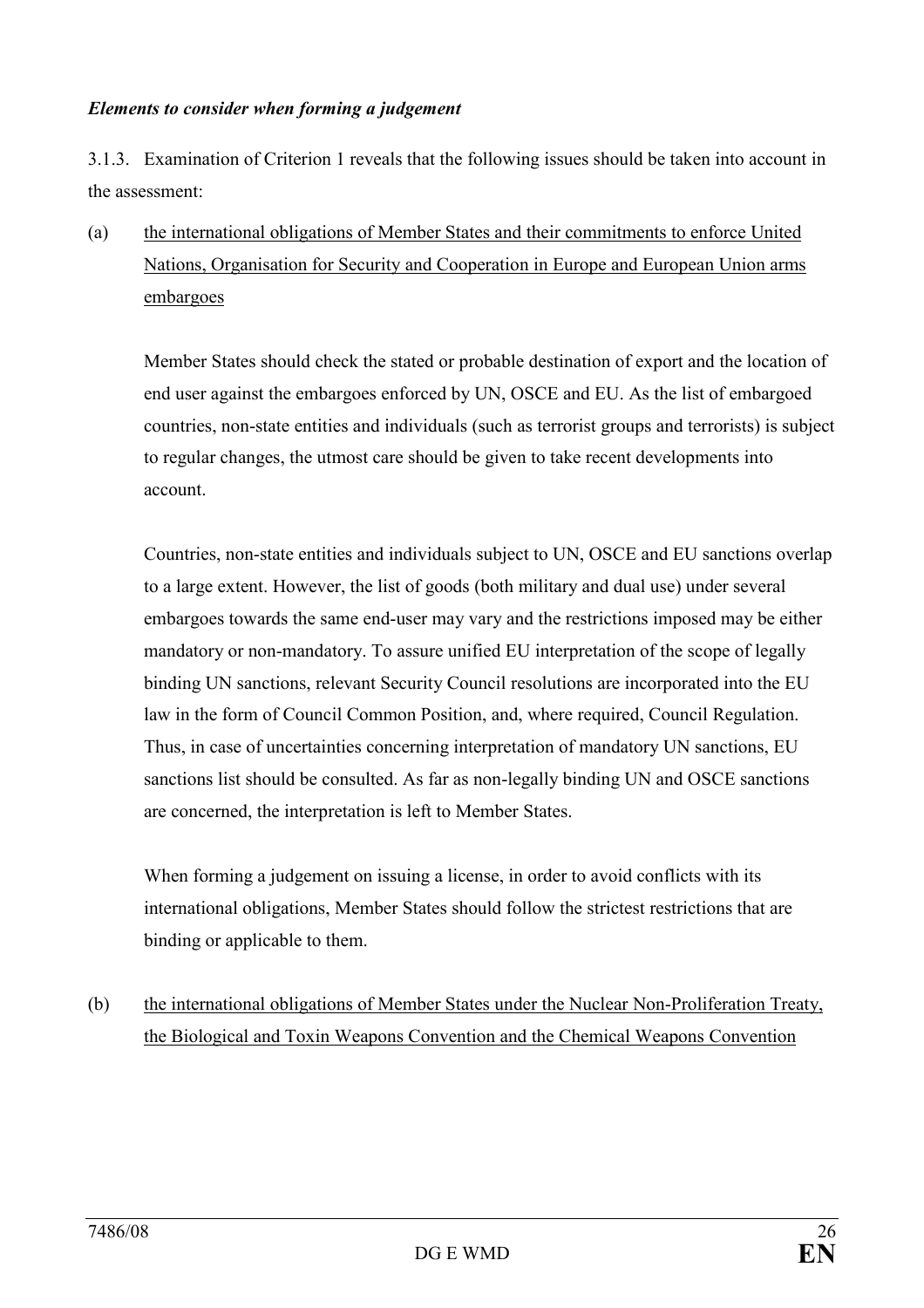## TREATY ON THE NON-PROLIFERATION OF NUCLEAR WEAPONS (NPT)

NPT is a legally binding treaty. It acknowledges that States Parties have the right to participate in the fullest possible exchange of equipment, material and related information for the peaceful uses of nuclear energy. However, Article I of NPT puts an obligation on nuclear-weapon-States (NWS) not to transfer to any recipient whatsoever nuclear weapons or other nuclear devices. Under Article III paragraph 2 of NPT, nuclear-weapon-States and non-nuclear-weapon-States (NNWS) undertook not to transfer source or special fissionable material or equipment or material especially designed or prepared for the processing, use or production of special fissionable material, to any NNWS for peaceful purposes unless these items are subject to appropriate (IAEA) safeguards.

Items, material and equipment falling under the scope of the Treaty (Article I and III) :

- nuclear weapons or other nuclear explosive devices;
- source or special fissionable material;
- equipment or material especially designed or prepared for the processing, use or production of special fissionable material.

The NPT does not give a definition or specify detailed lists of the above devices and items. As for nuclear weapons or other nuclear explosive devices an UNIDIR $<sup>1</sup>$  publication gives</sup> the following definition: Nuclear weapon is a weapon consisting of a nuclear explosive and a delivery system; nuclear explosive is a device that releases energy through nuclear fission or fission and fusion reaction (delivery system for nuclear explosives could be aerial bombs, ballistic and cruise missiles, artillery shells, naval mines and torpedoes, and landmines). For definition of the source or special fissionable material one should refer to the Statute of the IAEA (Article XX). Relevant information on nuclear and nuclear dual-use items and technologies can be found in the control lists of the Nuclear Suppliers Group and the Zangger Committee, as well as in the EU Military List (category ML 7a) and the annex of the Council Regulation EC No 1334/2000 setting up a Community regime for the control of exports of dual-use items and technology as well as relevant Council Regulations imposing sanctions against certain countries...

 $\overline{a}$  $1$  Coming to terms with security, A Lexicon for Arms Control, Disarmement and Confidence Building (2004), UNIDIR Publication.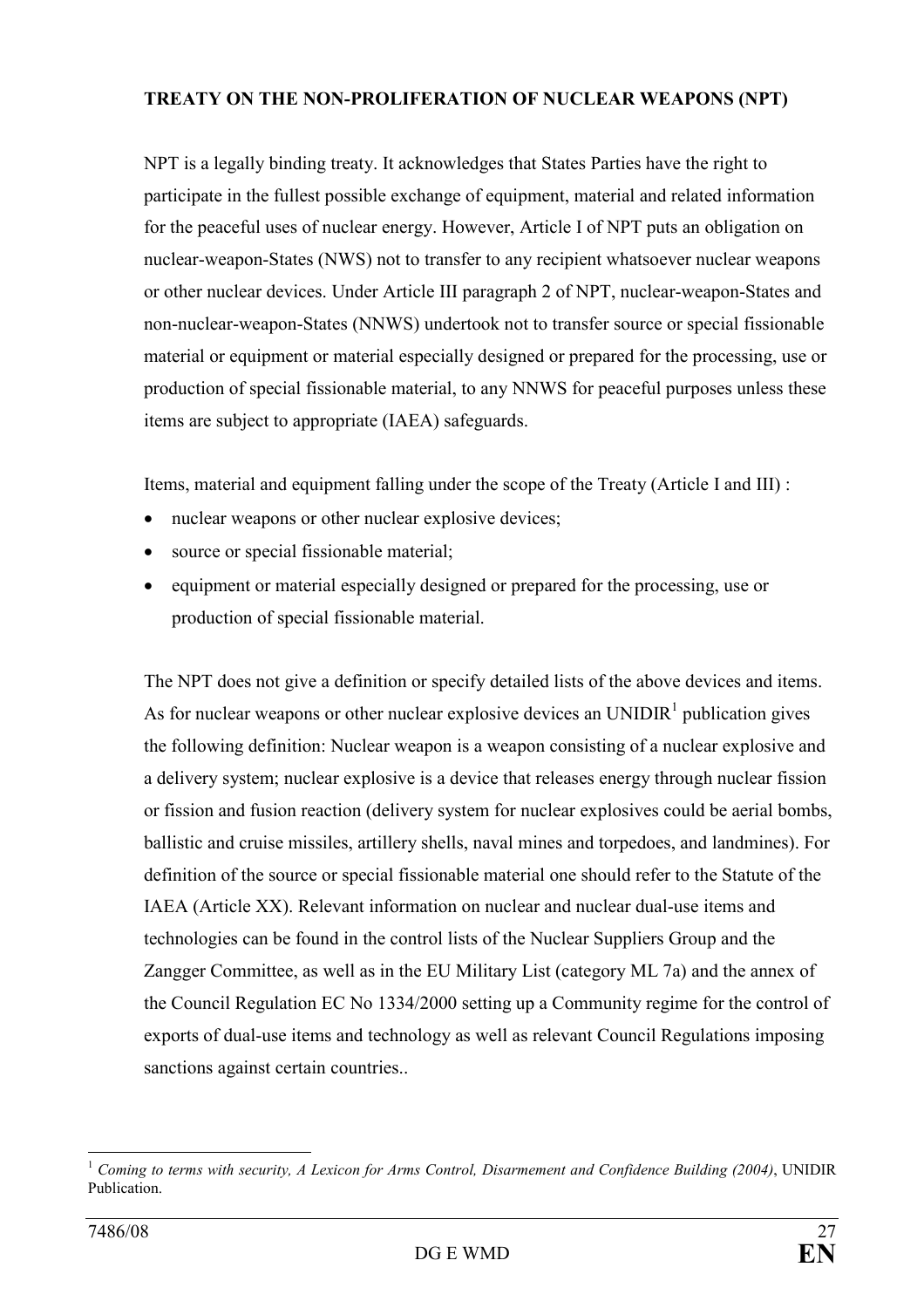When forming a judgement on issuing a licence for goods and technologies covered by NPT, Members States should take into consideration whether the country of destination is a State Party to the NPT and the necessary IAEA safeguards are in force.

## BIOLOGICAL AND TOXIN WEAPONS CONVENTION (BTWC)

BTWC is a legally binding treaty that bans the development, production, stockpiling, acquisition and retention of biological and toxin weapons and their means of delivery. However, it should be noted that under Article X of the Convention States Parties have the right to participate in the fullest possible exchange of equipment, material and related information in case it is intended for peaceful purposes.

The scope of the BTWC covers the following items (Article I):

- microbial or other biological agents, or toxins whatever their origin or method of production, of types and in quantities that have no justification for prophylactic, protective or other peaceful purposes;
- weapons, equipment or means of delivery designed to use such agents or toxins for hostile purposes or in armed conflict.

The BTWC itself does not include a detailed list of the above items. Relevant information can be found in the EU Military List (ML 7), Australia Group control lists and in Annex I of Council Regulation EC No 1334/2000 setting up a Community regime for the control of exports of dual-use items and technology.

When forming a judgement on issuing a licence for goods and technologies covered by BTWC, it should be taken into consideration that, according to BTWC:

- Export applications for biological agents of types and in quantities that have no justification for prophylactic, protective or other peaceful purposes are to be denied. (Possible peaceful purposes could be disease control or public health measures.)
- The transfer of any type of conventional weapon, military equipment or means of delivery designed to use such agents for hostile purposes or in armed conflict is forbidden.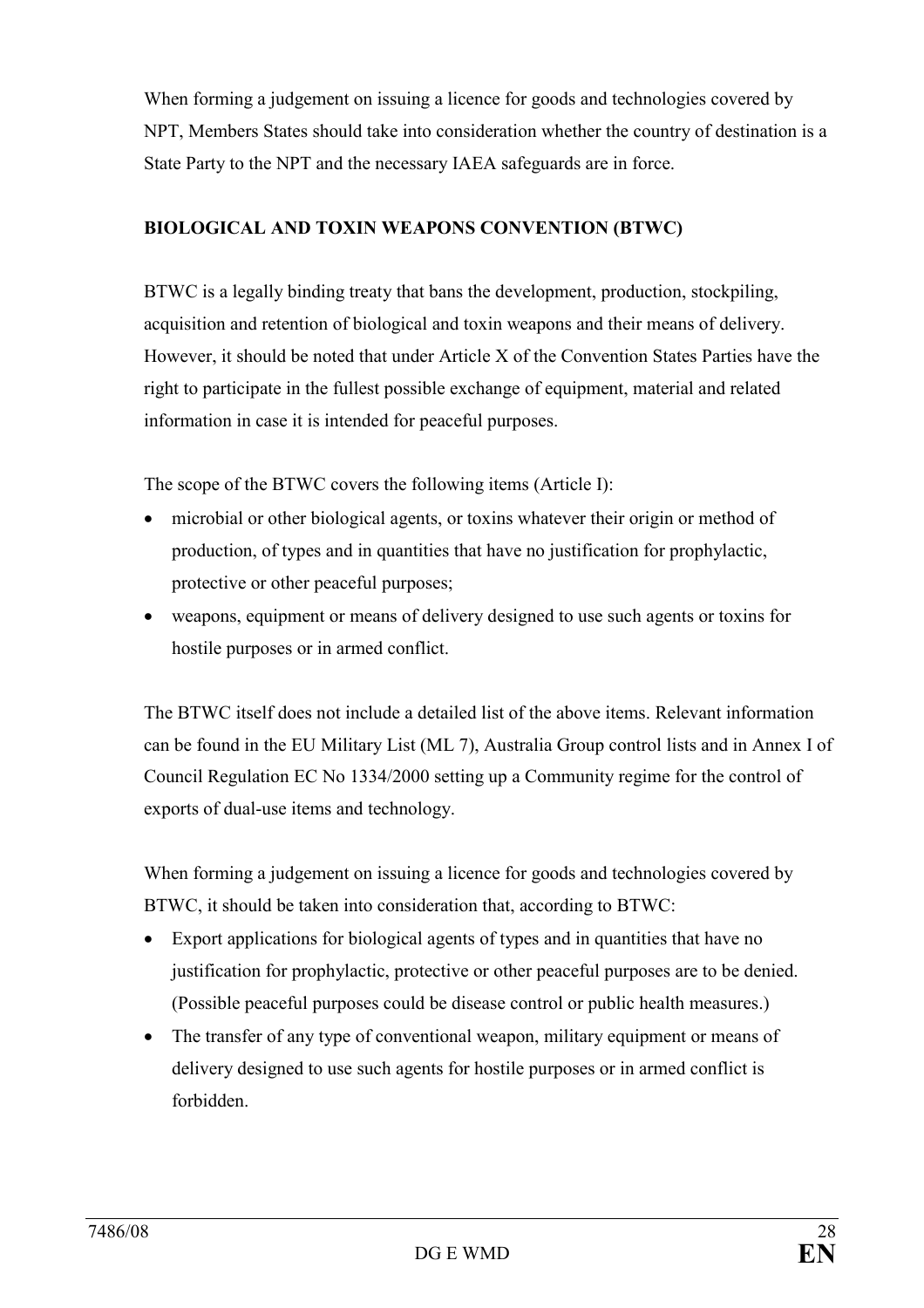## CHEMICAL WEAPONS CONVENTION (CWC)

CWC is a legally binding treaty that bans the development, production, stockpiling, transfer and use of chemical weapons, and also stipulates their timely destruction. At the same time, it underlines the right of States Parties to participate in the international exchange of scientific information, chemicals and equipment for the purposes not prohibited in the **Convention** 

Chemical weapons mean as defined in Article II of CWC the following, together or separately:

- toxic chemicals (chemicals that can cause death, temporary incapacitation) and their precursors, except where intended for purposes not prohibited under CWC;
- munitions and devices, specifically designed to cause death or other harm through the toxic properties of those toxic chemicals specified above, which would be released as a result of the employment of such munitions and devices;
- any equipment specifically designed for use directly in connection with the employment of munitions and devices specified above.

The Convention has a comprehensive Annex on chemicals, forming an integral part of the CWC. Relevant information can also be found in the EU Military List (ML 7), Australia Group control lists and in Annex I of Council Regulation EC No 1334/2000 setting up a Community regime for the control of exports of dual-use items and technology.

When forming a judgement on issuing a licence for goods covered by CWC, Members States should consider the following but non-exhaustive list of elements:

• General obligation of States Parties is to deny the transfer of chemical weapons as specified in Article II of CWC.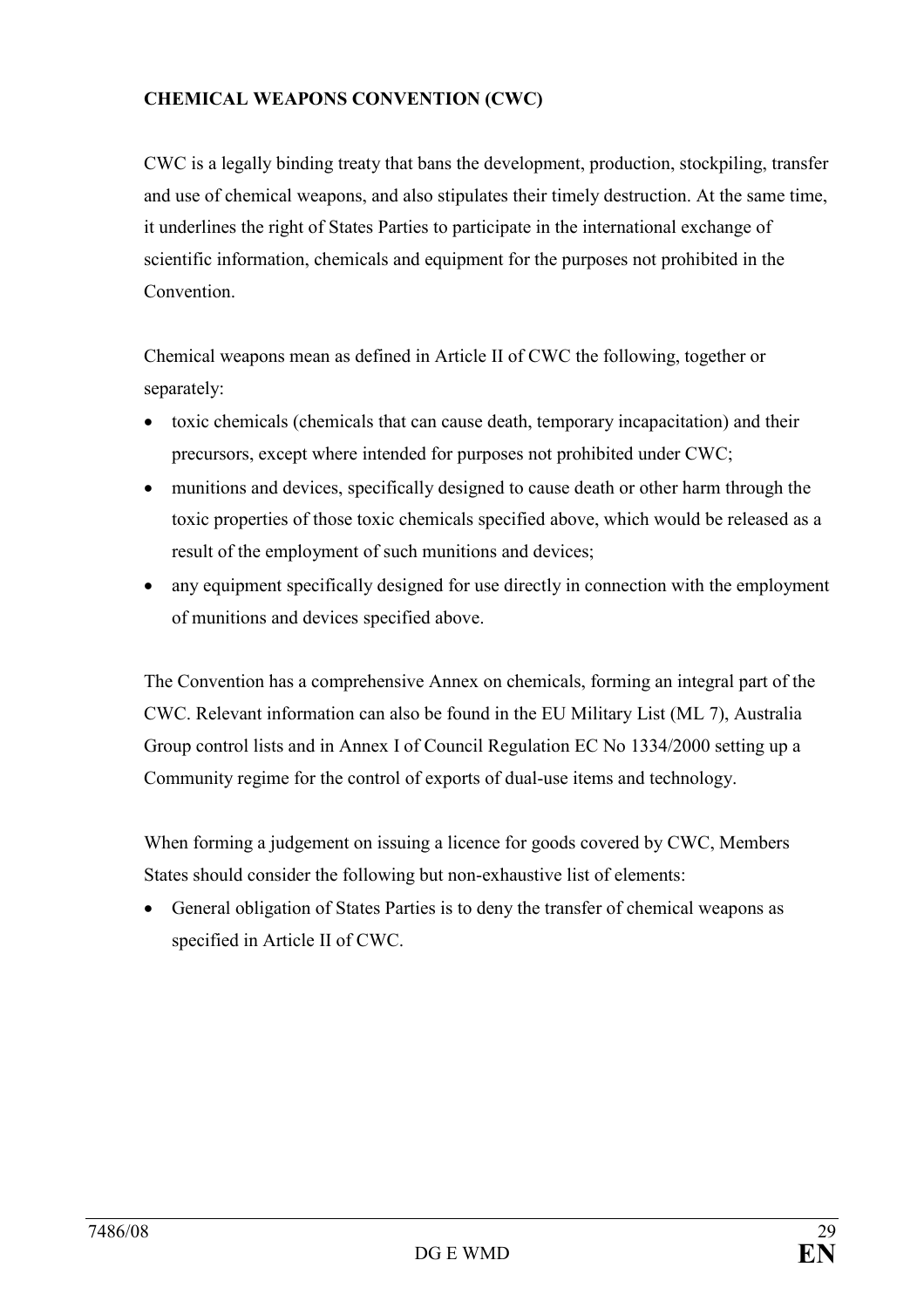- The CWC Annex on chemicals comprises three so-called Schedules (chemical lists). The transfer regime for Schedule 1, Schedule 2 and Schedule 3 is detailed respectively in Part VI, Part VII and Part VIII of the CWC Verification Annex. Given the fact that there is overlap between ML7 list and the CWC Schedules, as a first step it should be determined whether the ML7 chemical agent or precursor in question is on the CWC schedules lists or not. Subsequently in case of an export application for a CWC schedule chemical the transfer rules as set out in the corresponding Part of the CWC Verification Annex should be followed.
- Research, medical, pharmaceutical or protective purposes are not prohibited under CWC.
- (c) the commitments of Member States in the framework of the Australia Group, the Missile Technology Control Regime, the Nuclear Suppliers Group, the Wassenaar Arrangement

Council regulation (EC) No 1334/2000 of 22 June 2000 set up a Community regime for control of exports of dual-use items and technology. The regulation contains in the annex a total list of all products subject to export controls and a list of the most critical dual-use products, which are subject to even more stringent rules. These lists could be used as a reference for most of the items covered by the Australia Group, the Missile Technology Control Regime, the Zangger Committee, the Nuclear Suppliers Group, the Wassenaar Arrangement and The Hague Code of Conduct against Ballistic Missile **Proliferation** 

# THE AUSTRALIA GROUP (AG)

AG is an informal arrangement. Participants do not undertake any legally binding obligations: the effectiveness of the cooperation between participants depends solely on their commitment to chemical and biological weapons (CBW) non-proliferation goals and national measures aiming at preventing the spread of CBW.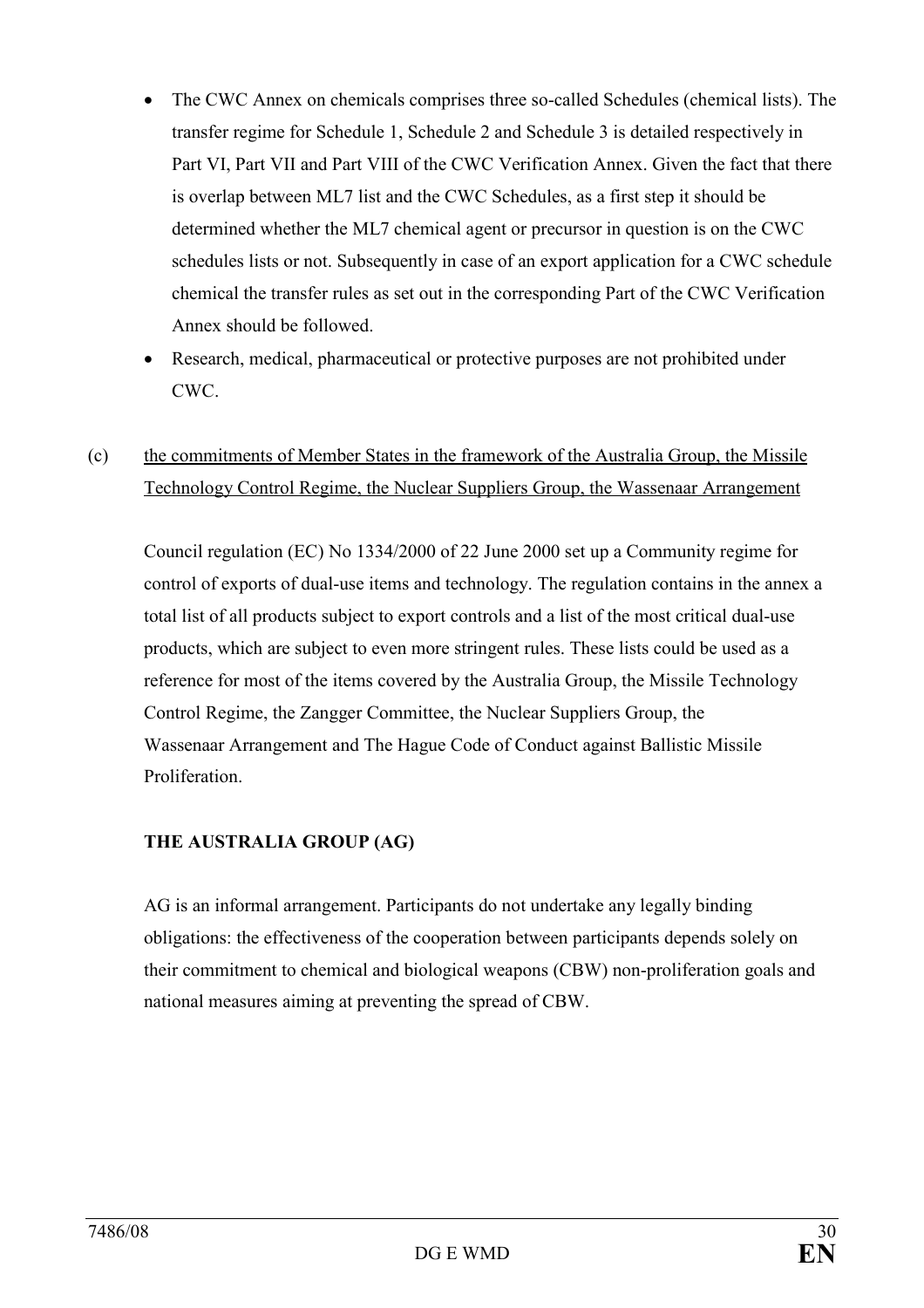The AG "no undercut policy" is the core element of the members' commitments intended to ensure a common approach to controls on CBW-related exports. If one member denies an export of an AG-listed item for CBW non-proliferation reasons, all other members agree not to approve essentially identical export license applications without first consulting with the member that issued the original denial.

The transfer of AG-controlled chemicals or biological agents should only be authorized when the exporting member country is satisfied that there will be no CBW-related end use.

When forming a judgement on issuing a transfer licence, Member States should consider the following but non-exhaustive list of elements:

- The significance of the transfer in terms of the potential development, production or stockpiling of chemical or biological weapons;
- Whether the equipment, material, or related technology to be transferred is appropriate for the stated end-use;
- Whether there appears to be a significant risk of diversion to chemical or biological weapons programs;
- Whether a transfer has been previously denied to the end-user or whether the end-user has diverted for purposes inconsistent with non-proliferation goals any transfer previously authorized;
- Whether there are good grounds for suspecting that the recipients have been engaged in clandestine or illegal procurement activities;
- Whether there are good grounds for suspecting, or it is known, that the recipient state has or is pursuing chemical or biological warfare programs;
- Whether the end-user is capable of securely handling and storing the item transferred;
- Whether the exported goods are not intended for re-export. If re-exported, the goods would be properly controlled by the recipient government and satisfactory assurances that its consent will be secured prior to any retransfer to a third country would be obtained;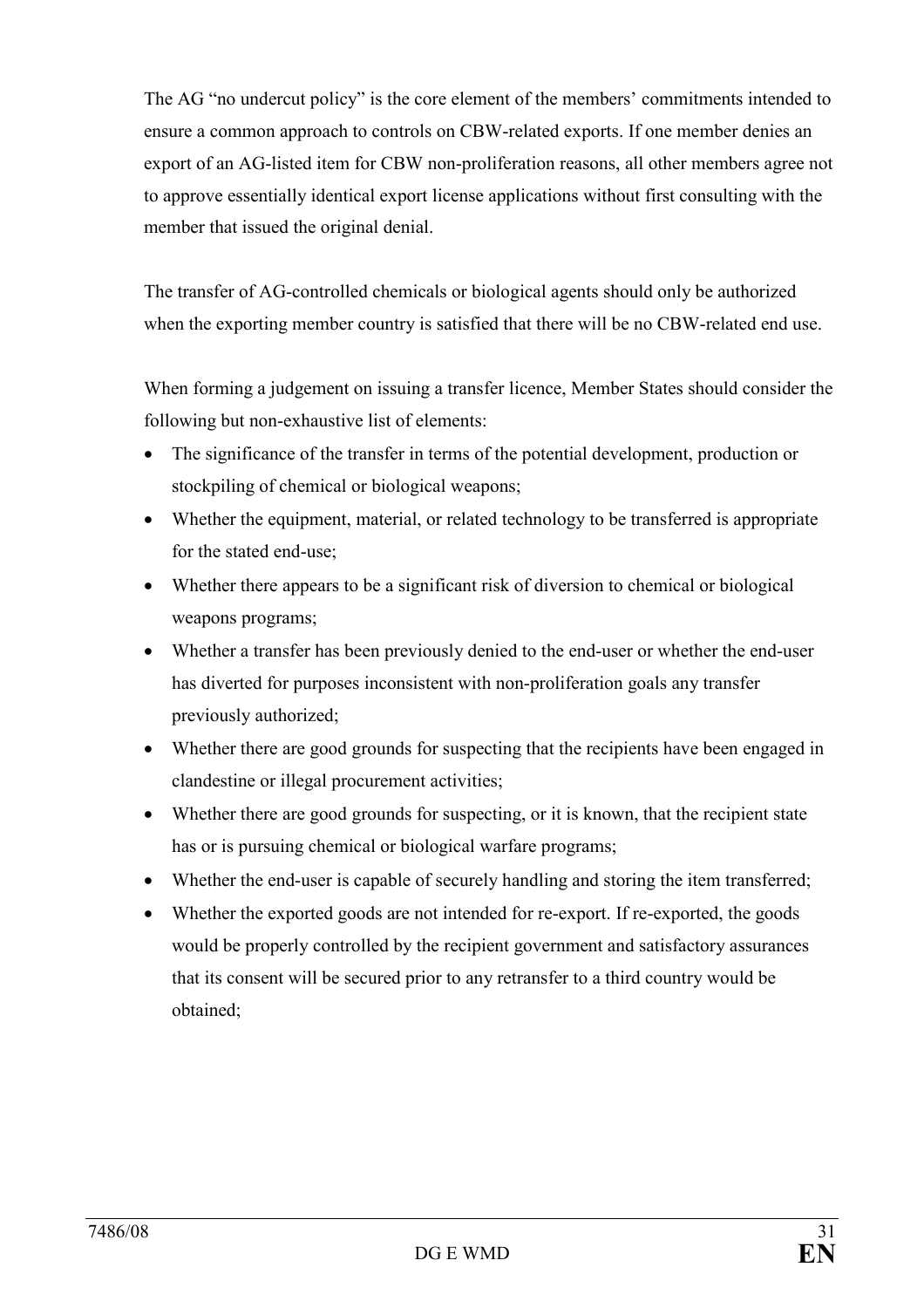- Whether the recipient state as well as any intermediary states have effective export control systems;
- Whether the recipient state is a party to the Chemical Weapons Convention or Biological and Toxin Weapons Convention and is in compliance with its obligations under these treaties;
- Whether governmental actions, statements, and policies of the recipient state are supportive of chemical and biological weapons non-proliferation and whether the recipient state is in compliance with its international obligations in the field of nonproliferation.

# MISSILE TECHNOLOGY CONTROL REGIME (MTCR)

The MTCR is an informal arrangement between countries which share the goals of nonproliferation of unmanned delivery systems capable of delivering weapons of mass destruction, and which seek to co-ordinate national export licensing efforts aimed at preventing their proliferation. The MTCR rests on adherence to common export policy guidelines (the MTCR Guidelines) applied to an integral common list of controlled items (the MTCR Equipment, Software and Technology Annex). Each member country has implemented the Guidelines in accordance with its national legislation and decisions on transfer applications are taken at the national level.

In the evaluation of transfer applications for Annex items, Member States shall take the following factors into account:

- Concerns about the proliferation of weapons of mass destruction;
- The capabilities and objectives of the missile and space programs of the recipient state;
- The significance of the transfer in terms of the potential development of delivery systems (other than manned aircraft) for weapons of mass destruction;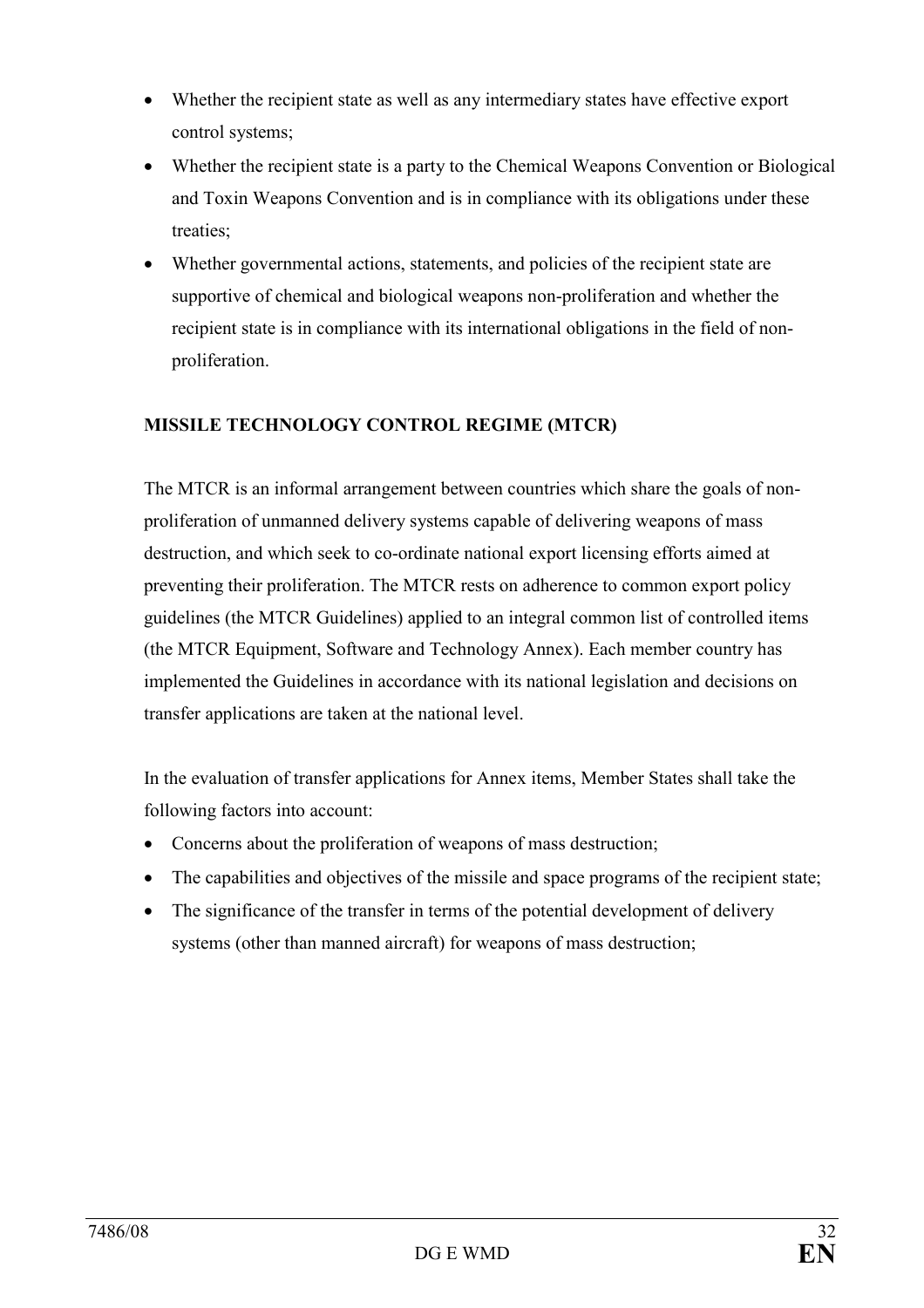- The assessment of the end use of the transfers. Where the transfer could contribute to a delivery system for weapons of mass destruction, transfers should only be authorised on receipt of appropriate assurances from the Government of the recipient State that:
	- The items will be used only for the purpose stated and that such use will not be modified nor the items modified or replicated without the prior consent of the authorising Government;
	- Neither the items nor replicas nor derivatives thereof will be re transferred without the consent of the authorising Government;
- The applicability of relevant multilateral agreements;
- The risk of controlled items falling into the hands of terrorist groups and individuals.

If a denial is issued by another member country for an essentially identical transfer, all other members agree not to approve essentially identical export license applications without first consulting with the member that issued the original denial.

# THE NUCLEAR SUPPLIERS GROUP (NSG)

NSG is an informal arrangement, whose members seek to contribute to the non-proliferation of nuclear weapons through the implementation of Guidelines for nuclear exports and nuclear related exports. The NSG Guidelines are implemented by each Participating Government in accordance with its national laws and practices. Decisions on export applications are taken at the national level in accordance with national export licensing requirements.

The Basic Principle is that suppliers should not authorise transfers of equipment, materials, software, or related technology identified in the Annex:

• for use in a non-nuclear-weapon state in nuclear explosive activity or an unsafeguarded nuclear fuel-cycle activity, or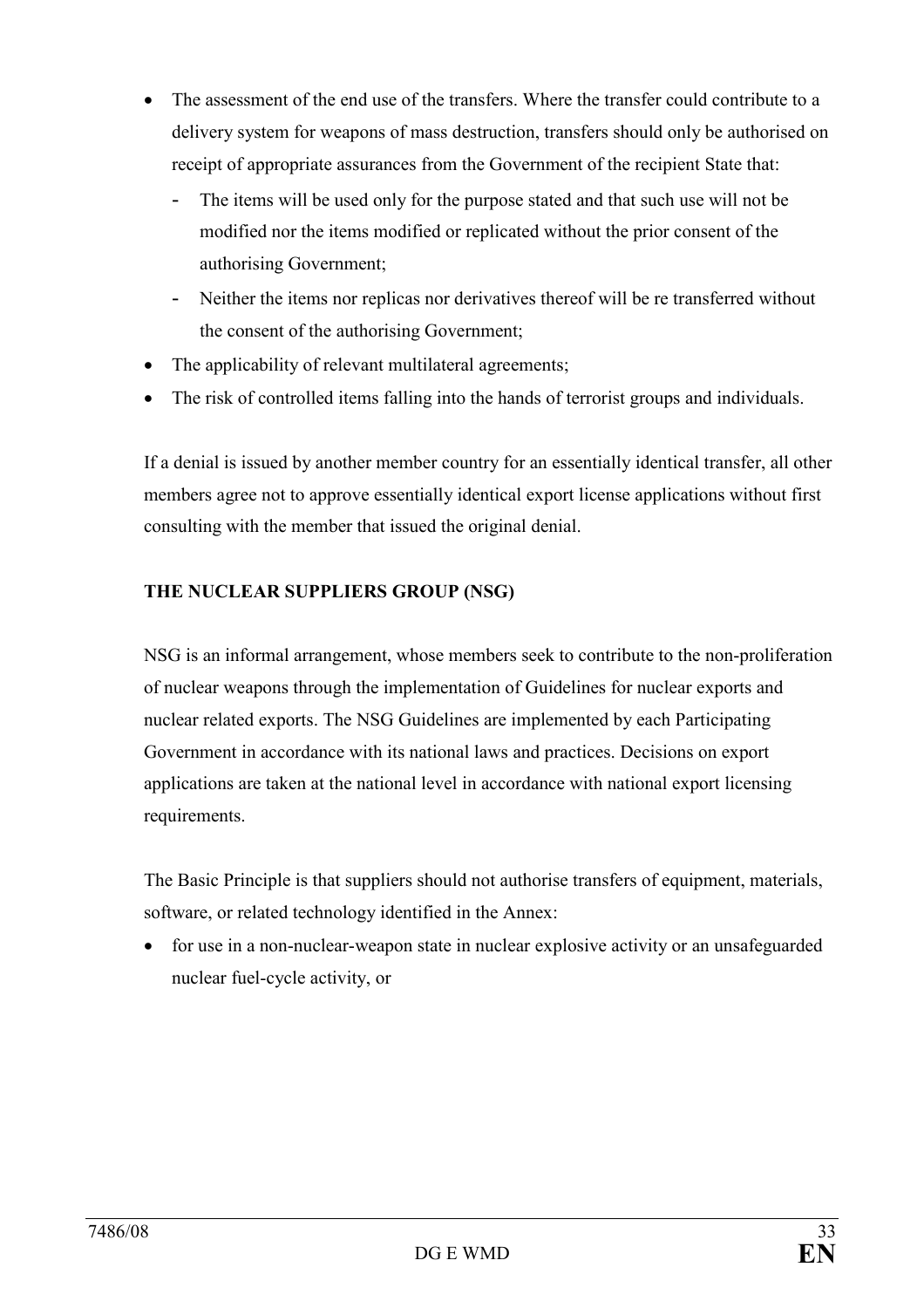- in general, when there is an unacceptable risk of diversion to such an activity, or when the transfers are contrary to the objective of averting the proliferation of nuclear weapons, or
- when there is an unacceptable risk of diversion to acts of nuclear terrorism.

In considering whether to authorise nuclear or nuclear-related transfers, in accordance with NSG, Member States should exercise prudence in order to carry out the Basic Principle and should take relevant factors into account, including:

- Whether the recipient state is a party to the NPT or to the Treaty for the Prohibition of Nuclear Weapons in Latin America, or to a similar international legally-binding nuclear non-proliferation agreement, and has an IAEA safeguards agreement in force applicable to all its peaceful nuclear activities;
- Whether any recipient state that is not party to the NPT, Treaty for the Prohibition of Nuclear Weapons in Latin America, or a similar international legally-binding nuclear non-proliferation agreement has any unsafeguarded nuclear fuel-cycle activity, which is not subject to IAEA safeguards;
- Whether the nuclear related technology to be transferred is appropriate for the stated end-use and whether that stated end-use is appropriate for the end-user;
- Whether the nuclear related technology to be transferred is to be used in research on or development, design, manufacture, construction, operation, or maintenance of any reprocessing or enrichment facility;
- Whether governmental actions, statements, and policies of the recipient state are supportive of nuclear non-proliferation and whether the recipient state is in compliance with its international obligations in the field of non-proliferation;
- Whether the recipients have been engaged in clandestine or illegal activities; and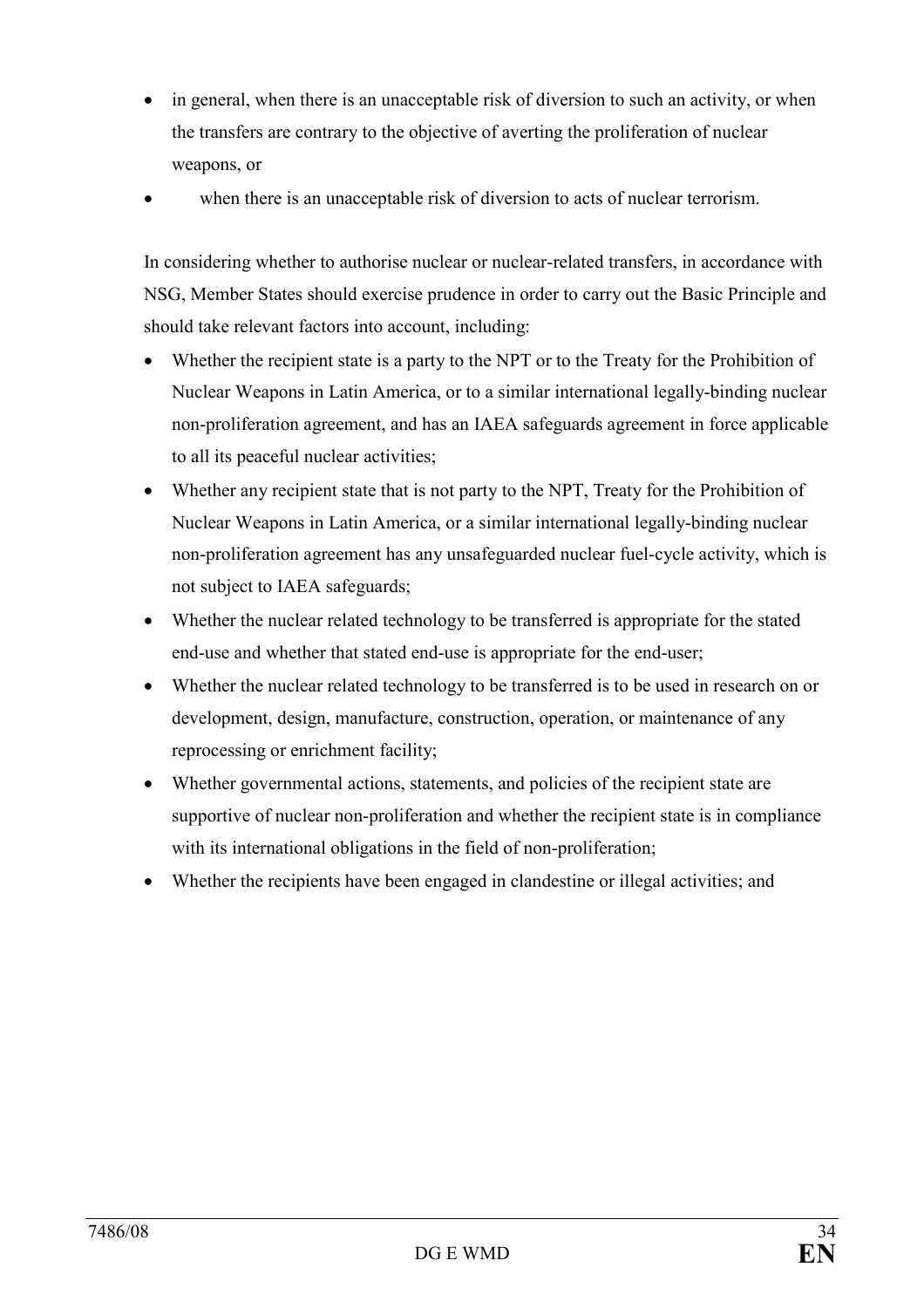- Whether a transfer has not been authorised to the end-user or whether the end-user has diverted for purposes inconsistent with the Guidelines any transfer previously authorised.
- Whether there is reason to believe that there is a risk of diversion to acts of nuclear terrorism;
- Whether there is a risk of retransfers of equipment, material, software, or related technology identified in the Annex or of transfers on any replica thereof contrary to the Basic Principle, as a result of a failure by the recipient State to develop and maintain appropriate, effective national export and transhipment controls, as identified by UNSC Resolution 1540.

## THE WASSENAAR ARRANGEMENT (WA)

WA on Export Controls for Conventional Arms and Dual-Use Goods and Technologies is an informal export control regime. Membership in WA does not create legal obligations for Participating States. The decision to transfer or deny transfer of any item is the sole responsibility of each Participating State. All measures with respect to the Arrangement are taken in accordance with national legislation and policies, and are implemented on the basis of national discretion.

National policies, including decisions to approve or refuse license, are guided by Best Practices, Guidelines or Elements agreed within the Arrangement. To date Participating States have adopted Elements for Objective Analysis and Advice Concerning Potentially Destabilising Accumulations of Conventional Weapons, Statement of Understanding on Intangible Transfers of Software and Technology, Best Practice Guidelines for Exports of Small Arms and Light Weapons (SALW), Elements for Export Controls of Man-Portable Air Defence Systems (MANPADS) and Statement of Understanding on Control of Non-Listed Dual-Use Items<sup>2</sup>.

<sup>&</sup>lt;sup>2</sup> For full texts of these documents please see the WA Website (http://www.wassenaar.org/guidelines).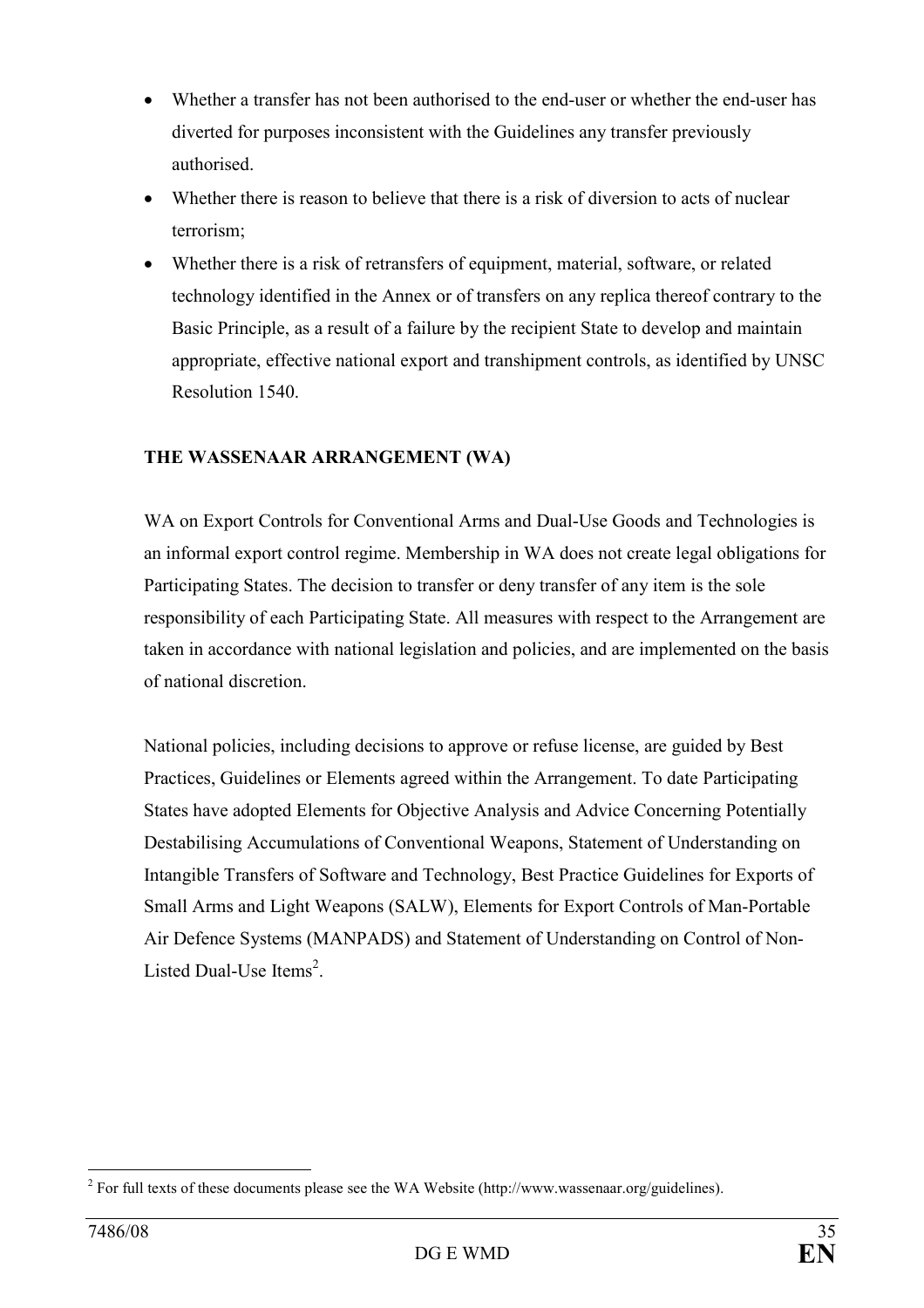In considering whether to authorise transfers of goods listed by WA, Member States should take into account that principle commitments under WA include:

- maintaining national export controls on items listed in the Control Lists;
- exchanging, on a voluntary basis, information that enhances transparency on arms transfers, as well as on sensitive dual-use goods and technologies;
- for items in Munitions list exchanging information every six months on deliveries to non-participating states of conventional arms;
- for items in the Dual-Use List notifying all licences denied to non-participating states, on an aggregate basis, twice per year;
- for items in the List of Sensitive Items and the List of Very Sensitive Items, notifying all licences denied to non-participating states on an individual basis and all licenses issued to non-participating states, on an aggregate basis, twice per year;
- notifying Participating States of an approval of a licence which has been denied by another Participating State for an essentially identical transaction during the last three years (undercut notification). The decision to transfer or deny transfer of any item is the sole responsibility of each Participating State.

Although not mentioned in Criterion 1 of the EU Code of Conduct on Arms Exports, the Zangger Committee and the Hague Code of Conduct against the Proliferation of Ballistic Missiles are of considerable importance when forming a judgement with regard to Criterion 1:

# ZANGGER COMMITTEE

The Zangger Committee is an informal arrangement which significantly contributes to the interpretation of article III, paragraph 2, of the Nuclear Non-Proliferation Treaty (NPT) and thereby offers guidance to all parties to the Treaty.

In the evaluation of transfer applications for items covered by the Zangger Committee, Member States shall take the following factors into account:

• Provision of source or special fissionable material to any non-nuclear-weapon State for peaceful purposes is not allowed unless the source or special fissionable material is subject to safeguards under an agreement with the International Atomic Energy Agency (IAEA);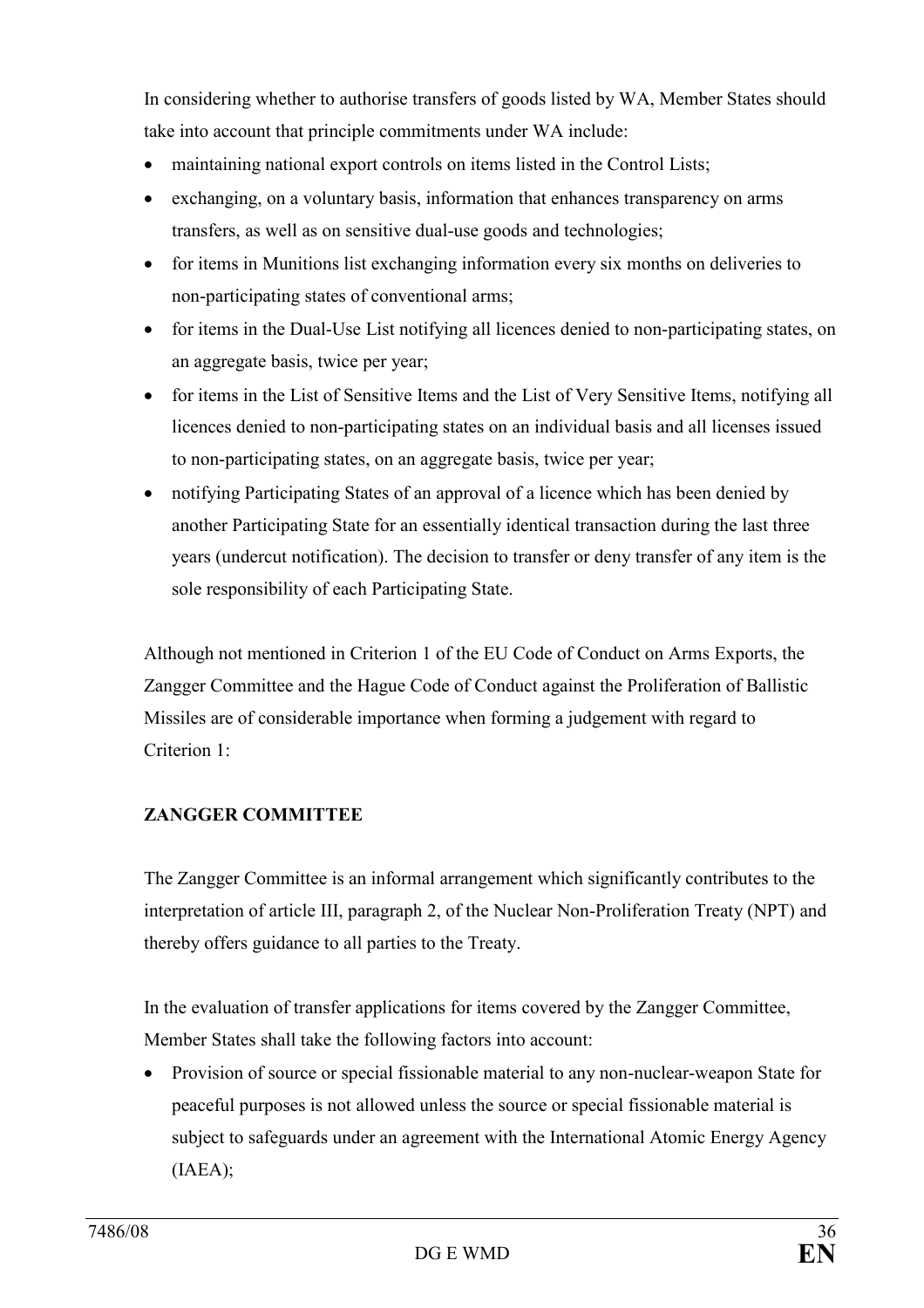- If the Government wishes to supply source or special fissionable material for peaceful purposes to such a State, it will:
	- specify to the recipient State, as a condition of supply, that the source or special fissionable material, or special fissionable material produced in or by the use thereof shall not be diverted to nuclear weapons or other nuclear explosive devices; and
	- satisfy itself that safeguards to that end, under an agreement with the Agency and in accordance with its safeguards system, will be applied to the source or special fissionable material in question;
- In the case of direct exports of source or special fissionable material to non-nuclearweapon States not party to the NPT, the Government will satisfy itself, before authorising the export of the material in question, that such material will be subject to a safeguards agreement with the IAEA as soon as the recipient State takes over responsibility for the material, but no later than the time the material reaches its destination;
- The Government, when exporting source or special fissionable material to a nuclearweapon State not party to the NPT, will require satisfactory assurances that the material will not be re-exported to a non-nuclear-weapon State not party to the NPT unless arrangements are made for the acceptance of IAEA safeguards by the State receiving such re-export;
- An Annual Return regarding exports of source and fissionable material to non-nuclearweapon States not party to the NPT shall be submitted.

# HAGUE CODE OF CONDUCT AGAINST THE PROLIFERATION OF BALLISTIC MISSILES (HCoC)

The HCoC is a politically binding non-proliferation instrument which addresses the problem of ballistic missiles capable of delivering WMD. A central aim of the Code is to increase transparency and confidence among Subscribing States by implementing specific confidence building measures, namely pre-launch notifications of ballistic missile and space-launch vehicle launches and annual declarations of ballistic missile and space launch vehicle policies.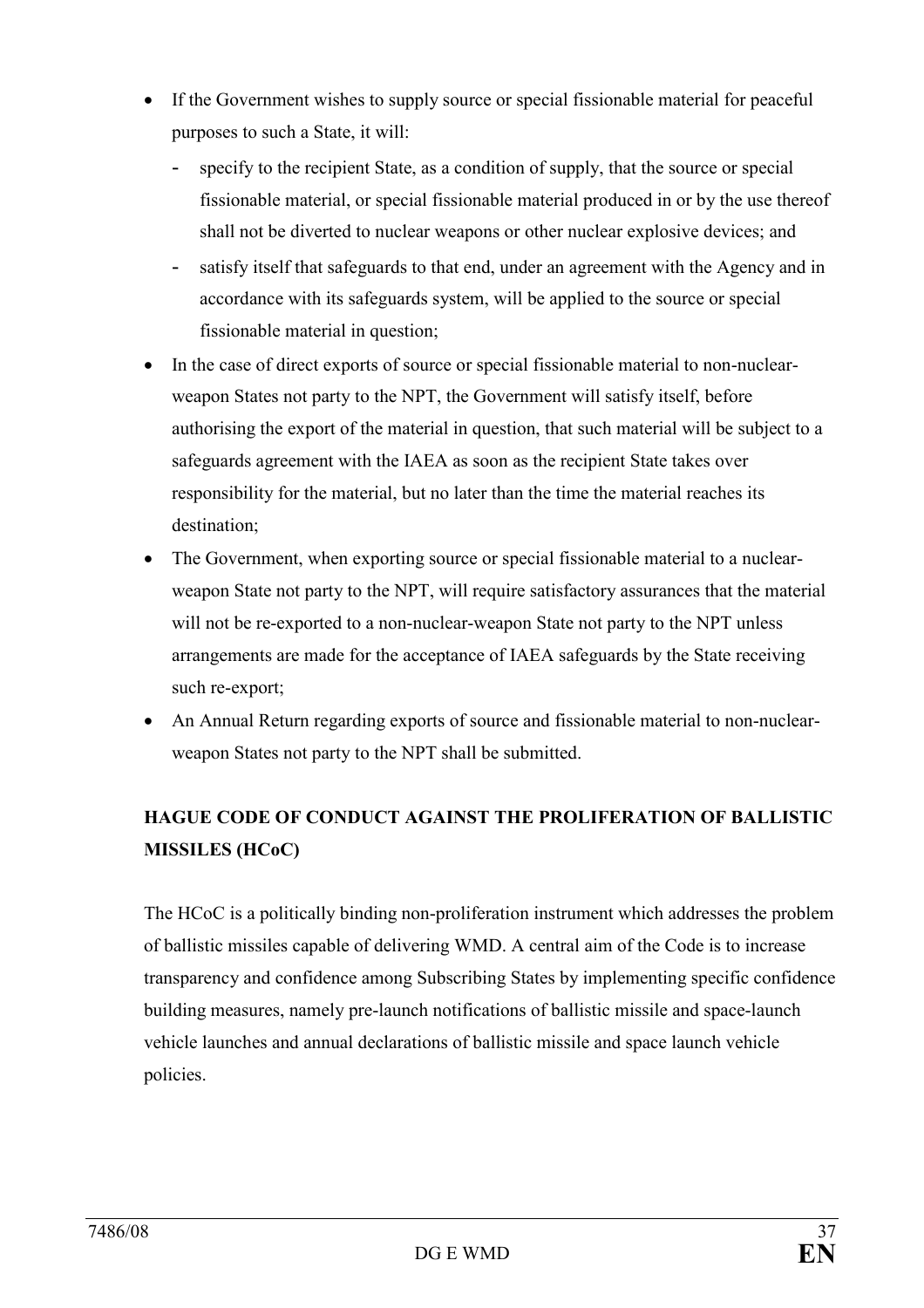When forming a judgement on issuing a licence, Member States should take into consideration whether or not a state has subscribed to the HcoC and its core principles:

- The urgency to prevent and curb the proliferation of ballistic missiles capable of delivering WMD;
- The importance of strengthening multilateral disarmament and non-proliferation instruments;
- The recognition that States should not be excluded from utilising the benefits of space for peaceful purposes, but that in doing so, they must not contribute to the proliferation of ballistic missiles capable of delivering WMD;
- The necessity of appropriate transparency measures on ballistic missile and space launch vehicle programmes.

#### (d) the commitment of Member States not to export any form of anti-personnel landmine

The most comprehensive international instrument dealing with anti-personnel mines is the 1997 Convention on the Prohibition of the Use, Stockpiling, Production and Transfer of Anti-Personnel Mines and on Their Destruction (so called Ottawa Convention). State Parties to the Convention took on the obligation, among others, not to export anti-personnel mines, except for the purpose of destruction. In addition, they agreed not to assist, encourage or induce, in any way, anyone to engage in any activity prohibited to a State Party.

Some countries, although not State Parties to the Ottawa Convention, announced an export moratorium on anti-personnel landmines.

When forming a judgement on issuing a licence, in accordance with their international obligations, Member States who are State Parties to the Ottawa Convention or, alternatively, took on the political obligation not to export anti-personnel landmines, shall refuse such an export, unless it is deemed for purpose of destruction.

3.1.4. Arriving at a judgement. Based on the assessment presented above, Member States will reach a judgement as to whether the export would represent a breach of international commitments and obligations of the Member State or the Community, and if it should be refused.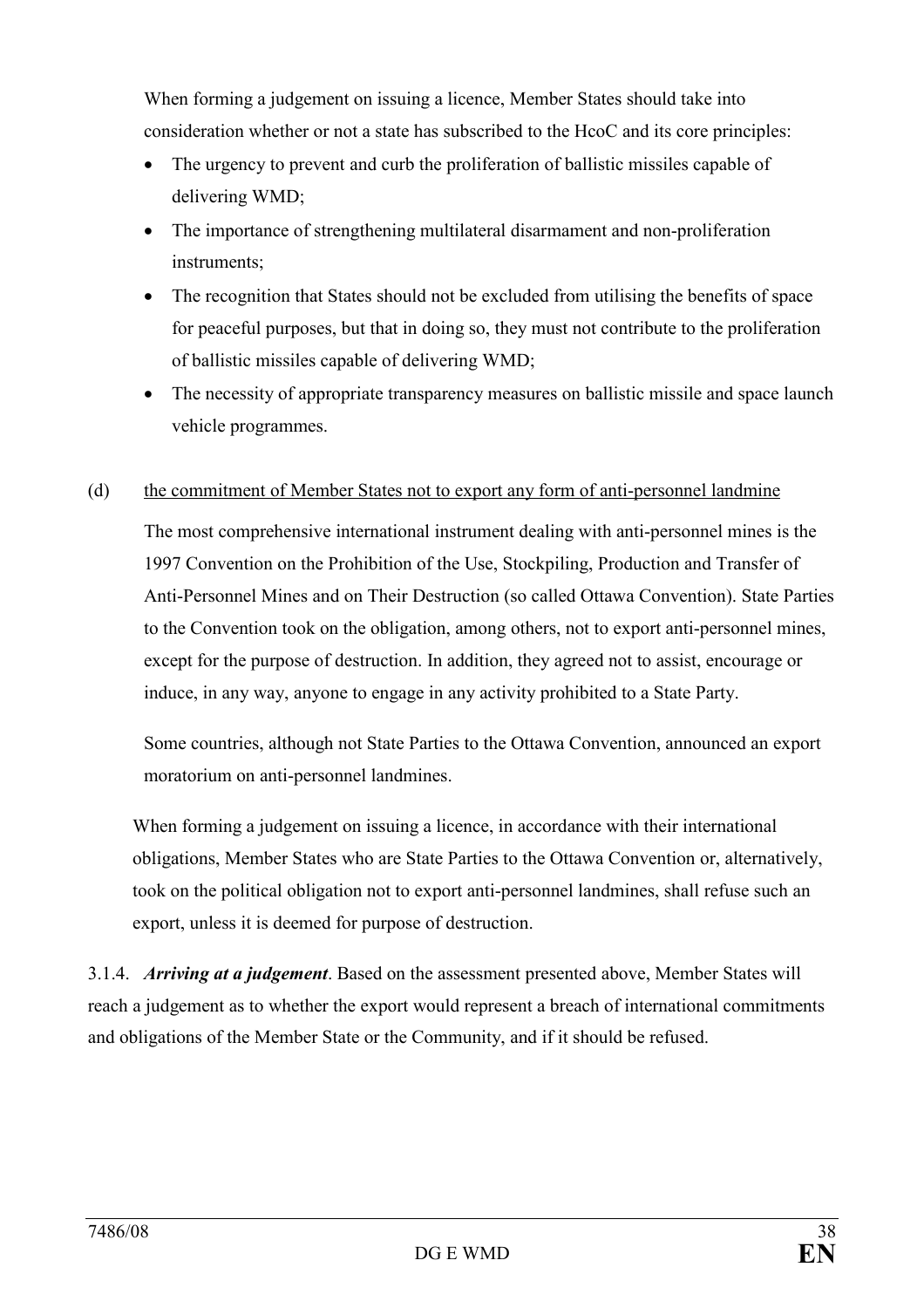## ANNEX 1 (to Chapter 3 Section 1)

Non-exhaustive list of Internet websites of relevant information sources includes:

List of EU sanctions (DG External Relations, Council of the EU): http://ec.europa.eu/comm/external\_relations/cfsp/sanctions/measures.htm

List of embargoes in force (SIPRI): http://www.sipri.org/contents/armstrad/embargoes.html

International Atomic Energy Agency (NPT): www.iaea.org

The United Nations Office at Geneva (Disarmament, BTWC): www.unog.ch

Organisation for the Prohibition of Chemical Weapons (CWC): www.opcw.org

International Campaign To Ban Landmines: www.icbl.org

Geneva International Centre for Humanitarian Demining: www.gichd.ch

Australia Group: www.australiagroup.net

MTCR: www.mtcr.info

Zangger Committee: www.zanggercommittee.org

Nuclear Suppliers Group: www.nuclearsuppliersgroup.org

Wassenaar Arrangement: www.wassenaar.org

Hague Code of Conduct against the Proliferation of Ballistic Missiles (HCOC): www.bmaa.gv.at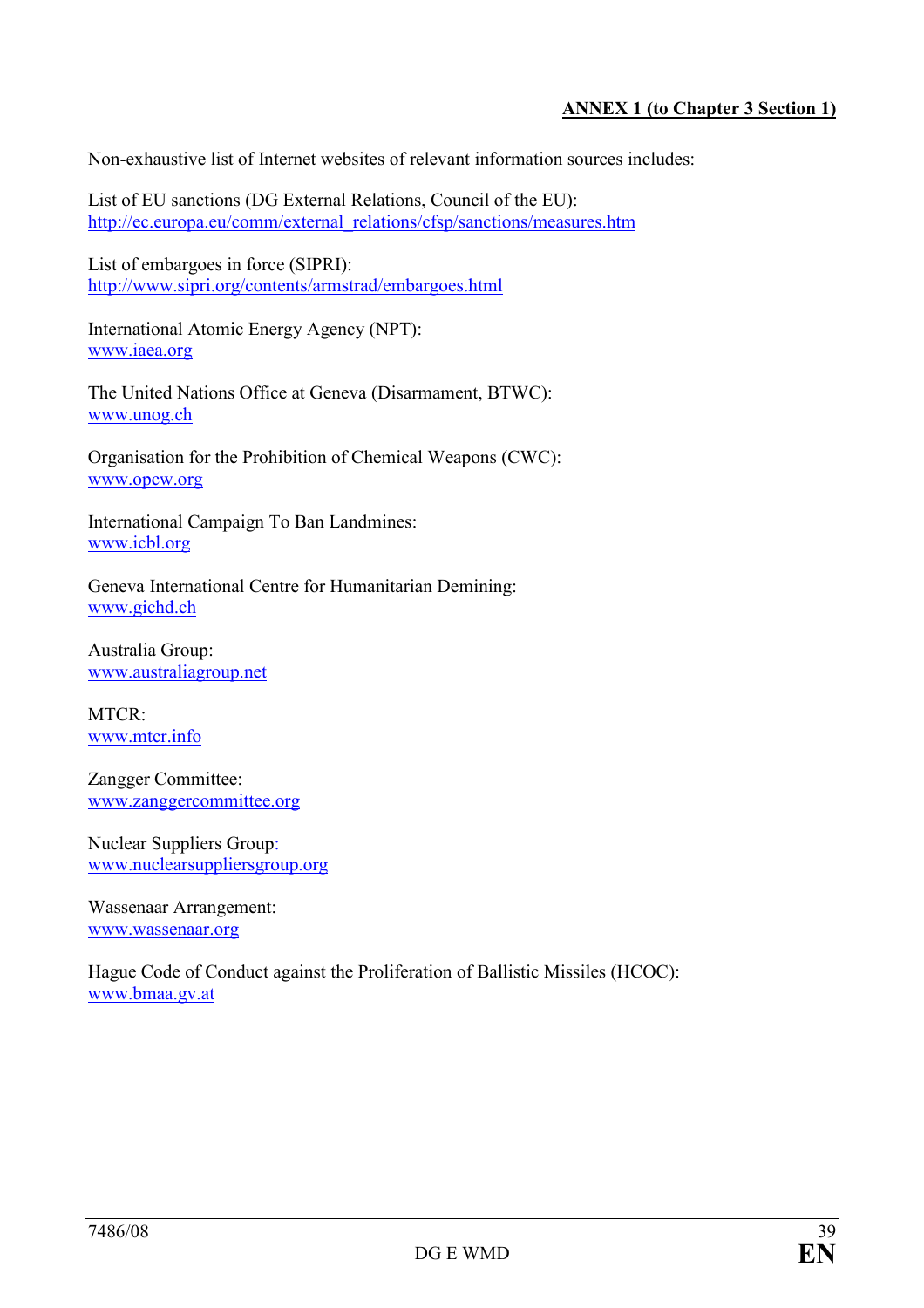#### How to apply Criterion 2

3.2.1 The EU Code of Conduct applies to ALL arms exports by Member States. Thus a priori Criterion 2 applies to exports to all recipient countries without any distinction. However, because Criterion 2 establishes a link with the respect for human rights by the recipient country, special attention should be given to arms exports to countries where there are indications of human rights violations.

3.2.2 Information sources: A common EU base of information sources available to all Member States consists of EU HOMs reports, EU human rights fact sheets and in certain cases EU Council statements/conclusions on the respective recipient countries. These documents normally already take into account information available from other international bodies and information sources. However, because of the essential case-by- case analysis and the specificity of each licence application, additional information might be obtained as appropriate from:

- Member States diplomatic missions and other governmental institutions,
- Documentation from the United Nations, the ICRC and other international and regional bodies,
- Reports from international NGOs,
- Reports from local human rights NGOs and other reliable local sources,
- Information from civil society.

Furthermore the EU has designed and adopted specific guidelines to serve as a framework for protecting and promoting human rights in third countries, such as the Guidelines on the death penalty, torture, children and armed conflict and human rights defenders. A non-exhaustive list of relevant internet websites is contained in Annex I.

#### Elements to consider when forming a judgement

3.2.3 Key concepts: Examination of Criterion 2 reveals several key concepts which should be taken into account in any assessment, and which are highlighted in the following text.

"Having assessed the recipient country's attitude towards relevant principles established by international human rights instruments, Member States will: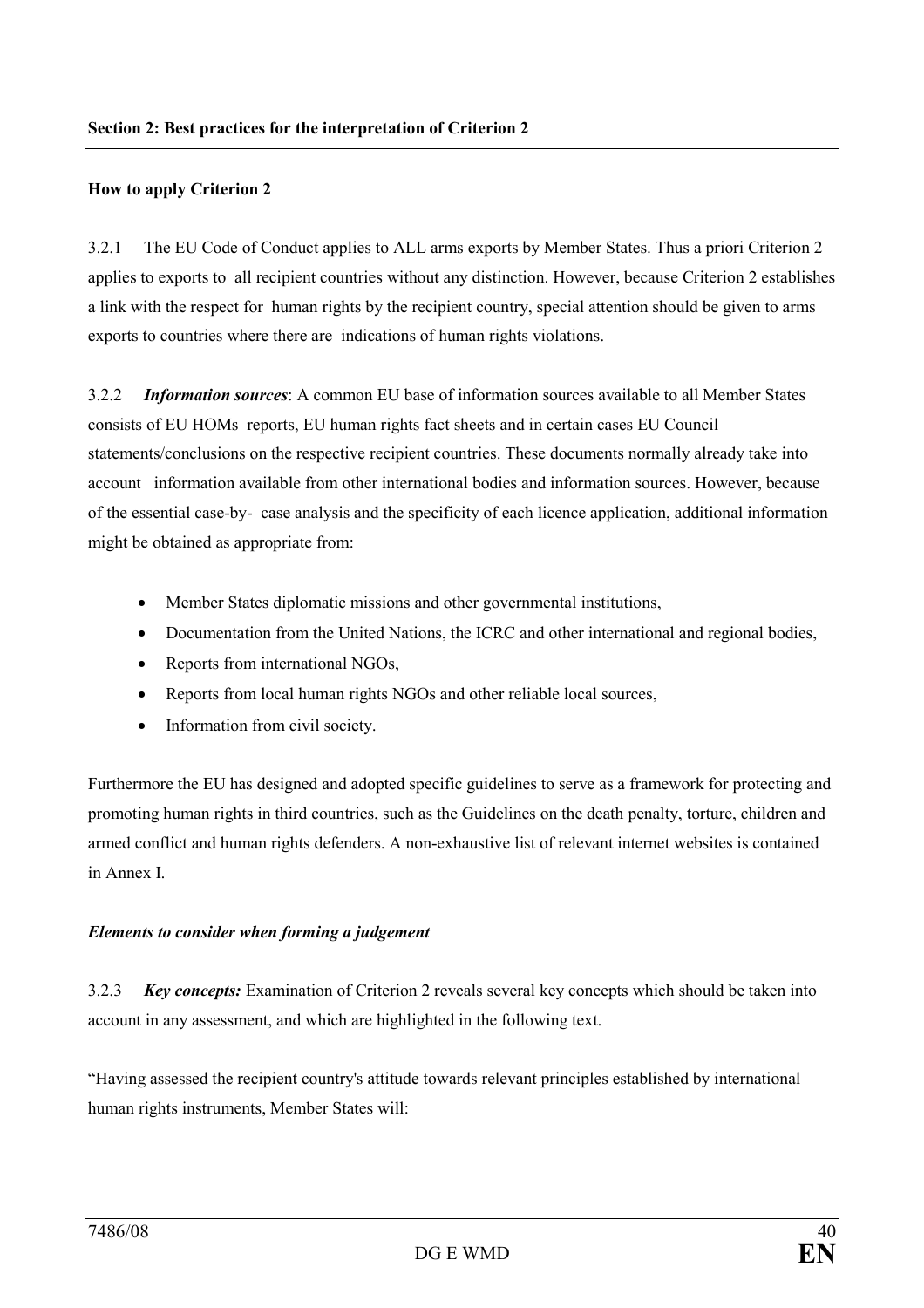- (a) not issue an export licence if there is a clear risk that the proposed export might be used for internal repression.
- (b) exercise special caution and vigilance in issuing licences, on a case-by-case basis and taking account of the nature of the equipment, to countries where serious violations of human rights have been established by the competent bodies of the UN, the Council of Europe or by the EU.

For these purposes, equipment which might be used for internal repression will include, inter alia, equipment where there is evidence of the use of this or similar equipment for internal repression by the proposed enduser, or where there is reason to believe that the equipment will be diverted from its stated end-use or enduser and used for internal repression. In line with paragraph 1 of the Operative Provisions of this Code, the nature of the equipment will be considered carefully, particularly if it is intended for internal security purposes. Internal repression includes, inter alia, torture and other cruel, inhuman and degrading treatment or punishment, summary or arbitrary executions, disappearances, arbitrary detentions and other major violations of human rights and fundamental freedoms as set out in relevant international human rights instruments, including the Universal Declaration on Human Rights and the International Covenant on Civil and Political Rights."

In assessing whether there is a clear risk that a proposed export might be used for internal repression Member States should consider the current and past record of the proposed end- user with regard to respect for human rights and that of the recipient country in general. The latter includes the policy line of recipient country's government; recent significant developments, including inter alia impact of "fight against terrorism"; effective protection of human rights in constitution; human rights training among key actors (e.g. law enforcement agencies); impunity for human rights violations; independent monitoring bodies and national institutions for promotion or protection of human rights.

3.2.4. International human rights instruments: A non-exhaustive list of the main international and regional instruments is contained in Annex II.

These instruments and their respective additional protocols represent the main international norms and standards in the areas of human rights and fundamental freedoms. They guarantee civil and political rights (such as inter alia right to life; prohibition of slavery and forced labour; liberty and security of person; equality before the law; fair trial and effective remedy; freedom of expression and information; freedom of assembly; freedom of movement; freedom of thought, conscience and religion; right to seek and enjoy asylum); women's rights; children's rights; non-discrimination; rights of minorities and indigenous peoples; economic, social and cultural rights.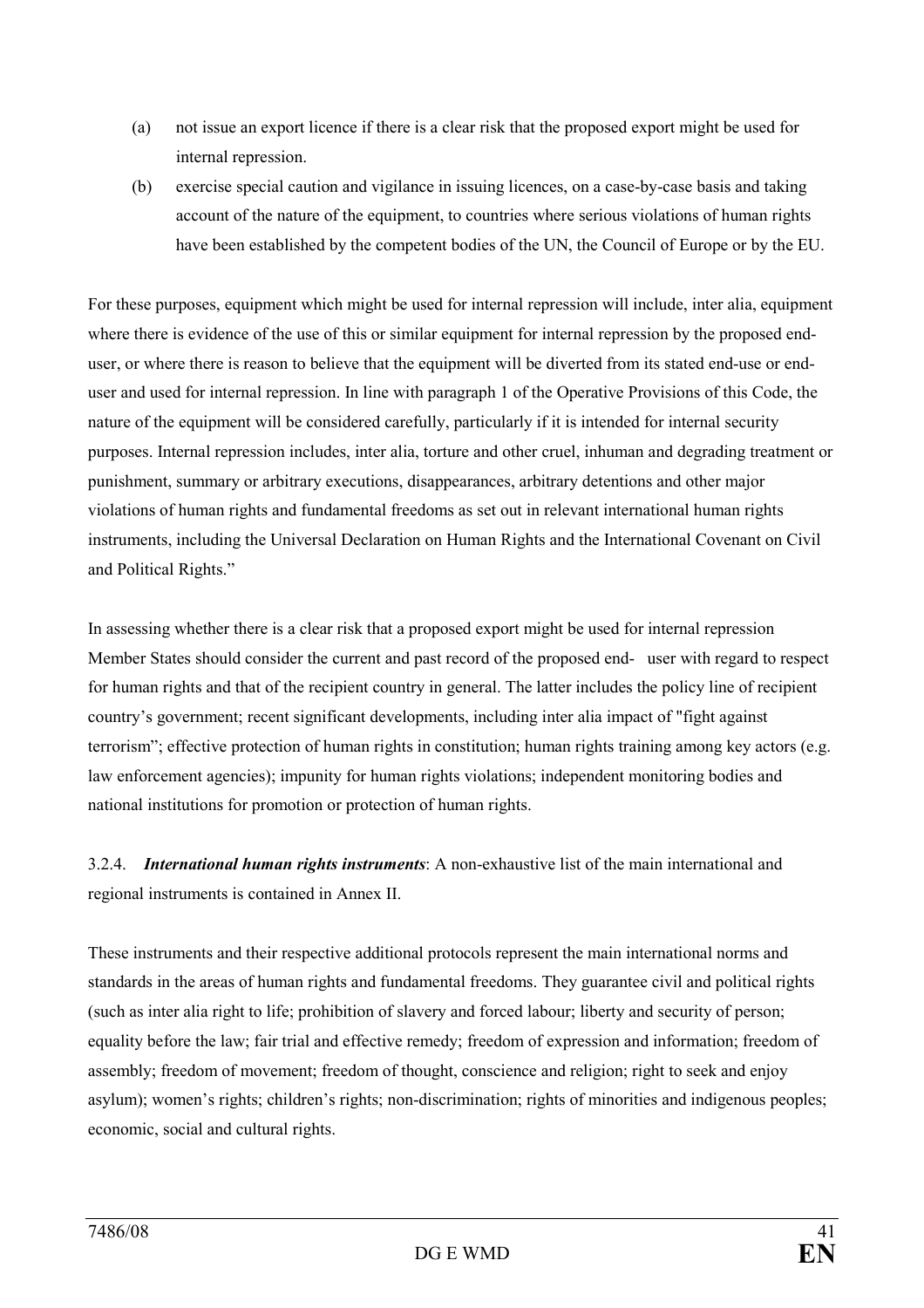3.2.5 The recipient country's attitude: The following indicators should, as appropriate, be taken into account when assessing a country´s respect for, and observance of all human rights and fundamental freedoms:

- the commitment of the recipient country´s Government to respect and improve human rights and to bring human rights violators to justice
- the implementation record of relevant international and regional human rights instruments through national policy and practice
- the ratification record of the country in question with regard to relevant international and regional human rights instruments
- the degree of cooperation with international and regional human rights mechanisms (eg UN treaty bodies and special procedures)
- the political will to discuss domestic human rights issues in a transparent manner, for instance in the form of bilateral or multilateral dialogues, with the EU or with other partners including civil society

3.2.6 Serious violations of human rights: In the Vienna Declaration and Programme of Action adopted at the World Conference on Human Rights in Vienna in June 1993, the solemn commitment of all States to fulfil their obligations to promote universal respect for, and observance and protection of, all human rights and fundamental freedoms for all in accordance with the Charter of the United Nations, other instruments relating to human rights, and international law was reaffirmed. Equally reaffirmed were the principles of universality, indivisibility, interdependence and interrelatedness of all human rights.

Regarding the qualification of a human rights violation as "serious", each situation has to be assessed on its own merits and on a case-by-case basis, taking into account all relevant aspects. Relevant factor in the assessment is the character/nature and consequences of the actual violation in question. Systematic and/or widespread violations of human rights underline the seriousness of the human rights situation. However, violations do not have to be systematic or widespread in order to be considered as "serious" for the criterion 2 analysis. According to Criterion 2, a major factor in the analysis is whether the competent bodies of the UN, the EU or the Council of Europe (as listed in Annex III) have established that serious violations of human rights have taken place in the recipient country. In this respect it is not a prerequisite that these competent bodies explicitly use the term "serious" themselves; it is sufficient that they establish that violations have occurred. The final assessment whether these violations are considered to be serious in this context must be done by Member States. Likewise, the absence of a decision by these bodies should not preclude Member States from the possibility of making an independent assessment as to whether such serious violations have occurred.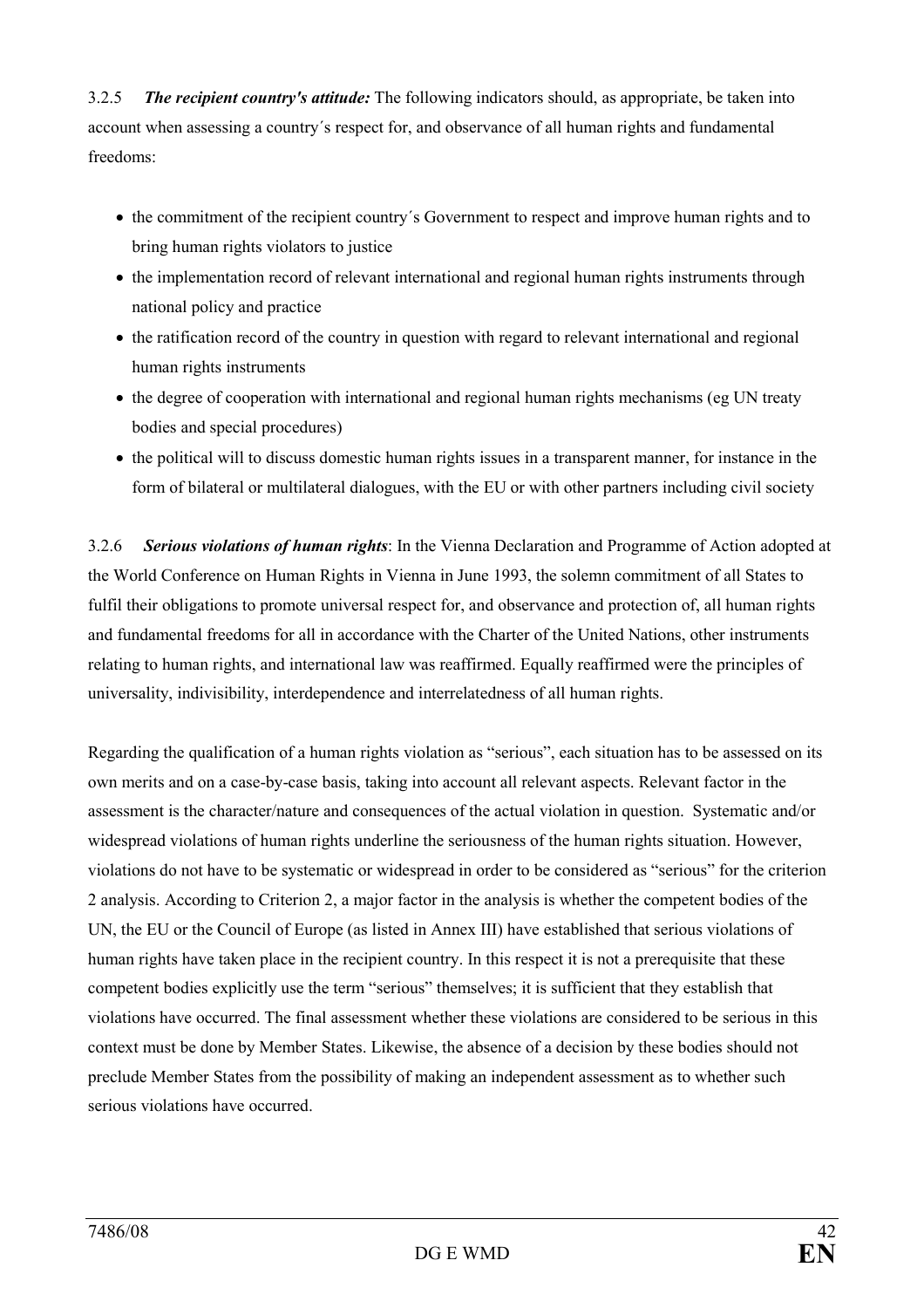3.2.7 Internal repression, clear risk, "might", case by case: The text of the Criterion gives an ample set of examples of what constitutes internal repression. But assessing whether or not there is a clear risk that the proposed export might be used to commit or facilitate such acts requires detailed analysis. The combination of "clear risk" and "might" in the text should be noted. This requires a lower burden of evidence than a clear risk that equipment will be used for internal repression.

An analysis of clear risk must be based upon a case-by-case consideration of available evidence of the history and current prevailing circumstances in the recipient state/regarding the proposed end-user, as well as any identifiable trends and/or future events that might reasonably be expected to precipitate conditions that might lead to repressive actions (e.g. forthcoming elections). Some initial questions that might be asked are:

- Has the behaviour of the recipient state/ the proposed end-user been highlighted negatively in EU Council statements/conclusions?
- Have concerns been raised in recent reports from EU Heads of Mission in the recipient state/regarding the proposed end-user?
- Have other international or regional bodies (e.g. UN, Council of Europe or OSCE) raised concerns?
- Are there consistent reports of concern from local or international NGOs and the media?

It will be important to give particular weight to the current situation in the recipient state before confirming any analysis. It may be the case that abuses have occurred in the past but that the recipient state has taken steps to change practices in response to domestic or international pressure, or an internal change in government. It might be asked:

- Has the recipient state agreed to external or other independent monitoring and/or investigations of alleged repressive acts?
- If so, how has it reacted to/implemented any findings?
- Has the government of the recipient state changed in manner that gives confidence of a change in policy/practice?
- Are there any EU or other multilateral or bilateral programmes in place aimed at bringing about change/reform?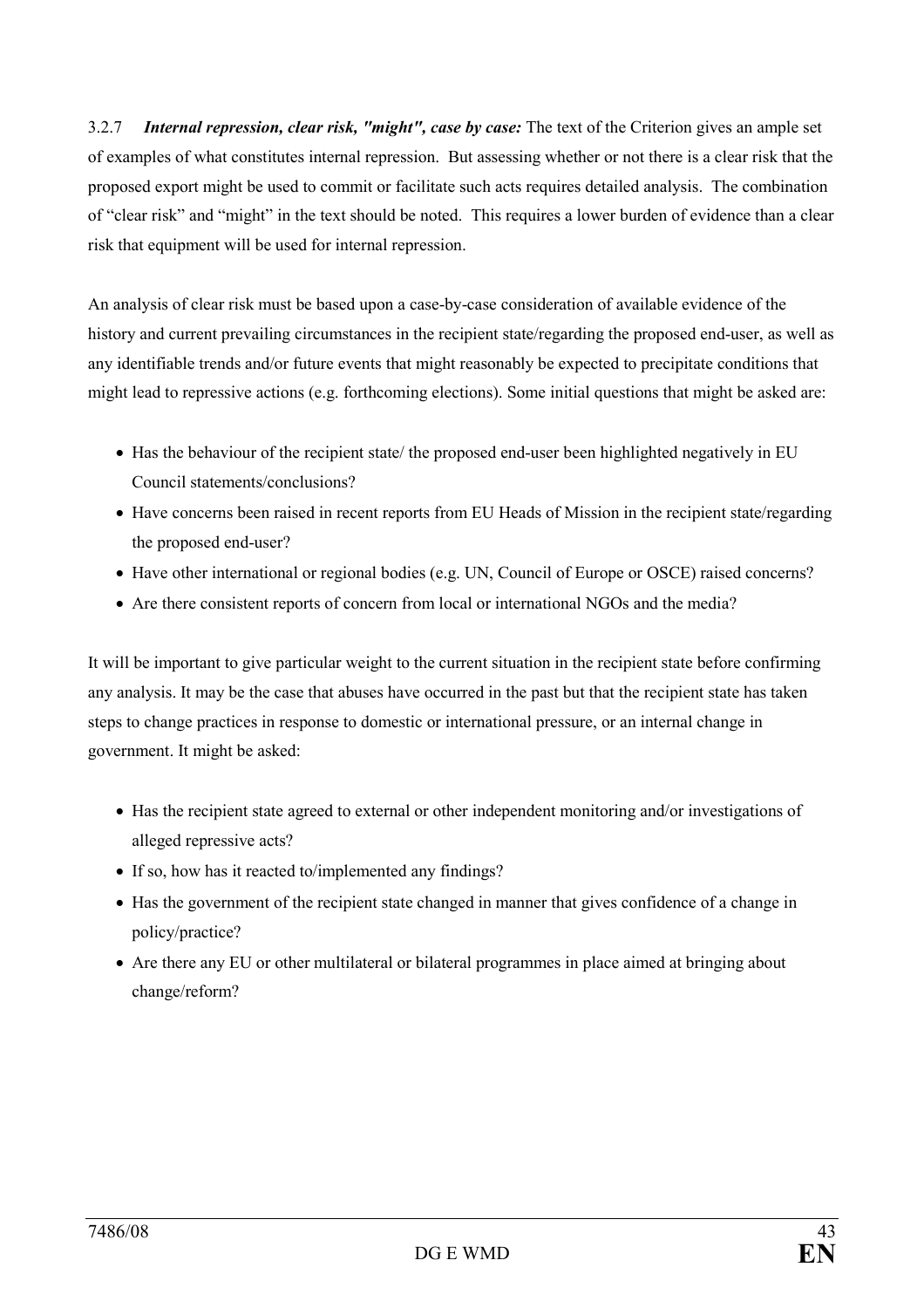Mitigating factors such as improved openness and an on-going process of dialogue to address human rights concerns in the recipient state may lead to the possibility of a more positive assessment. However, it is important to recognise that a lengthy passage of time since any highly publicised instances of repression in a recipient state is not on its own a reliable measure of the absence of clear risk. There is no substitute for upto-date information from reliable data sources if a proper case-by-case assessment is to be made.

3.2.8 The nature of the equipment is an important consideration in any application. It is vital that any assessment of equipment under Criterion 2 be realistic (i.e. are the items in question really useable as a tool of repression?). But it is also important to recognise that a wide variety of equipment has a track record of use to commit or facilitate repressive acts. Items such as Armoured Personnel Carriers (APCs), body armour and communications/surveillance equipment can have a strong role in facilitating repression.

3.2.9 The end-user is also a strongly linked consideration. If intended for the police or security forces, it is important to establish to exactly which branch of these forces in a recipient state the items are to be delivered. It should also be noted that there is no strict rule as to which branches of the security apparatus may have a role in repression. For example, the army may have a role in many states, while in others it may have no record of such a role.

Some initial questions might include:

- Is there a record of this equipment being used for repression in the recipient state or elsewhere?
- If not, what is the possibility of it being used in the future?
- Who is the end-user?
- What is the end-user's role in the recipient state?
- Has the end-user been involved in repression?
- Are there any relevant reports on such involvement?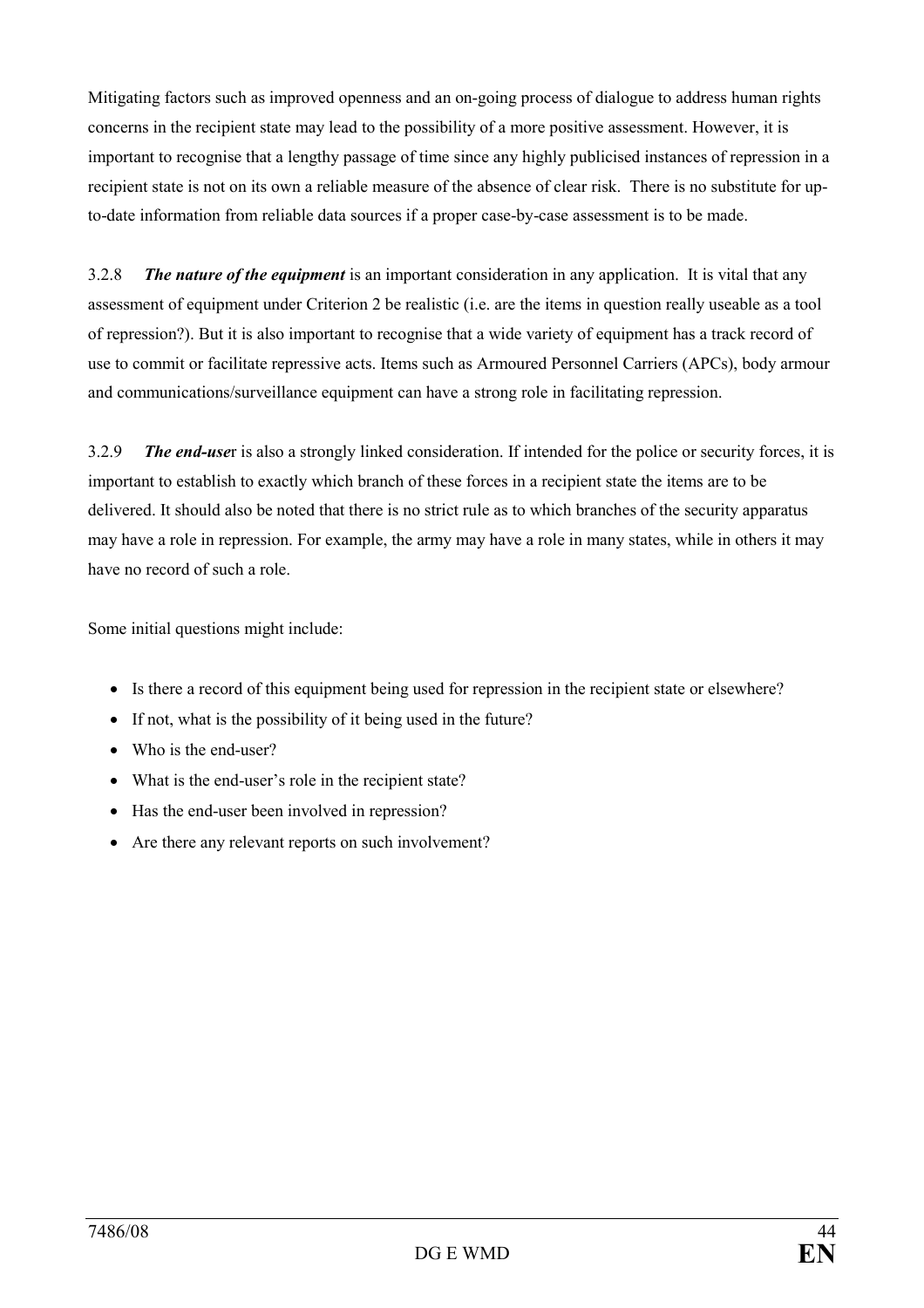3.2.10 *Diversion*. The question of internal diversion also needs consideration. There may be clues to this in the nature of the equipment and the end-user. It might be asked:

- Does the stated end-user have a legitimate need for this equipment? Or are the items in question more appropriate to another branch of the security apparatus?
- Would we issue a licence if the end-user were another part of the security apparatus of the recipient state?
- Do the different branches of the security forces have separate procurement channels? Is there a possibility that equipment might be redirected to a different branch?

3.2.11 Arriving at a judgement. Based on information and assessment of elements suggested in paragraphs 3.2.4 - 3.2.10 above Member States will reach a judgement on whether the proposed export should be denied on the basis of Criterion 2.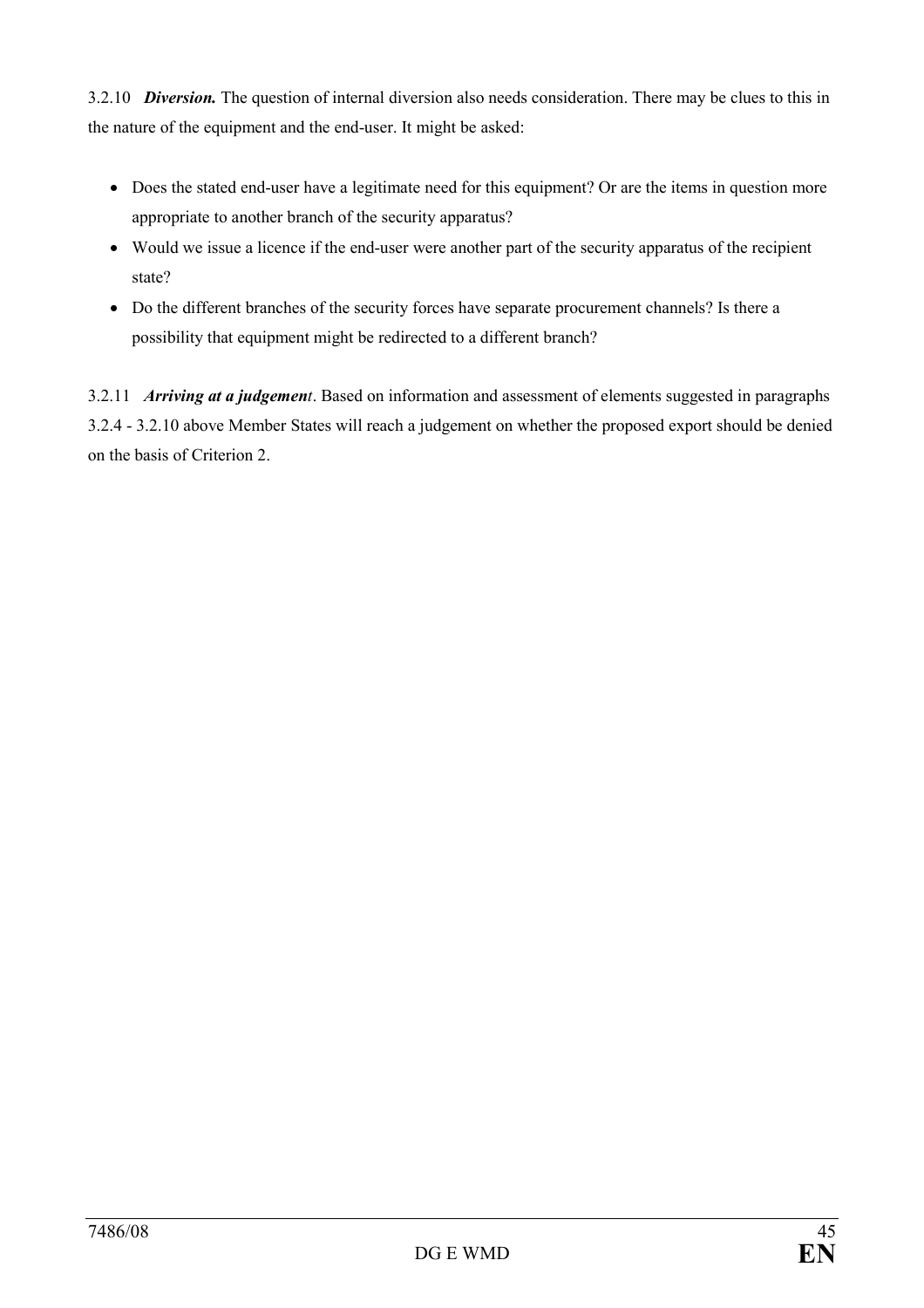#### INTERNET WEBSITES OF RELEVANT INFORMATION SOURCES INCLUDE:

Office of the United Nations High Commissioner for Human Rights (www.ohchr.org) United Nations (www.un.org; http://untreaty.un.org) International Committee of the Red Cross (www.icrc.org) Council of Europe (www.coe.int) European Union (http://europa.eu) Organization for Security and Co-operation in Europe (www.osce.org) Organization of American States (www.oas.org) African Union (www.africa-union.org) Amnesty International (www.amnesty.org) Human Rights Watch (www.hrw.org) Fédération internationale des ligues des droits de l'homme (www.fidh.org) Organisation mondiale contre la torture (www.omct.org) Association for the Prevention of Torture (www.apt.ch) International Commission of Jurists (www.icj.org)

#### OTHER INFORMATION SOURCES INCLUDE:

International Criminal Court and ad hoc tribunals International agencies operating in the recipient state International Crisis Group Coalition to Stop the Use of Child Soldiers Small Arms Survey SIPRI and other research institutes Military manuals (instructions to armed forces)

 $\overline{\phantom{a}}$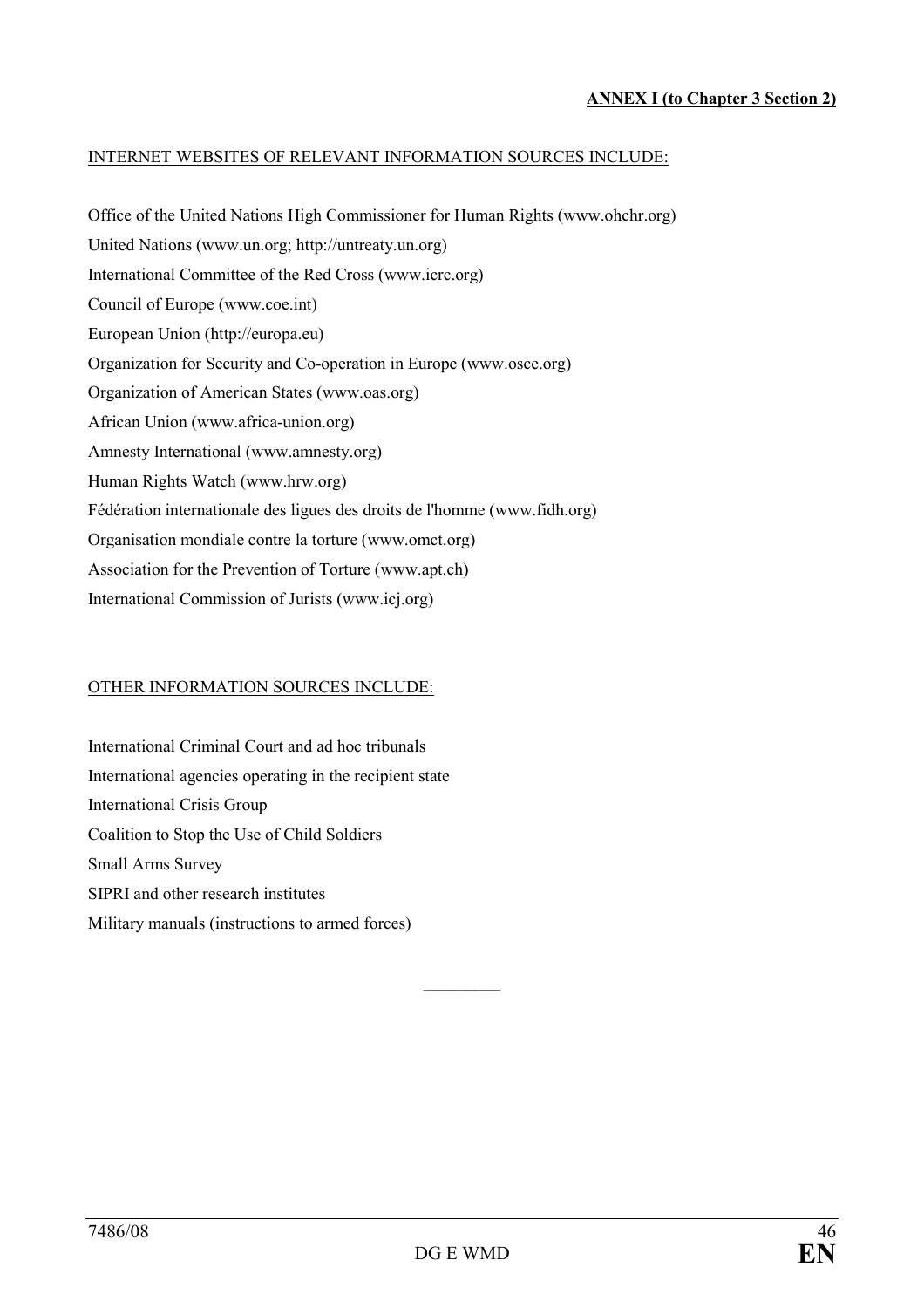#### CORE INTERNATIONAL AND REGIONAL HUMAN RIGHTS INSTRUMENTS

#### UNITED NATIONS:

International Covenant on Economic, Social and Cultural Rights (CESCR); International Covenant on Civil and Political Rights (CPPR); Optional Protocol to the International Covenant on Civil and Political Rights (CPPR-OP1); Second Optional Protocol to the International Covenant on Civil and Political Rights, aiming at the abolition of the death penalty (CPPR-OP2-DP); International Convention on the Elimination of All Forms of Racial Discrimination (CERD); Convention on the Elimination of All Forms of Discrimination Against Women (CEDAW); Optional Protocol to the Convention on the Elimination of All Forms of Discrimination Against Women (CEDAW-OP); Convention Against Torture and other Cruel, Inhuman or Degrading Treatment or Punishment (CAT); Optional Protocol to the Convention Against Torture (CAT-OP); Convention on the Rights of the Child (CRC); Optional Protocol to the Convention on the Rights of the Child on the involvement of children in armed conflict (CRC-OP-AC); Optional Protocol to the Convention on the Rights of the Child on the sale of children, child prostitution and child pornography (CRC-OP-SC); 1951 Convention on the Status of Refugees; 1967 Protocol relating to the status of refugees; Rome Statute of the International Criminal Court

#### REGIONAL INSTRUMENTS:

#### WITH RESPECT TO MEMBER STATES OF THE COUNCIL OF EUROPE:

European Convention on Human Rights, including protocols 6 and 13 concerning the abolition of the death penalty;

European Convention for the Prevention of Torture;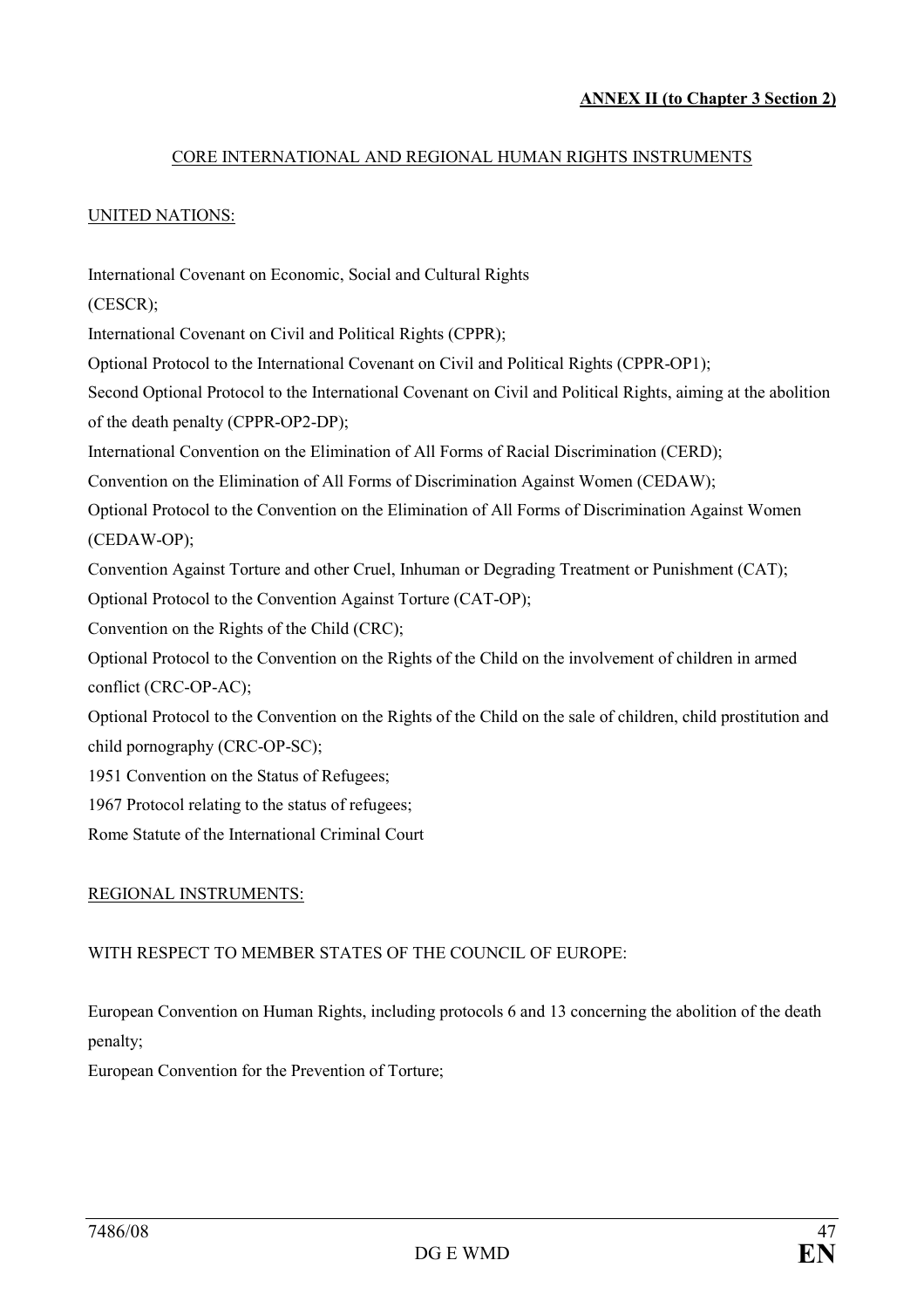## WITH RESPECT TO MEMBER STATES OF THE ORGANIZATION OF AMERICAN STATES:

Inter-American Convention on Human Rights;

Additional Protocol to the American Convention of Human Rights in the area of Economic, Social and Cultural Rights, Protocol of San Salvador;

Protocol to the American Convention on Human Rights to abolish the death penalty;

Inter-American Convention on Forced Disappearance of Persons;

Inter-American Convention to Prevent and Punish Torture;

WITH RESPECT TO MEMBER STATES OF THE AFRICAN UNION:

African Charter on Human and People's Rights;

Protocol to the African Charter on Human and People's Rights on the Establishment of an African Court on Human and Peoples' Rights;

Protocol to the African Charter on Human and Peoples' Rights on the Rights of Women in Africa;

African Charter on Rights and Welfare of the Child;

WITH RESPECT TO MEMBER STATES OF THE ARAB LEAGUE:

Arab Charter on Human Rights

 $\frac{1}{2}$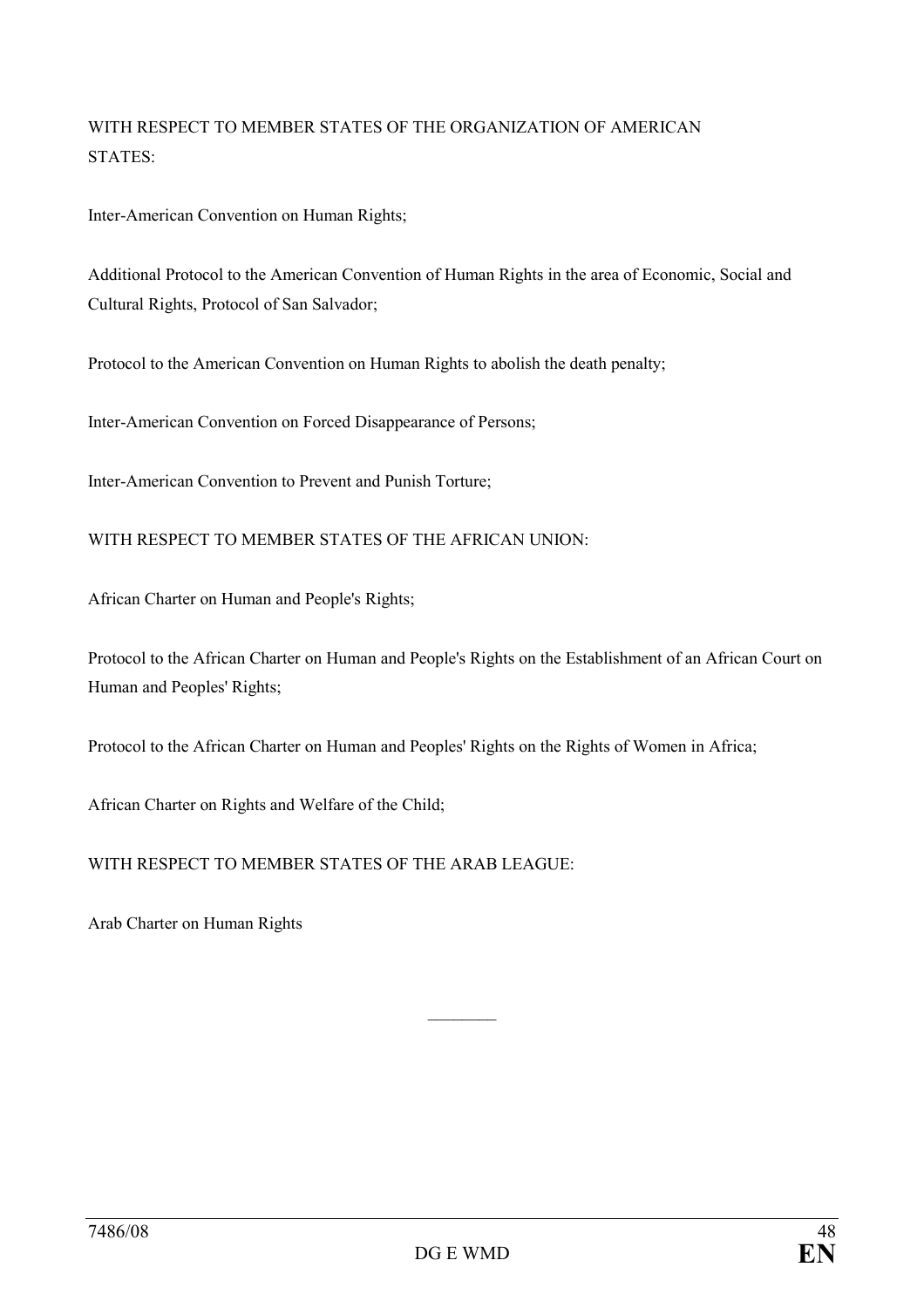## COMPETENT BODIES OF THE UN, THE COUNCIL OF EUROPE OR THE EU TO ESTABLISH SERIOUS VIOLATIONS OF HUMAN RIGHTS ARE:

#### UNITED NATIONS:

The General Assembly (including country-specific resolutions) The Security Council Human Rights Council and the Economic and Social Council The Office of the United Nations High Commissioner for Human Rights Special procedures and other mandate-holders The treaty bodies

#### COUNCIL OF EUROPE:

The Ministerial Committee of the Council of Europe Parliamentary Assembly European Court of Human Rights The Council of Europe Commissioner for Human Rights European Commission against Racism and Intolerance (ECRI) European Committee for the Prevention of Torture (CPT)

#### EUROPEAN UNION:

The European Council Statements by CFSP bodies Country-specific common positions and declarations of the EU EU Annual human rights report EU HOMs human rights reports and EU human rights fact sheets Resolutions and declarations by the European Parliament

 $\frac{1}{2}$  ,  $\frac{1}{2}$  ,  $\frac{1}{2}$  ,  $\frac{1}{2}$  ,  $\frac{1}{2}$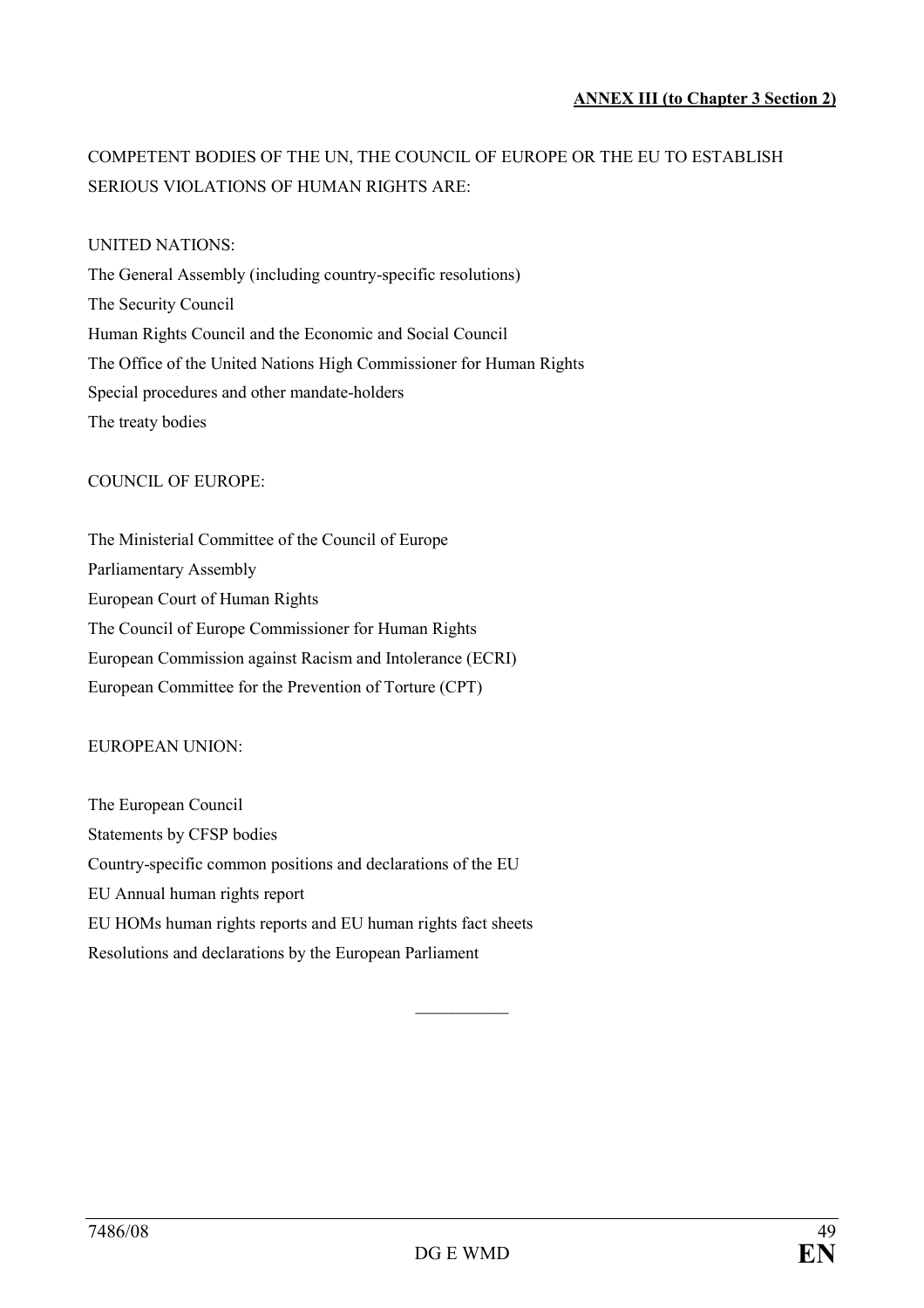#### How to apply Criterion 3

3.3.1 The EU Code of Conduct applies to all exports, by Member States, of military equipment and technology included in the Common Military List, and dual use items as specified in operative paragraph 6 of the Code of Conduct. Criterion 3 applies to all recipient countries without distinction. However, these best practices follow the principle that if there is an armed conflict or if there are internal tensions in the country of destination, a careful analysis should be carried out of the risk of this proposed export provoking or prolonging the conflict or aggravating the existing tensions and escalating them into a wider conflict. If the analysis shows a risk of this happening, a restrictive approach should be adopted towards the export licence under consideration. Particular attention should be given to the role of the end-user in this conflict. All export licences should be assessed on a case-by-case basis and consideration should be given to criterion 3 where there are concerns over the existence of tensions or armed conflicts.

3.3.2 Information sources: Information on whether there is a risk the equipment would provoke or prolong armed conflicts, or aggravate existing tensions or conflicts in the country of final destination, should be sought from a Member State's mission in the country concerned, as well as from the Foreign Ministry country desk.

A common EU base of information sources available to all Member States consists of EU HOMs reports, EU reports, and in some cases, EU Council statements/conclusions on the respective recipient country. The EU Watchlist contains destinations that may deserve particular attention with respect to Criterion 3. When consulting other Member States on their denials to an area of concern, Member States are encouraged to share their analysis and interpretation of the internal situation in the country of final destination.

Wider Internet and intelligence reports – from national intelligence services - are also helpful, especially when assessing the possible increase in capabilities.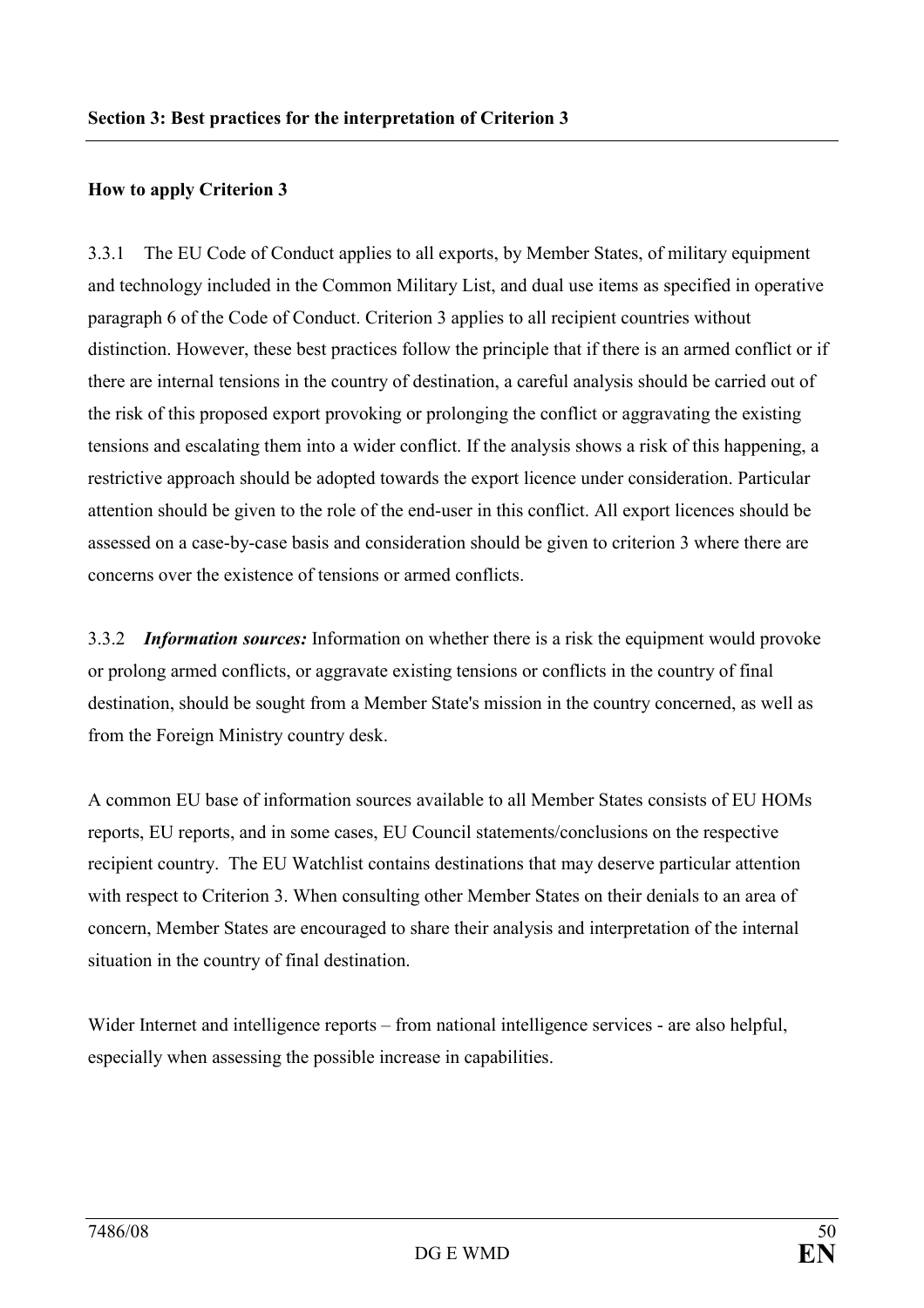Additional information can be obtained from:

- Local UN/EU/OSCE missions
- Documentation from the UN (UNGA, UNSC), International Criminal Court and/or other international and regional bodies;
- Research institutes (e.g. SIPRI)
- Reports from international NGOs;
- Information from local and regional NGOs / civil society.

A non-exhaustive list of relevant internet websites is contained as Annex I.

#### Elements to consider when forming a judgement

3.3.3 Key concepts: Examination of Criterion 3 reveals several key concepts which should be taken into account in any assessment, and which are highlighted below.

#### Internal situation

"Internal situation" refers to the economic, social and political developments and stability within the borders of the country of final destination. The EU Code of Conduct elsewhere also refers to the "country of final destination" as the "recipient country".

## Function of the existence of tensions or armed conflicts

"Tensions" refers to unfriendly or hateful relations between different groups, or groups of individuals, of the society based either on race, colour, sex, language, religion, political or other opinion, national or social origin, interpretation of historic events, differences in economic wellbeing or ownership of property, sexual orientation, or other factors. Tensions could be at the origin of tumult or violent actions, or a cause for the creation of private militia not controlled by the State.

"Armed conflicts" refers to the escalation of the tensions between above mentioned groups to the level in which any of the groups uses arms against others.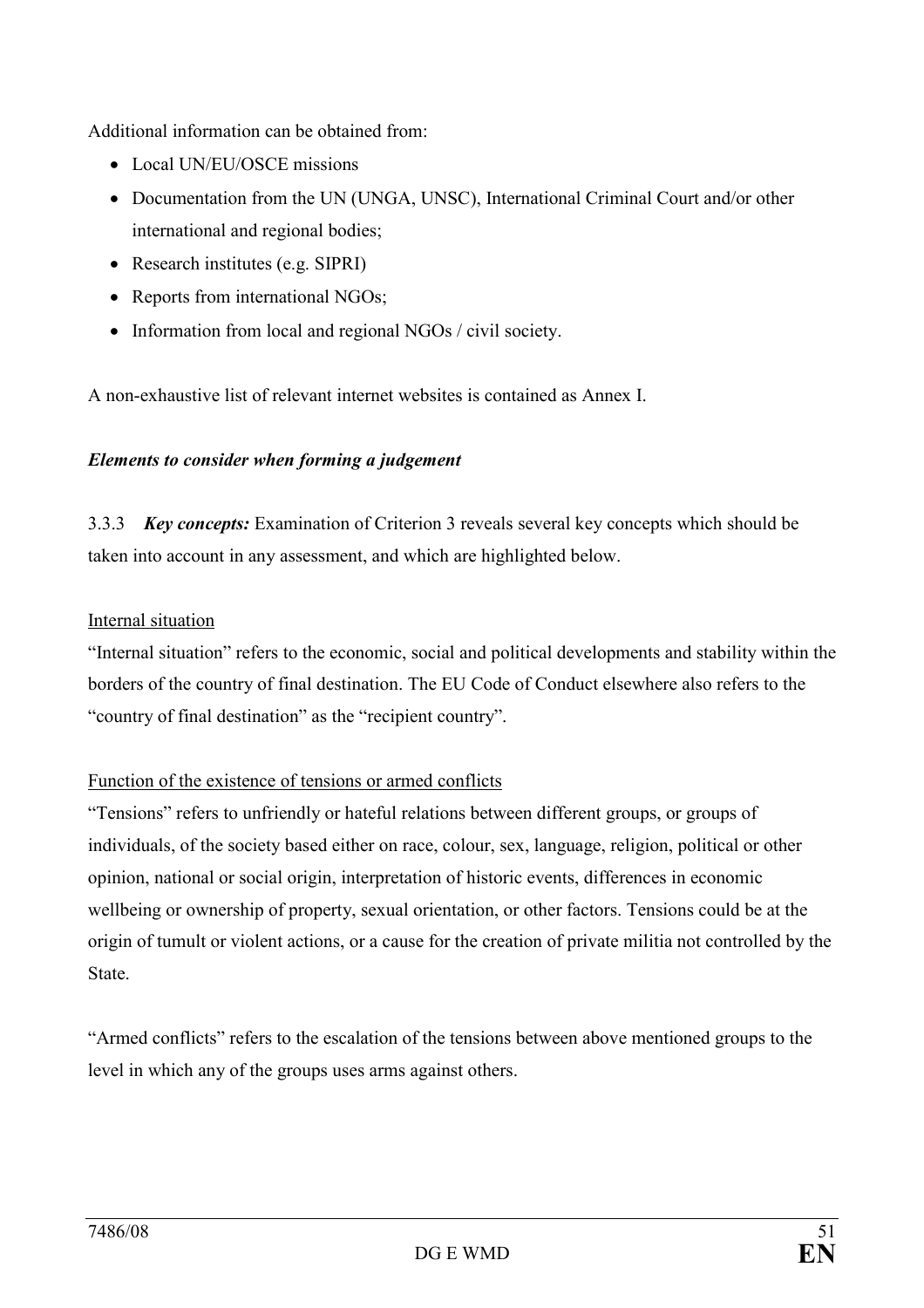In considering an export licence application the competent authority must assess the internal situation of the country of destination; possible participation and role of the end-user in the internal conflict or tensions and the probable use of the proposed export in the conflict. In assessing the potential risks in the recipient country the competent authority might ask the following questions:

- What is the end-use of the proposed export (military technology or equipment)? Would the export be used to enforce internal security or to continue with the hostilities?
- Is the military equipment or technology intended to support internationally-sanctioned peacekeeping/peace enforcing operations or humanitarian interventions?
- Is the end-user participating or closely related to a party involved in the armed conflict within the country? What is the role of the end-user in the conflict?
- If components or spares are being requested, is the recipient state known to operate the relevant system in armed conflict in the country?
- Have there been recent reports that the existing tensions might be aggravating? Is there a risk that the existing tensions might turn into an armed conflict when one or more of the participants gain access to the military equipment and technology to be exported?
- Is the recipient country subject to regional or UN embargoes because of the internal situation in the country (see also criterion1)?

## The nature of the equipment

The nature of equipment will impact the judgement of whether to approve or refuse a licence. Consideration should be given as to whether the equipment or technology to be exported actually is related, directly or indirectly, to the tensions or conflicts in the country of final destination. This will be all the more important when there already is an existing armed conflict.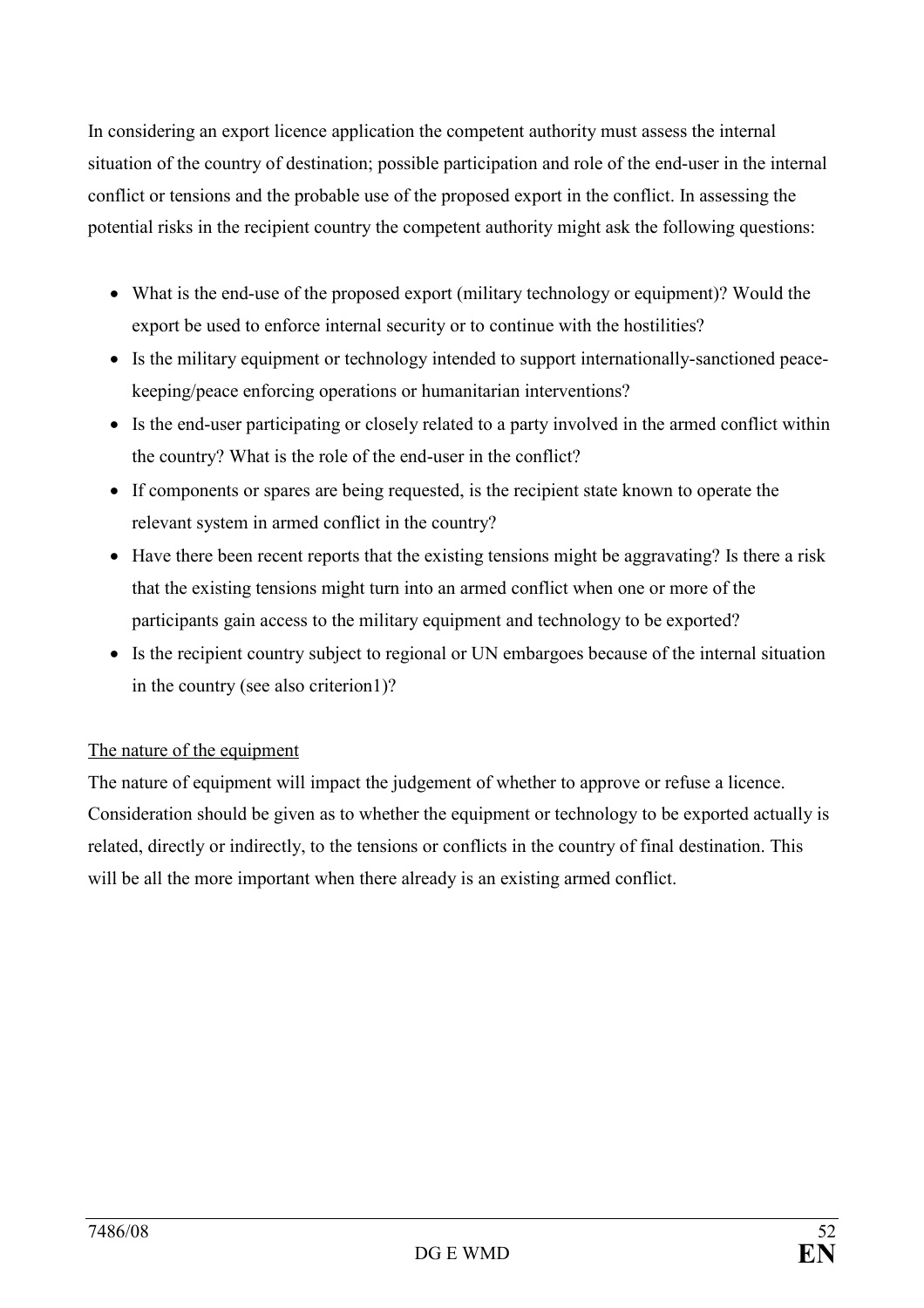Some questions to consider might be:

- Is the export in nature such, that it is or could be used in an armed conflict within the country of final destination?
- Is there a risk that the existing internal tensions might turn into an armed conflict when the proposed end-user obtains access to this military equipment and technology?

## The end-user

The end-user also plays an important role in the analysis. If there are concerns related to criterion 3, it is important to establish exactly for which branch of the armed forces, police or security forces the export is intended. For example, in a recipient country the army and police might be involved in an armed conflict in which the navy has no role. In this respect, the risk of internal diversion should also be considered.

More complex cases arise when equipment may be going to a research institute or private company. Here a judgement should be made on the likelihood of diversion, and the views on criterion 3 should be based on the other criteria, specifically concerns related to criterion 7, the risk of diversion.

The following might be considered:

- What is the end-user's role in the recipient state? Is the end-user part of the problem, or rather attempting to be part of the solution?
- Is the end-user involved in the internal armed conflict or tensions?
- Are there any relevant reports of such involvement?

## 3.3.4 Arriving at a judgement

Based on information and the over-all risk assessment as suggested in the paragraphs above, Member States will reach a judgement on whether the proposed export should be denied on the basis of Criterion 3.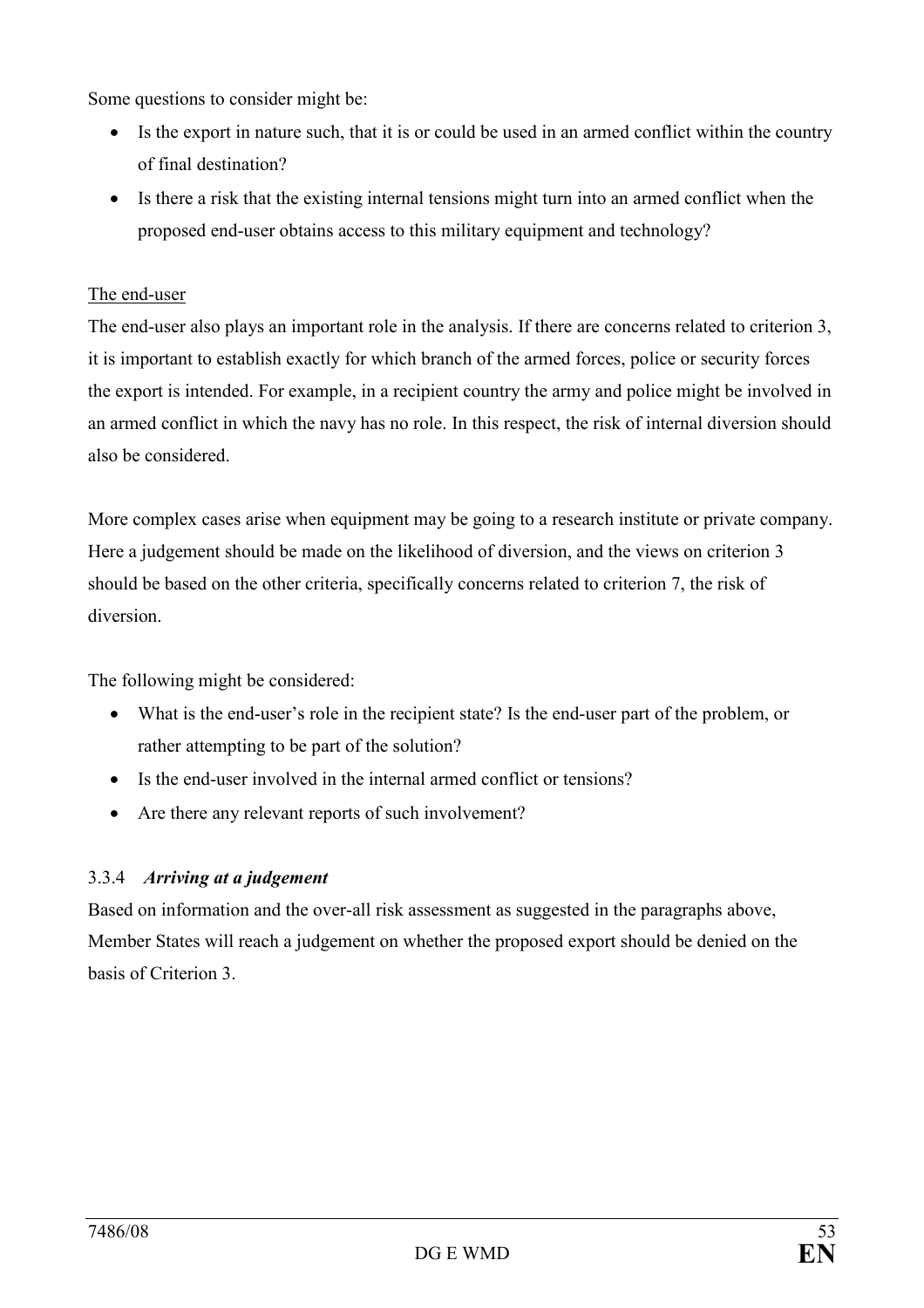Non-exhaustive list of Internet websites of relevant information sources include:

United Nations (www.un.org/peace/)

1540 Committee (http://disarmament2.un.org/Committee1540)

OSCE/arms controls (www.osce.org/activities/13014.html)

European Union (www.consilium.europa.eu)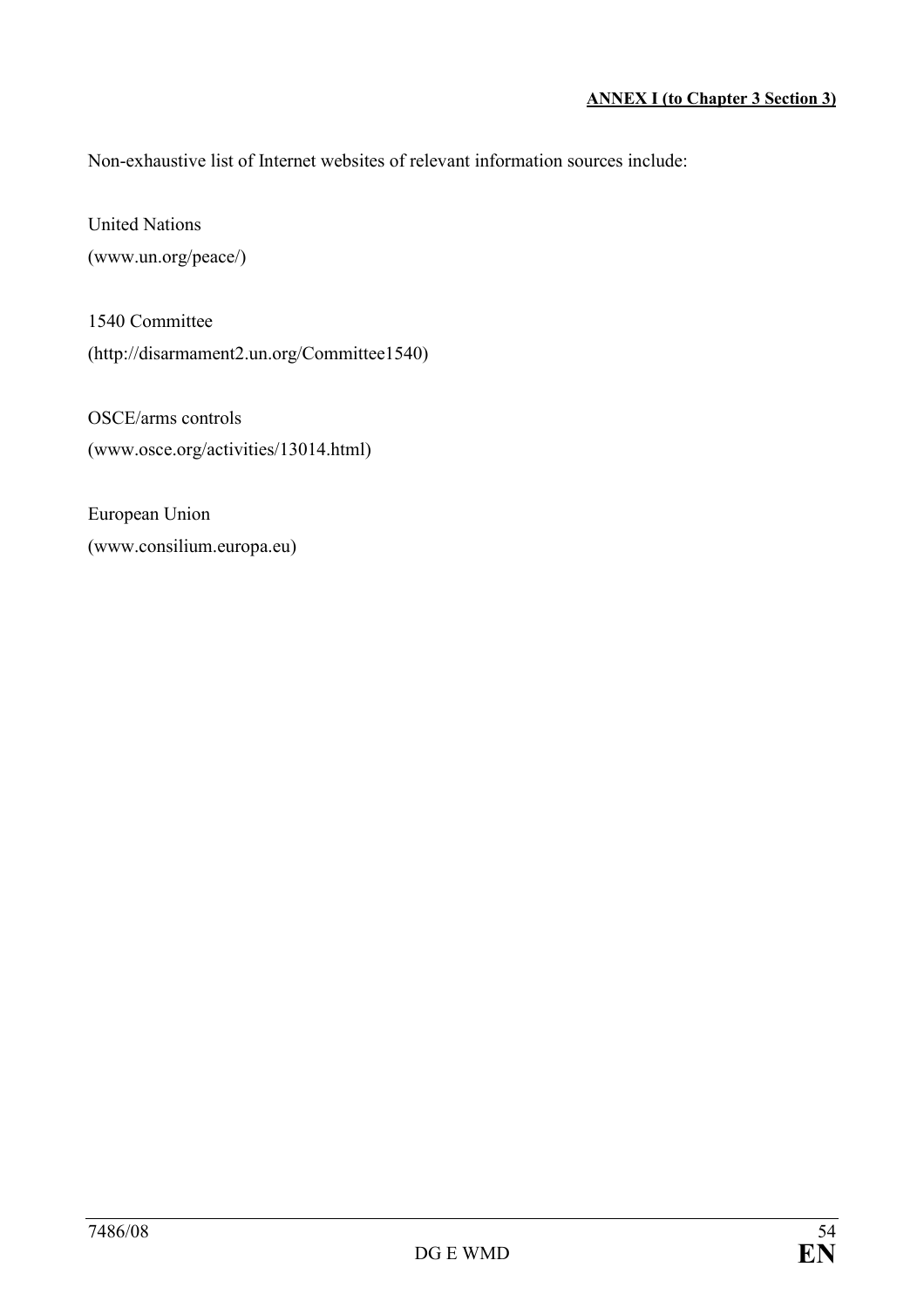#### How to apply Criterion 4

3.4.1 The EU Code of Conduct applies to all exports by Member States of military equipment and technology included in the Common Military List and dual use items as specified in operative paragraph 6 of the Code of Conduct. Criterion 4 applies to all recipient countries without distinction. However, these best practices follow the principle that where there is a greater risk of regional conflict, greater scrutiny of criterion 4 is required than in cases where there is a lesser risk. All export licences should be assessed on a case-by-case basis and consideration given to criterion 4 where there are concerns over the preservation of peace, security and stability in the region.

The purpose of criterion 4 is to ensure that any export does not encourage, aggravate, provoke or prolong conflicts or tensions in the region of the intended recipient country. The criterion makes a distinction between the intention to use the proposed export for aggressive as opposed to defensive purposes. The criterion is not intended to preclude exports to countries that are (potential) victims of aggression or a threat of aggression. A careful assessment would need to be carried out as to whether there are sound indications of an intention by the intended recipient country to use the proposed export to attack, potentially attack or threaten to attack another country.

#### 3.4.2 Information sources

Information on whether the equipment is a risk to the preservation of the regional peace, security and stability should be sought from a Member State's mission in the country concerned, as well as from Foreign Ministry country desks; both desks responsible for the recipient country and those responsible for the threatened/aggressor country.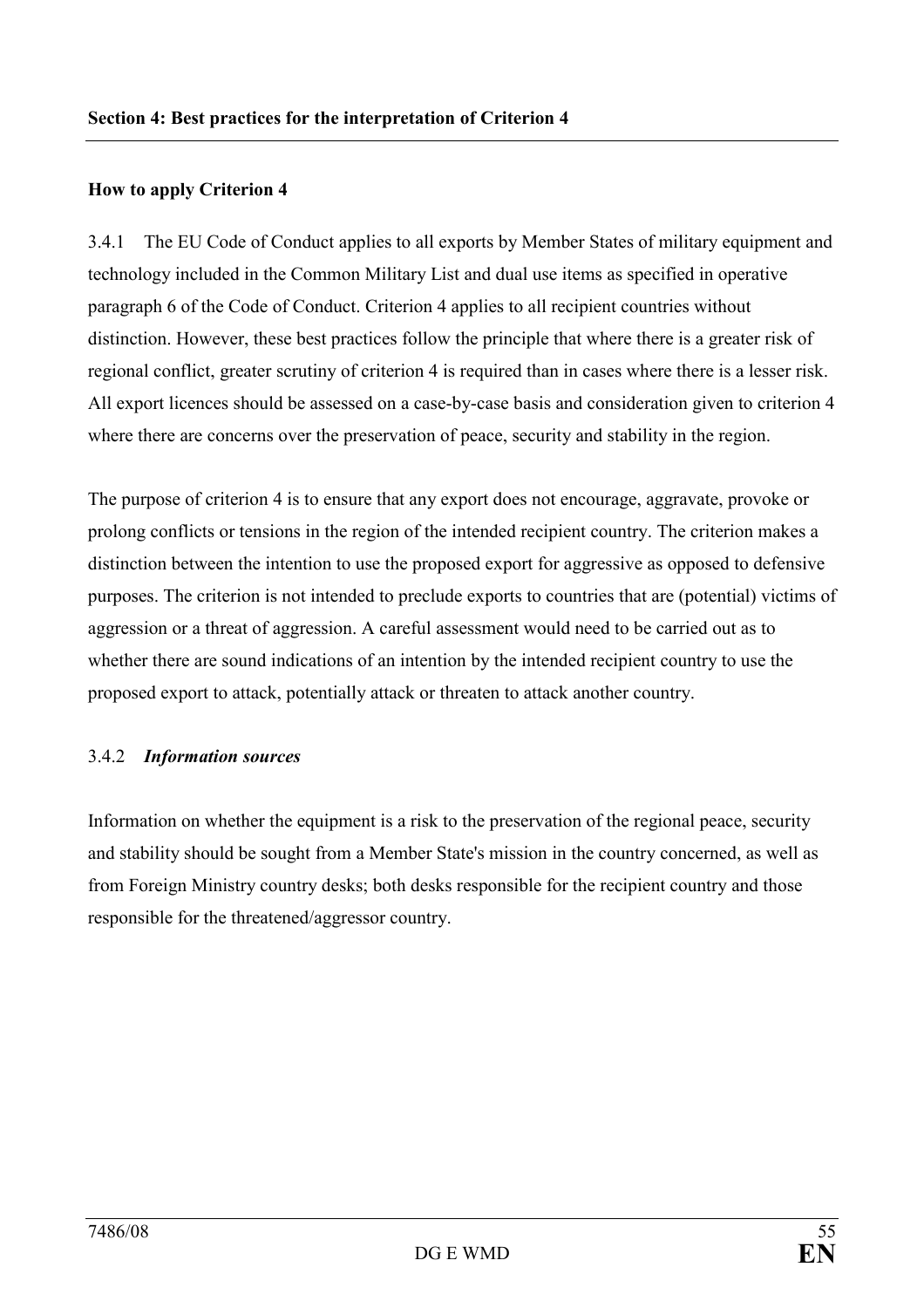A common EU base of information sources available to all Member States consists of EU HOMs reports, EU reports, and in some cases, EU Council statements/conclusions on the respective recipient country and the region. Extensive use of the EU SitCen (Country Risk Assessment) could be made. The EU Watchlist contains destinations that may deserve particular attention with respect to criterion 4. When consulting other Member States on their denials to an area of concern, the Member States are encouraged to share their analysis and interpretation of the regional situation.

The wider Internet and intelligence reports – from national intelligence services - are also helpful, especially when assessing the possible increase in capabilities.

Additional information can be obtained from:

- Local UN/EU/OSCE missions
- Documentation from the UN (UNGA, UNSC, UN Arms register), International Criminal Court and/or other international and regional bodies;
- Research institutes (e.g. SIPRI)
- Reports from international NGOs;
- Information from local and regional NGOs / civil society.

A non-exhaustive list of relevant internet websites is contained as Annex I.

#### Elements to consider when forming a judgement

#### 3.4.3 Key concepts

#### Preservation of regional peace, security and stability

Member States will not issue an export licence if there is a clear risk that the intended recipient would use the proposed export aggressively against another country or to assert by force a territorial claim.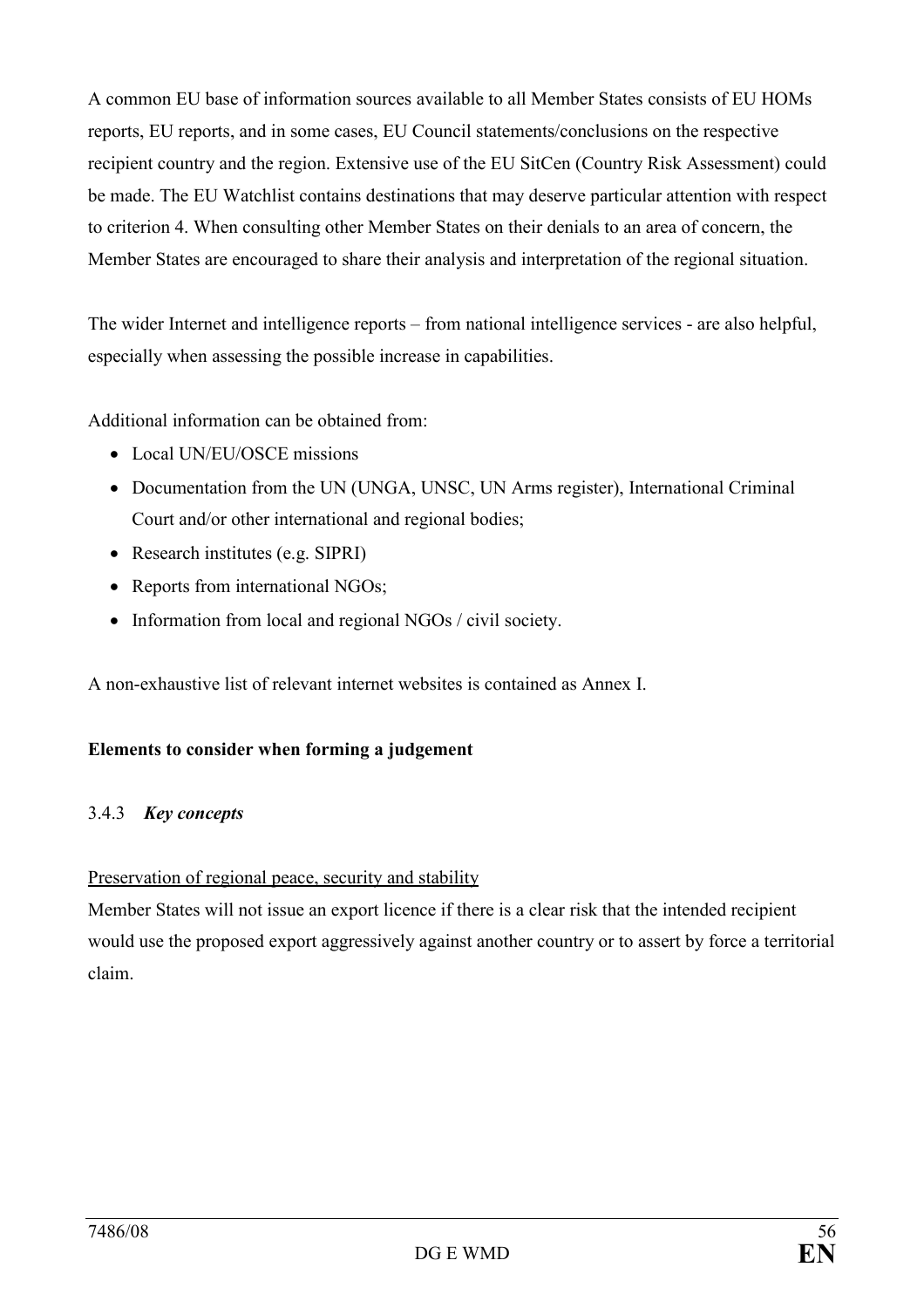All nations have the right to defend themselves according to the UN Charter. This criterion addresses the issue of whether the recipient state has intentions to use or threaten to use the proposed export aggressively against another country. An assessment should therefore be made of the recipient's intentions, as well as whether the import is an appropriate and proportionate response to the recipient country's need to defend itself, to ensure internal security, and assist in international peace-keeping and humanitarian operations.

Licence applications to sensitive and potentially sensitive destinations are carefully assessed on a case-by-case basis, especially when the export destination regards a country that is or has been involved in armed conflict. When analysing whether there is a clear risk, the history of armed conflict and the current prevailing circumstances in the recipient state and the region should be taken into consideration, as well as any identifiable trends and/or future events that might reasonably be expected to heighten tensions or lead to aggressive actions.

The wording 'will not issue' in this criterion means that if in the assessment of a licence application it has been established that there is a clear risk that the proposed export would be used aggressively against another country or to assert by force a territorial claim, the export licence must be denied regardless of the outcome of the analysis with respect to the other criteria of the Code of Conduct, or any other considerations.

When considering these risks, Member States will take into account inter alia:

## (a) the existence or likelihood of armed conflict between the recipient and another country

For the purposes of this element, a judgement will have to be made as to whether there is a clear risk that this equipment will be used in an existing armed conflict between the recipient country and its neighbours or another conflict in the region. Where there is no armed conflict, the regional situation should be considered. Growing tensions in the region, increased threats of conflict or weakly held peace arrangements are examples of where there is a likelihood of a conflict, putting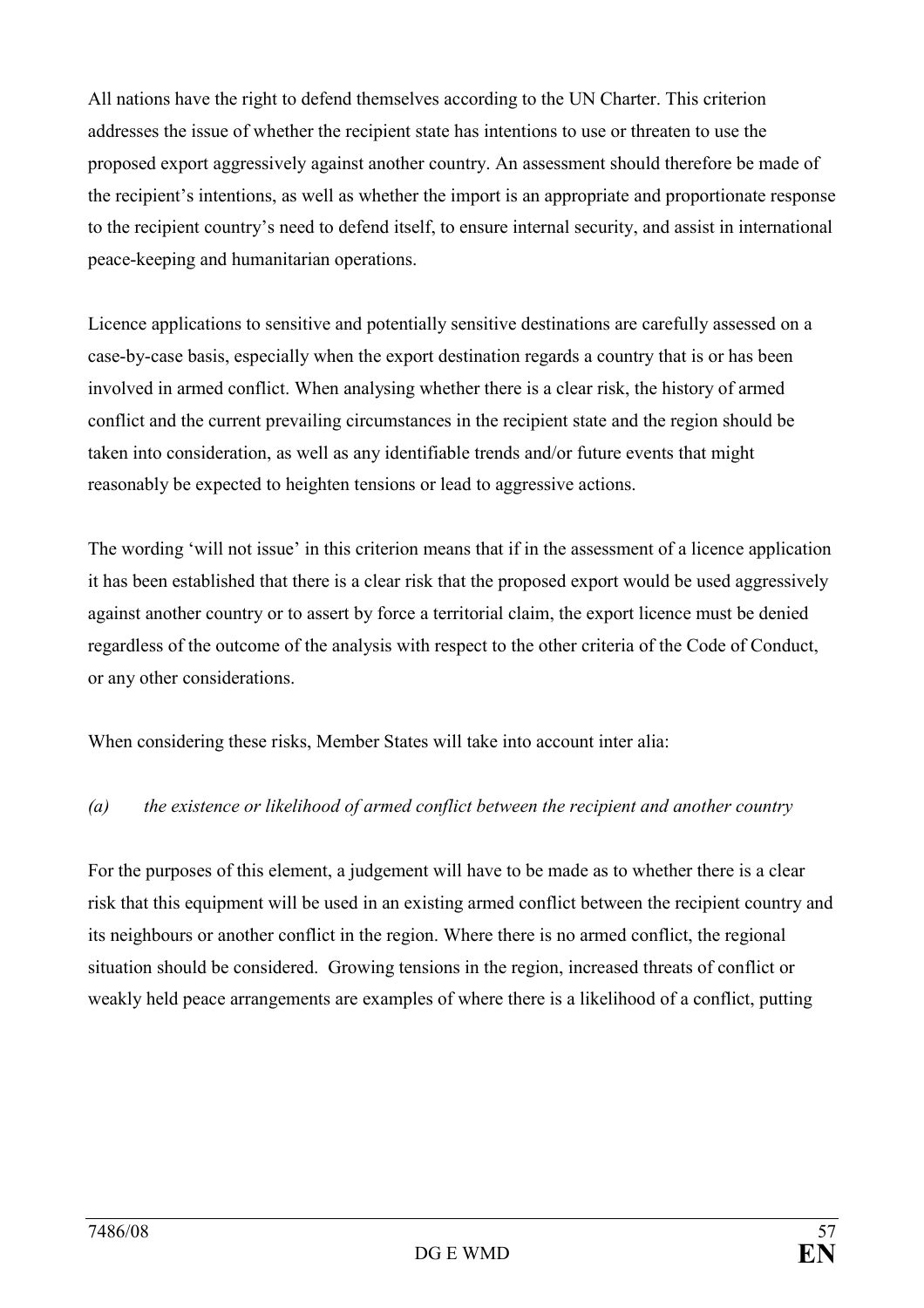the preservation of the regional peace, security and stability at risk. In these cases, a judgement would need to be made as to whether there is a clear risk that supplying this piece of equipment would hasten the advent of conflict, for instance by giving the recipient country an advantage over its neighbours or others in the region. Where the equipment to be exported will add to the military capability of the recipient country, a judgement will have to be made as to whether there is a clear risk that this equipment will prolong an existing conflict or bring simmering tensions into armed conflict.

The following questions are indicators that may be taken into consideration as appropriate:

- Is there an existing conflict in the region?
- Is the current situation in the region likely to lead to an armed conflict?
- Is the threat of conflict theoretical / unlikely or is it a clear and present risk?

## (b) a claim against the territory of a neighbouring country which the recipient has in the past tried or threatened to pursue by means of force;

An assessment should be made on whether there is a clear risk that the recipient country will by armed conflict or threat of force assert a territorial claim on a neighbouring country. Such a territorial claim might be stated as an official position or be voiced by official representatives or relevant political forces of the recipient country and could relate to land, sea or arial space. The neighbouring country does not have to be the direct neighbour of the recipient country.

That there have been recent claims by the recipient country on another's territory should be factored in, when making a judgement. Where the recipient country has tried in the past to pursue by force a territorial claim or is threatening to pursue a territorial claim, a judgement should be made as to whether the nature of this equipment will let it seem probable, that it would be used in such a case and as to whether it would give the recipient country an additional capability to try to pursue again this claim by force, thus destabilising the region.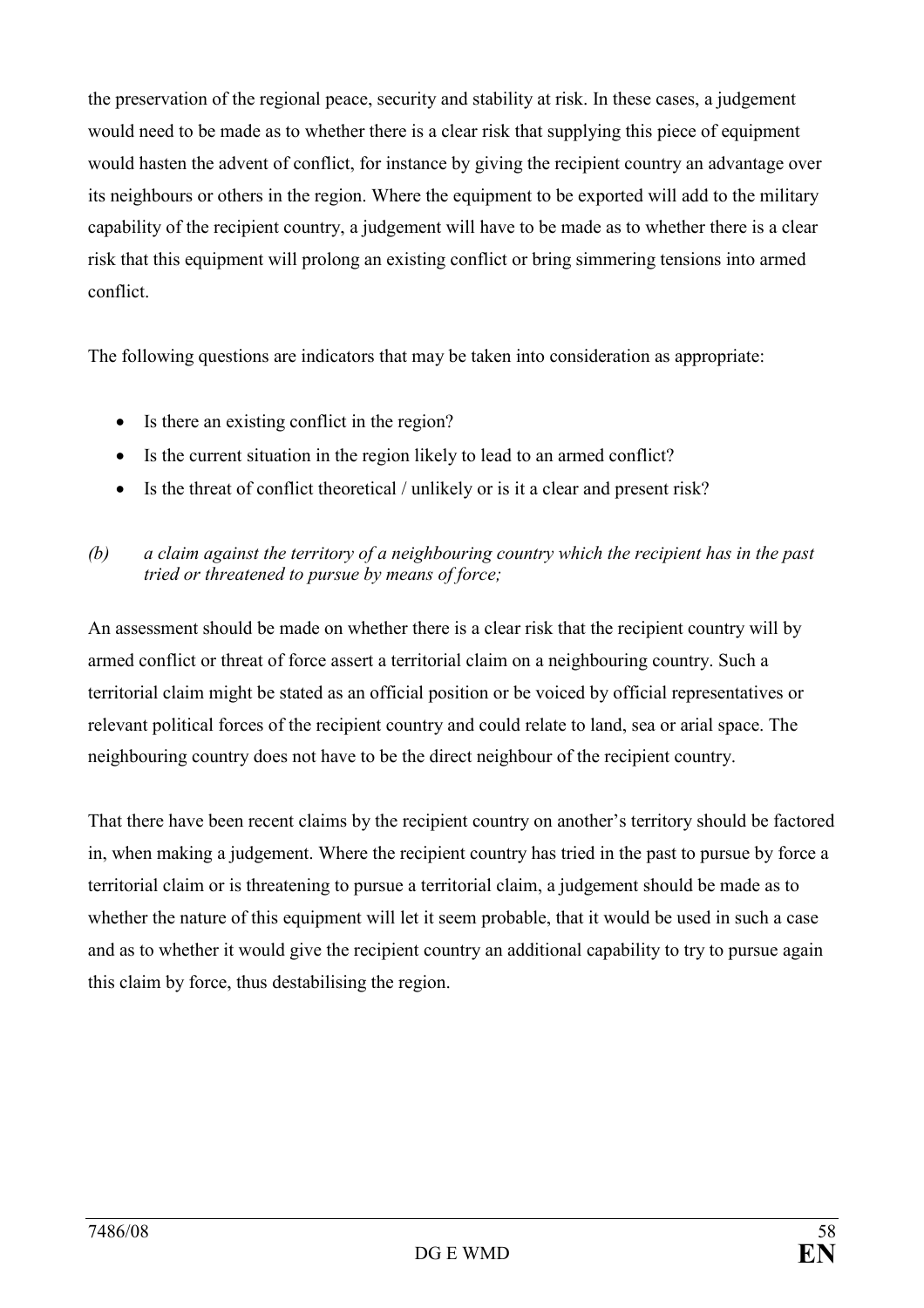The following questions are indicators that may be taken into consideration as appropriate:

- Is the recipient country pursuing a claim against the territory of a neighbouring country?
- Has a territorial claim led to conflict in the region, or underlying tensions between the recipient country and its neighbours?
- Has the recipient country tried to resolve the issue through peaceful means, has it tried in the past to assert by force its territorial claim, or has it threatened to pursue its territorial claim by force?

## (c) whether the equipment would be likely to be used other than for the legitimate national security and defence of the recipient

When assessing this element of Criterion 4, the exporting state should estimate whether the recipient state has expressed an aggressive military doctrine, and the likelihood of the requested equipment being used in accordance with this doctrine. The exporting state should also estimate whether the requested equipment is compatible with, or constitutes a necessary addition to or replacement of, existing armament systems in the defence forces of the recipient state. It may also be relevant to take into account the quantity and quality of the equipment to be exported.

## (d) the need not to affect adversely regional stability in any significant way

A judgement on this criterion will have to be made on whether supplying the recipient country with the equipment will significantly improve their military capability, and if it does, would a neighbouring country as a result be put under threat of conflict. Where there are existing tensions in the region, would supplying this equipment enhance the recipient country's capability by introducing a new piece of equipment into the region which could threaten a neighbouring country.

The following questions are indicators that may if appropriate be taken into consideration:

- Why does the recipient wish to acquire the equipment or technology?
- Is this equipment simply a replacement or for maintenance for existing items that might be old or in disrepair, or is the recipient developing new capabilities, such as a significantly improved air strike capability?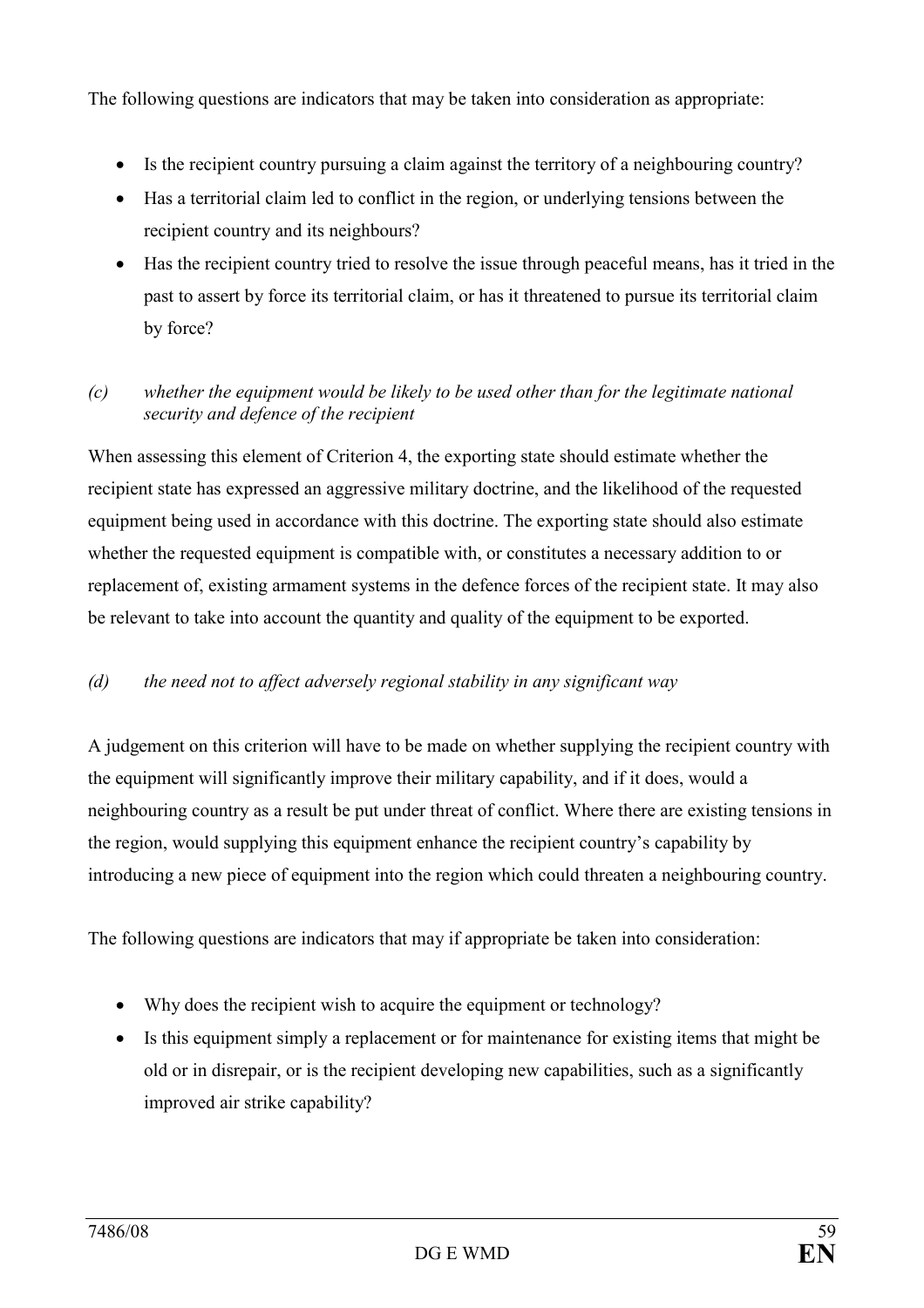#### The nature of the equipment

The nature of the equipment to be exported will impact the judgement of whether to approve or refuse a licence. Consideration should be given as to whether there is a clear risk that the equipment can be used in a conflict between the recipient country and it's neighbours. This will be used to a greater extent where there are existing regional tensions or an existing armed conflict. Where there are existing tensions, the type of equipment is all the more important as the equipment could significantly increase the recipient country's capability to move to armed conflict or threaten armed conflict. Could a neighbouring country be moved to increase its arms imports due the export of this equipment? Given tensions in certain regions, an export could be seen as an increase in threat to a neighbouring country, and thus consideration of this question becomes vital.

Some questions to consider might be:

- Would the recipient's capability be enhanced by the export, and if so, would it be enhanced to the point where an existing power balance would be upset? Given the circumstances in the recipient country and its intentions, would an enhanced capability present a clear risk of hastening the advent of conflict?
- Would a neighbouring country feel threatened by the military technology or equipment to be exported?
- Is there a risk that the existing regional tensions might turn into an armed conflict when one or more of the participants obtains access to this military equipment and technology?
- Is the export in nature such, that it is or could be used in an armed conflict within the region? What is the likelihood of this equipment being used in a conflict?

#### The end-user

A judgement would have to be made on whether the end user would allow this equipment to be used in a manner inconsistent to Criteria 4. If it is going directly to the military/government, a decision has to be made on whether the equipment will be used in any military action against another country.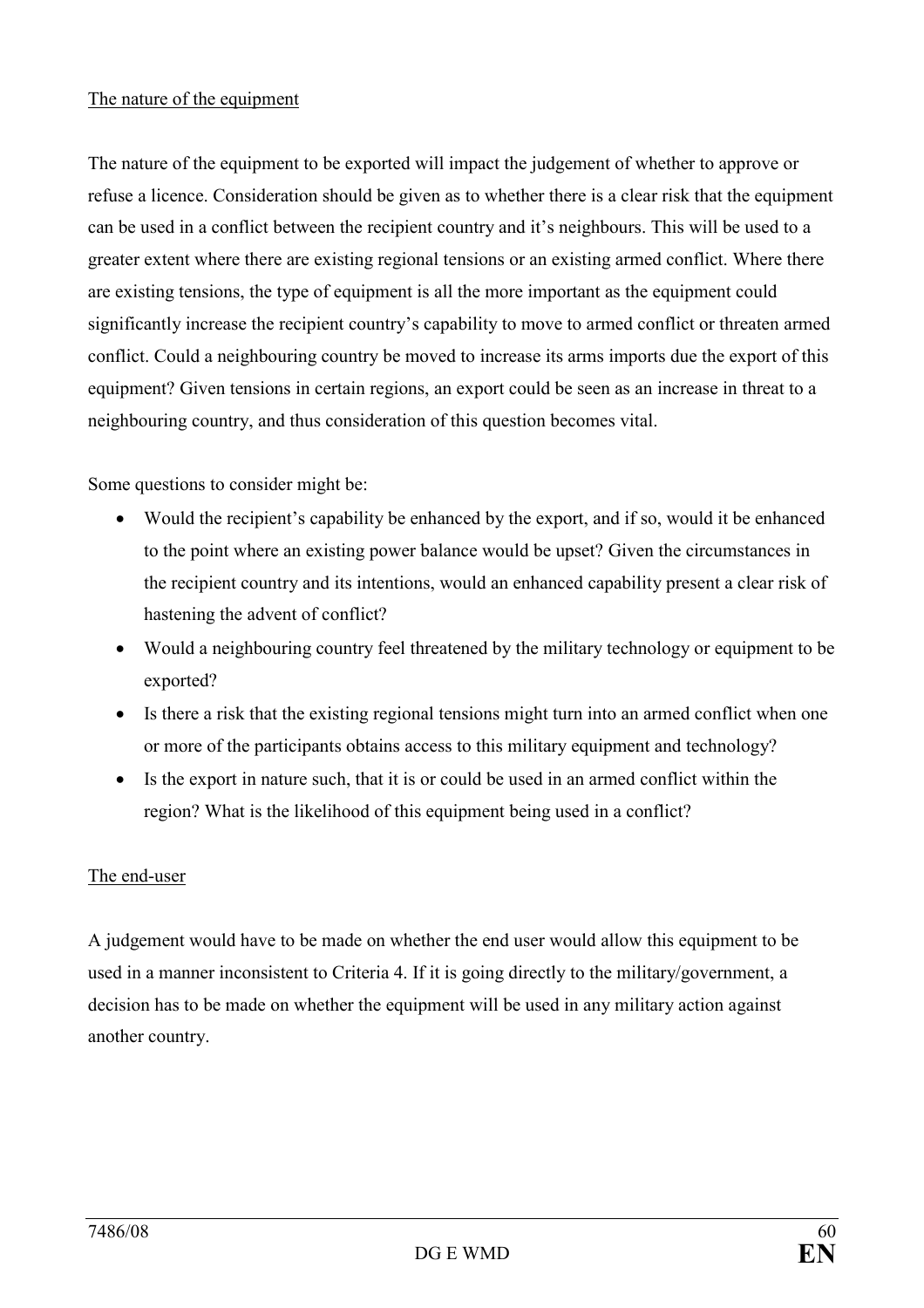More complex cases arise when equipment may be going to a research institute or private company. Here a judgement should be made on the likelihood of diversion, and views on criterion 4 should be based on the other criteria, specifically concerns related to criterion 7, the risk of diversion.

The following might be considered:

• Is the export likely to be deployed in conflict with a neighbouring state? Or would it most likely go to the Police / a UN contribution, or some other branch of the security forces not directly connected to the criterion 4 concern?

3.4.4 Arriving at a judgement: Based on the information and assessment of elements suggested in the guidance above, Member States will reach a judgement on whether the proposed export should be denied on the basis of Criterion 4.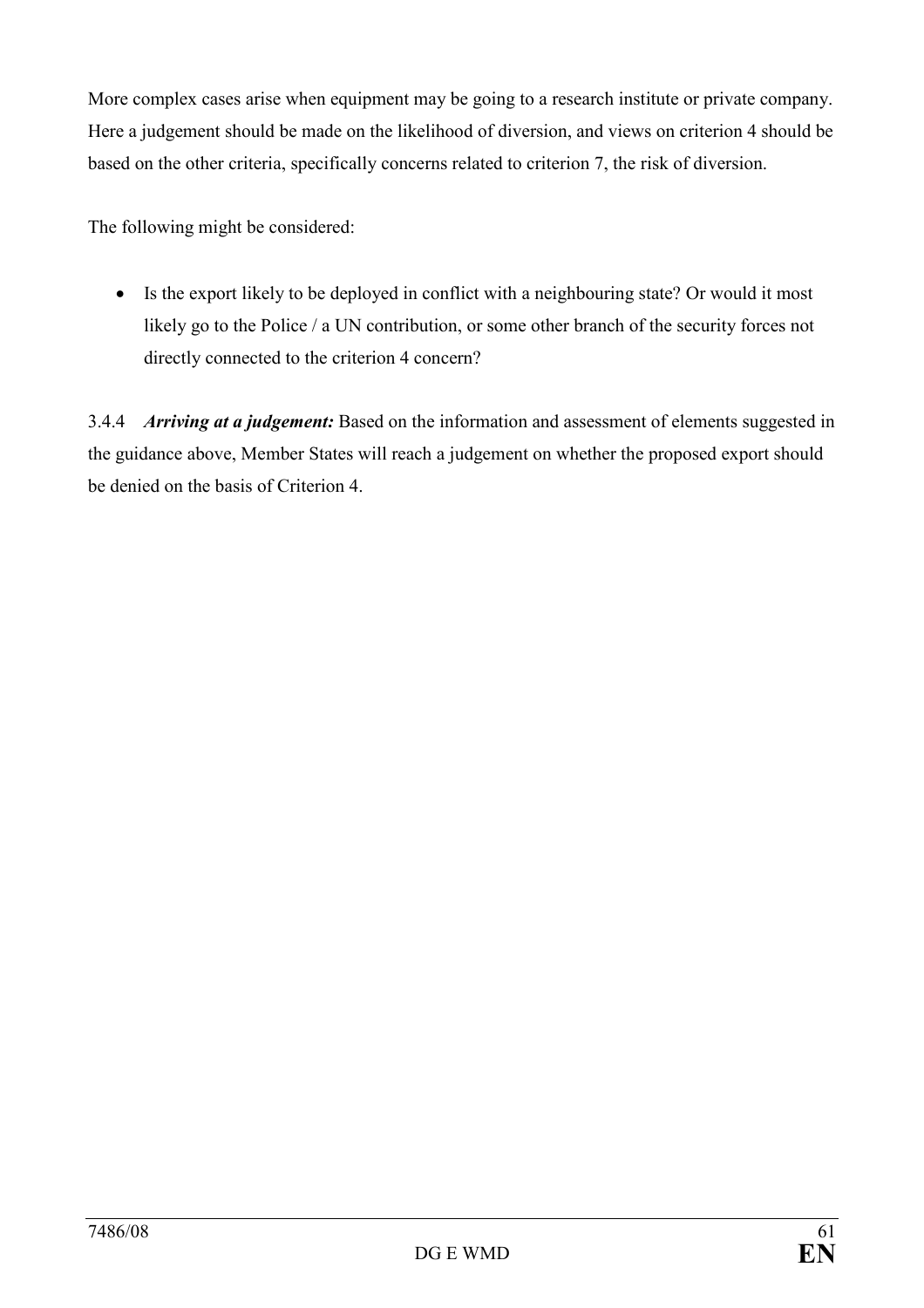Non-exhaustive list of Internet websites of relevant information sources include:

United Nations (www.un.org/peace/)

1540 Committee (http://disarmament2.un.org/Committee1540)

OSCE/arms controls (www.osce.org/activities/13014.html)

European Union (www.consilium.europa.eu)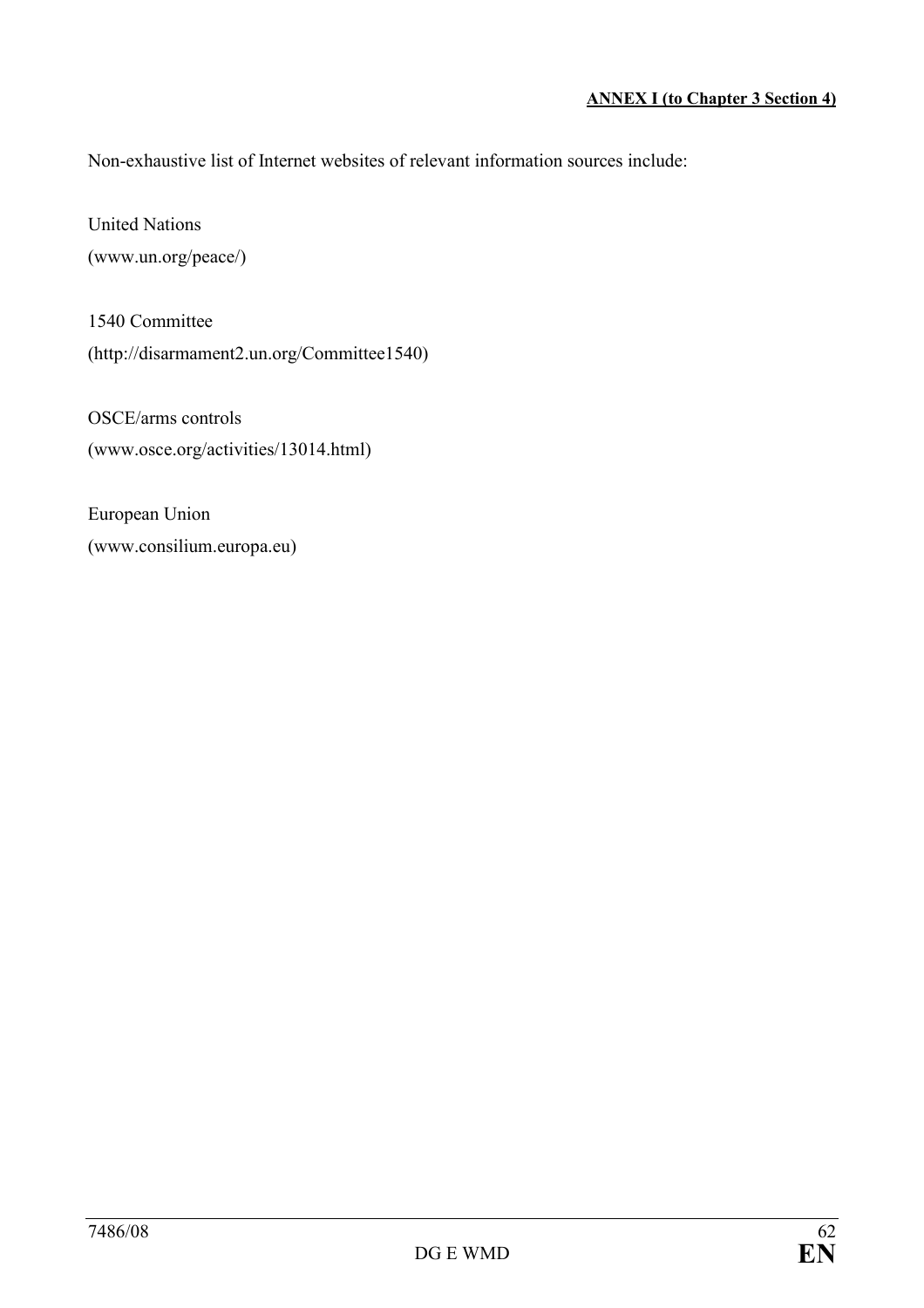#### How to apply Criterion 5

3.5.1. The EU Code of Conduct applies to all arms exports by Member States, without any restrictions on destination. The extent of its application is also valid for Criterion 5. Unlike the other seven criteria, which draw Member States' attention to a particular aspect of the country of destination deemed to be a source of risk, Criterion 5 requires the Member States to carry out an analysis focused on a parameter specific to them: their national security and that of friends, allies and other Member States. The objective of Criterion 5 is to prevent an arms export from affecting the national security of Member States, allied or friendly countries. Exports will have to be evalued in the light of Criterion 5, without prejudice to compliance with the other criteria set by the Code.

Three points must be subject to analysis before any licence is issued:

- (a) the potential impact of the operation on the security and defence interests of friends, allies or other Member States, without prejudice to observance of the other criteria, particularly Criteria 2 and 4;
- (b) the consequences of the export on the operational security of the armed forces of Member States and of friendly or allied countries;
- (c) the risk of reverse engineering or unintended technology transfer.

3.5.2. **Information sources**: The information relating to the national security of Member Stares and of territories whose external relations are the responsibility of a Member State, and to defence interests, come mainly from the following sources:

- Charter of the United Nations;
- $-$  NATO Treaty  $*$ <sup>3</sup>;

<sup>&</sup>lt;sup>2</sup><br>3 The references followed by an asterisk concern certain Member States of the EU only. Cf. Section 3.5.6 below.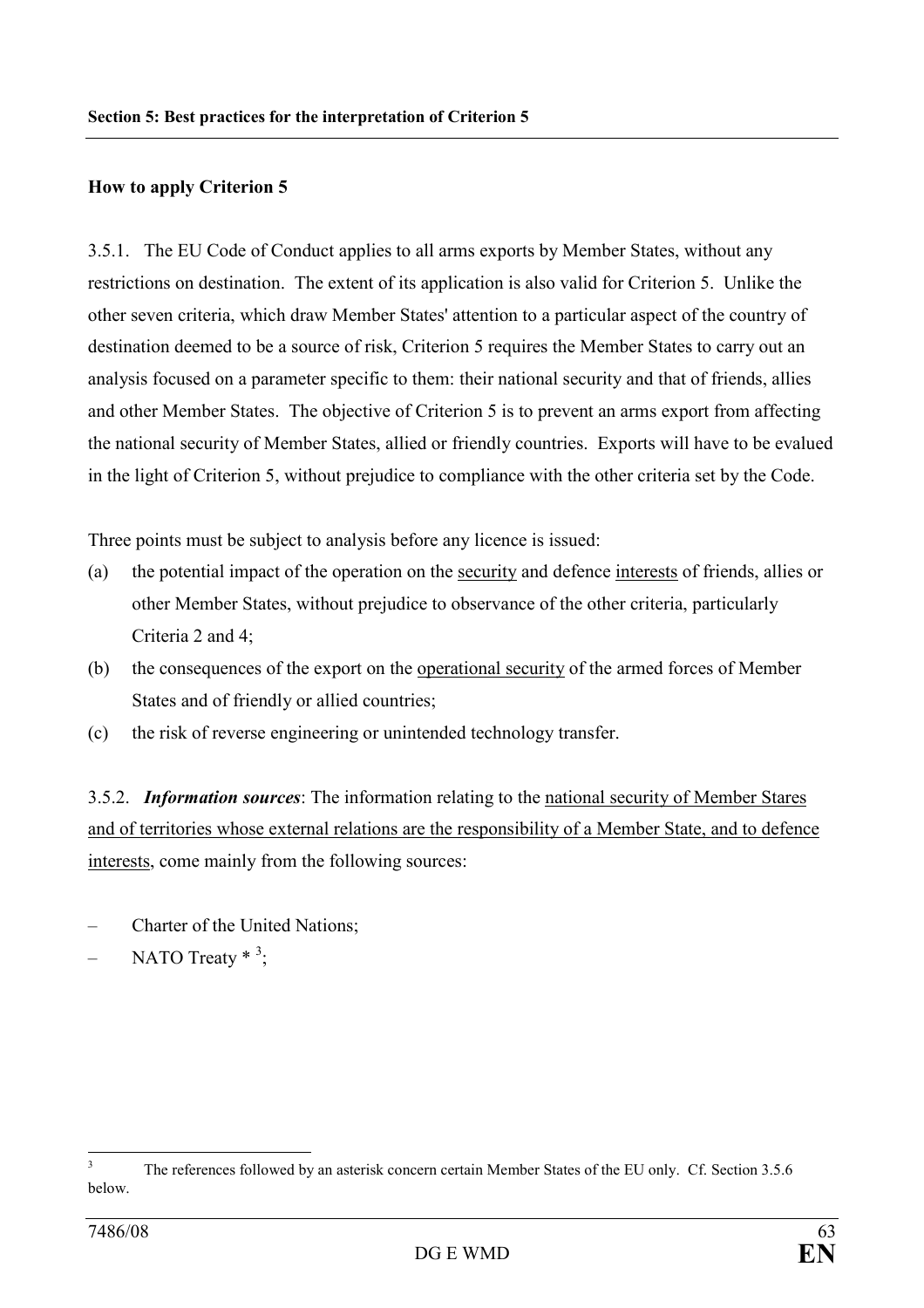- OSCE: Conference on Security and Cooperation in Europe (Helsinki Final Act 1975); Principles governing conventional arms transfers (25 November 1993)
- Council of Europe;
- Brussels Treaty, establishing the Western European Union \*;
- Treaty on European Union; the basic CFSP texts ("A secure Europe in a better world. European Security Strategy");
- National or regional texts: defence agreements; assistance agreements; military cooperation agreements; alliances, etc.

Since security and defence agreements are usually confidential, the Member States may, when dealing with a specific application likely to fall within the scope of Criterion 5, consult their friends and allies directly in order to deepen their analysis of the possible impact of the export on security and defence interests.

## Elements to consider when forming a judgement

3.5.3 Key concepts. The heading of Criterion 5 reads as follows: "The national security of the Member States and of territories whose external relations are the responsibility of a Member State, as well as that of friendly and allied countries"  $4$ .

3.5.4. National security. National security refers to the capability of the Member States to ensure territorial integrity, protect the population and preserve national security interests as well as the resources and supplies deemed essential for its subsistence and its independence vis-à-vis all kinds of threats and attacks.

 $\frac{1}{4}$  This phrase is taken over and adapted from one of the principles governing conventional arms transfers adopted by the OSCE: "Each participating State will avoid transfers which would be likely to threaten the national security of other States and of territories whose external relations are the internationally acknowledged responsibility of another State." (principle 4(b)(ii)).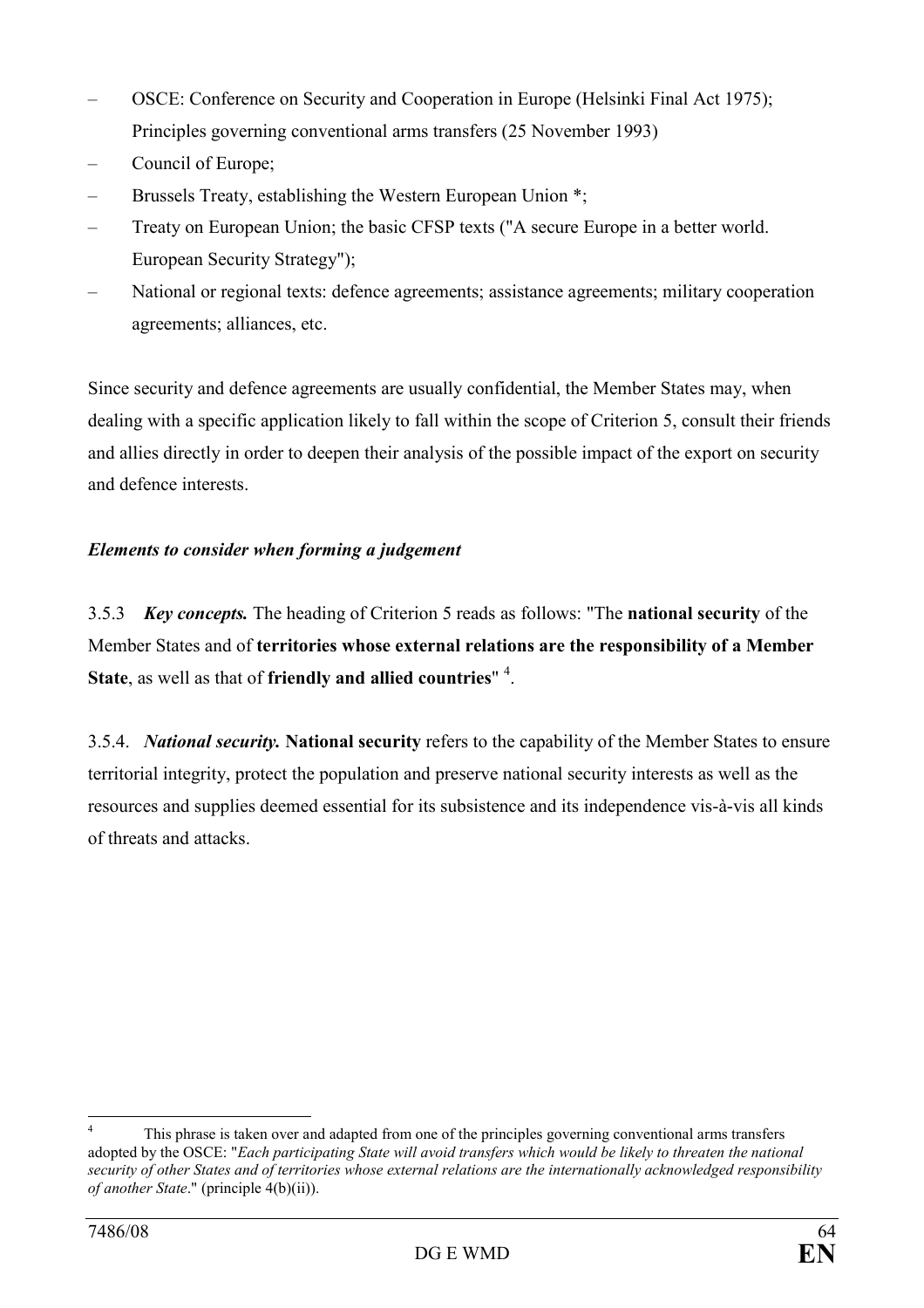National security is closely linked to the security of Europe. The European Security Strategy adopted by the European Council in December 2003 defined the spectre of threats to the security of the European Union. These include: terrorism (religious extremism, electronic networks); proliferation of weapons of mass destruction; regional conflicts (violent or frozen conflicts which persist on our borders, threatened minorities); State failure (corruption, abuse of power, weak institutions, lack of accountability, civil conflict); organised crime (cross-border trafficking in drugs, women, illegal migrants and weapons, maritime piracy).

National security must also be assessed by taking account of international (or collective) security, which is among the aims pursued by the Charter of the United Nations. The latter provides that regional systems of collective security are lawful, provided that such arrangements are consistent with the purposes and principles of the universal system (Article 52). It recognises the **inherent** right of individual or collective self-defence (Article 51).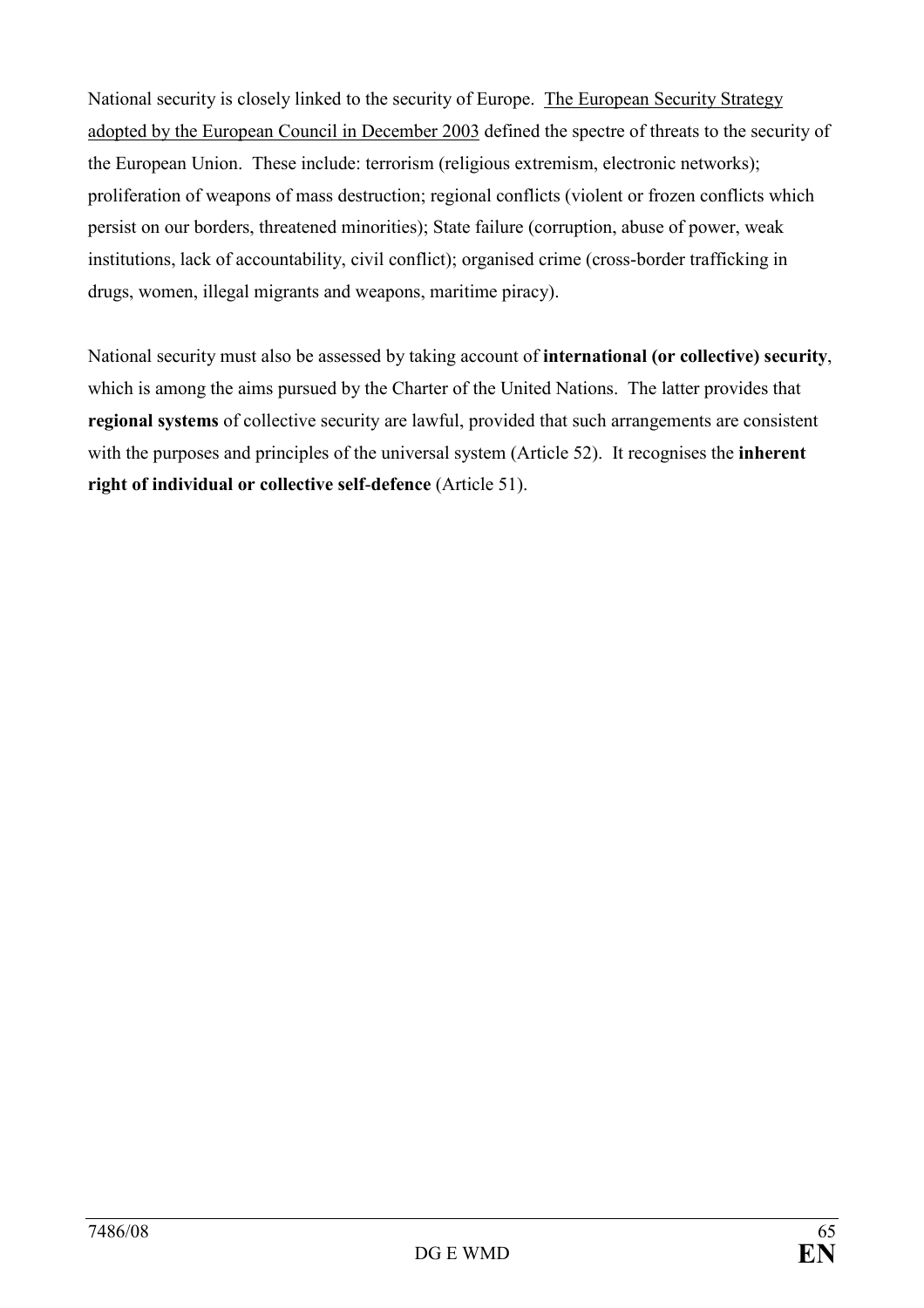3.5.5. Territories whose external relations are the responsibility of a Member State. The territories in question may be assimilated to the following types:

- The territories covered by Article 5 of the NATO Treaty, which defines the geographical scope of an armed attack which might trigger the mechanism of military assistance between the parties;
- The outermost regions (ORs): the four French overseas departments (ODs) (Guadeloupe, French Guiana, Martinique, Réunion); the Portuguese autonomous regions of the Azores and Madeira in the Atlantic Ocean; the Spanish autonomous community of the Canary Islands in the Atlantic Ocean;
- The overseas countries and territories, covered by Articles 182 to 188 of the TEC, and listed in Annex II to the TEC: Greenland, New Caledonia and Dependencies, French Polynesia, French Southern and Antarctic Territories, Wallis and Futuna Islands, Mayotte, Saint Pierre and Miquelon, Aruba, Netherlands Antilles, Anguilla, Cayman Islands, Falkland Islands, South Georgia and the South Sandwich Islands, Montserrat, Pitcairn, Saint Helena and Dependencies, British Antarctic Territory, British Indian Ocean Territory, Turks and Caicos Islands, British Virgin Islands, Bermuda;
- The European territories to which the provisions of the TEC apply under certain conditions (Article 299 $(4)$  and  $(6)$  of the TEC).

3.5.6. *Allied countries*. Allied countries may be defined as the States associated by a treaty or an international agreement providing for a solidarity clause or a mutual defence clause. A solidarity clause provides for the mobilisation of all the instruments available to the States parties, including military means, if one of them is the victim of a terrorist attack or of a natural or man-made disaster. A collective defence clause stipulates that in the event of an armed attack on one of the States parties, the others have an obligation to give it aid and assistance by all the means in their power, whilst observing the specific character of their security and defence policy.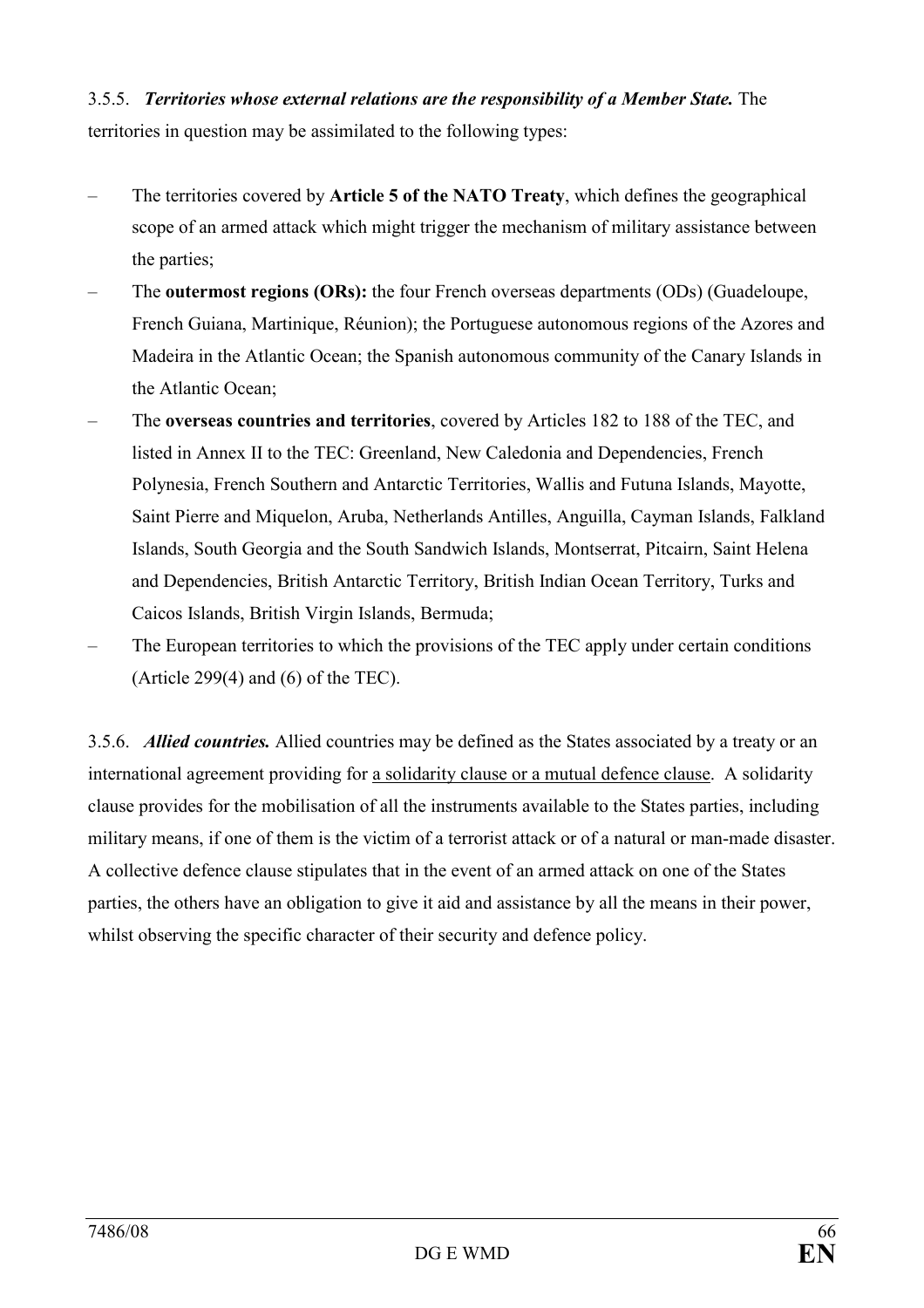Article 5 of the North Atlantic Treaty establishing the Atlantic alliance or Article 5 of the Brussels Treaty establishing the Western European Union are examples of mutual defence clauses. The draft Treaty establishing a Constitution for Europe makes provision for a solidarity clause and a defence clause. Such clauses may also be included in bilateral defence agreements, but these are not generally published.

Most of the EU Member States are members of NATO, apart from Sweden, Ireland, Cyprus, Malta, Austria and Finland.

The WEU includes ten EU Member States (France, Germany, Italy, United Kingdom, Belgium, Netherlands, Luxembourg, Portugal, Spain, Greece) which are also members of NATO<sup>5</sup>.

3.5.7. Friendly countries. The description "friendly countries" is less precise than "allied" countries". Generally speaking, it is likely to apply to countries with which the Member State maintains a close and/or long-standing bilateral relationship, particularly in the field of defence and security, or with which it shares values and interests and pursues common objectives.

To determine whether a country may be described as a friend by a particular Member State, the Member States may check for the existence of a body of positive evidence, including: the number of persons holding dual nationality, the presence of European nationals, the existence of a language community, the number of trade agreements and cooperation agreements, etc.

 5 Established in 1992, associate member status within the WEU allows for inclusion of those States which are members of NATO but which were not then members of the Union. There are 6 associate members (Turkey, Norway, Iceland, Poland, Czech Republic, Hungary). All the WEU observer States are members of the EU but not of NATO, except for Denmark (member of NATO and the EU but not of the WEU). There are 5 observer States: Denmark, Ireland, Austria, Sweden, Finland.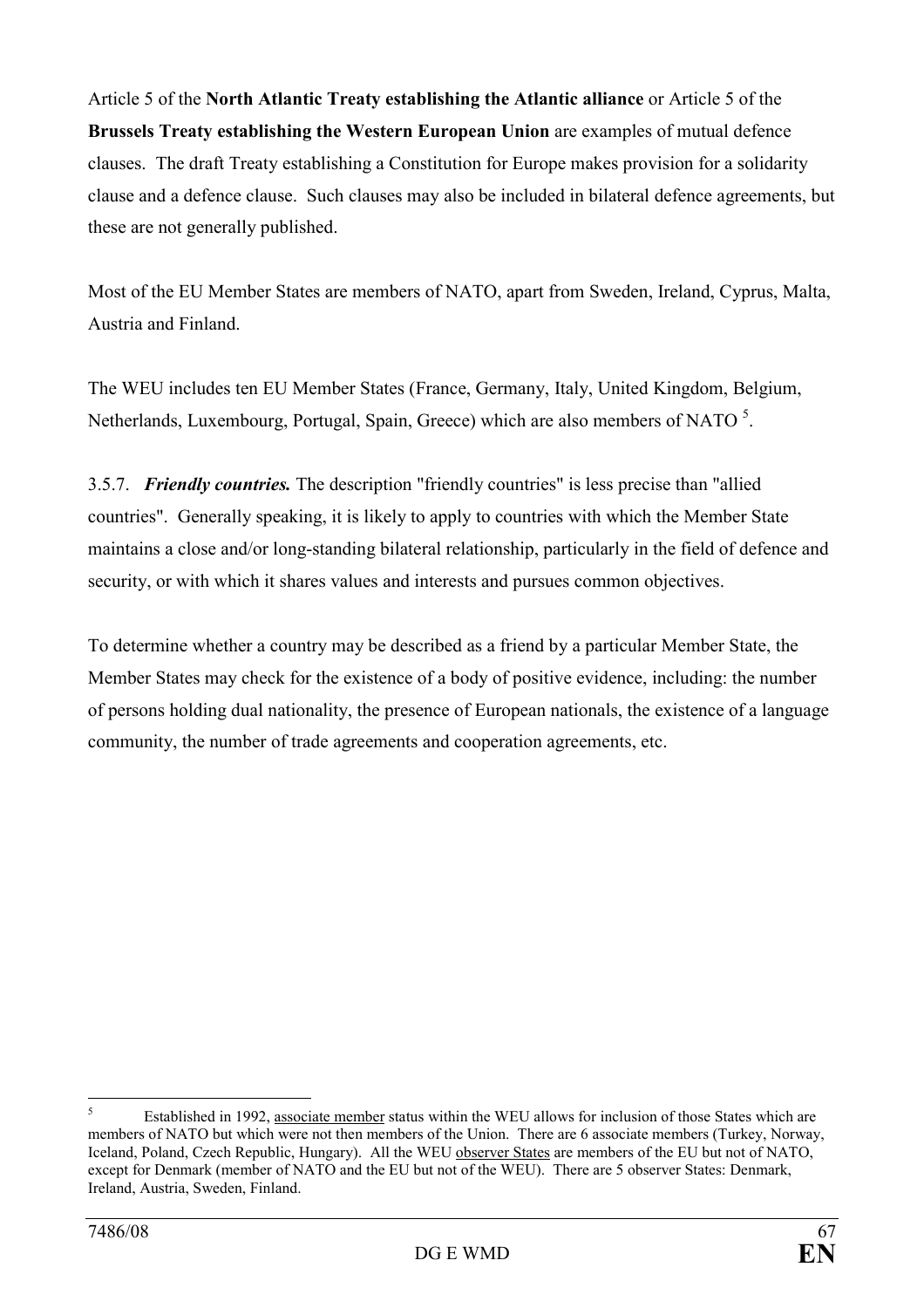The text of Criterion 5 reads as follows:

"Member States will take into account:

- (a) the potential effect of the military technology or equipment to be exported on their defence and security interests and those of friends, allies and other Member States, while recognizing that this factor cannot affect consideration of the criteria on respect for human rights and on regional peace, security and stability;
- (b) the risk of use of the military technology or equipment concerned against their forces or those of friends, allies or other Member States;
- (c) the risk of reverse engineering or unintended technology transfer."

#### 3.5.8. Criterion 5a

#### 3.5.8.1. The meaning of the potential effect of export

#### (a) Positive effect

If the proposed export helps to reinforce the national security, in particular the defence and security interests, of friends, allies and other Member States, the assessment will be favourable a priori without prejudice to the analysis which will have to be conducted in terms of Criteria 2 and 4.

#### (b) Negative effect

If, on the other hand, export would directly or indirectly threaten the defence and security interests of friends, allies and other Member States, the a priori assessment will be unfavourable. The assessment will take into account in particular: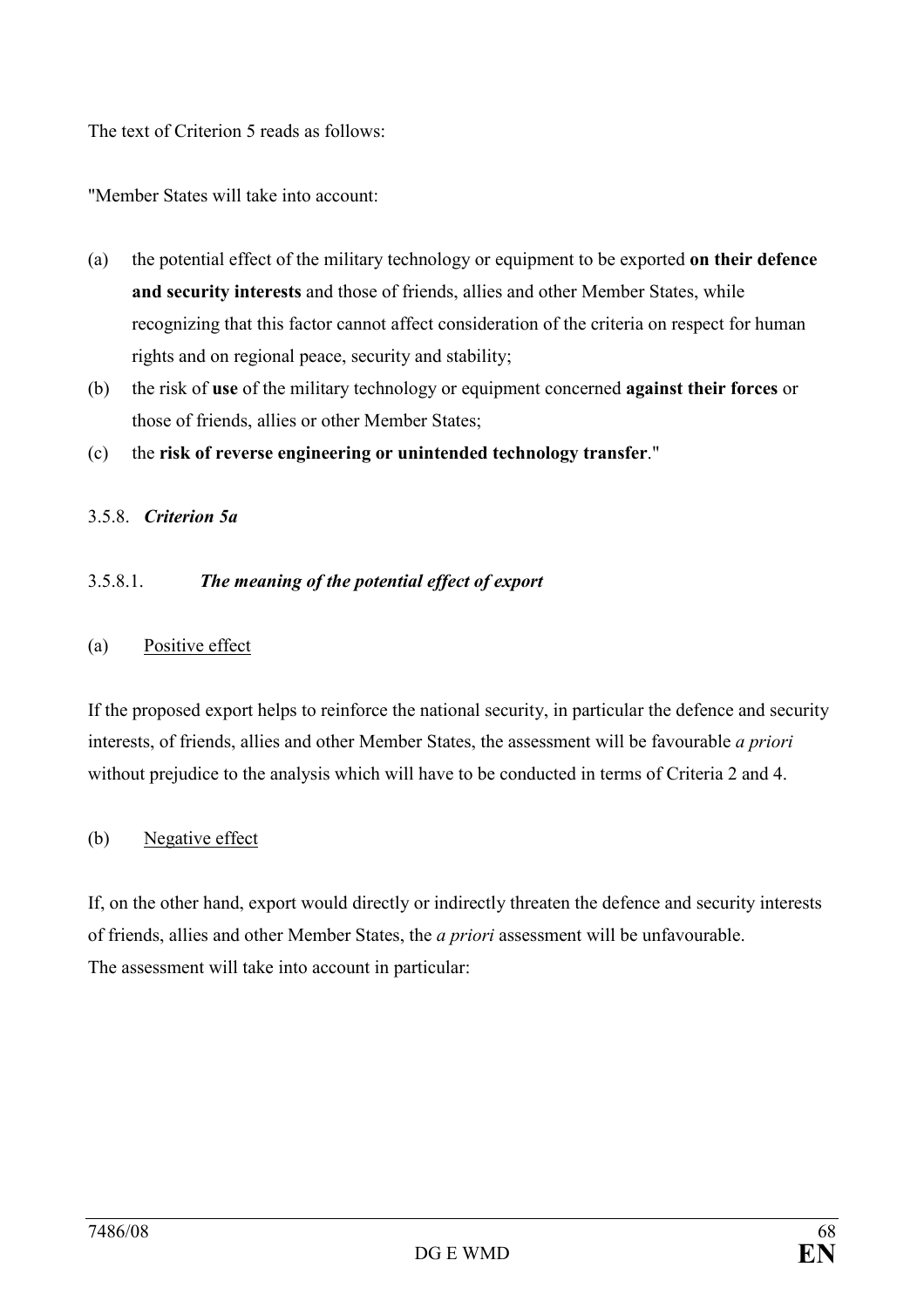- the maintenance of strategic balance;
- the offensive nature of the equipment exported;
- the sensitivity of the material:
- the increase in operational performance which would be brought about by the material exported;
- the deployability of the equipment exported and/or the deployability conferred by that equipment;
- the end use of the material;
- the risk that the material will be diverted.

#### 3.5.8.2. Defence and security interests

When analysing the risk to their defence and security interests and to those of allies, friends and other Member States, Member States must not fail to take into account the possible impact on the security of their forces when deployed out of area.

Moreover, this assessment will be without prejudice to compliance with the other Criteria.

#### 3.5.9. Criterion 5b

The operational risk is analysed as follows:

(a) Is there a direct threat to the security of the forces of a Member State or those of a friendly or allied country?

The threat may be permanent or temporary. The Member State will consider very carefully those applications where the final recipient is in a region known to be unstable, in particular where the export is for armed forces which might not always be under total or permanent control. In time such instability is likely to give rise to a threat for our forces or for those of an ally or friend, particularly where such forces are present in the region for military cooperation or peace-keeping operations.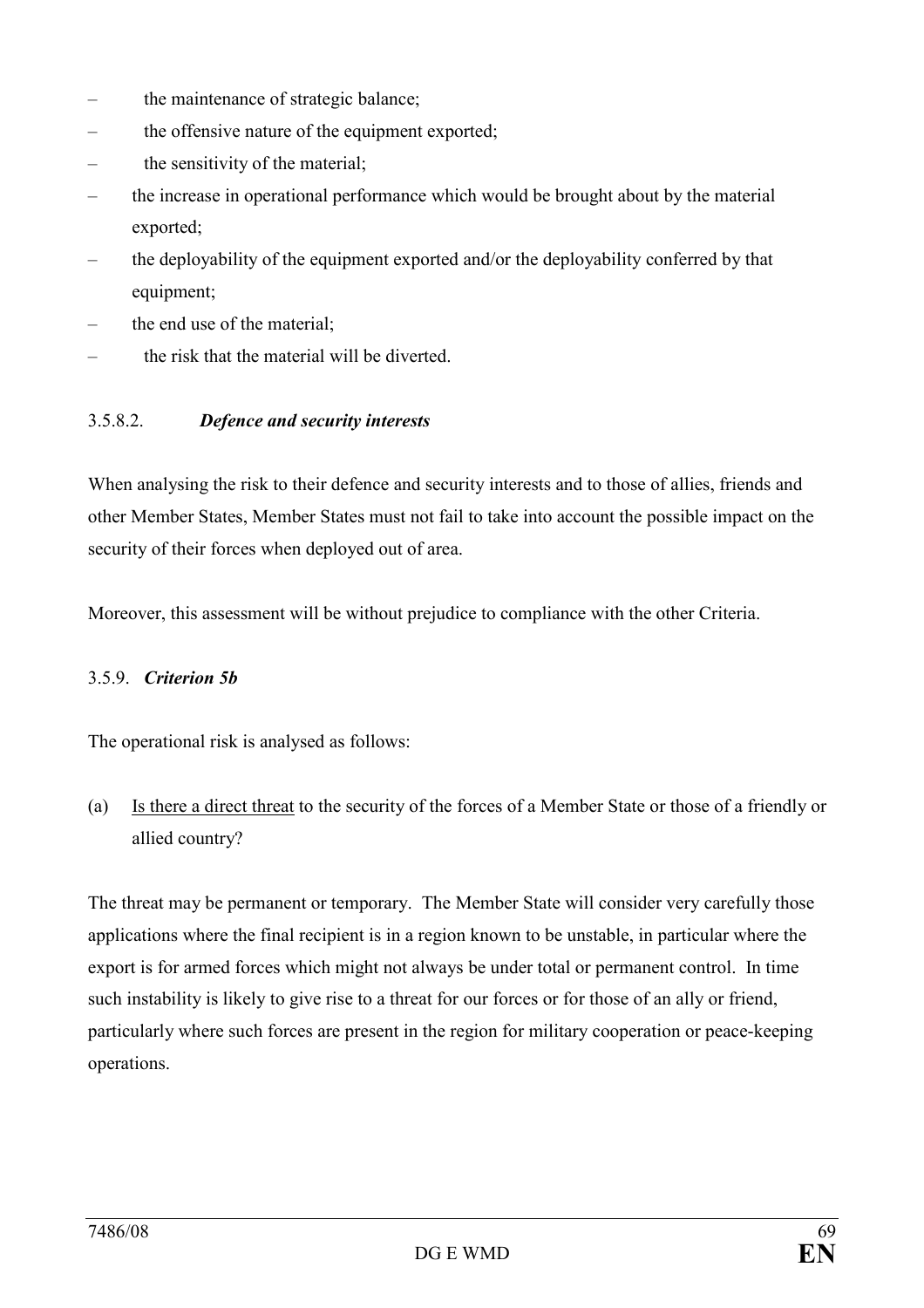In sum, if an export is liable to engender a direct threat to the security of the forces of a Member State or of an allied or friendly country, who are present either in the country of final destination or in a neighbouring country, the *a priori* assessment will be unfavourable. The same approach will be used to ensure the security of international peace-keeping forces.

(b) Is there a risk that arms will be diverted to a force or body which is hostile to the interests or forces of a Member State, friend or ally?

This risk is analysed in the same way as those mentioned in Criterion 7. The exporting country will take account of the existence of terrorist groups, organisations engaged in armed struggle against those currently in power, or organised crime networks which might use the equipment in activities which could affect the security of the forces of the Member States and of allied or friendly countries, as well as that of international peace-keeping forces, or which might use such equipment in a way that would infringe one of the other criteria set by the Code.

(c) Does the recipient country have the technical capacity to use the equipment?

Technical capacity refers to the ability of the recipient country to make effective use of the equipment in question, both in material and human terms. It also refers to the technological level of the recipient country and its operational capacity, and generally to the standard of performance of its equipment.

Consequently, examination of the compatibility of an arms export with respect to this technical capacity should include consideration of whether it is opportune to deliver to the recipient equipment which is more sensitive or sophisticated that the technological means and operational needs of the recipient country.

In order to determine this compatibility, Member States could consider the following questions:

- Does the recipient country have the military infrastructure to be able to make effective use of the equipment?
- Is the technological level of the equipment requested proportionate to the needs expressed by the recipient country and to its operational capacity?
- Is similar equipment already in service well maintained?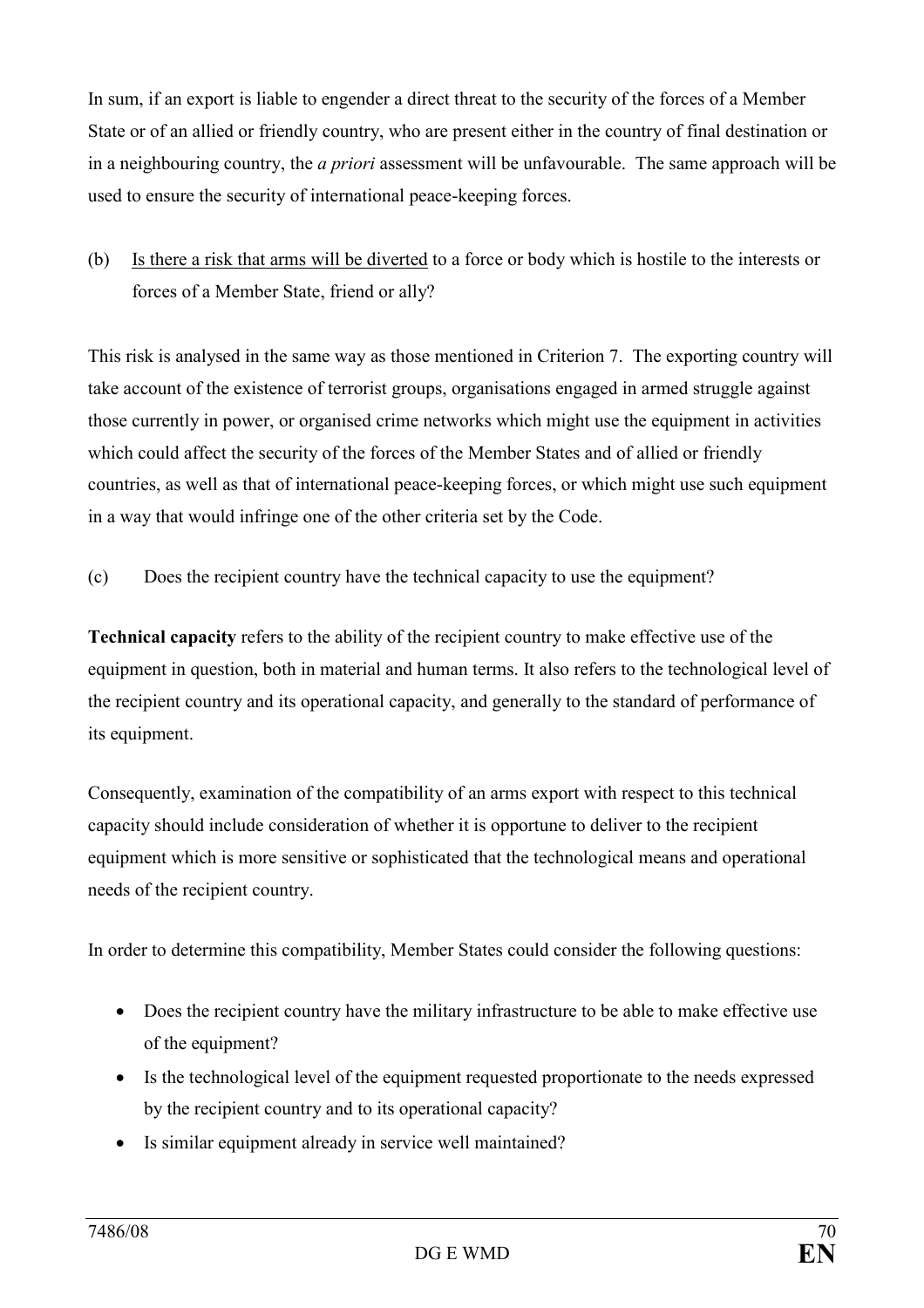- Are enough skilled personnel available to be able to use and maintain the equipment?  $6$
- (d) To take their analysis of the operational risk into greater depth, especially for particularly sensitive cases, the Member States could carry out impact studies on a case-by-case basis, drawing on any relevant information which might be exchanged between the Member States, friends or allies. These studies will aim to establish the presence of national, European, and international forces, and those of friends or allies, in the various regions of the world, and also to evaluate the reality of the risk that the equipment or technology to be exported will be used against those forces.

These impact studies could include the following questions:

- In its analysis of the reality of the risk, the Member State will in particular take into account:
	- the nature of the equipment: whether it is directly offensive in character, the technological superiority which it would confer on the forces possessing it, its autonomy of use, the increase in operational performance which the equipment would allow;
	- any distinctions in the doctrine for the use of the equipment, depending on the user;
	- the nature of the operations: war between conventional forces, asymmetric war, civil war, etc.
- In its analysis of the risk of diversion, the Member State will in particular take into account:
	- whether the equipment can be easily diverted, then easily used even by non-military agents, and/or incorporated into other systems;
	- whether the equipment can be adapted for military use, or used to modify other equipment for military use (in particular, to transform non-lethal equipment into a lethal weapon);
	- some equipment could be the subject of special attention under this heading, in particularly small arms and light weapons (including MANPADS) and night-vision and light-intensifying equipment;

 6 For instance, are a high proportion of the country's engineers and technicians already working in the military sector? Is there a shortage of engineers and technicians in the civilian sector that could be aggravated through additional recruitment by the military sector?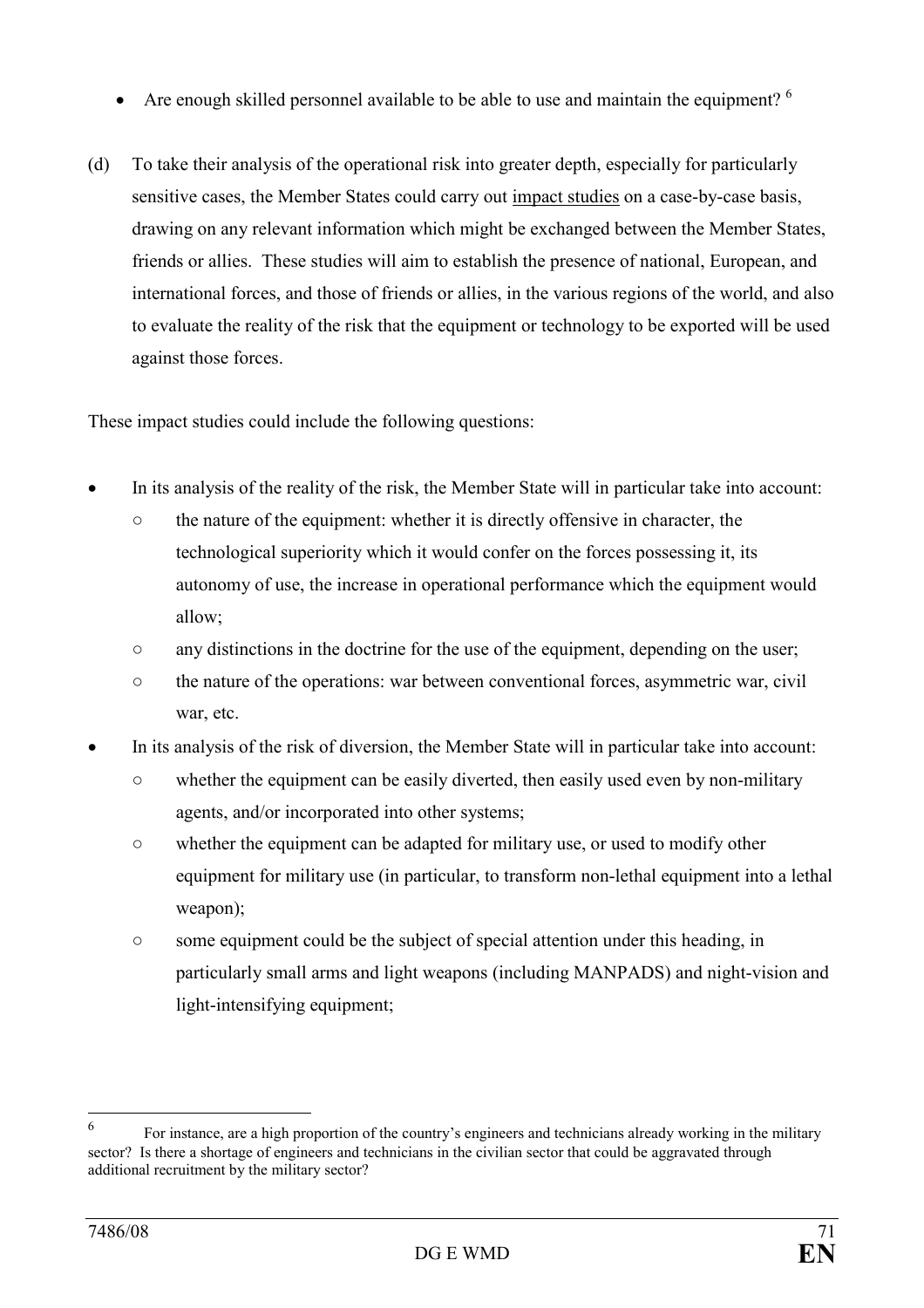○ in this respect, operations with increased control measures (marking and traceability, on-site inspection) or in the fight against dissemination (destruction of old stocks, quantity surveillance mechanism) will receive a less restrictive *a priori* assessment.

## 3.5.10. Criterion 5c

When the Member States are deciding on an export licence application, account must be taken of the capabilities of the recipient, whether State or private, to analyse and to divert the technology contained in the military equipment being acquired. The Member States will be able to exchange the relevant information with a view to establishing the capabilities of a potential purchaser of European military equipment.

In this context, and particularly for equipment which uses sensitive technology, the following factors must be considered:

- the sensitivity and the level of protection of the technologies contained in the system, as regards the estimated level of expert knowledge of the recipient, and the evident desire of that recipient to acquire some of those technologies;
- the ease with which those technologies could be analysed and diverted, either to develop similar equipment, or to improve other systems using the technology acquired;
- the quantities to be exported: the purchase of a number of sub-systems or items of equipment which appears to be under (or over) estimated is an indicator of a move to acquire technologies;
- the past behaviour of the recipient, when that recipient has previously acquired systems which it has been able to examine to obtain information about the technologies used in those systems. In this context, the Member States may inform one another about the cases of technology theft which they have experienced.

## 3.5.11. Arriving at a judgement

Depending on the information and the assessment of the factors suggested in paragraphs 3.5.8, 3.5.9 and 3.5.10 above, the Member States will reach a judgement on whether the proposed export should be denied on the basis of Criterion 5.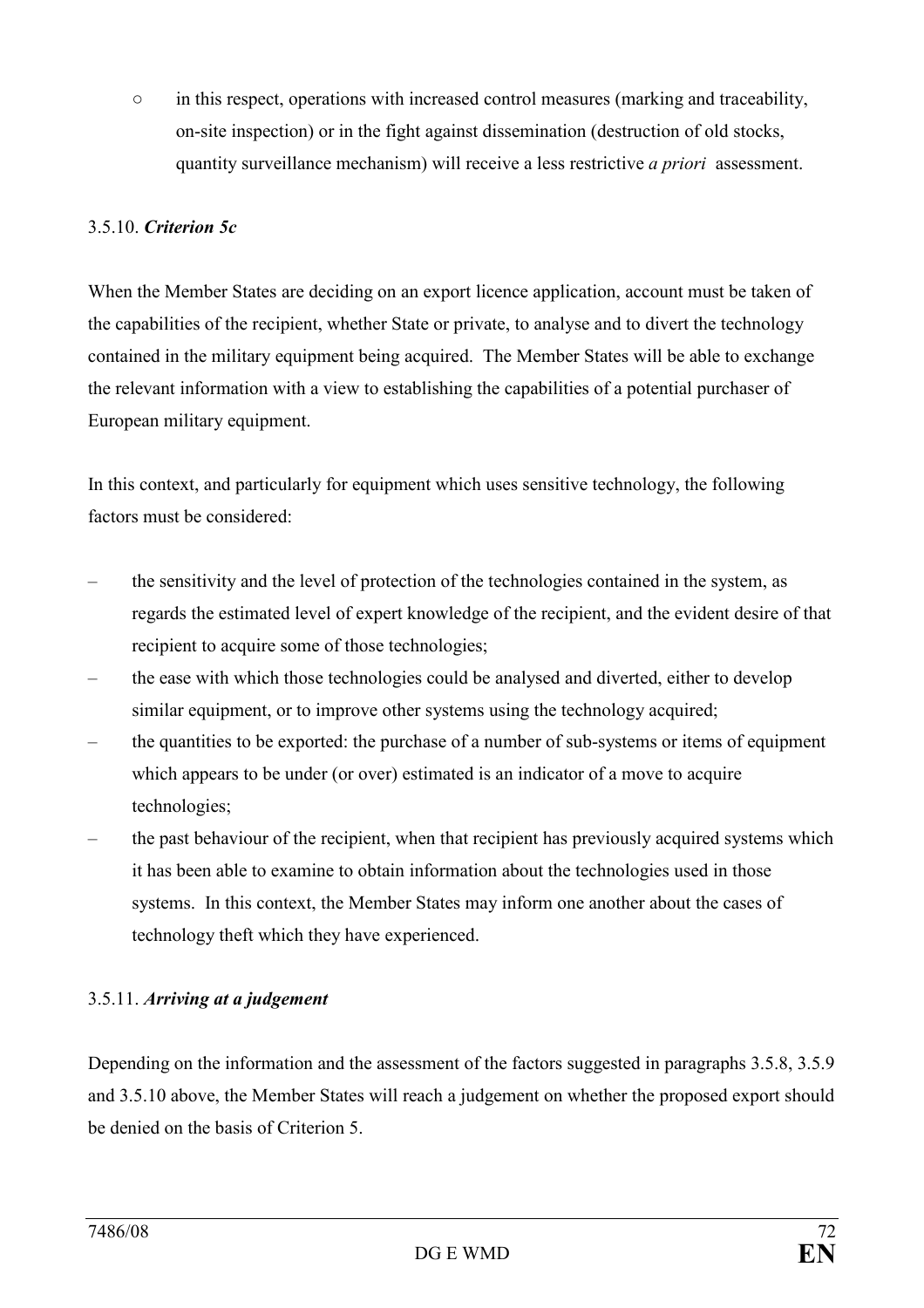# ANNEX I (to Chapter 3 Section 5)

# INFORMATION SOURCES

EU (European Union) http://europa.eu/index\_en.htm

UN (United Nations) http://www.un.org/english/

OSCE (Organisation for Security and Cooperation in Europe) http://www.osce.org/

 $\overline{a}$ 

NATO (North Atlantic Treaty Organisation) http://www.nato.int/home.htm

WEU (Western European Union) http://www.weu.int/index.html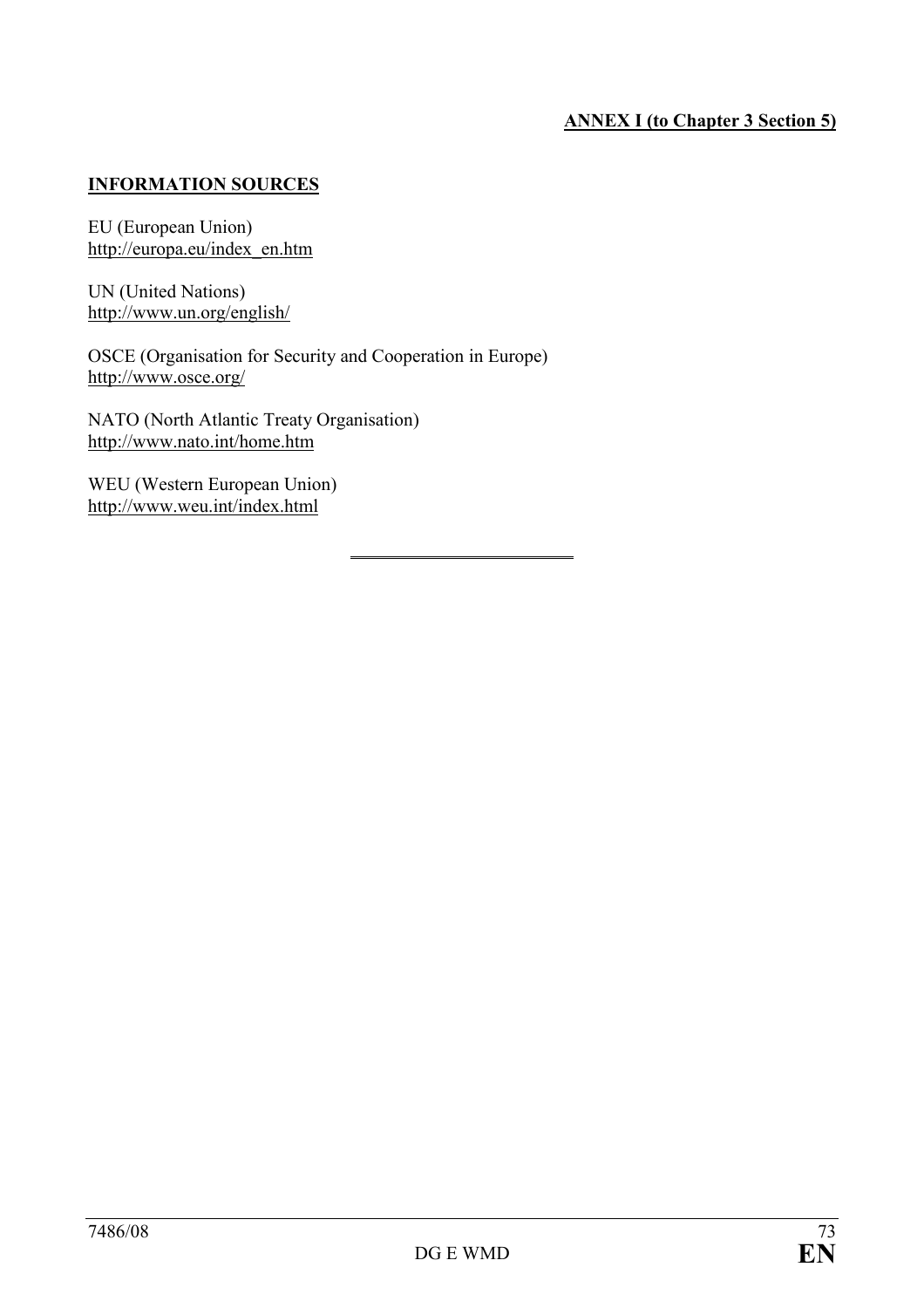# How to apply Criterion 6

3.6.1. The EU Code of Conduct applies to all exports by Member States of military equipment and technology included in the Common Military List, and to dual use items as specified in operative paragraph Six of the Code of Conduct. Thus, generally speaking, Criterion Six applies to exports directed to all non EU recipient countries.

However, because Criterion Six establishes a link to the behaviour of the recipient country with regard to the international community, special attention should be given to those countries which represent reasons of concerns because of their attitude to terrorism, the nature of their alliances and respect for international law.

3.6.2. Information sources. A common EU base of information sources available to all Member States consists of EU Heads of Mission (HOMs) reports, EU Council statements/conclusions, as well as UN Security Council Resolutions.

Additional information might be obtained also from:

- Member States' diplomatic missions and other national governmental institutions;
- the United Nations and other international and regional bodies and agencies, such as the Organization for Security and Co-operation in Europe (OSCE), the Regional Centre on Small Arms in Nairobi, the Organisation of American States and the International Atomic Energy Agency;
- the International Committee of the Red Cross (ICRC), the International Federation of Red Cross and Red Crescent Societies, and other humanitarian bodies;
- Europol, Interpol and intelligence agencies;
- non-governmental organizations and other reliable sources;

A non-exhaustive list of relevant information sources is contained in Annex I.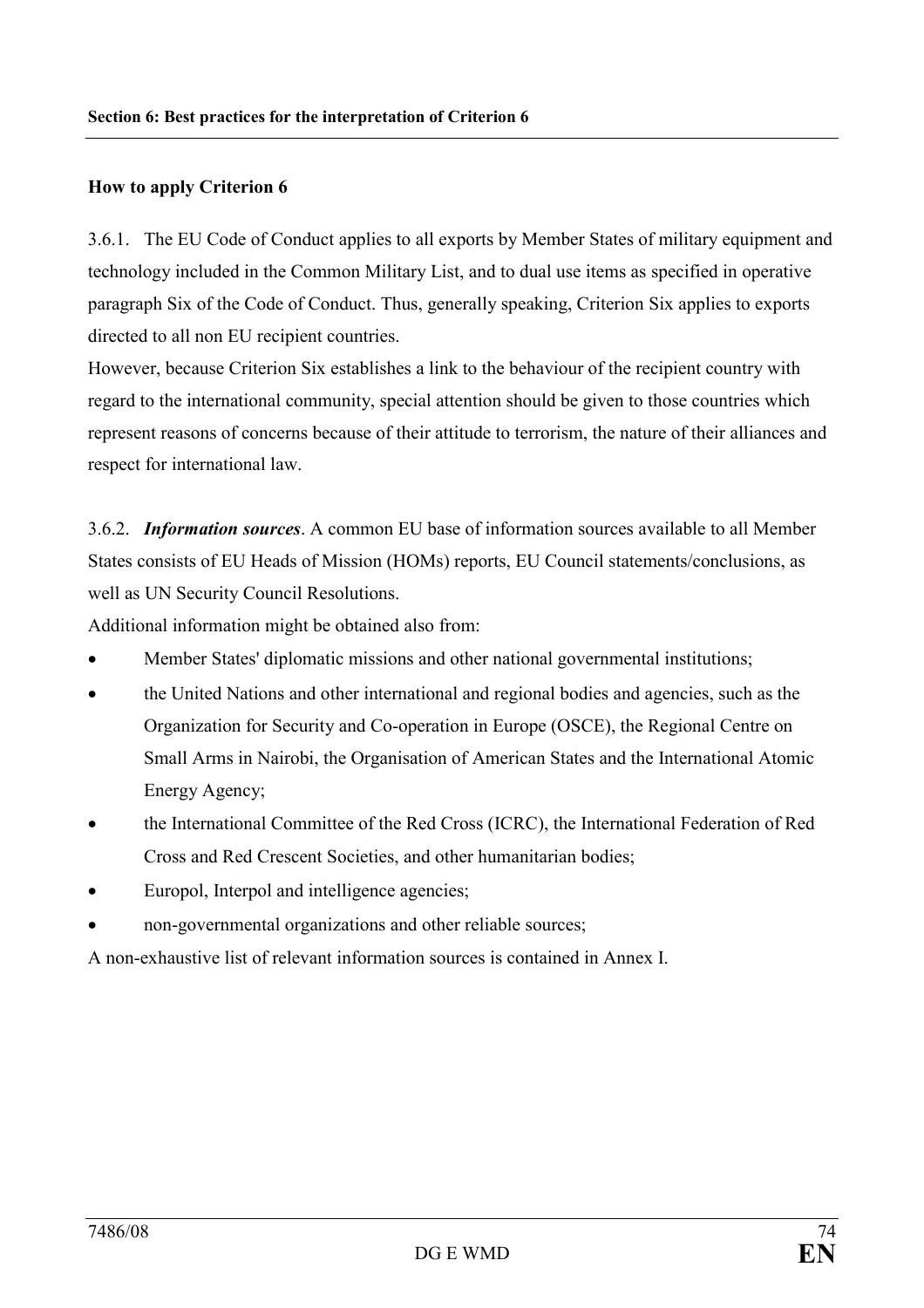3.6.3. Key concepts. Criterion Six refers to a broad field of overarching issues which should be taken into account in any assessment, and which are highlighted in its text:

"The behaviour of the buyer country with regard to the international community, as regards in particular its attitude to terrorism, the nature of its alliances and respect for international law. Member States will take into account inter alia the record of the buyer country with regard to:

- (a) its support or encouragement of terrorism and international organized crime;
- (b) its compliance with its international commitments, in particular on the non-use of force, including under international humanitarian law applicable to international and noninternational conflicts;
- (c) its commitment to non proliferation and other areas of arms control and disarmament, in particular the signature, ratification and implementation of relevant arms control and disarmament conventions referred to in point (b) of Criterion One."

Consequently, in assessing whether an arms export licence should be granted or not, Member States should consider the current and past record of the recipient country with regard to its attitude to terrorism and international organized crime, the nature of its alliances, its respect for international commitments and law, concerning in particular the non-use of force, International Humanitarian Law and WMD non proliferation, arms control and disarmament.

Criterion Six has to be considered for buyer countries whose Governments exhibit negative behaviour with respect to the above provisions, thus - during the assessment - the specific identity and the nature of the end-user or the equipment to be exported are not the main focus. In fact the focus of the analysis is the behaviour of the buyer country, more than any consideration of the risk that a particular transfer might have particular negative consequences.

Thus, concerning the key concepts stressed in Criterion Six, Member States could consider the following suggestions.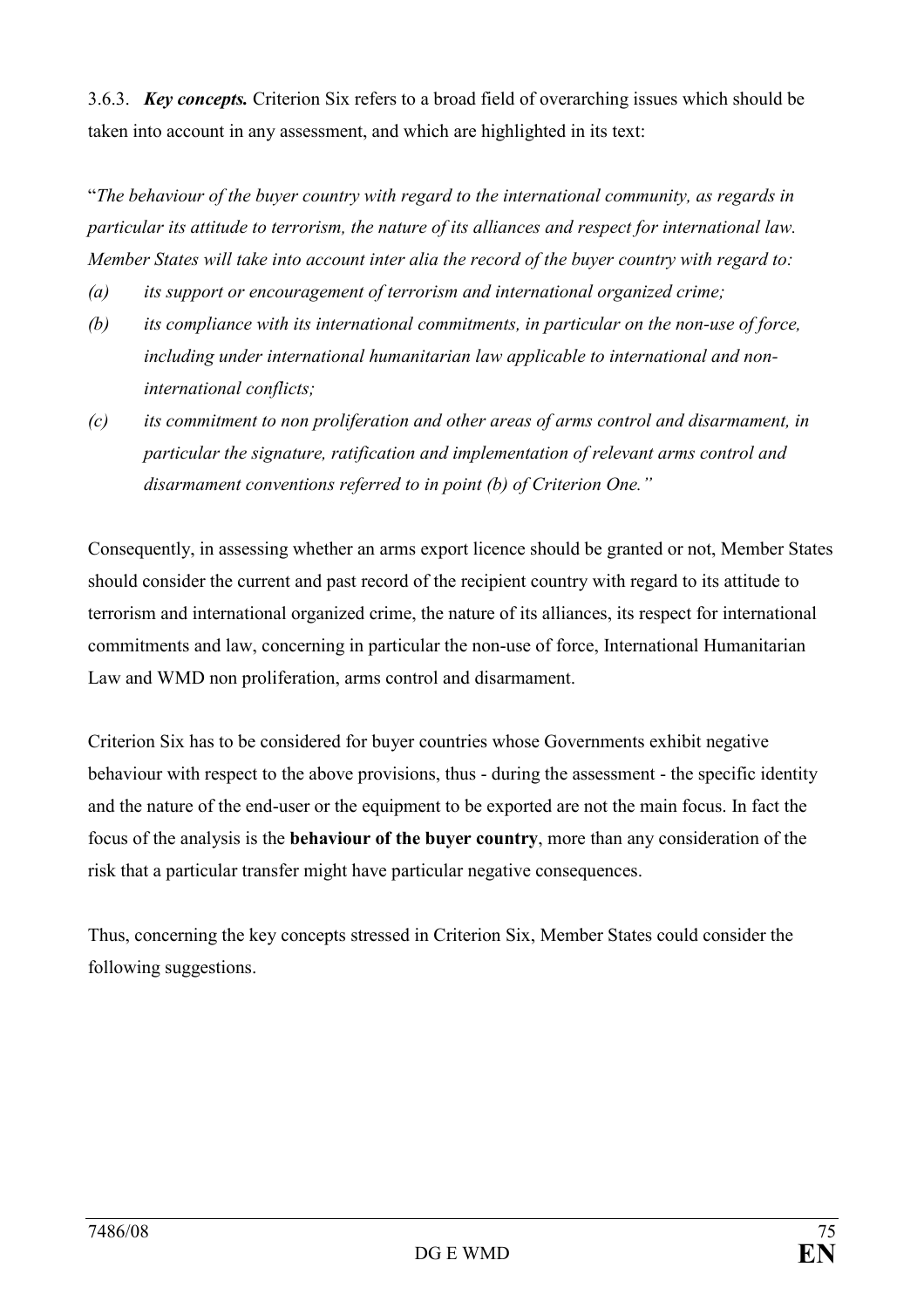# 3.6.4. Buyer country's support or encouragement of terrorism and international organised

crime. A higher degree of scrutiny is required when evaluating individual export licence applications to buyer countries suspected of supporting terrorism and international organized crime in any way.

In this framework, the term "terrorism" is to be understood to mean "terrorist acts" prohibited under international law, such as deliberate attacks on civilians, indiscriminate attacks, hostage taking, torture or deliberate and arbitrary killings, when the purpose of such an act, by its nature or context, is to intimidate a population or to compel a government or an international organisation to commit or to abstain from committing any act.

Concerning "international organised crime", reference should be made to activities such as drug trafficking, trade in human beings, illegal immigrant smuggling, trafficking in nuclear and radioactive substances, money laundering et similia, conducted by a structured group of persons, existing for a period of time and acting in concert with the aim of committing serious crimes or offences established in accordance with the UN Convention against Trans-national Organised Crime.

A buyer country may encourage or support terrorism and international crime in many ways and before granting a licence, the competent authority might ask, among others, the following questions:

- Does the recipient country have a record of past or present terrorist/criminal activities?
- Are there any known or suspected links between the buyer country and terrorist/criminal organizations (or even individual terrorists/criminals) or any reasons to suspect that entities within - and tolerated by - the recipient country have those links?
- Is there any other reason to suspect that the buyer country tolerates arms re-export or diversion to terrorist/criminal organizations, or that it organizes re-export or diversion itself?
- Does the recipient country have internal legislation that tolerates terrorist/criminal activities, or does failure to apply legislation result in tolerance of terrorist/criminal activities?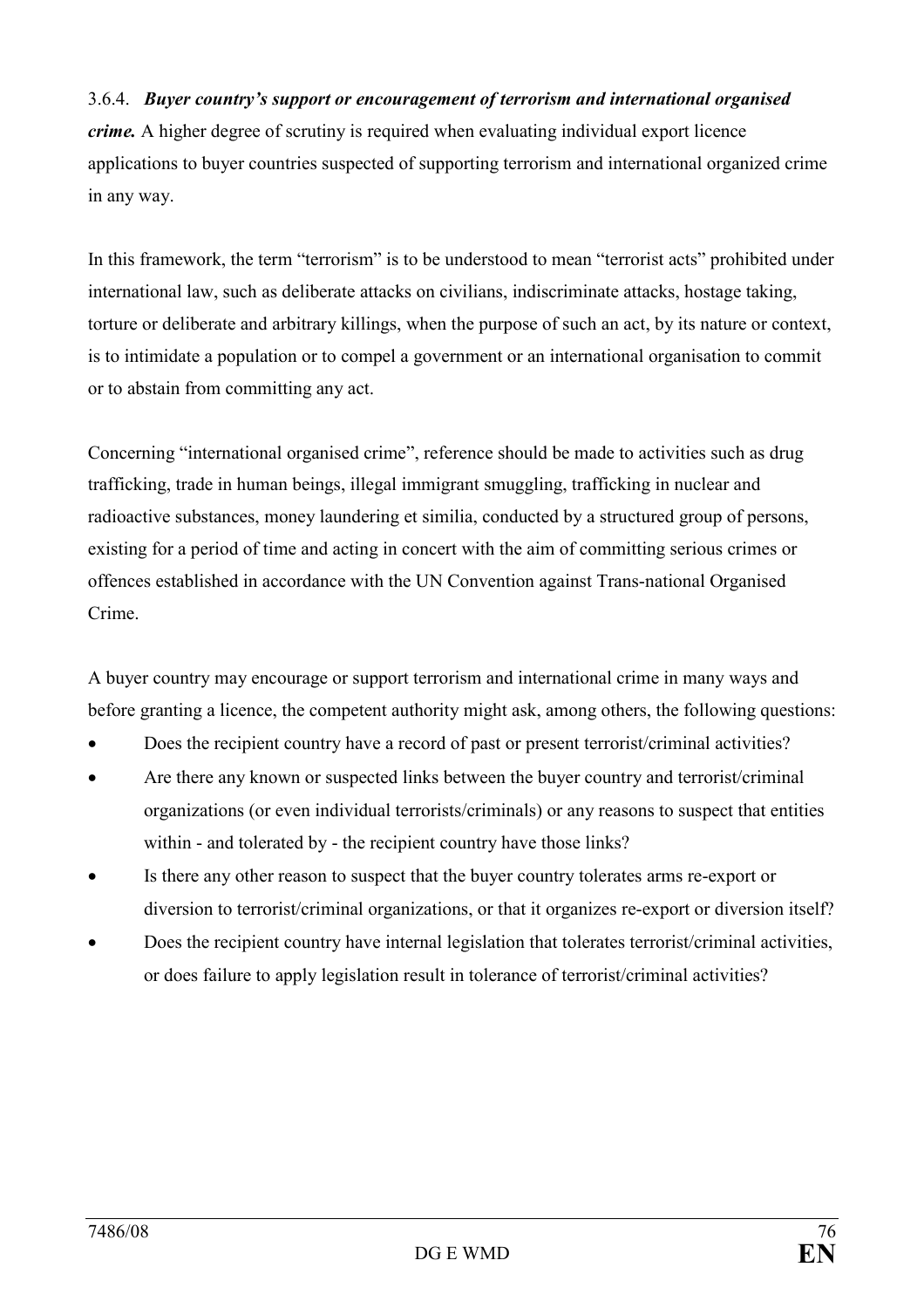Many of these questions may also be asked during an assessment under Criterion Seven, but under Criterion Six they involve the recipient country's government rather than the end-user.

More detailed questions should be:

- Does the recipient country criminalize the provision of funds to terrorists, freeze the financial assets of people who commit, or attempt to commit, terrorist acts and prohibit the provision of services to those who participate in the commission of terrorist acts?
- Does the recipient country refrain from providing any form of support, active or passive, to entities or persons involved in the terrorist acts?
- Does the recipient country provide early warnings to other states by exchanging information?
- Does the recipient country deny safe havens to those who finance, plan, support, or commit terrorist acts?
- Does the recipient country prevent those who finance, plan, facilitate or commit terrorist acts from using its territory?
- Does the recipient country prevent the movement of those who carry out acts through effective border controls?

3.6.5. Nature of buyer country's alliances. In a strict interpretation, the term "alliance" might mean an international treaty that links a State to one or more other States and foresees the conditions in which they should give each other assistance. Considering that few of the many relations between States concerning economic, military or defence cooperation can fit into such a strict interpretation of the term "alliance", in the context of Criterion Six the term "alliance" should be interpreted in a wider sense, and include all those economic, military and defence agreements which, by their nature, are aimed at establishing a significant connection (intended also as common political aims) between two or more States.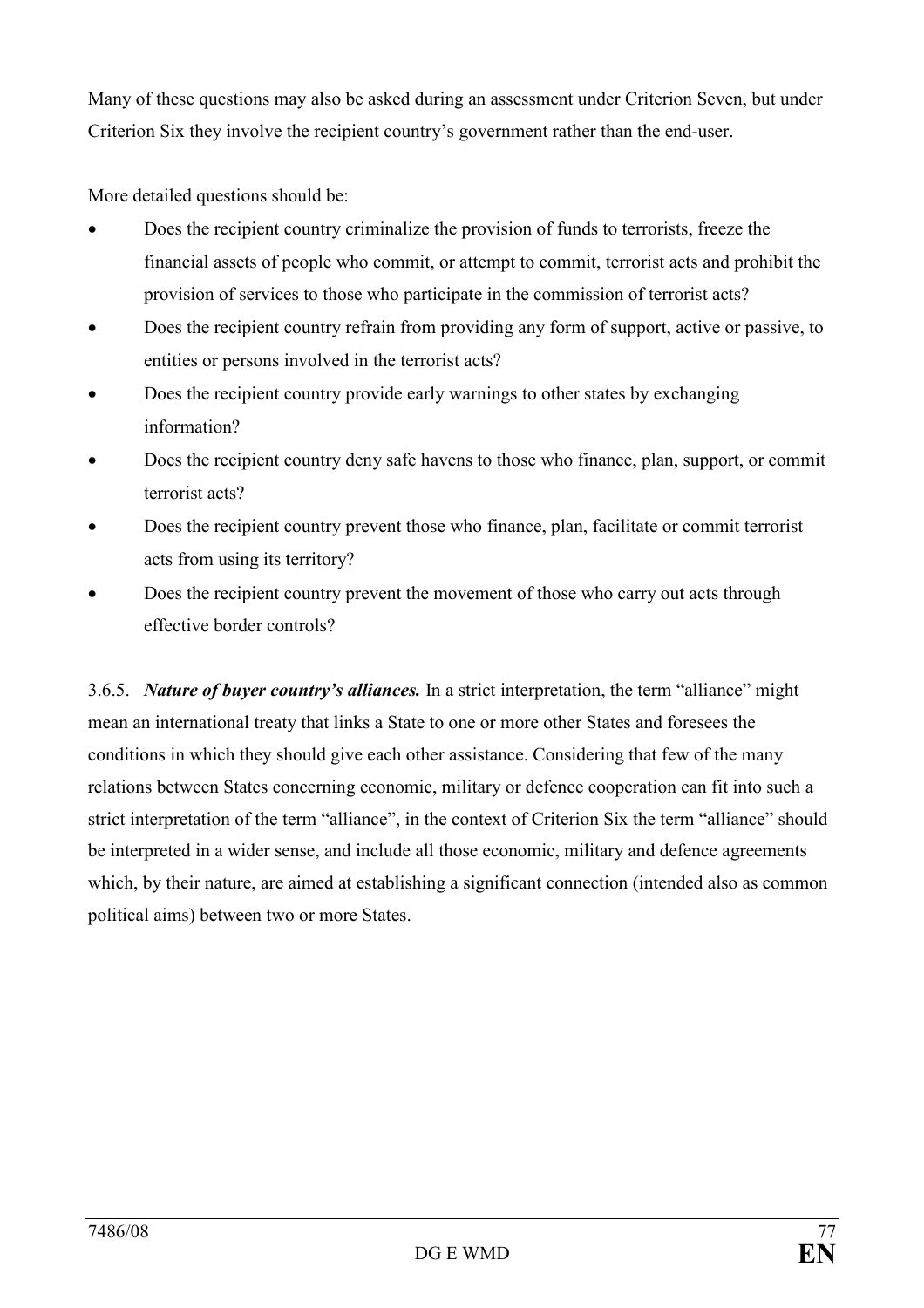Wider interpretation of the term "alliance" will also include any shared vision of international relations (originated, inter alia, by a common political view, economic interests or matters of convenience), which will result in a significant action intended to pursue a mutual goal. For instance this can be any type of combined support to a party involved in a situation of crisis, tension or conflict.

Thus, as the nature of alliances is mostly a political assessment, the term "alliance" should be interpreted cum grano salis, on the basis of Member States' national interests. Bearing in mind the above, when considering whether to grant an arms export licence, Member States may ask, among others, the following questions:

- Does the recipient country belong to an alliance founded or acting against a Member State, or against an allied or friendly country?
- Does the recipient country belong to an alliance that does not respect or promote the respect of the founding principles of the Unites Nations Organization?
- Does the recipient country belong to an alliance that acts for the destabilization of the international community?

3.6.6. Buyer country's compliance with its international commitments. When considering whether to grant an arms export licence, Member States may also consider if the recipient country (i.e. government of the buyer country) does or does not respect its international commitments.

Attention should be paid to those commitments that are legally binding for every State as both norms of international law and norms of treaty universally accepted by every State; including in particular commitments which by their nature could be violated (such as non-use of force (Article. 41 of the UN Charter), or respect of international law during a conflict) in most cases by using military equipment.

Members States should also consider:

• Does the recipient country respect its commitments to enforce UN, OSCE, and EU arms embargoes?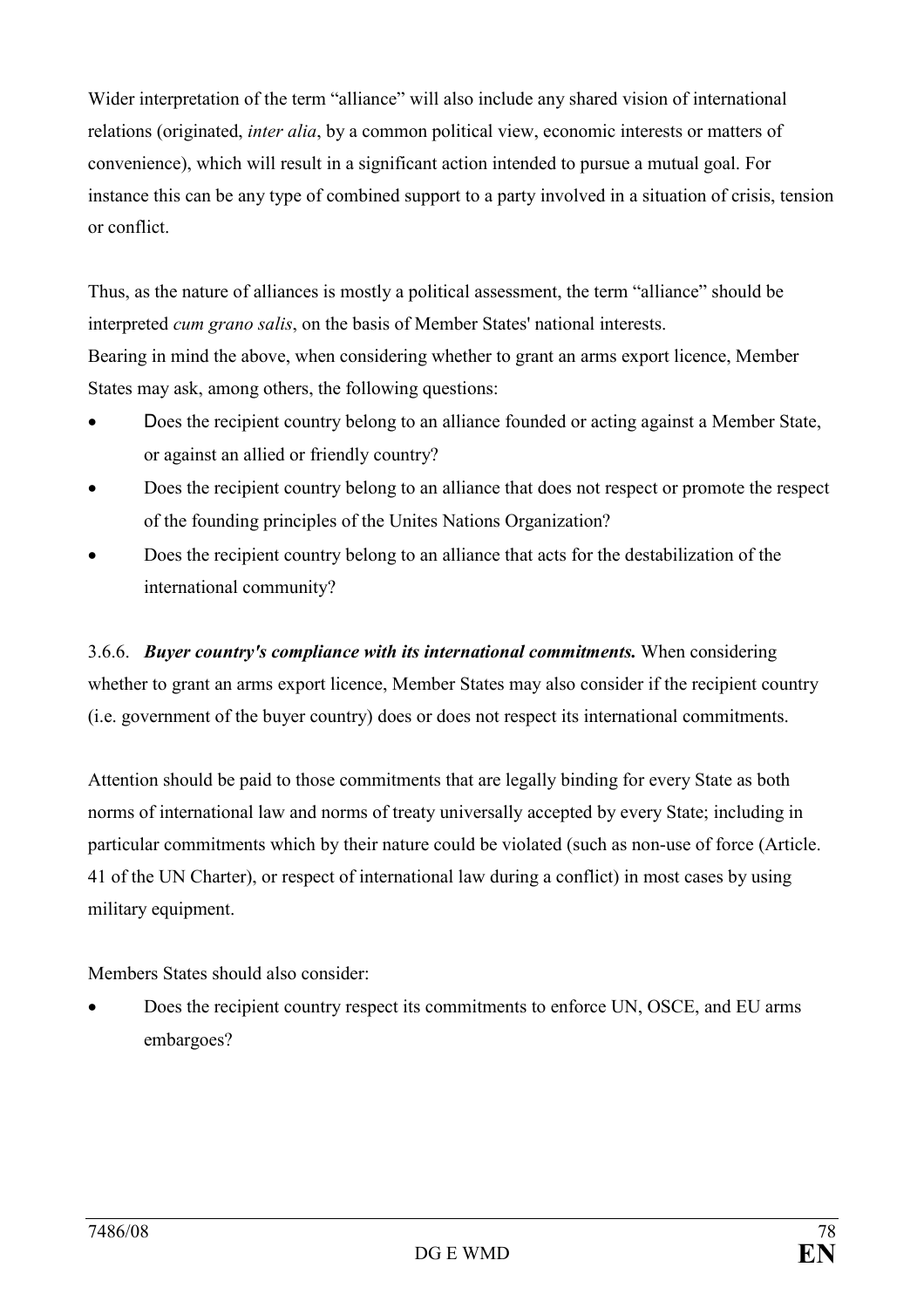- Does the recipient country use, has it used, or is it threatening to use force in violation of Article. 41 of the UN Charter, in order to solve an international crisis?
- Does the recipient country normally infringe international common law commitments, or treaties which it has voluntarily signed?
- Does the recipient country behave in a manner so as to exclude itself from the international community of States?

Concerning international humanitarian law, possible indicators to assess the risk are:

- Whether the recipient country has made a formal commitment to apply the rules of international humanitarian law and taken appropriate measures for their implementation;
- Whether the recipient country has in place the legal, judicial and administrative measures necessary for the repression of serious violations of international humanitarian law;
- Whether a recipient country which is, or has been, engaged in a armed conflict, has committed serious violations of international humanitarian law;
- Whether a recipient country, which is or has been engaged in an armed conflict, has failed to take all feasible measures to prevent serious violations of international humanitarian law.

As mentioned above, the type of equipment to be exported does not seem to be in the main focus of the analysis, neither does the final user of this equipment, as Criterion Six is meant to avoid any kind of arms exports to those countries whose governments do not comply with international commitments.

In this framework, Criterion 1 of the Code of Conduct Best Practices (the "international commitment" Criterion) is of particular relevance. Thus Member States should also refer to it. A non-exhaustive list of international treaties is included in Annex II.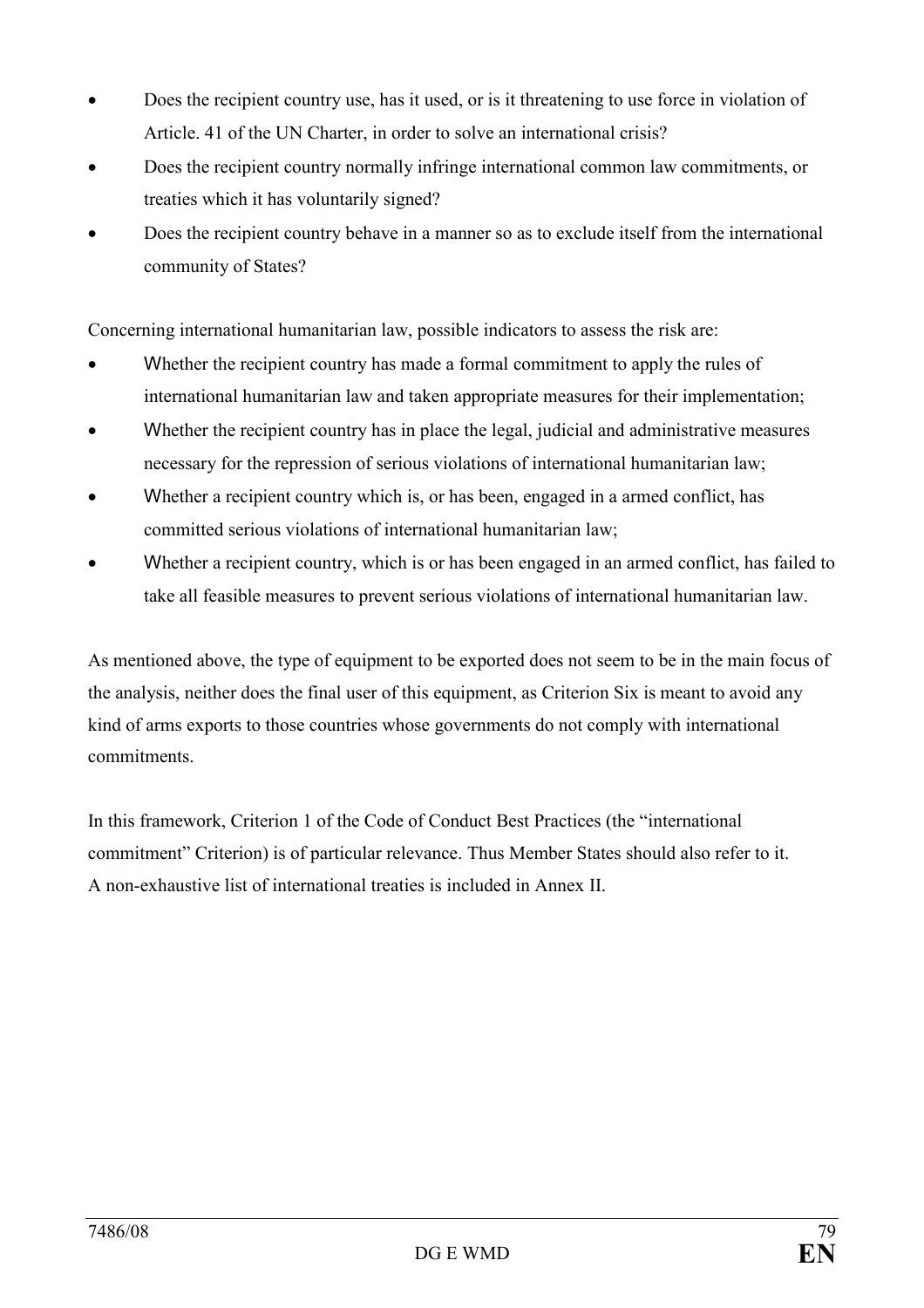# 3.6.7. Buyer country's commitment to non-proliferation and other areas of arms control and disarmament.

Criterion Six also requires consideration, during the assessment, of the buyer country's record with regard to its commitments in the area of disarmament and arms control. In particular Member States will examine both the recipient country's internal legislation and its international commitments. Attention should be paid primarily to those conventions included in Criterion One.

Some questions that might be asked are:

- Has the buyer country signed/ratified/acceded to the Nuclear Non-Proliferation Treaty, the Biological and Toxin Weapons Convention and the Chemical Weapons Convention, and does it adhere to the obligations contained in these treaties? If not, why?
- Is the buyer country a member/participant in, or does it respect the commitments of international arrangements or regimes, in particular the Nuclear Suppliers Group, the Australia Group, the Missile Technology Control Regime, and the Wassenaar Arrangement?
- Does the buyer country respect the commitment not to export any form of anti-personnel landmine, based on the Convention on the Prohibition of the Use, Stockpiling, Production and Transfer of Anti-Personnel Mines and on their Destruction?

Even if Criterion Six reports the above mentioned issues as more relevant during the assessment, Member States might also ask some of the questions that they should ask during assessment under Criterion Seven, and others:

- Does the recipient country report to the UN Register of Conventional Arms; if not, why not?
- Has the recipient country aligned itself with the principles of the EU Code of Conduct or similar regional arrangements?
- Is the recipient country involved in the Conference on Disarmament?
- Does the recipient country apply effective export and transfer controls encompassing dedicated control legislation and licensing arrangements that conform to international norms?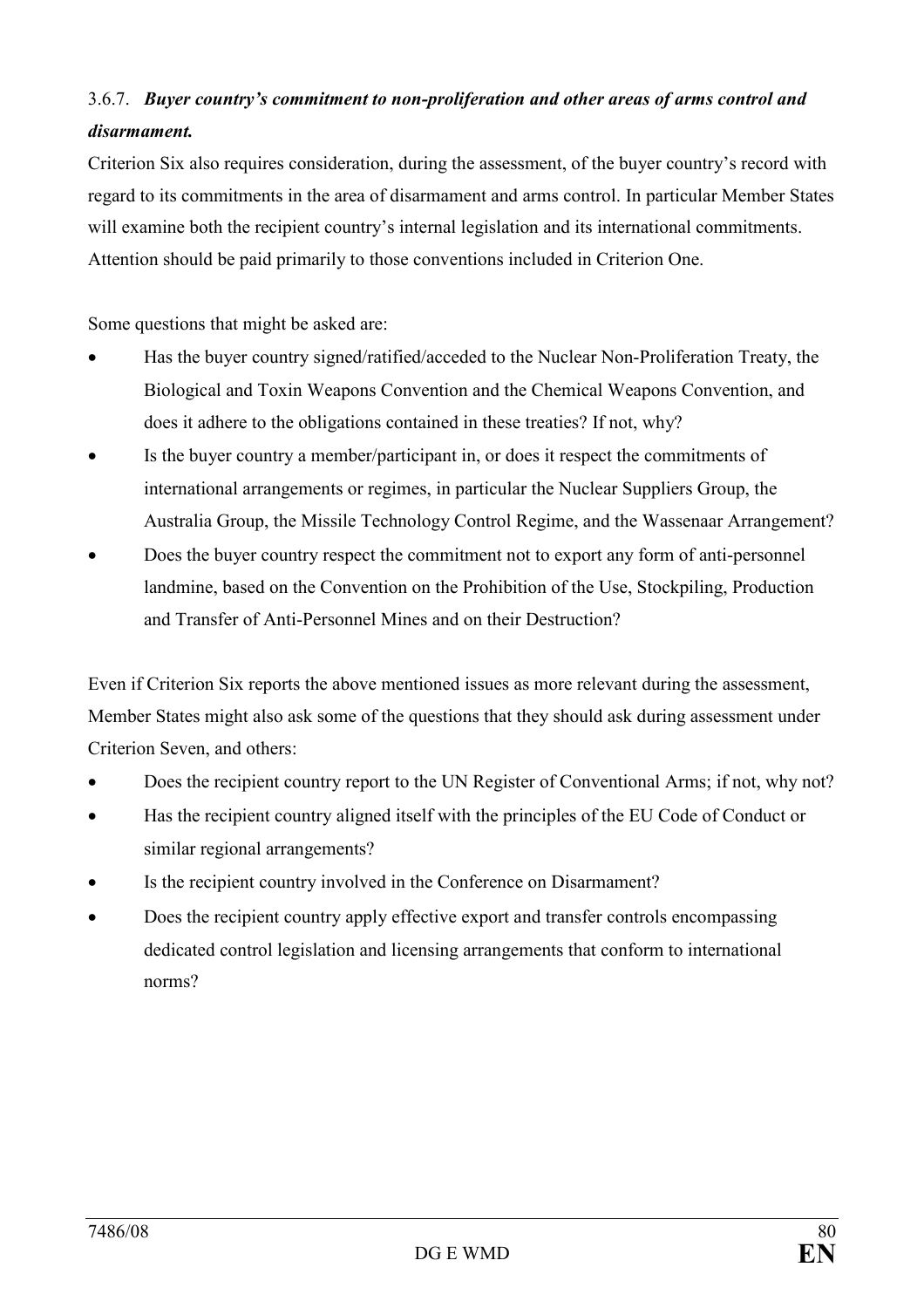Once more, Members States should note that when making assessments under Criterion Seven (risk of diversion), it is possible to make a distinction between qualities of arms, or between end-users; when the same questions are asked when assessing against criterion Six, Member States will decide whether or not to send any kind of material to the country in question, on the basis of their opinion on the recipient country's government.

A non-exhaustive list of Arms Export Control Regimes and Organizations are included in Annex III

3.6.8. Arriving at a judgement. Based on the information and the over-all country examination as suggested in the paragraphs above, Member States will reach a judgement on whether the proposed export should be denied on the basis of Criterion Six.

Member States will not issue a licence where the general evaluation of the buyer country's record with reference to Criterion Six is not positive.

In any case, even if such evaluation is positive, it can never be used as a justification for arms transfers that would otherwise be refused under other Criteria of the Code of Conduct.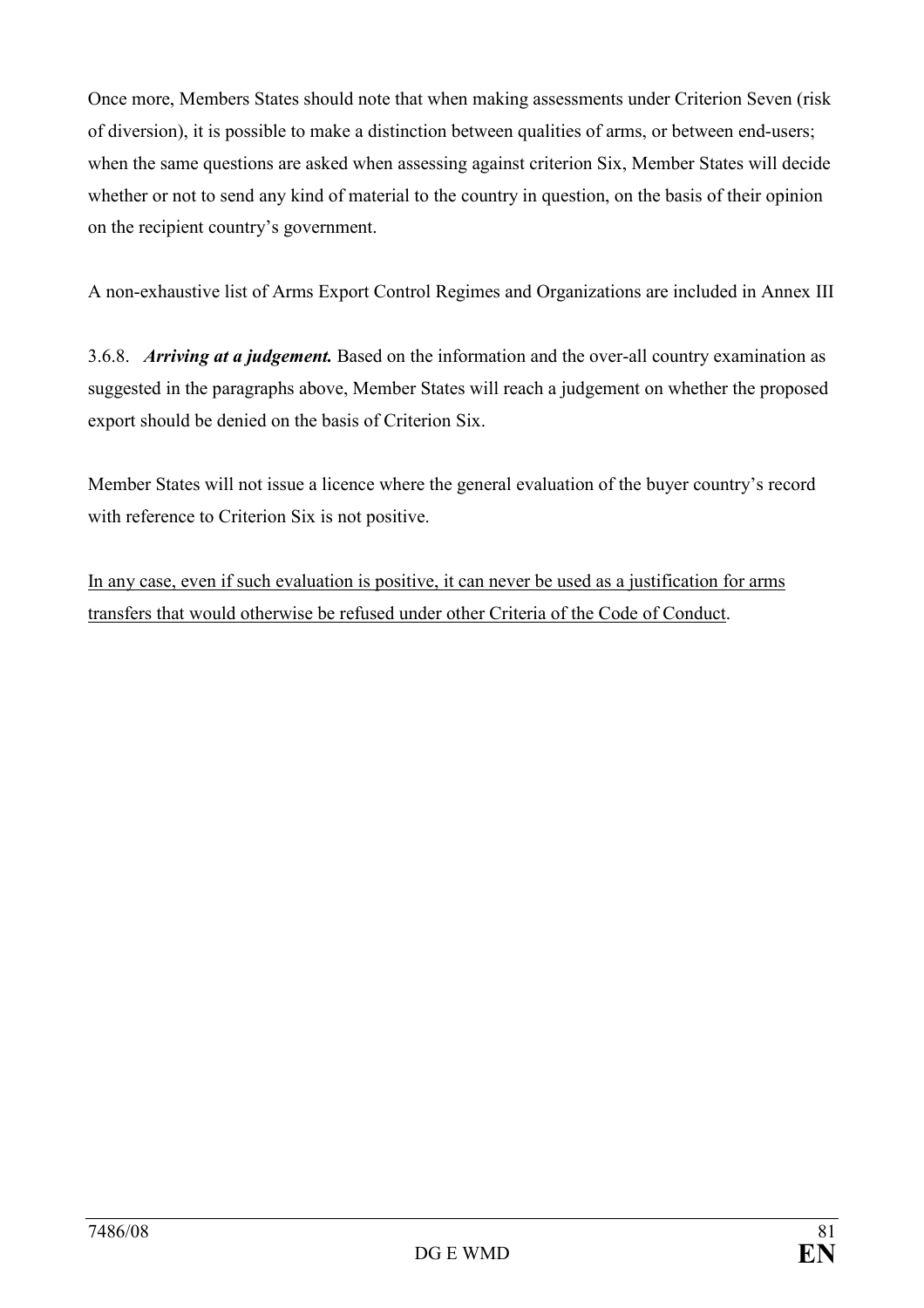# INTERNET WEBSITES OF RELEVANT INFORMATION SOURCES:

United Nations/conventional arms (http://disarmament.un.org/cab/register.html)

Security Council Sanction Committees (http://www.un.org/Docs/sc/committees/INTRO.htm)

Security Council Report (http://www.securitycouncilreport.org)

Security Council Counter Terrorism Committee (http://www.un.org/sc/ctc/)

1540 Committee (http://disarmament2.un.org/Committee1540)

Global Programme against Corruption, UN Office on Drugs and Crime (http://www.unodc.org/unodc/corruptio.html)

United Nations Institute for Disarmament Research/UNIDIR (http://www.unidir.org)

OSCE/arms control (http://www.osce.org/activities/13014.html)

European Union (http://www.consilium.europa.eu)

CIA World Fact Book (https://www.cia.gov/cia/publications/factbook/index.html)

Jane's foreign report (http://www.foreignreport.com)

Jane's Defence (http://jdw.janes.com)

SIPRI (http://www.sipri.org)

International Action on Small Arms (http://www.iansa.org)

Small Arms Survey (http://hei.unige.ch/sas)

International Committee of the Red Cross (http://www.icrc.org)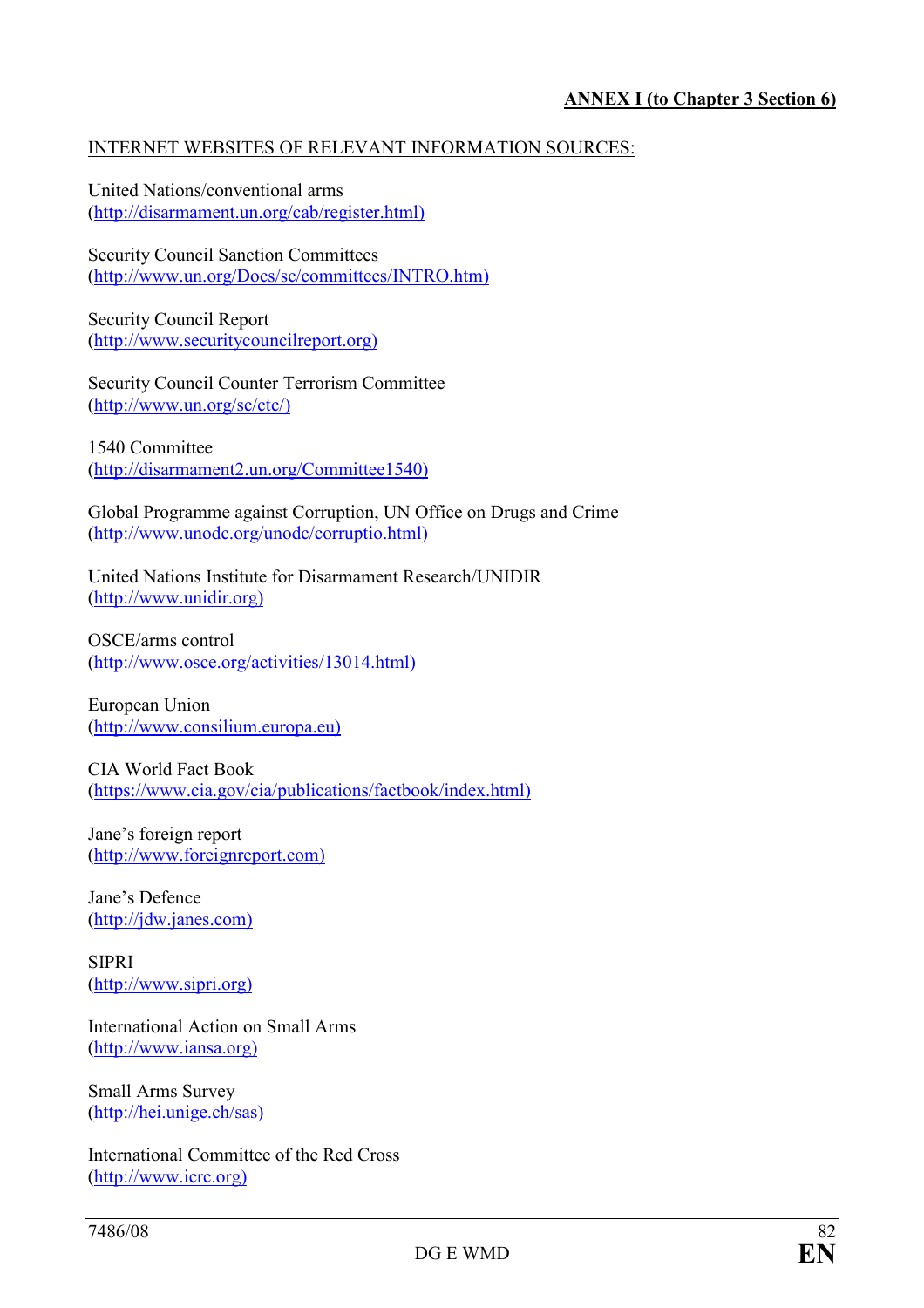# RELEVANT INTERNATIONAL TREATIES:

Charter of the United Nations Biological and Toxin Weapons Convention Chemical Weapons Conventions Non-Proliferation Treaty (NPT) Comprehensive Nuclear Test Ban Treaty (CTBT) Convention on the Prohibition of the Use, Stockpiling, Production and Transfer of Anti-Personnel Mines and on their Destruction Raratonga Treaty Treaty of Pelindaba Treaty of Tlatelolco Bangkok Treaty Central Asia nuclear-weapon-free zone treaty Antarctic Treaty Sea-bed Treaty Outer Space Treaty Strategic Arms Limitation Talks (SALT) Geneva Conventions ENMOD Convention Certain Conventional Weapons Convention (CCWC)

The texts of these and other international treaties could be found at http://untreaty.un.org/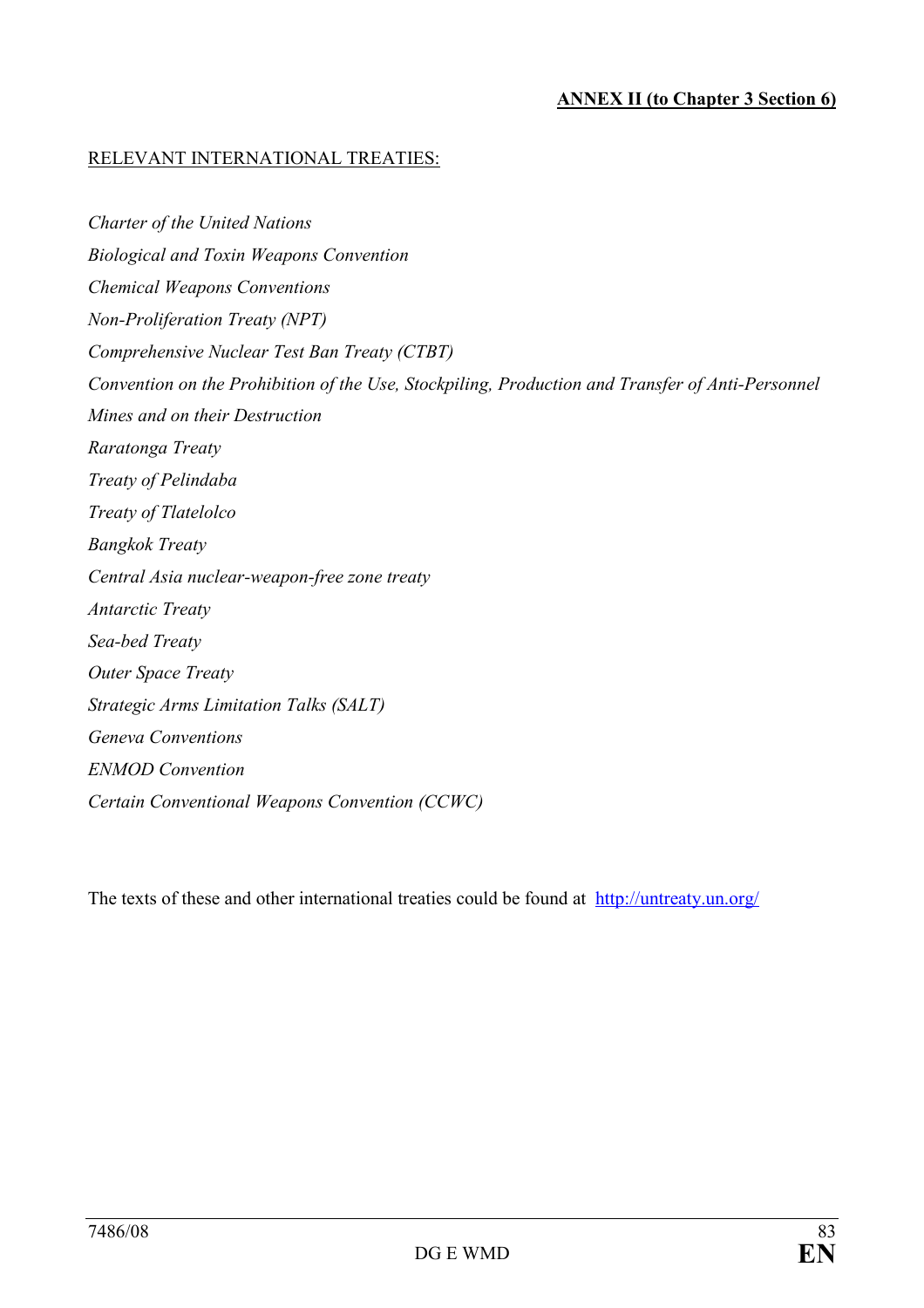# RELEVANT INTERNATIONAL ARMS EXPORT CONTROL REGIMES AND ORGANISATIONS:

# Wassenaar Arrangement (http://www.wassenaar.org)

Nuclear Suppliers Group (http://www.nuclearsuppliersgroup.org)

The Australia Group (http://www.australiagroup.net)

Zangger Committee (www.zanggercommittee.org)

**MTCR** (http://www.mtcr.info)

 $\overline{\phantom{a}}$  , and the set of the set of the set of the set of the set of the set of the set of the set of the set of the set of the set of the set of the set of the set of the set of the set of the set of the set of the s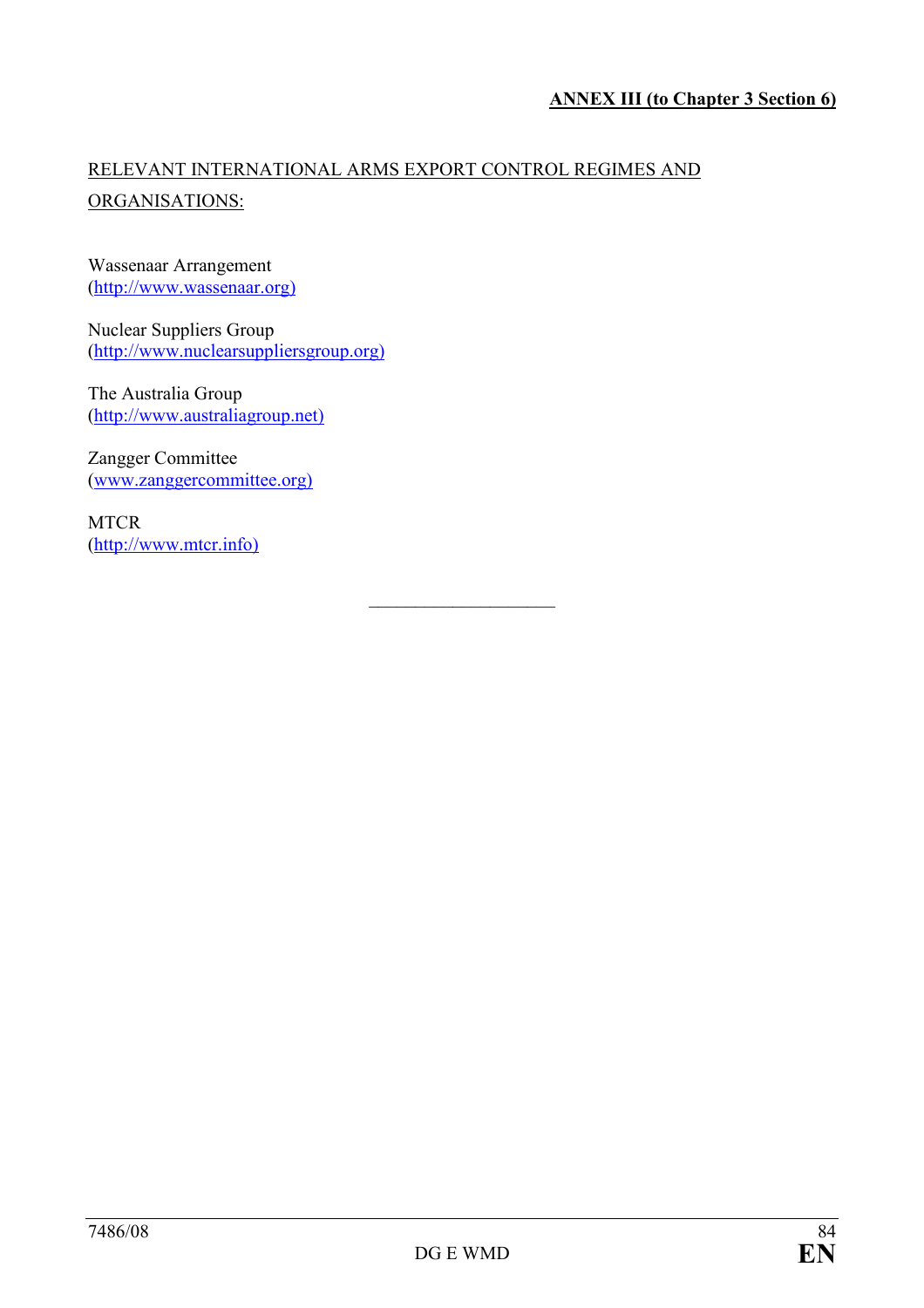## How to apply Criterion 7

3.7.1 The EU Code of Conduct applies to all arms exports by Member States. Thus a priori Criterion 7 applies to exports to all recipient countries without any distinction. However, these practices follow the principle that cases where there is a higher potential risk should be subject to a greater degree of scrutiny than cases with less risk. Evaluation of individual export license applications should be done on a case-bycase basis and include an over-all risk analysis, based on the potential risk level in the recipient state, the reliability of those involved in the transactions, the nature of the goods to be transferred and the intended end-use. Member States are encouraged to exchange information regarding countries of concern on a caseby-case basis through the co-operation in COARM, or by other channels. In addition, improved documentation in diversion risk-assessment at the licensing stage would make diversion more difficult. Effective systems of end-user control contribute to the prevention of undesirable diversion or re- export of military equipment and military technology. End-user certificates and their authentication at the licensing stage should play a central role in counter-diversion policies. (see also Chapter 2). Nevertheless, using enduser certificates cannot substitute for a complete risk assessment of the situation in the particular case.

3.7.2 Information sources. Information on diversionary risks should be sought from a wide variety of sources. A common EU base of information sources available to all Member States consists of EU HOMs reports, Open-source defence publications and Export Control regimes information exchanges and websites as well as reports from relevant Security Council Committees, in particular Security Council Committee established pursuant to resolution 1540 (2004); additional information might be obtained as appropriate from Member States diplomatic missions and other governmental institutions such as customs, police and other law enforcement services as well as those providing Intelligence information or through exchange of views among Member States regarding export to the country in question. A non-exhaustive list of relevant internet websites is contained in Annex I.

#### Elements to consider when forming a judgement

3.7.3 Key concepts. Criterion 7 refers to a broad field of overarching issues which should be taken into account in any assessment. It should be kept in mind that diversion can be initiated at various levels, can take place within a country or can involve detour or retransfer to a third "unauthorised" country. It can be of possession (end-user) and/or function (end-use).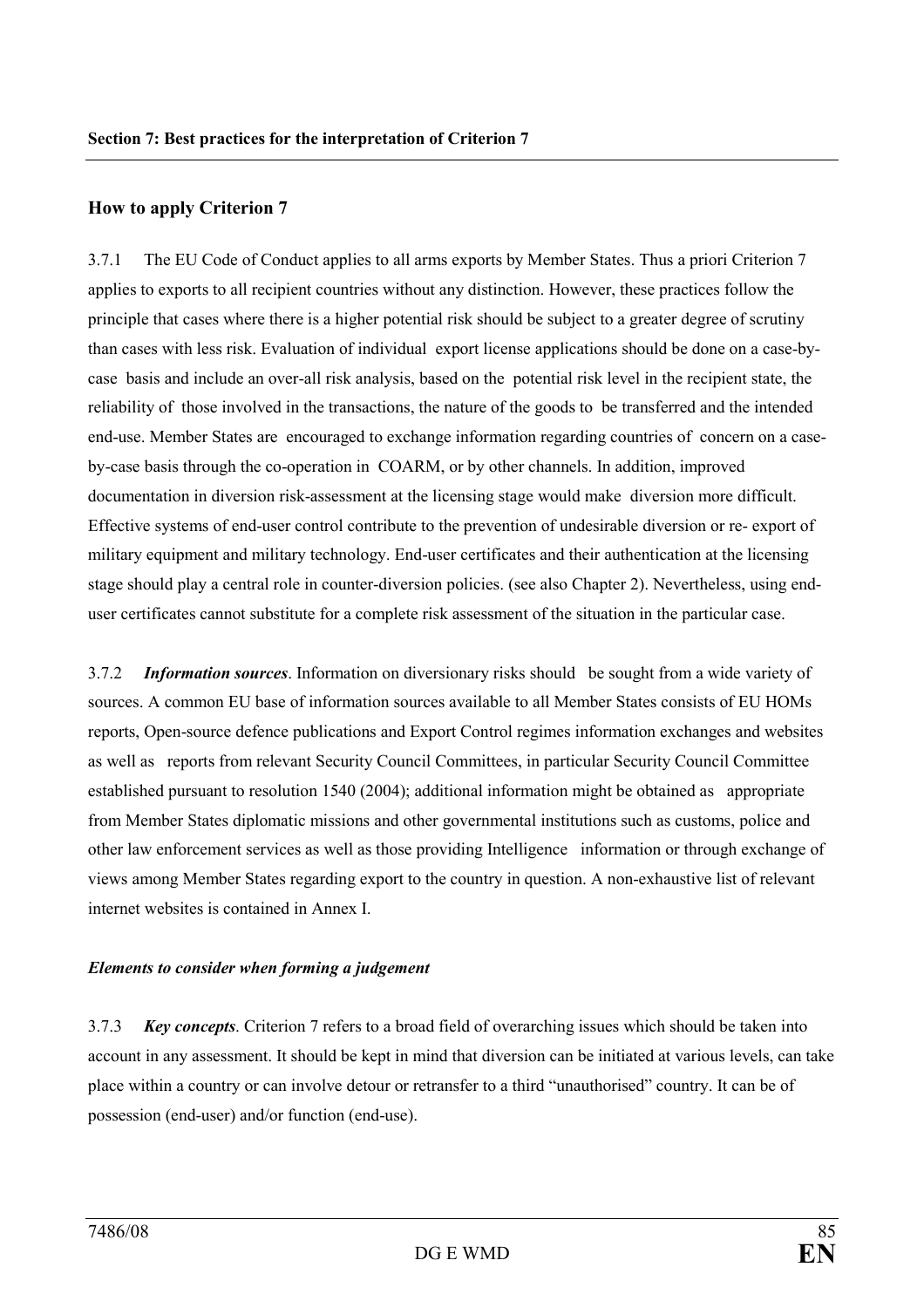In assessing the impact of the proposed export on the importing country and the risk that exported goods might be diverted to an undesirable end-user, the following will be considered:

- (a) the legitimate defence and domestic security interests of the recipient country, including any involvement in UN or other peace-keeping activity;
- (b) the technical capability of the recipient country to use the equipment;
- (c) the capability of the recipient country to exert effective export controls;
- (d) the risk of the arms being re-exported or diverted to terrorist organizations (anti-terrorist equipment would need particularly careful consideration in this context).

Ad (a) The legitimate defence and domestic security interests of the recipient country, including any involvement in United Nations or other peace keeping activity.

All nations have the right to defend themselves according to the UN Charter. Nonetheless, an assessment should be made of whether the import is an appropriate and proportionate response to the recipient country's need to defend itself, to ensure internal security, or assist in United Nations or other peace-keeping activity. The following questions might be asked:

- Is there a plausible threat to security that the planned arms import could meet?
- Are the armed forces equipped to meet such a threat?
- What will the destination be of the imported goods after the participation in UN or other peacekeeping activity has been terminated?

Ad (b) The technical capability of the recipient country to use the equipment;

The "technical capability of a recipient country to use the equipment" can be a key indicator of the "existence of a risk" of diversion. A proposed export that appears technically beyond what one might normally expect to be deployed by the recipient state may be an indication that a third-country end-user is in fact the intended final destination. This concept applies equally to complete goods and systems, as well as components and spares. The export of components and spares where there is no evidence that the recipient country operates the completed system in question may be a clear indicator of other intent.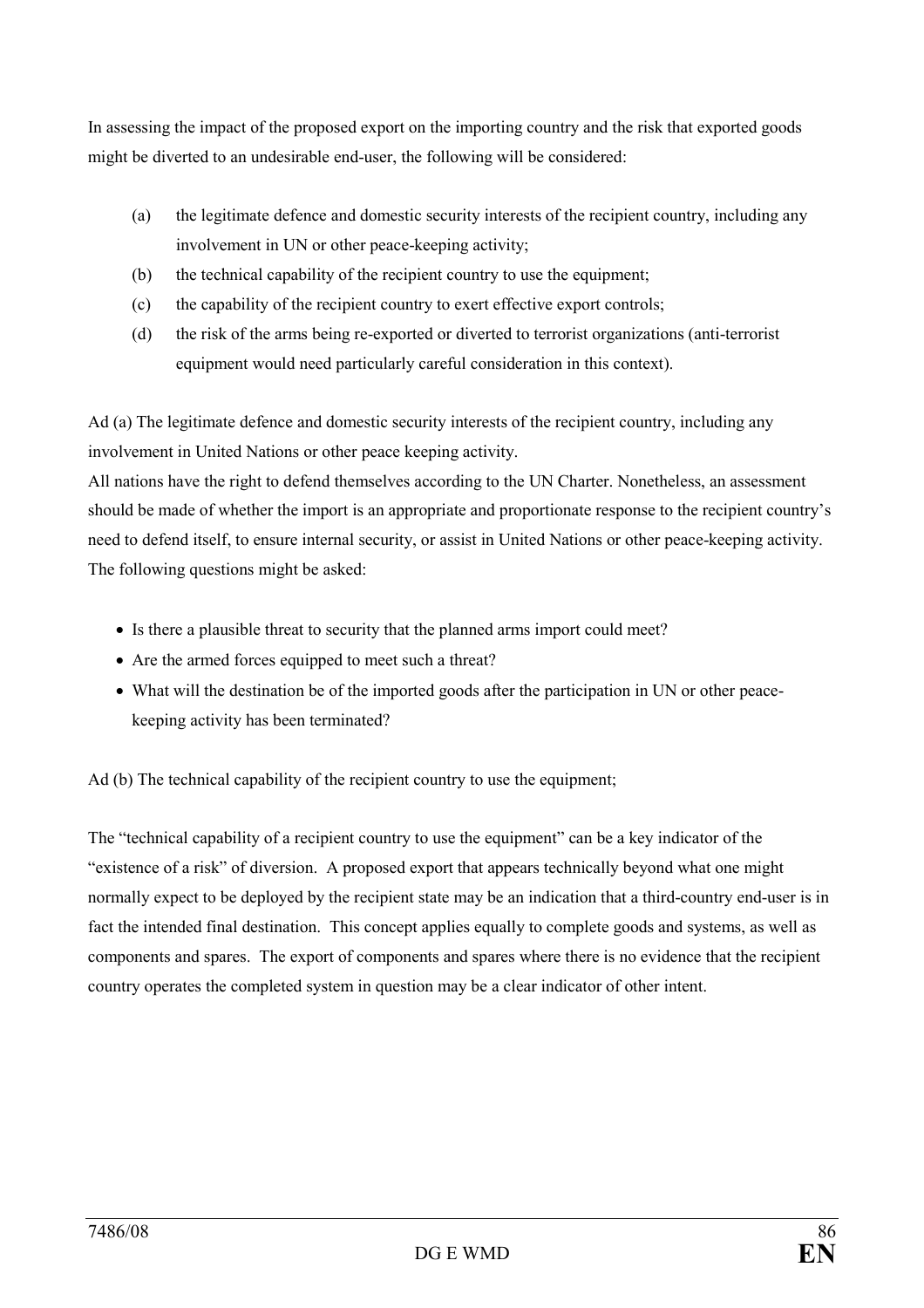Some questions that might be asked are:

- Is the proposed export high-tech in nature?
- If so, does the recipient have access to, or are they investing in, the appropriate technical backup to support the sale?
- Does the proposed export fit with the defence profile of the recipient state?
- If components or spares are being requested, is the recipient state known to operate the relevant system that incorporates these items?

Ad (c) The capability of the recipient country to exert effective export controls;

Recipient states' adherence to international export control norms can be a positive indictor against either deliberate or unintentional diversion. Some questions that might be asked are:

- Is the recipient state a signatory or member of key international export control treaties, arrangements or regimes (e.g. Wassenaar)?
- Does the recipient country report to the UN Register of Conventional Arms; if not, why not?
- Has the recipient country aligned itself with the principles of the EU Code of Conduct or similar regional arrangements?
- Does the recipient country apply effective export and transfer controls encompassing dedicated control legislation and licensing arrangements that conform to international norms?
- Is stockpile management and security of sufficient standard?
- Are there effective legal instruments and administrative measures in place to prevent and combat corruption?
- Is the recipient state in the proximity of conflict zones or are there on-going tensions or other factors within the recipient state that might mitigate against the reliable enforcement of their export control provisions?
- Does the country of stated end-use have any history of diversion of arms, including the re-export of surplus equipment to countries of concern?

Ad (d)The risk of arms being re-exported or diverted to terrorist organisations (anti-terrorist equipment would need particularly careful consideration in this context);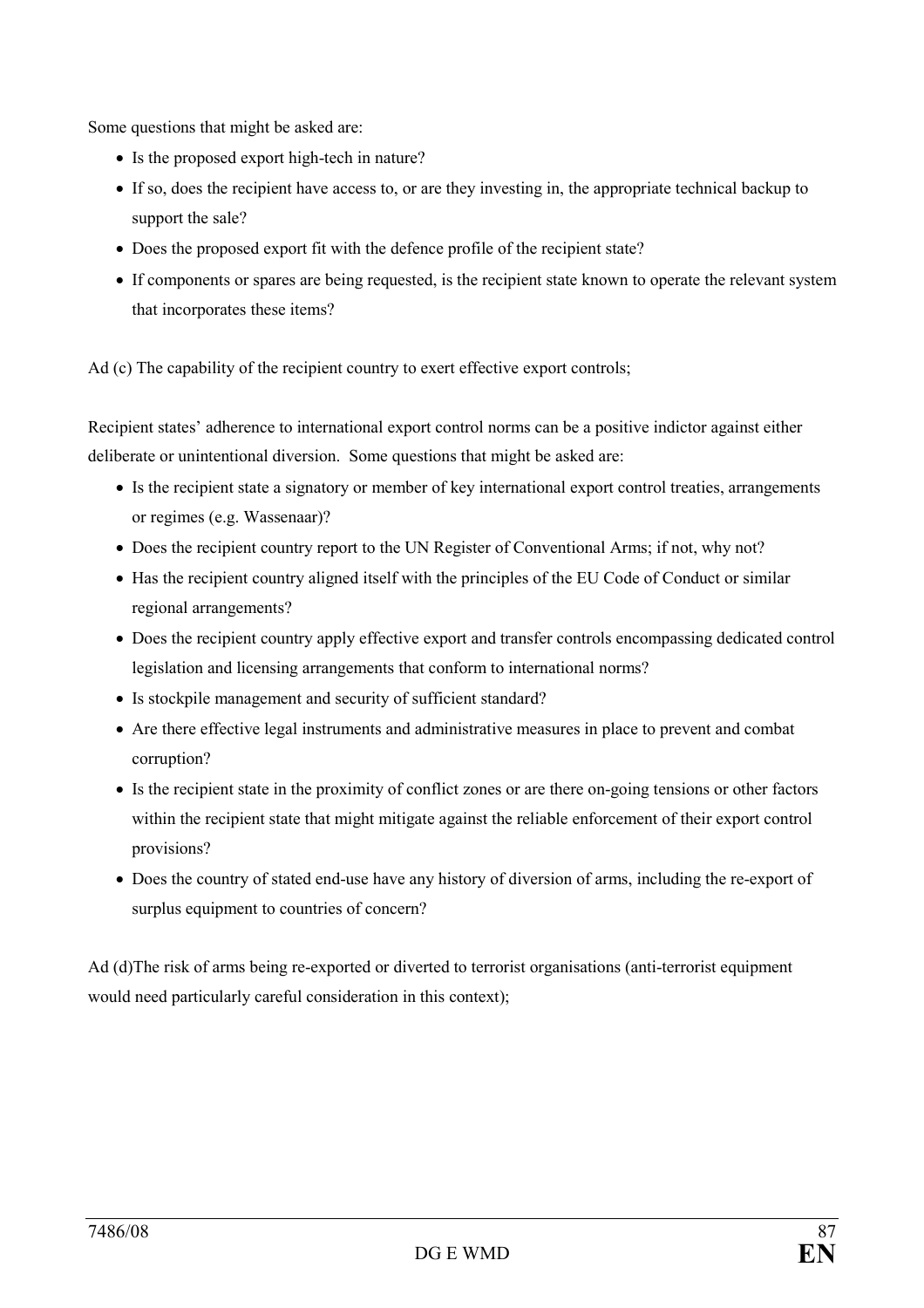In assessing the potential risk in the recipient state, the competent authority might ask the following questions:

- Does the recipient state have a record of past or present terrorist activities?
- Are there any known or suspected links to terrorist organisations (or even individual terrorists) or any reason to suspect that entities within the recipient state participate in the financing of terrorism?
- Is there any other reason to suspect that the arms might be re-exported or diverted to terrorist organisations?

If the answer is "yes" to one or more of the questions asked, a higher degree of scrutiny is necessary. The competent authority should consult with open and other sources when continuing that risk assessment.

In addition to the considerations pursuant to lit.  $a$ ) – d) the competent authority should also assess the reliability of the specific consignee:

• Is the equipment intended for the government or an individual company?

If the importer is the government:

- Is the government/the specific government branch reliable in this respect?
- Has the government/the specific government branch honoured previous end-user certificates?
- Is there any reason to suspect that the government/the specific government branch is not reliable?

If the importer is a company:

- Is the company known?
- Is the company authorised by the government in the recipient state?
- Has the company previously been involved in undesirable transactions?

3.7.4 Arriving at a judgement. Based on information and the over-all risk assessment as suggested in the paragraphs above Member States will reach a judgement on whether the proposed export should be denied on the basis of Criterion 7.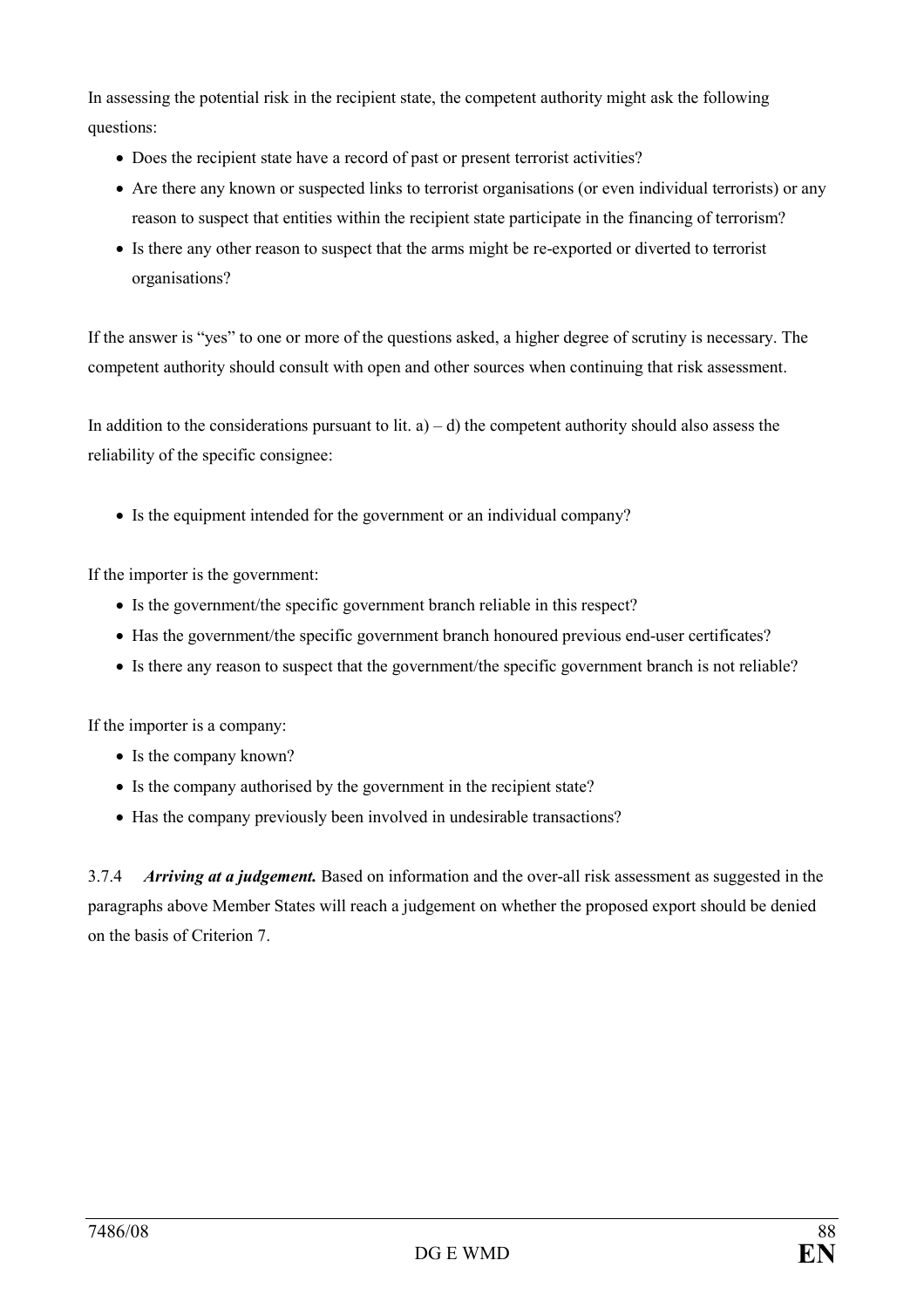#### ANNEX I (to Chapter 3 Section 7)

#### INTERNET WEBSITES OF RELEVANT INFORMATION SOURCES INCLUDE:

United Nations/conventional arms (http://disarmament.un.org/cab/register.html) Security Council Sanctions Committees (http://www.un.org/Docs/sc/committees/INTRO.htm) Security Council Counter Terrorism Committee (http://www.un.org/sc/ctc/) 1540 Committee (http://disarmament2.un.org/Committee1540) Global Programme against Corruption, UN Office on Drugs and Crime (http://www.unodc.org/unodc/corruption.html) United Nations Institute for Disarmament Research/UNIDIR (www.unidir.org) OSCE/arms control (http://www.osce.org/activities/13014.html) European Union (www.consilium.europa.eu)

Wassenaar Arrangement (www.wassenaar.org) Nuclear Suppliers Group (www.nuclearsuppliersgroup.org) The Australia Group (www.australiagroup.net) Zangger Committee (www.zanggercommittee.org) MTCR (http://www.mtcr.info)

Jane's foreign report (www.foreignreport.com) Jane's Defence (jdw.janes.com)

Small Arms Survey (www.smallarmssurvey.org) Security Council Report, (www.securitycouncilreport.org) International Action Network on Small Arms (http://www.iansa.org) SIPRI (www.sipri.org)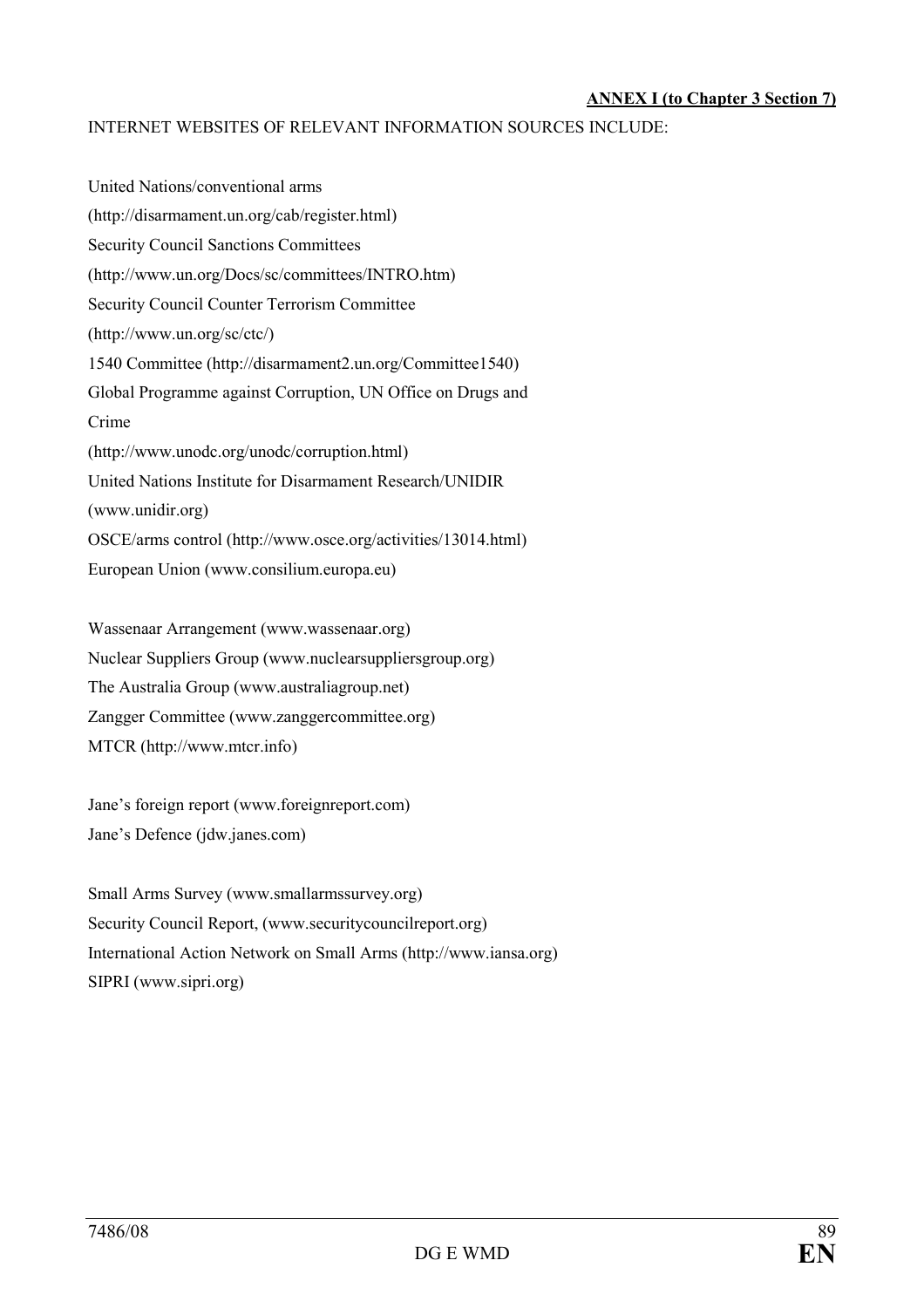# How to apply Criterion 8

3.8.1 The EU Code of Conduct applies to all arms exports by Member States. Thus a priori Criterion 8 applies to exports to all recipient countries without any distinction. However, because Criterion 8 establishes a link with the sustainable development<sup>7</sup> of the recipient country, special attention should be given to arms exports to developing countries. It would be expected only to apply when the stated end-user is a government or other public sector entity, because it is only in respect of these end-users that the possibility of diverting scarce resources from social and other spending could occur. Annex A outlines a two-stage "filter" system to help Member States identify export licence applications which may require assessments against Criterion 8. Stage 1 identifies country-level development concerns, while Stage 2 focuses on whether the financial value of the licence application is significant to the recipient country.

3.8.2 Information sources. If the filter system outlined in paragraph 3.8.1 indicates that further analysis is required, Annex B lists a series of social and economic indicators for Member States to take into account. For each indicator it provides an information source. The recipient country's performance against one or more of these indicators should not in itself determine the outcome of Member States' licensing decisions. Rather these data should be used to form an evidence base which will contribute to the decision-making process. Paragraphs 3.8.3 - 3.8.10 outline elements of criterion 8 on which further judgement needs to be reached.

## Elements to consider when forming a judgement

3.8.3 Criterion 8 refers to a number of broad, overarching issues which should be taken into account in any assessment, and which are highlighted in the following text.

The compatibility of the arms exports with the **technical and economic capacity** of the recipient country, taking into account the desirability that states should achieve their legitimate needs of security and defence with the least diversion for armaments of human and economic resources.

 $\overline{a}$ 

 $7$  The Millennium Development Goals encapsulate sustainable development and include progress on goals related to poverty, education, gender equality, child mortality, maternal health, HIV/AIDS and other diseases, the environment and a global development partnership.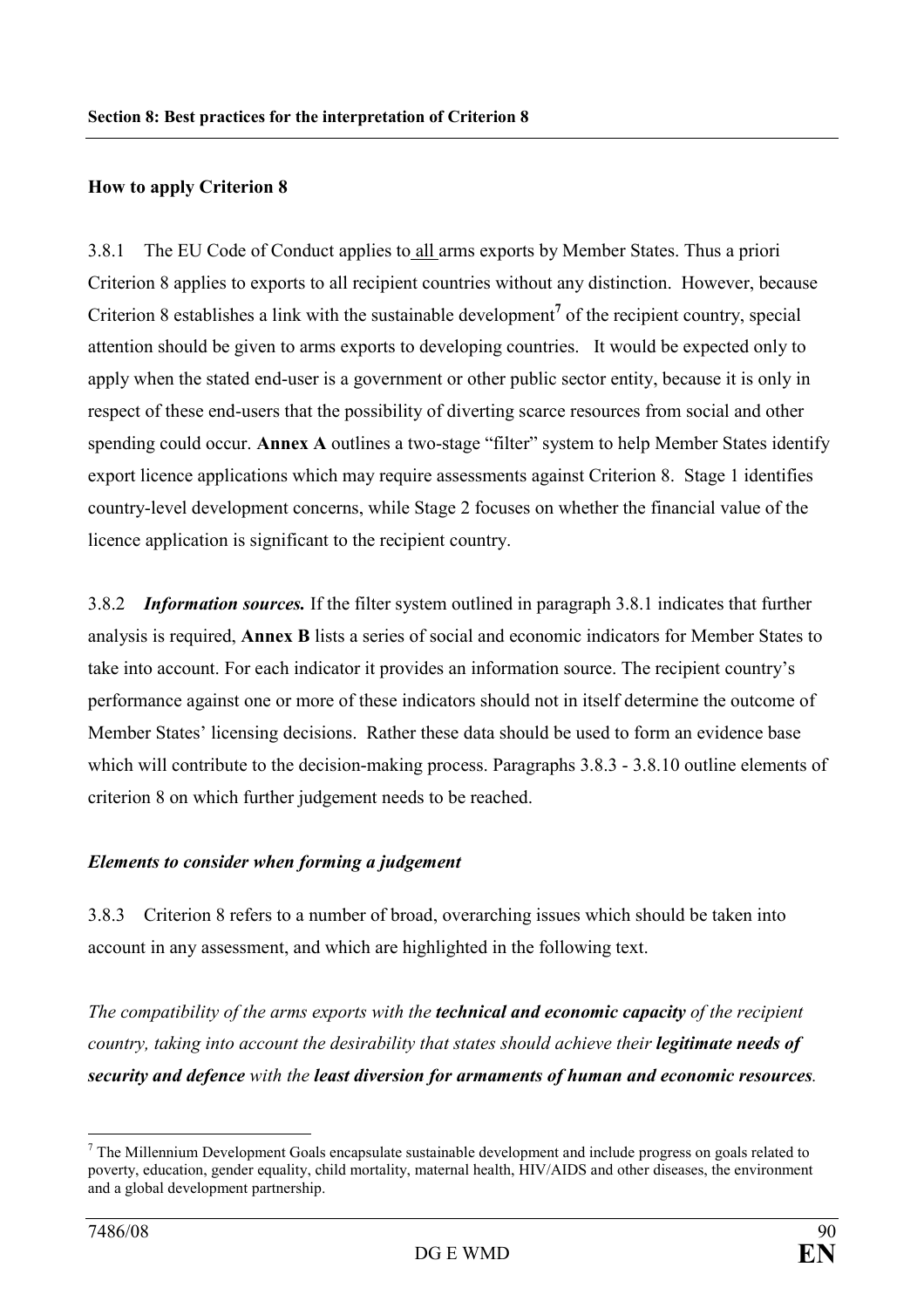Member States will take into account, in the light of information from relevant sources such as UNDP, World Bank, IMF and OECD reports, whether the proposed export would seriously hamper the sustainable development of the recipient country. They will consider in this context the recipient country's relative levels of **military and social expenditure**, taking into account also any **EU** or bilateral aid.

# Technical and Economic Capacity

3.8.4a *Economic capacity* refers to the impact of the arms import on the availability of the financial and economic resources of the recipient country for other purposes, in the immediate, medium and long term. In this regard, Member States might consider taking into account:

- both the capital cost of the arms purchase and the likely follow-on 'life-cycle' costs of related operation (e.g. ancillary systems and equipment), training and maintenance;
- whether the arms in question are additional to existing capabilities or are replacing them, and - where appropriate – the likely savings in operating costs of older systems;
- $\bullet$  How the import will be financed by the recipient country<sup>8</sup> and how this might impact on its external debt and balance of payments situation.

3.8.4b **Technical capacity** refers to the ability of the recipient country to make effective use of the equipment in question, both in material and human terms. In this regard, Member States should consider the following questions:

 $\overline{a}$ <sup>8</sup> This needs to be considered because the payment methods could have detrimental macro-economic and sustainable development effects. For example if the purchase is by cash payment then it could seriously deplete a country's foreign exchange reserves, impeding any exchange rate management safety net, and also have short term negative effects on the balance of payments. If provided on credit (of any form) it will add to the recipient country's total debt burden – and this may already be at unsustainable levels.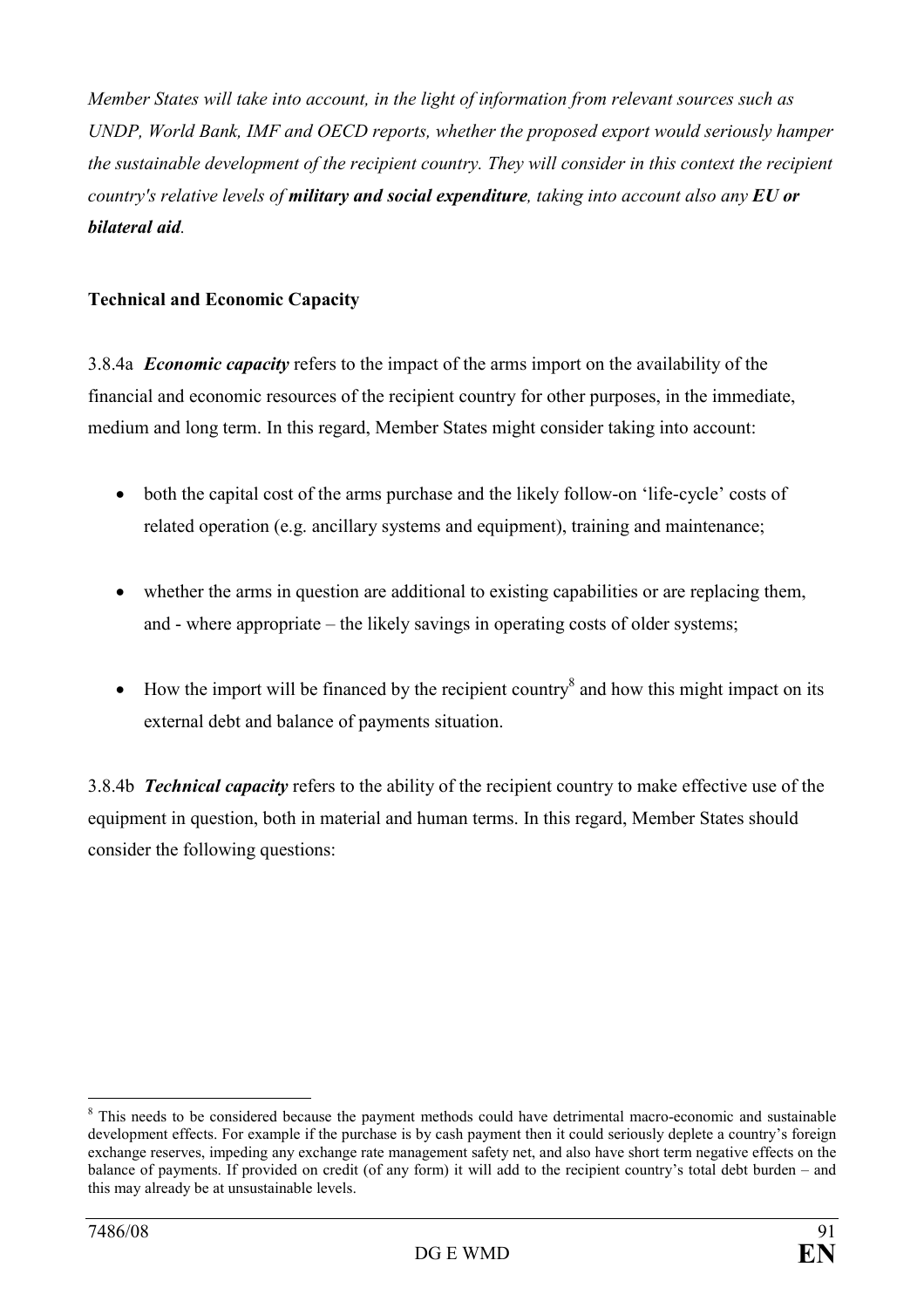- Does the recipient country have the military infrastructure to be able to make effective use of the equipment?
- Is similar equipment already in service well maintained?
- Are enough skilled personnel available to be able to use and maintain the equipment?  $9$

# Legitimate Needs of Security and Defence

3.8.5 All nations have the right to defend themselves according to the UN Charter. Nonetheless, an assessment should be made of whether the import is an appropriate and proportionate response to the recipient country's need to defend itself, to ensure internal security, and assist in international peace-keeping and humanitarian operations. The following questions should be considered:

- Is there a plausible threat to security that the planned arms import could meet?
- Are the armed forces equipped to meet such a threat?
- Is the planned arms import a plausible priority considering the overall threat?

# Least diversion for armaments of human and economic resources

3.8.6 What constitutes "least diversion" is a matter of judgement, taking all relevant factors into consideration. Member States should consider inter alia the following questions:

- Is the expenditure in line with the recipient country's Poverty Reduction Strategy or programmes supported by the International Financial Institutions (IFIs)?
- What are the levels of military expenditure in the recipient country? Has it been increasing in the last five years?
- How transparent are state military expenditures and procurement? What are the possibilities for democratic or public involvement in the state budget process?

 $\overline{a}$ 

<sup>•</sup>  $9<sup>9</sup>$  For instance, are a high proportion of the country's engineers and technicians already working in the military sector? Is there a shortage of engineers and technicians in the civilian sector that could be aggravated through additional recruitment by the military sector?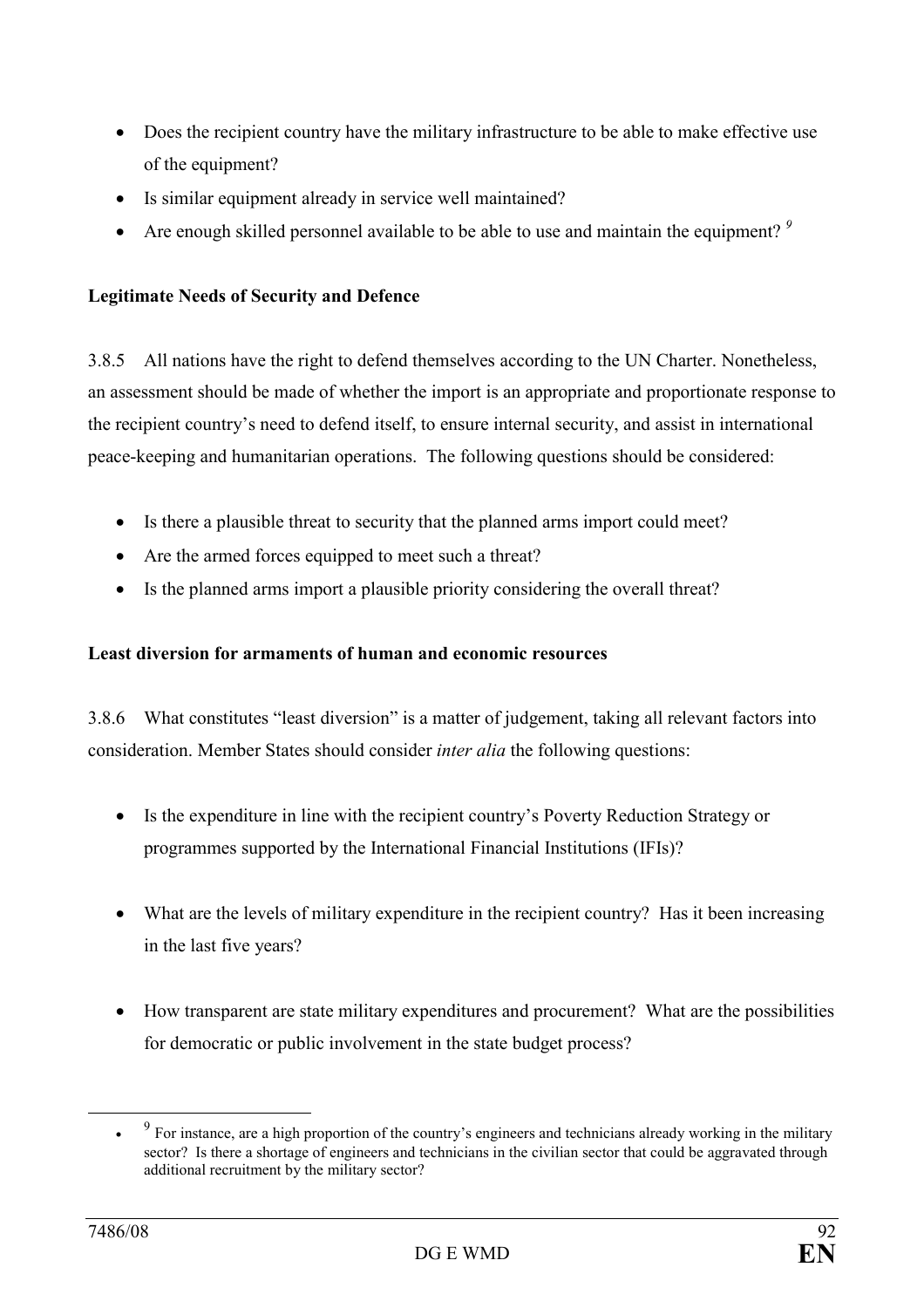- Is there a clear and consistent approach to military budgeting? Is there a well-defined defence policy and a clear articulation of a country's legitimate security needs?
- Are more cost-effective military systems available?

# Relative levels of military and social expenditure

3.8.7 Member States should consider the following questions in assessing whether the purchase would significantly distort the level of military expenditure relative to social expenditure:

- What is the recipient country's level of military expenditure relative to its expenditure on health and education?
- What is the recipient country's military expenditure as a percentage of Gross Domestic Product (GDP)?
- Is there an upward trend in the ratio of military expenditure to health and education and to GDP over the last five years?
- If the country has high levels of military expenditure, does some of this "hide" social expenditure? (e.g. in highly militarised societies, the military may provide hospitals, welfare etc)
- Does the country have significant levels of "off-budget" military expenditure (i.e. is there significant military expenditure outside the normal processes of budgetary accountability and control)?

# Aid Flows

3.8.8 Member States should take into account the level of aid flows to the importing country and their potential fungibility $10$ .

- Is the country highly dependent on multilateral as well as EU and bilateral aid?
- What is the country's aid dependency as a proportion of Gross National Income?

 $\overline{a}$  $10$  Fungibility refers to the potential diversion of aid flows into inappropriate military expenditure.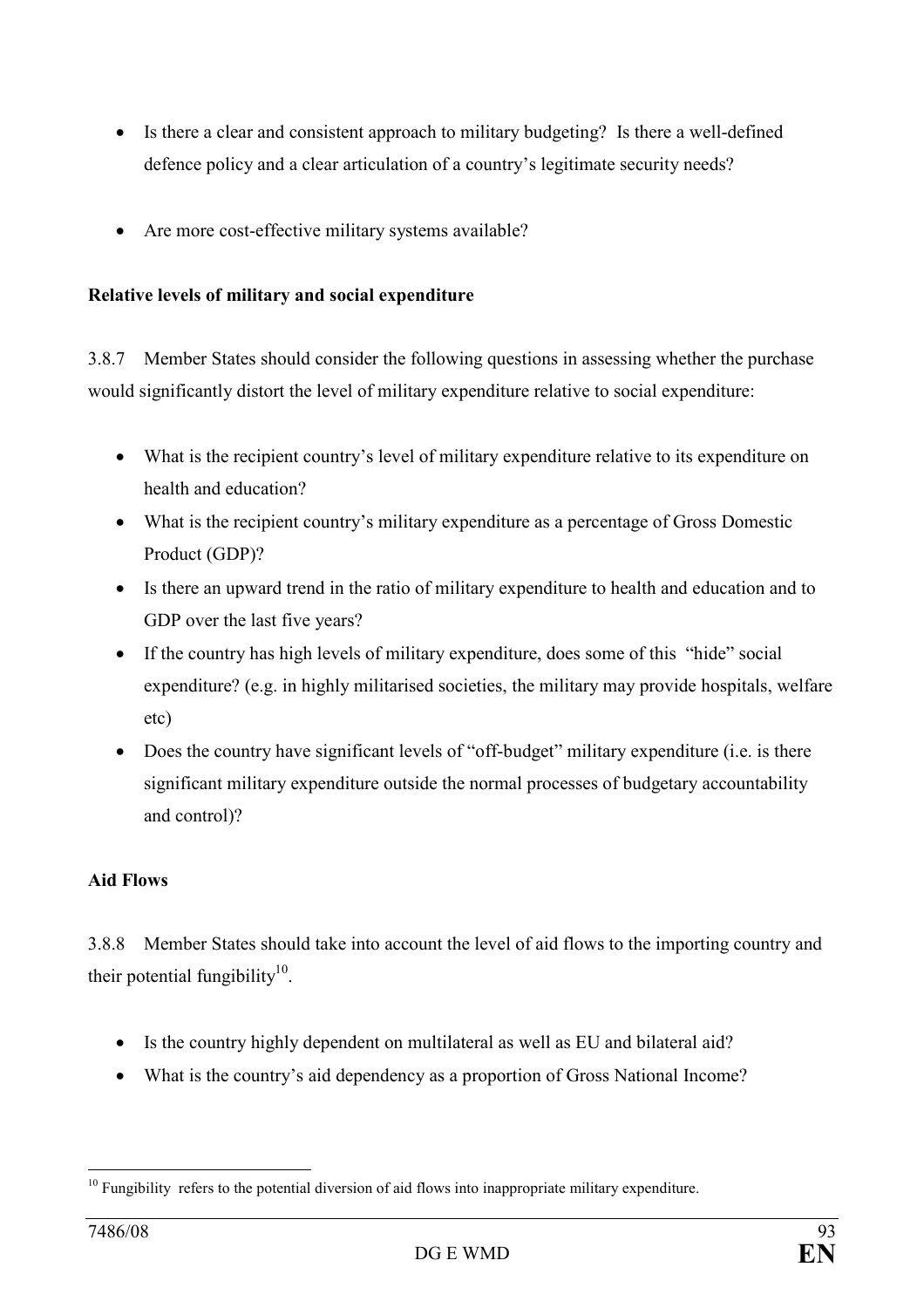# Cumulative Impact

3.8.9 An assessment of the cumulative impact of arms imports on a recipient country's economy can only be made with reference to exports from all sources, but accurate figures are not usually available. Each Member State may wish to consider the cumulative impact of its own arms exports to a recipient country, including recent and projected licence requests. It may also wish to take into account available information on current and planned exports from other EU Member States, as well as from other supplier states. Potential sources of information are, inter alia, the EU Annual Report, Member States' annual national reports, the Wassenaar Arrangement, the UN Arms Register and the annual reports of the Stockholm International Peace Research Institute.

3.8.10 Data on cumulative arms exports may be used to inform a more accurate assessment of:

- historical, current and projected trends in a recipient country's military expenditure, and how this would be affected by the proposed export.
- Trends in military spending as a percentage of the recipient country's income, and as a percentage of its social expenditure.

3.8.11 *Arriving at a judgement*: Based on data and assessment of critical elements suggested under paragraphs 3.8.3 to 3.85.10 above, Member States will reach a judgement as to whether the proposed export would seriously hamper the sustainable development in the recipient country.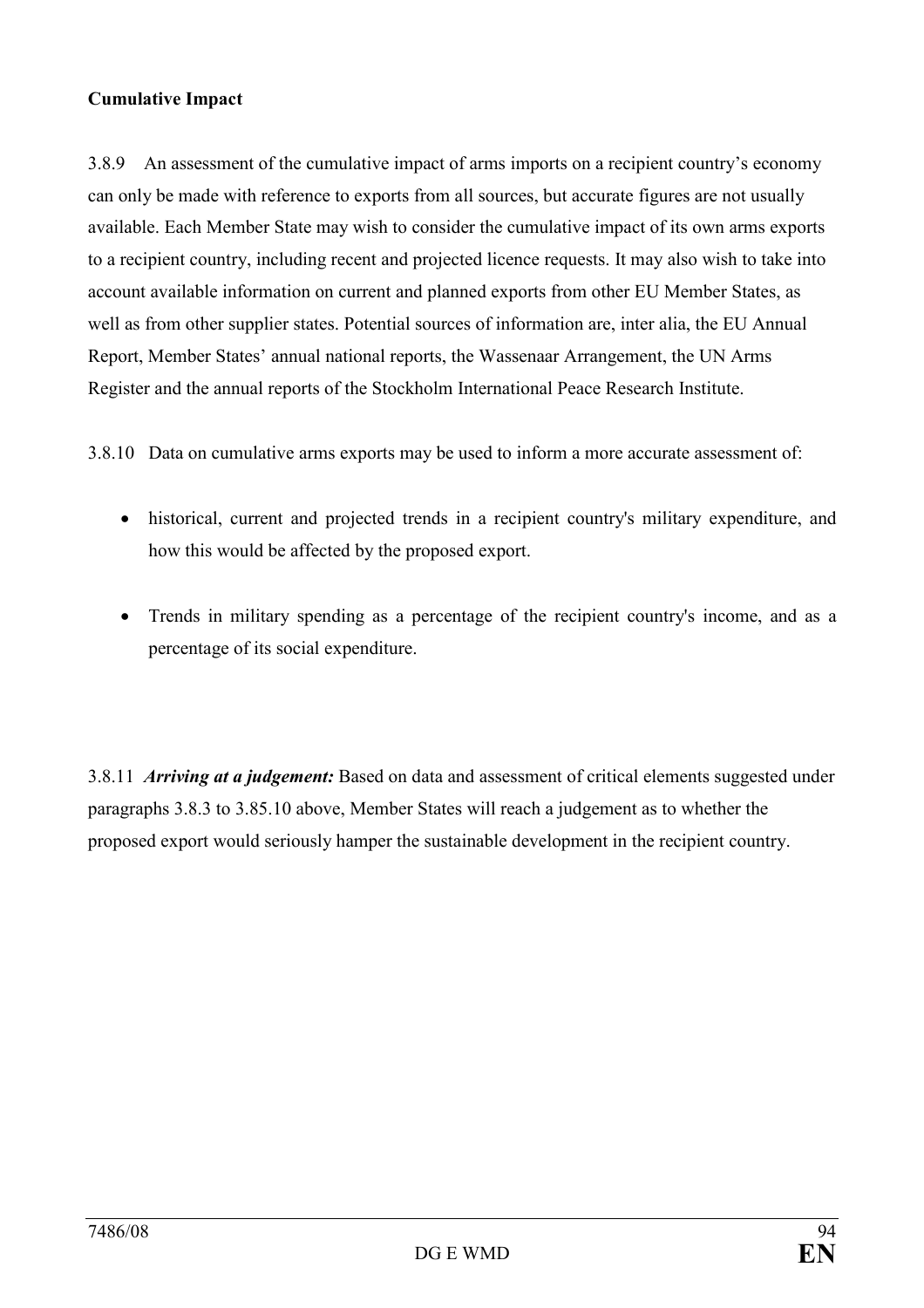In order to make an initial decision as to whether an export licence application merits consideration under Criterion 8, Member States will need to consider the level of development of the recipient country and the financial value of the proposed export. The following graph is designed to assist Member States in their decision-making process:

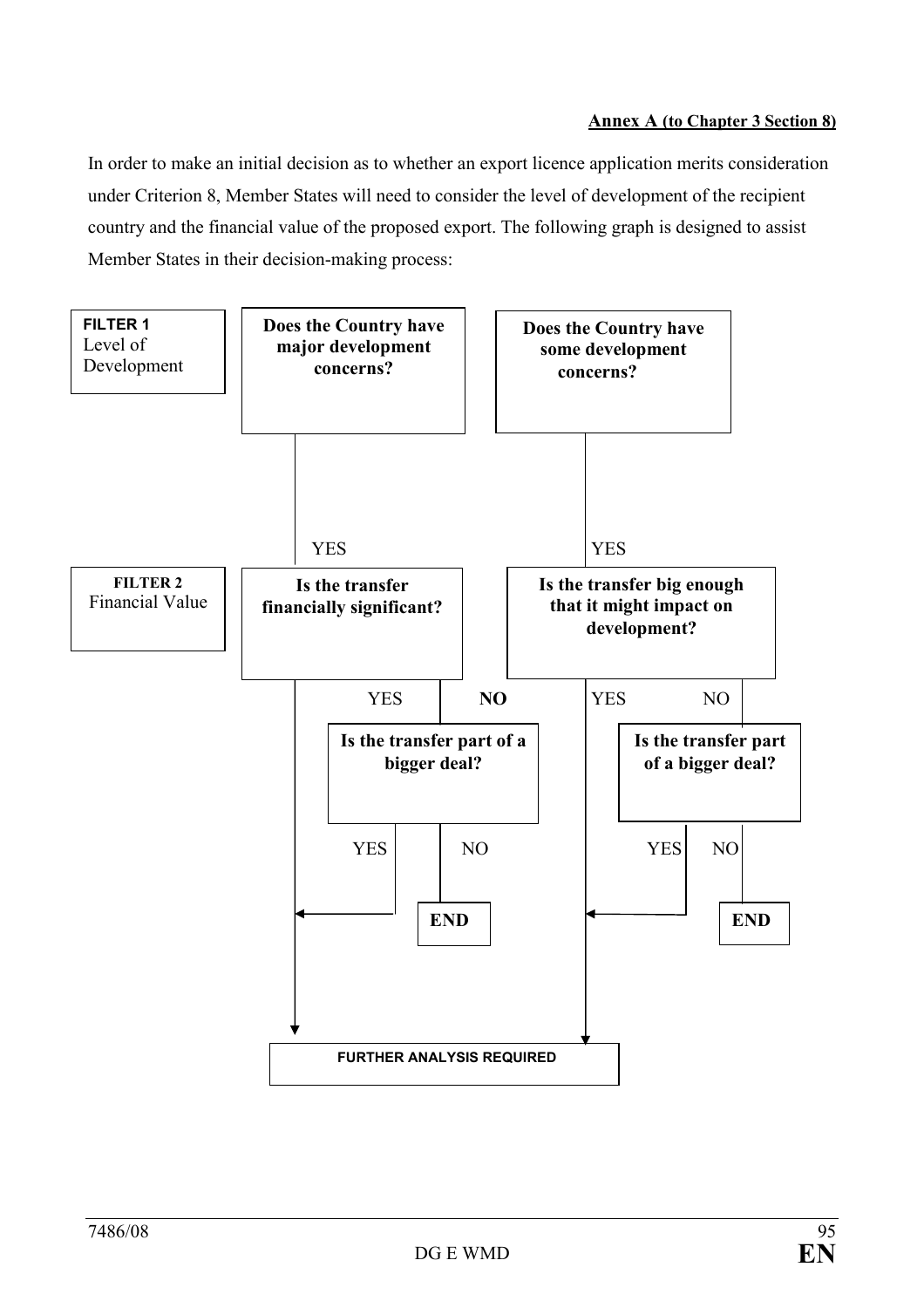#### Annex B (to Chapter 3 Section 8)

Member States may wish to consider a number of social and economic indicators relating to recipient countries, and their trend in recent years which are listed below, along with data sources.

| Indicator                                 | Data source                          |
|-------------------------------------------|--------------------------------------|
| Level of military expenditure relative to | IISS Military Balance; SIPRI; WB/IMF |
| public expenditure on health and          | Country Reports; WDI                 |
| education                                 |                                      |
| Military expenditure as a percentage of   | IISS Military Balance; SIPRI; WB/IMF |
| Gross Domestic Product (GDP)              | Country Reports; WDI.                |
| Aid dependency as a proportion of GNI     | <b>WDI</b>                           |
|                                           |                                      |
| Fiscal sustainability                     | WDI, WDR, IFI Country Reports        |
|                                           |                                      |
| Debt sustainability                       | WB/IMF, including Country Reports    |
|                                           |                                      |
| Performance against Millennium            | UNDP, Human Development Report       |
| Development Goals (post-2005)             |                                      |

# LIST OF ABBREVIATIONS

| <b>IFI</b>                 |                | International Financial Institutions watchnet    |
|----------------------------|----------------|--------------------------------------------------|
| <b>IISS</b>                | $\frac{1}{2}$  | International Institute For Strategic Studies    |
| <b>IMF</b>                 | $\mathbb{R}^2$ | <b>International Monetary Fund</b>               |
| $SIPRI$ :                  |                | Stockholm International Peace Research Institute |
| UNDP:                      |                | United Nations Development Programme             |
| <b>WB</b><br>$\frac{1}{2}$ |                | World Bank                                       |
| WDI:                       |                | World Development Indicators                     |
| WDR :                      |                | World Development Reports                        |

# LIST OF SOURCES (WEBSITES)

- IFI : http://www.ifiwatchnet.org
- IISS : http://www.iiss.org
- IMF : http://www.imf.org
- SIPRI : http://www.sipri.org
- UNDP : http://www.undp.org.in
- WB : http://www.worldbank.org
- WDI : http://www.publications.worldbank.org/WDI<br>WDR : http://econ worldbank org/wdr
- http://econ.worldbank.org/wdr

 $\overline{\phantom{a}}$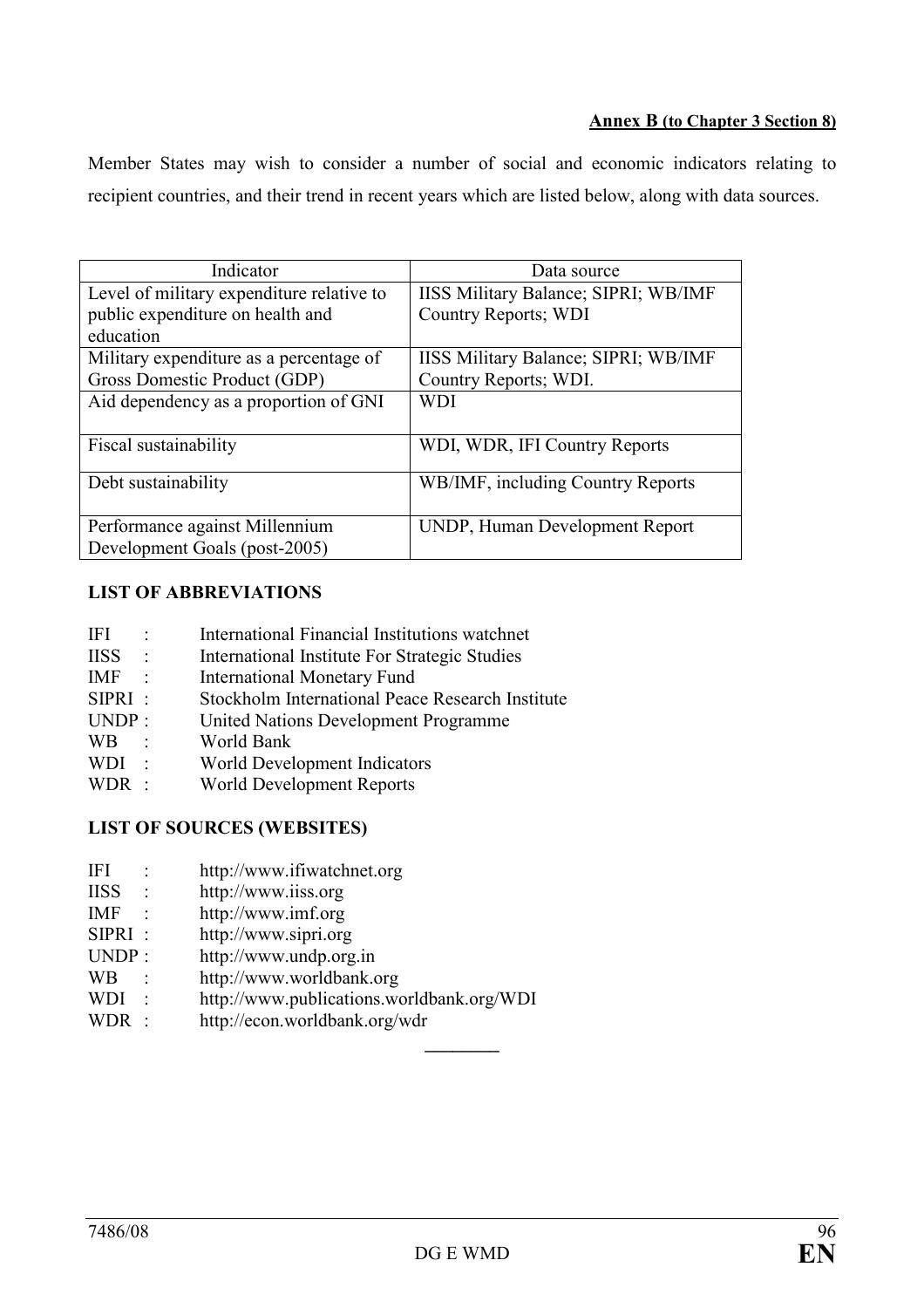# Section 1: Requirements for submission of information to the EU Annual Report

4.1.1 Operative Provision 8 of the Code of Conduct states that "Each EU Member State will circulate to other EU Partners in confidence an annual report on its exports of military equipment and on its implementation of the Code of Conduct …."

4.1.2 An EU Annual Report, based on contributions from all Member States, will be submitted to the Council and published in the "C" series of the Official Journal of the European Union. In addition, each Member State which exports equipment on the EU Common Military List will publish a national report on its defence exports, the contents of which will be in accordance with national legislation, as applicable, and will provide information for the EU Annual Report on the implementation of the Code of Conduct as stipulated in the User's Guide.

4.1.3 Each Member State shall provide the following information to the Council Secretariat on an annual basis. The information elements labelled with a \* will not be published directly in the EU Annual Report, but aggregated in a manner to be agreed by Member States:

- (a) Number of export licences granted to each destination, broken down by Military List category (if available);
- (b) Value of export licences granted to each destination, broken down by Military List category (if available);
- (c) Value of actual exports to each destination, broken down by Military List category (if available);
- (d) Number of denials issued for each destination, broken down by Military List category\*;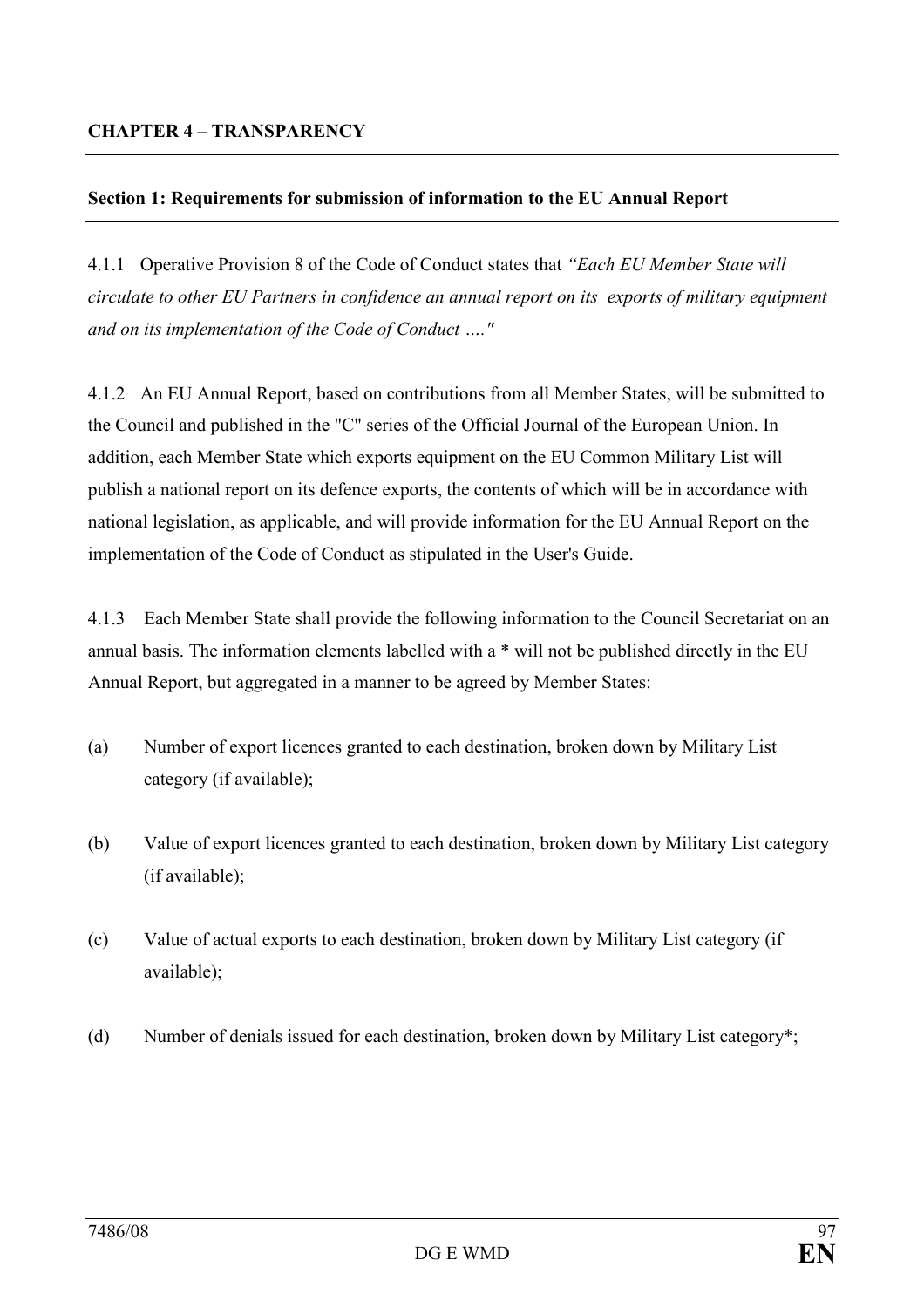- (e) Number of times each criterion of the Code is used for each destination, broken down by Military List category\*;
- (f) Number of consultations initiated;
- (g) Number of consultations received;
- (h) Number of undercuts carried out\*;
- (i) Address of national website for annual report on arms exports.

4.1.4 Where Member States make use of open licences, they shall provide as much of the above information as possible.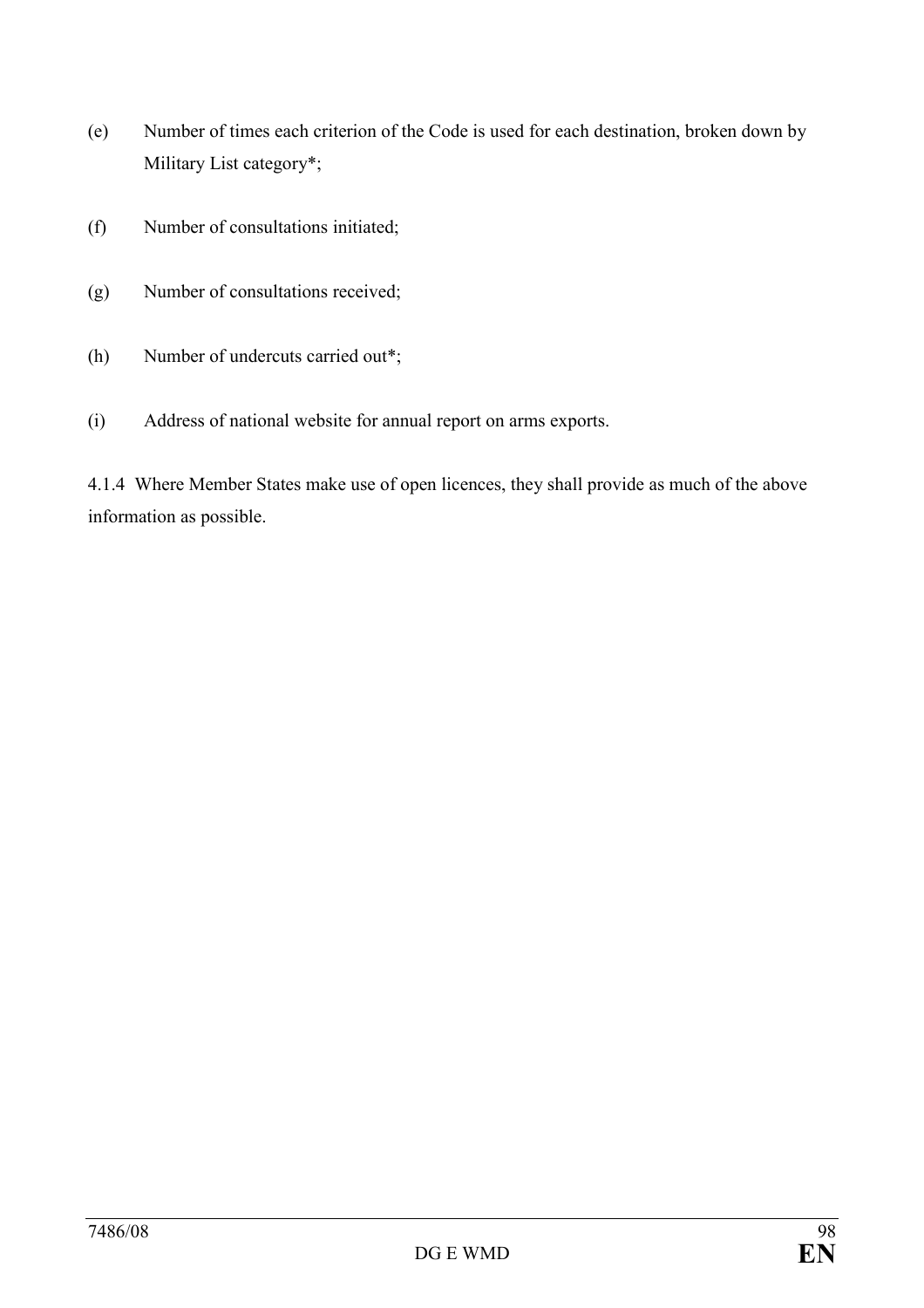## Section 2: Common template for information to be included in national reports

"[Member State] also produces statistical data for inclusion in the EU Annual Report on arms exports in accordance with operative provision 8 of the European Union Code of Conduct on Arms Exports. Member States have identified continued harmonisation of national reports, including statistical data, in order to promote more homogeneous data for inclusion in the EU annual report, as a priority for the near future. In order to facilitate this process [Member State] includes the table below which gives an outline of the data that all Member States will seek to provide to the EU Annual  $Report<sup>1</sup>$ .

| <b>Destination</b><br>Country $(A)$ |              |    |         |                     |                |              |         |    |                   |    |    |    |    |    |    |    |    |    |    |  |                                   |
|-------------------------------------|--------------|----|---------|---------------------|----------------|--------------|---------|----|-------------------|----|----|----|----|----|----|----|----|----|----|--|-----------------------------------|
|                                     |              | ML | ML<br>∠ | ML   ML   ML  <br>4 | ML<br>$\sigma$ | ML<br>$\tau$ | ML<br>8 | -9 | $ML$   $ML$<br>10 | 11 | 12 | 13 | 14 | 15 | 16 | 17 | 18 | 19 | 20 |  | ML ML TOTAL per 21 22 destination |
|                                     | a            |    |         |                     |                |              |         |    |                   |    |    |    |    |    |    |    |    |    |    |  |                                   |
|                                     | b.           |    |         |                     |                |              |         |    |                   |    |    |    |    |    |    |    |    |    |    |  |                                   |
|                                     | $\mathbf{c}$ |    |         |                     |                |              |         |    |                   |    |    |    |    |    |    |    |    |    |    |  |                                   |

### EU ARMS EXPORTS PER DESTINATION

<sup>1</sup> With respect to the breakdown of figures by military list category, and with respect to figures for actual exports (row (c)), for those Member States that are able to provide this data.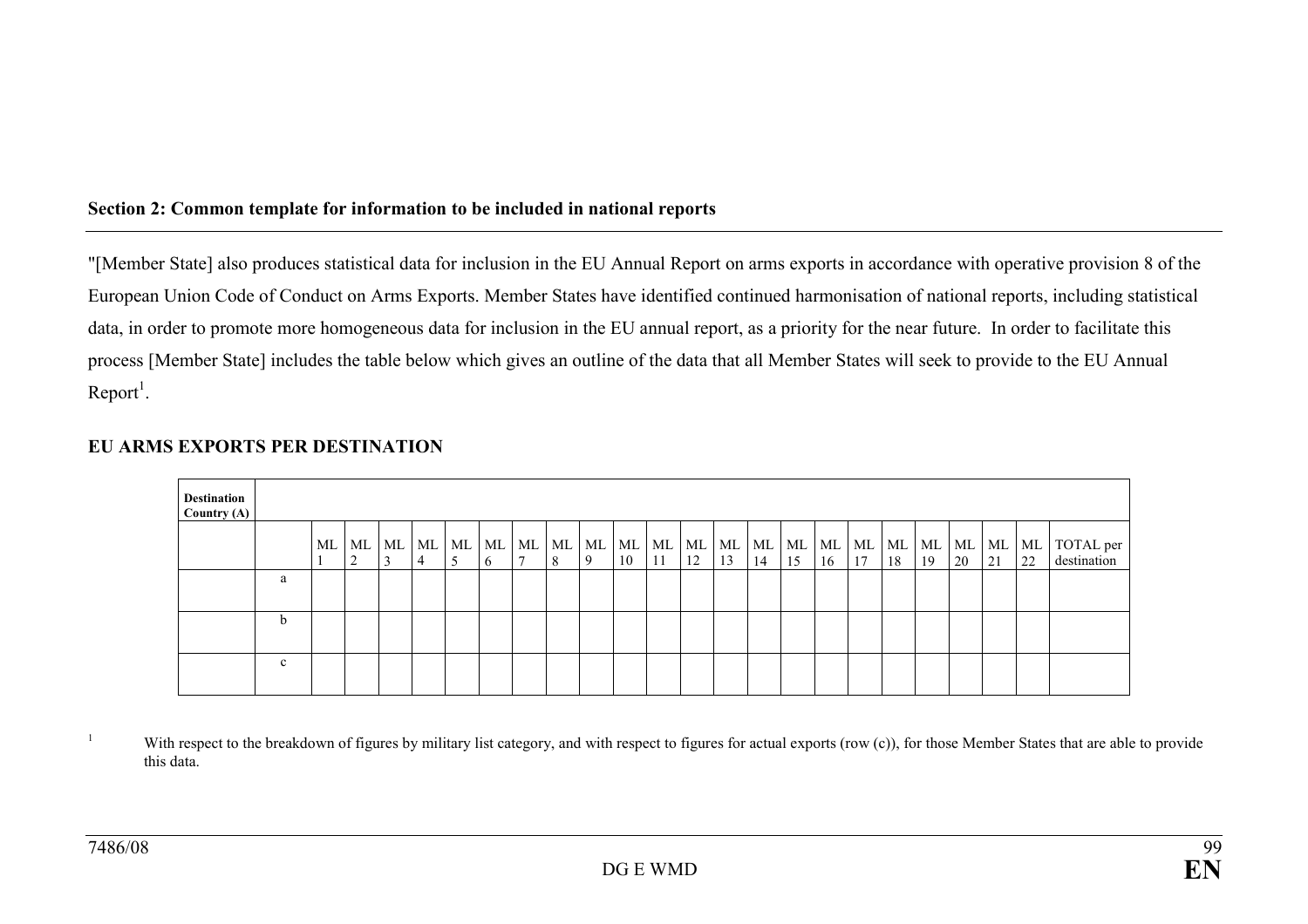| <b>Destination</b><br>Country $(B)$ |              |    |            |    |           |   |            |                                 |   |         |    |    |                |          |          |             |    |          |    |    |                |          |                                |
|-------------------------------------|--------------|----|------------|----|-----------|---|------------|---------------------------------|---|---------|----|----|----------------|----------|----------|-------------|----|----------|----|----|----------------|----------|--------------------------------|
|                                     |              | ML | ML ML<br>2 | J. | ML  <br>4 | C | ML ML<br>6 | $ML$   $ML$  <br>$\overline{ }$ | 8 | ML<br>9 | 10 | 11 | ML ML ML<br>12 | ML<br>13 | ML<br>14 | ML ML<br>15 | 16 | ML<br>17 | 18 | 19 | ML ML ML<br>20 | ML<br>21 | ML TOTAL per<br>22 destination |
|                                     | a            |    |            |    |           |   |            |                                 |   |         |    |    |                |          |          |             |    |          |    |    |                |          |                                |
|                                     | h.           |    |            |    |           |   |            |                                 |   |         |    |    |                |          |          |             |    |          |    |    |                |          |                                |
|                                     | $\mathbf{c}$ |    |            |    |           |   |            |                                 |   |         |    |    |                |          |          |             |    |          |    |    |                |          |                                |

| <b>Destination</b><br>Country (C) |              |             |        |                          |         |         |                         |   |         |    |    |                |          |          |             |    |          |             |    |          |          |                                |
|-----------------------------------|--------------|-------------|--------|--------------------------|---------|---------|-------------------------|---|---------|----|----|----------------|----------|----------|-------------|----|----------|-------------|----|----------|----------|--------------------------------|
|                                   |              | $\sim$<br>∠ | $\sim$ | $ML$ $ML$ $ML$ $ML$<br>4 | ML<br>5 | ML<br>6 | ML   ML<br>$\mathbf{r}$ | 8 | ML<br>9 | 10 | 11 | ML ML ML<br>12 | ML<br>13 | ML<br>14 | ML ML<br>15 | 16 | ML<br>17 | ML ML<br>18 | 19 | ML<br>20 | ML<br>21 | ML TOTAL per<br>22 destination |
|                                   | a            |             |        |                          |         |         |                         |   |         |    |    |                |          |          |             |    |          |             |    |          |          |                                |
|                                   | b.           |             |        |                          |         |         |                         |   |         |    |    |                |          |          |             |    |          |             |    |          |          |                                |
|                                   | $\mathbf{c}$ |             |        |                          |         |         |                         |   |         |    |    |                |          |          |             |    |          |             |    |          |          |                                |

Etc…

Key: (a) = number of licences issued, (b) = value of licences issued in Euros, (c) = value of arms exports in Euros.<br>"ML = EU Common Military List category (cf. OJ C 127 of 25 May 2005 for the full EU Common Military List)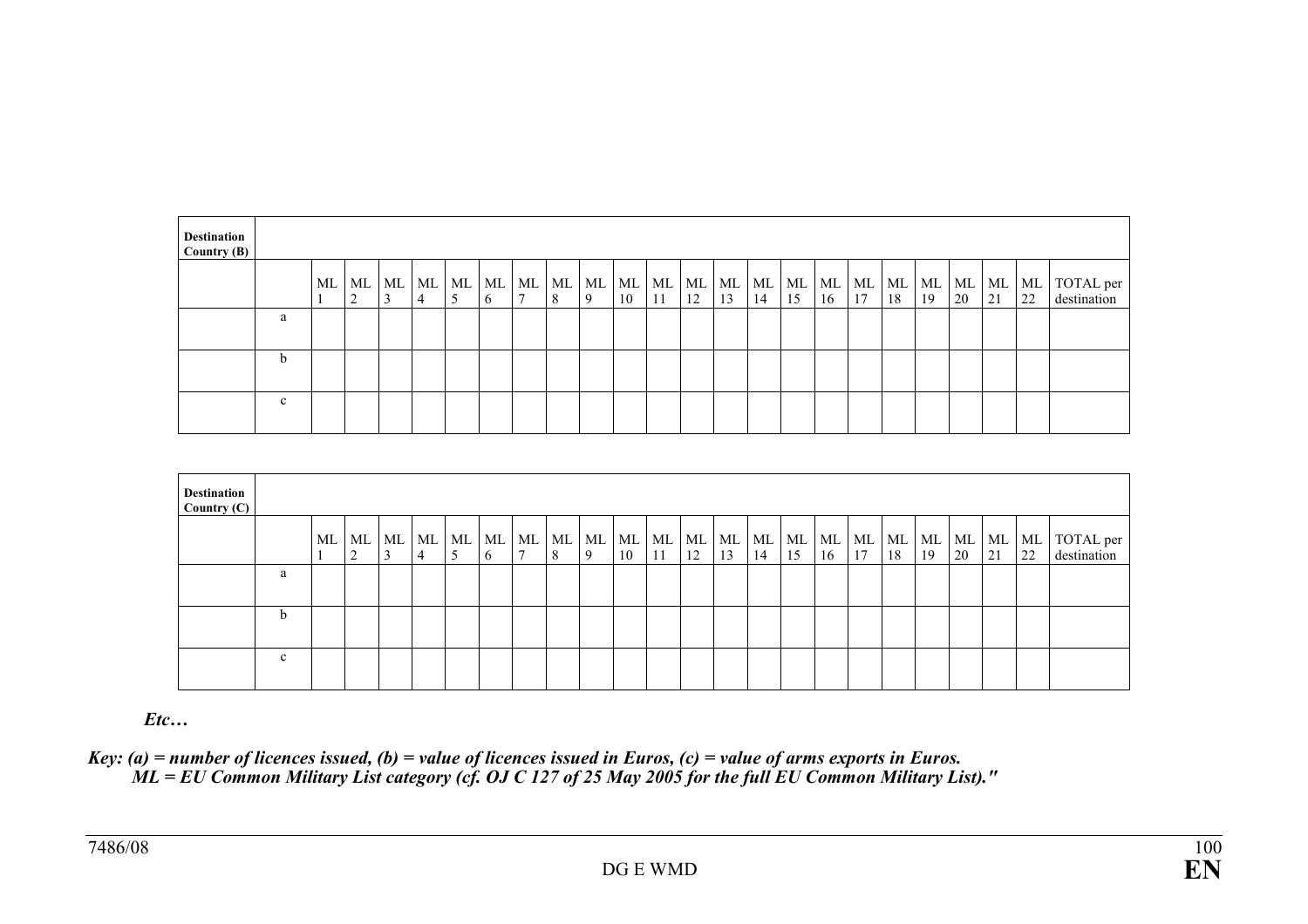# Section 3: Internet addresses for national reports on arms exports

The Internet addresses of Member States' national websites on arms export controls are shown below:

| Austria:     | http://www.bmeia.gv.at                                                                                                                                                                                                                  |
|--------------|-----------------------------------------------------------------------------------------------------------------------------------------------------------------------------------------------------------------------------------------|
| Belgium:     | (Flanders) www.vlaanderen.be/wapenhandel<br>(Walloon Region and Brussels capital under construction)                                                                                                                                    |
| Bulgaria:    | http://www.mee.government.bg/ind/lic/arms.html                                                                                                                                                                                          |
|              | Czech Republic: http://www.mzv.cz/wwwo/mzv/default.asp?ido=15135&idj=2&amb<br>=1&ikony=True&trid=1&prsl=True&pocc1=8<br>(www.mzv.cz/kontrolaexportu)                                                                                    |
| Denmark:     | « Udførsel af vaben og produkter med dobbelt anvendelse fra Danmark»<br>http://www.um.dk/da/menu/Udenrigspolitik/FredSikkerhedOgInternationalRetsorden/NedrustningIkkespredning<br>OgEksportkontrol/Eksportkontrol/Udfoerselsrapporter/ |
| Estonia:     | http://www.vm.ee/eng/kat 153                                                                                                                                                                                                            |
| Finland:     | www.defmin.fi/index.phtml/page_id/75/topmenu_id/5/menu_id/75/<br>this topmenu/65/lang/3/fs/12                                                                                                                                           |
| France:      | http://www.defense.gouv.fr/sites/defense/decouverte/activites_des_forces/rapports_dactivite/                                                                                                                                            |
| Germany:     | http://www.bmwi.de/Navigation/Service/bestellservice.did=72610.html (national report on<br>German arms exports) and:<br>http://www.bafa.de/1/en/tasks/01 control.htm (general information on the German export control<br>system).      |
| Hungary:     | http://www.mkeh.hu                                                                                                                                                                                                                      |
| Ireland:     | http://www.entemp.ie/trade/export/military.htm                                                                                                                                                                                          |
| Italy:       | http://www.camera.it                                                                                                                                                                                                                    |
| Latvia:      | http://www.mfa.gov.lv                                                                                                                                                                                                                   |
| Lithuania:   | http://www.urm.lt/index.php?1703452064                                                                                                                                                                                                  |
| Luxembourg:  | www.mae.lu                                                                                                                                                                                                                              |
| Malta:       | www.mcmp.gov.mt/commerce_trade04.asp                                                                                                                                                                                                    |
| Netherlands: | http://www.exportcontrole.ez.nl                                                                                                                                                                                                         |
| Poland:      | http://dke.mg.gov.pl                                                                                                                                                                                                                    |
| Portugal:    | http://www.mdn.gov.pt/mdn/pt/mdn/organograma/dgaed/ciaarmamento/DGAED Comercio Industria Armamento relatorios anuais.htm                                                                                                                |
| Romania:     | www.ancex.ro, www.export-control.ro                                                                                                                                                                                                     |
| Slovakia:    | www.economy.gov.sk                                                                                                                                                                                                                      |
| Slovenia:    | www.mors.si                                                                                                                                                                                                                             |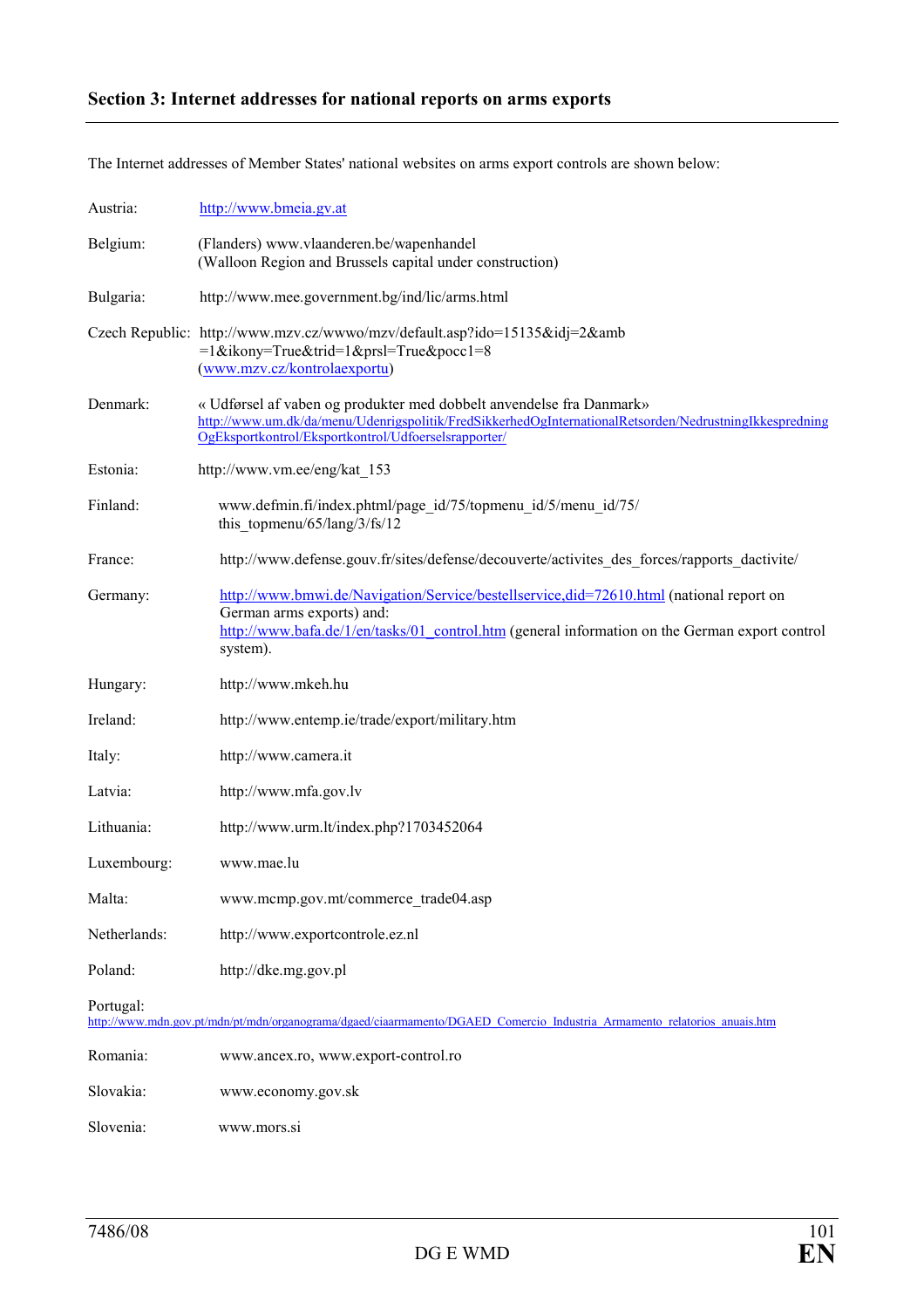| Spain:          | http://www.revistasice.com/Estudios/Documen/bice/2827/BICE28270101.PDF<br>(www.mcx.es/sgcomes/mddu)     |
|-----------------|---------------------------------------------------------------------------------------------------------|
| Sweden:         | http://www.sweden.gov.se                                                                                |
| United Kingdom: | http://www.fco.gov.uk/servlet/Front?pagename=<br>OpenMarket/Xcelerate/ShowPage&c=Page&cid=1007029390554 |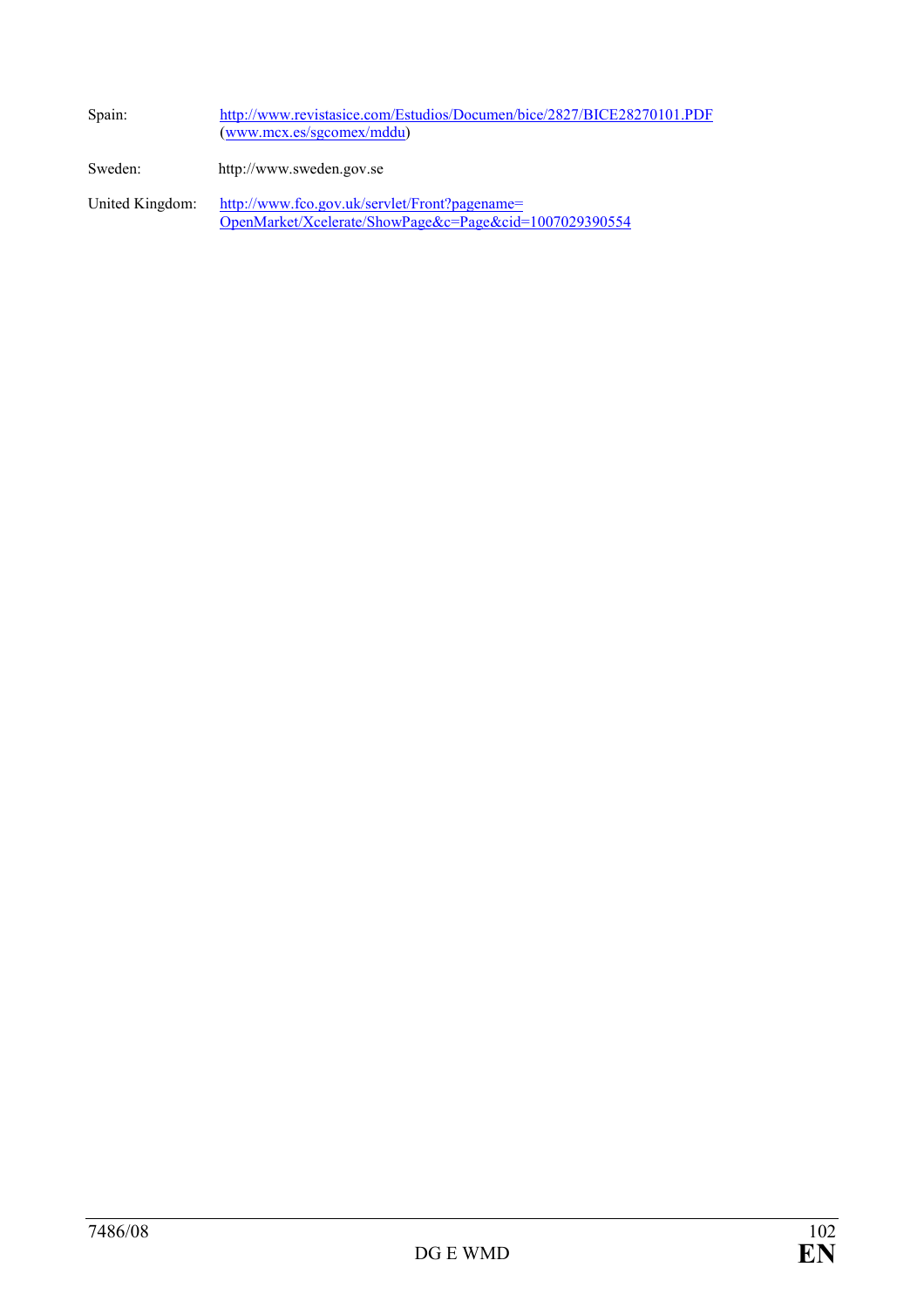#### Section 1: List of adherents, contact points, and further information relating to their adherence

#### 5.1.1 Norway:

#### Contact person/Institution

| Name <sup>-</sup><br>Contact person: | Ministry of Foreign Affairs,<br>Department for Security Policy and Bilateral Relations<br><b>Section for Export Controls</b><br>Anne Kari Lunde |
|--------------------------------------|-------------------------------------------------------------------------------------------------------------------------------------------------|
| Address:                             | 7 juni pl./Victoria Terrace<br>N-0032 Oslo                                                                                                      |
| Telephone:<br>Fax                    | 47 22 24 35 96<br>47 22 24 34 19                                                                                                                |
| Email:                               | s-ekso@mfa.no<br>anne.kari.lunde@mfa.no                                                                                                         |

Annual Report website reference: http://www.eksportkontroll.mfa.no

#### Background

- Aligned with the Code of Conduct when it was established in June 1998
- Respects embargoes on arms sales imposed by the EU.

#### Relevant International Agreements

- OSCE Criteria on conventional arms exports.
- The Wassenaar Arrangement on Export Controls for Conventional Arms and Dual-Use Goods and Technologies.
- Convention on the Prohibition of the Use, Stockpiling, Production and Transfer of Antipersonnel Landmines and on their Destruction.

#### Relevant national legislative and other provisions

- Law of 18 December 1987 no.93 on Control over the Export of Strategic Goods, Services and Technology;
- Ministry for Foreign Affairs Decree of 10 January 1989 to implement export regulations for strategic goods, services and technology.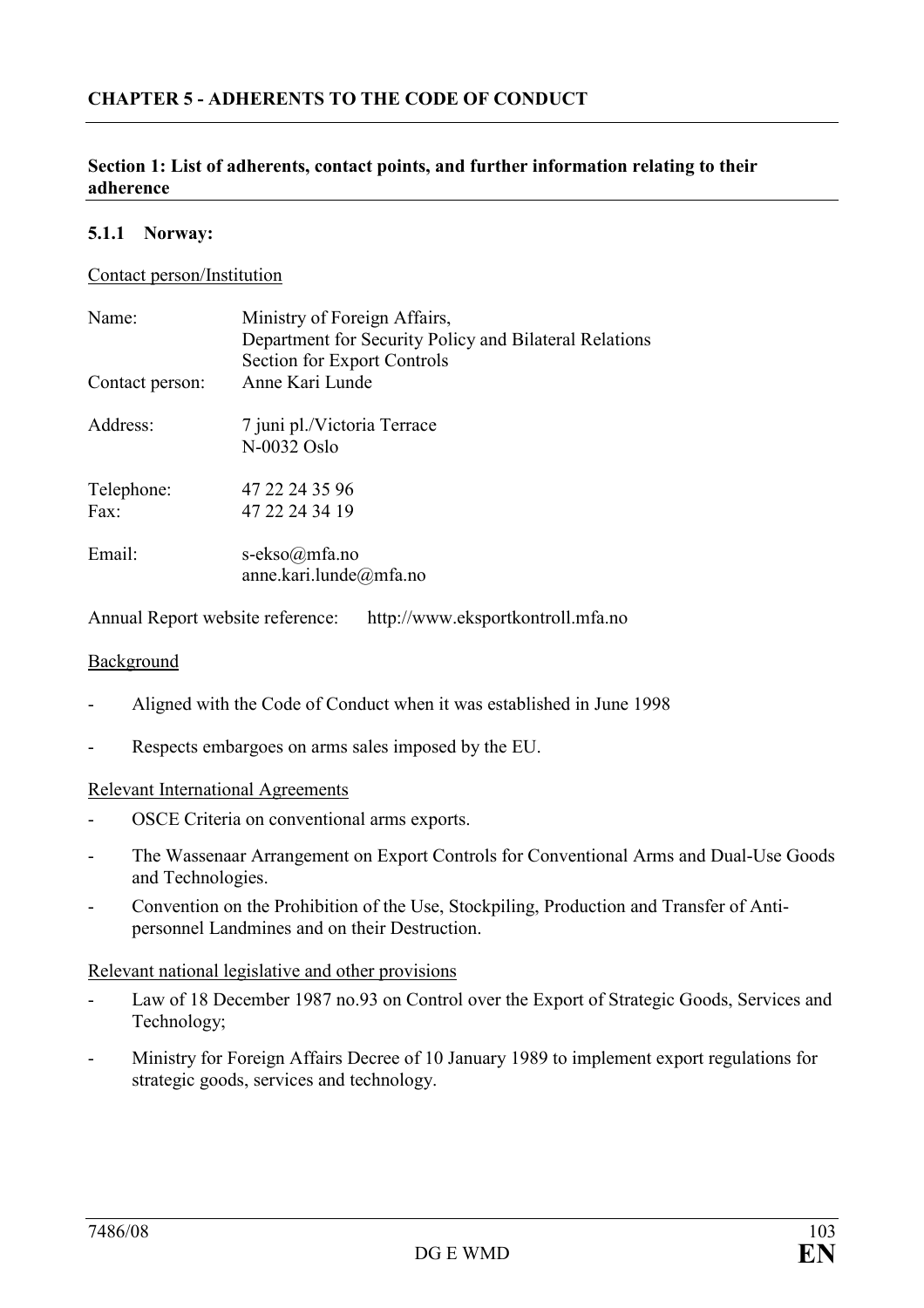6.1.1 The EU Common Military List has the status of a political commitment in the framework of the Common Foreign and Security Policy. The most recent version of the EU CML was published in Official Journal L 88, pages 58-87, of 29 March 2007, and takes into account changes agreed within the Wassenaar Arrangement since publication of the previous list in March 2006.

6.1.2 The list will be updated to reflect changes in relevant international lists, and to incorporate any other changes agreed upon by Member States.

6.1.3 The most recent version of the EU CML is available at the following internet address: <http://www.consilium.europa.eu/export-controls> (i.e. the Security-related export controls web-page of the Common Foreign and Security Policy section of the Council Internet site).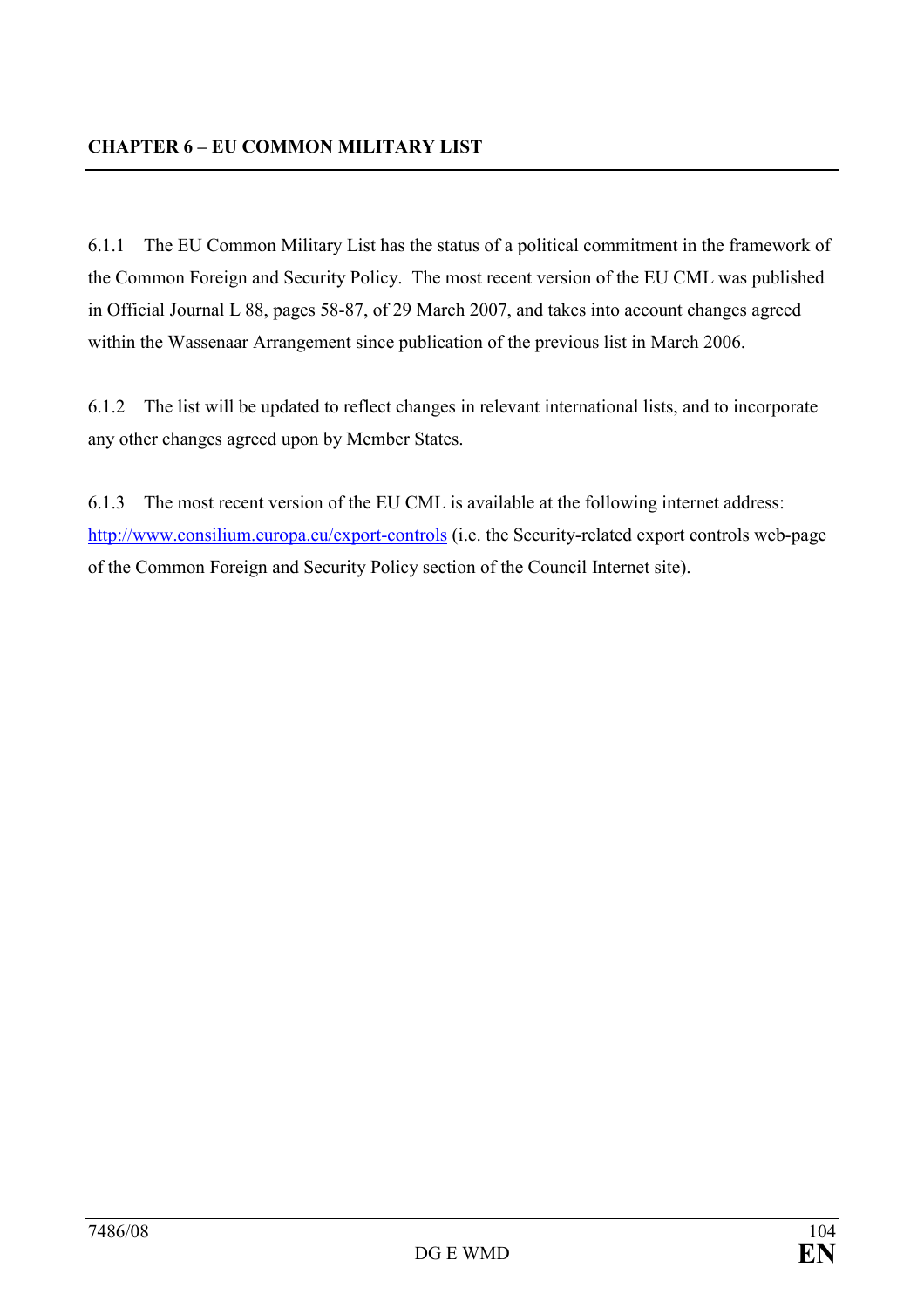# ANNEX

# FORM 1 - Denial Notification under the EU Code of Conduct

(\* denotes an obligatory field)

# 1. Identification

| 1.1 Identification number*               |  |
|------------------------------------------|--|
| 1.2 Notifying government*                |  |
| 1.3 Country of final destination*        |  |
| 1.4 Date of notification*                |  |
| 1.5 Contact details for more information |  |

## 2. Goods

| 2.1 Short description of goods*                                   |  |
|-------------------------------------------------------------------|--|
| 2.2 Control list reference*<br>(with sub-category if appropriate) |  |
| 2.3 Quantity                                                      |  |

- 2.4 Value (voluntary) :
- 2.5 Manufacturer (voluntary) :
- 3. Stated End-Use\* :

# 4. Consignee

4.1 Name\* : 4.2 Address : 4.3 Country\* : 4.4 Telephone number(s) : 4.5 Fax number(s) : 4.6 E-mail address(es) :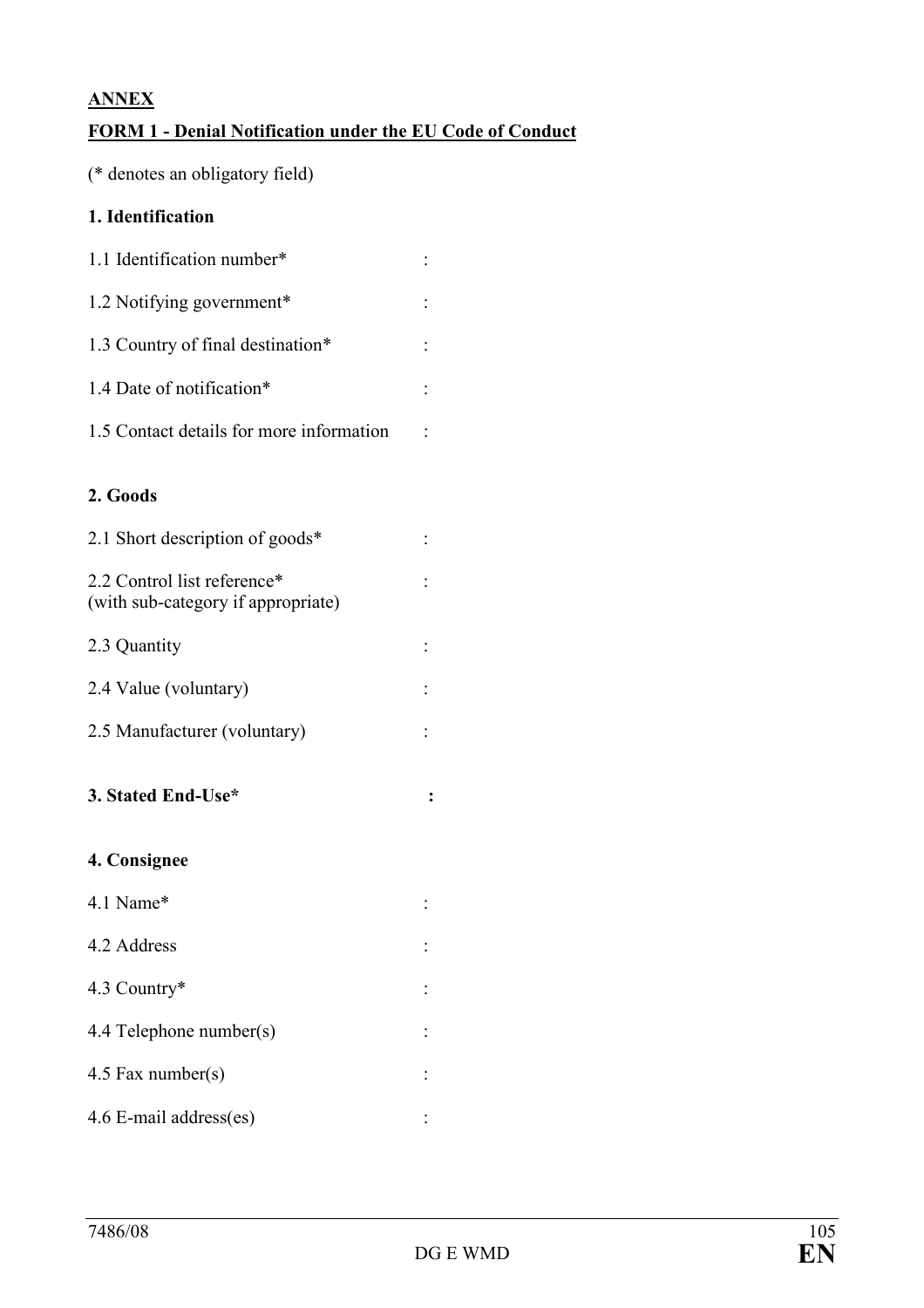# End-user (if different)

| 5.1 Name*                          |  |
|------------------------------------|--|
| 5.2 Address                        |  |
| 5.3 Country*                       |  |
| 5.4 Telephone number(s)            |  |
| 5.5 Fax number(s)                  |  |
| 5.6 E-mail address(es)             |  |
| 6 Reason for Denial (Criteria)*    |  |
|                                    |  |
| 7. Additional Remarks (voluntary)  |  |
| 8. For brokering DNs only          |  |
| 8.1 Country of origin of the goods |  |
| 8.2 Brokers' name(s)               |  |
| 8.3 Business address(es)           |  |
| 8.4 Telephone number(s)            |  |
| 8.5 Fax number(s)                  |  |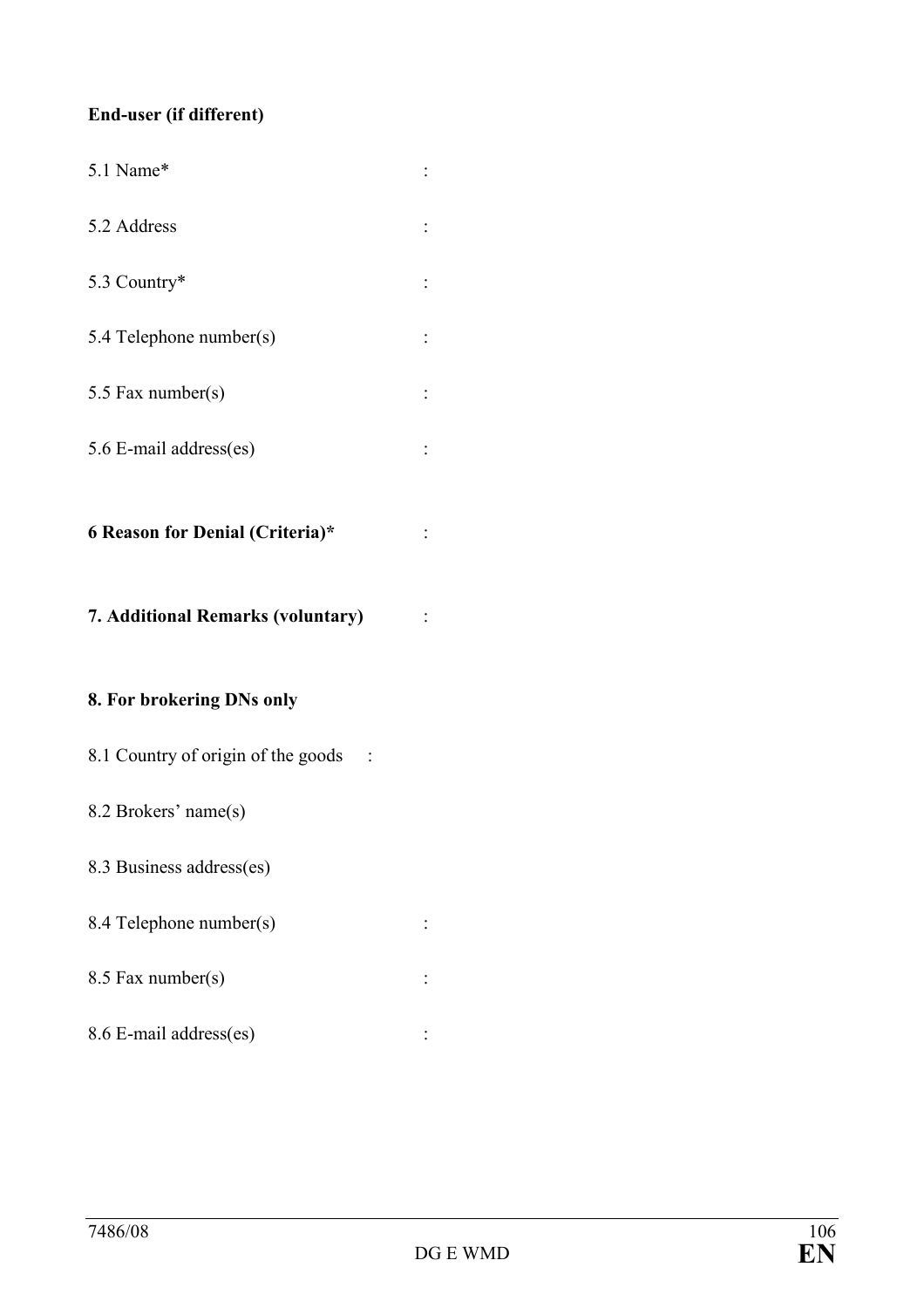# FORM 2 - Amendment or Revocation of a DN under the Code of Conduct

(\* denotes an obligatory field)

# Identification

- 1.1 Identification number\* :
- 1.2 Issued by\* :
- 1.3 Country of destination\* :
- 1.4 Effective date of amendment or revocation\*:
- 1.5 Contact details for more information\* :

# For Amendments only

- 2.1 Information element(s) to be amended $*$ :
- 2.2 New information element(s) :
- 2.3 Reason for amendment :

# For Revocations only

3.1 Reason for revocation\* :